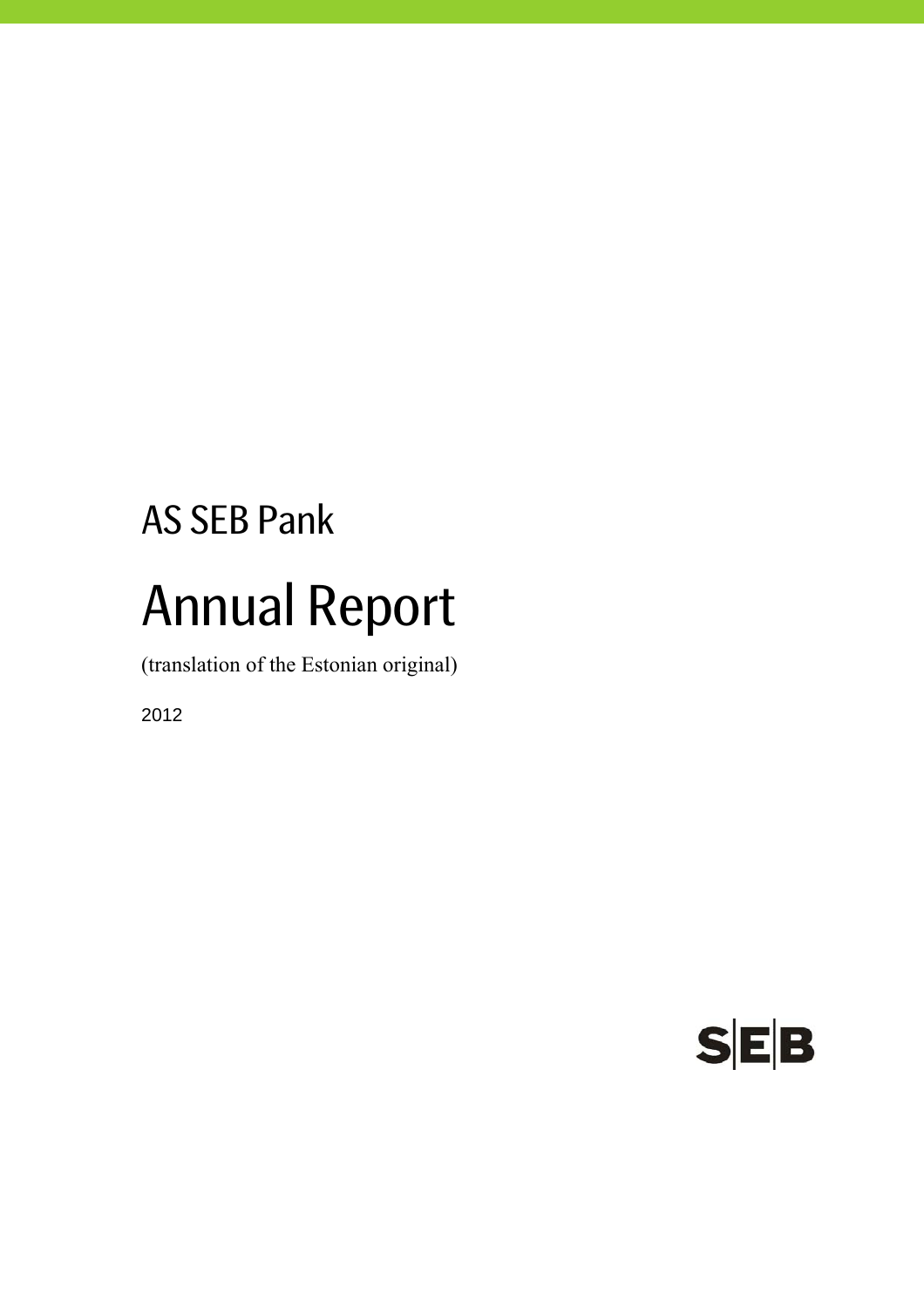#### **Contents** P. **P.** P.

j

| I. |       |                                                                            |  | 2.1.                                                                        |
|----|-------|----------------------------------------------------------------------------|--|-----------------------------------------------------------------------------|
|    |       |                                                                            |  | 2.2.                                                                        |
|    |       |                                                                            |  | 2.3.                                                                        |
|    |       |                                                                            |  |                                                                             |
|    |       |                                                                            |  | 2.3.2.                                                                      |
|    |       | 1. Credit institution's group as defined in Credit Institutions Law 4      |  | 2.3.3.                                                                      |
|    | 1.1.  |                                                                            |  | 2.4.                                                                        |
|    | 1.2.  | Members of Management and Supervisory Board                                |  | 2.5.                                                                        |
|    |       |                                                                            |  | 2.6.                                                                        |
|    | 1.3.  |                                                                            |  | Fair value of financial assets and liabilities<br>2.7.                      |
|    |       |                                                                            |  | 2.8.                                                                        |
|    |       |                                                                            |  | 2.9.                                                                        |
|    |       |                                                                            |  | 2.10.                                                                       |
|    |       |                                                                            |  |                                                                             |
|    |       |                                                                            |  |                                                                             |
|    |       |                                                                            |  |                                                                             |
|    |       |                                                                            |  |                                                                             |
|    |       |                                                                            |  | 7. Net income from foreign exchange                                         |
|    |       |                                                                            |  | 8. Gains less losses from financial assets                                  |
|    |       | 5. Consolidated statement of changes in shareholders' equity_______ 18     |  |                                                                             |
|    |       |                                                                            |  |                                                                             |
|    |       | Notes to Consolidated Financial Statements<br><u> 19</u>                   |  |                                                                             |
|    |       |                                                                            |  |                                                                             |
|    | 1.1.  |                                                                            |  | 12. Impairment losses on loans and advances                                 |
|    | 1.2.  |                                                                            |  | 13. Balances with central bank                                              |
|    | 1.3.  |                                                                            |  |                                                                             |
|    | 1.4.  | Foreign currency transactions and assets and                               |  |                                                                             |
|    |       |                                                                            |  |                                                                             |
|    | 1.5.  |                                                                            |  |                                                                             |
|    | 1.6.  |                                                                            |  |                                                                             |
|    |       |                                                                            |  |                                                                             |
|    |       | 1.6.2. Financial assets at fair value through profit or loss __________ 27 |  |                                                                             |
|    |       |                                                                            |  |                                                                             |
|    | 1.7.  |                                                                            |  |                                                                             |
|    | 1.8.  | Tangible and intangible assets other than goodwill_________ 29             |  |                                                                             |
|    | 1.9.  |                                                                            |  |                                                                             |
|    |       |                                                                            |  | 25. Financial liabilities at fair value through profit or loss__________ 81 |
|    | 1.11. |                                                                            |  |                                                                             |
|    | 1.12. |                                                                            |  |                                                                             |
|    | 1.13. |                                                                            |  |                                                                             |
|    | 1.14. |                                                                            |  |                                                                             |
|    | 1.15. |                                                                            |  |                                                                             |
|    | 1.16. |                                                                            |  | 31. Contingent assets and liabilities and commitments__________             |
|    | 1.17. |                                                                            |  |                                                                             |
|    | 1.18. |                                                                            |  |                                                                             |
|    | 1.19. |                                                                            |  | 34. Primary statements of parent company as a separate entity____ 89        |
|    | 1.20. |                                                                            |  |                                                                             |
|    | 1.21. | New International Financial Reporting Standards,                           |  |                                                                             |
|    |       | amendments to published standards and interpretations                      |  | V. Proposal of the Management Board regarding the                           |
|    |       | by the International Financial Reporting Interpretations                   |  |                                                                             |
|    |       |                                                                            |  |                                                                             |
|    |       |                                                                            |  | VI. Signatures of Supervisory Board to annual report________                |

|       |                                                                            |                | 2.1.   |                                                                             |
|-------|----------------------------------------------------------------------------|----------------|--------|-----------------------------------------------------------------------------|
|       |                                                                            |                | 2.2.   |                                                                             |
|       |                                                                            |                | 2.3.   |                                                                             |
|       |                                                                            |                | 2.3.1. |                                                                             |
|       |                                                                            |                | 2.3.2. |                                                                             |
|       | Credit institution's group as defined in Credit Institutions Law           | $\overline{4}$ |        |                                                                             |
| 1.1.  |                                                                            |                | 2.4.   |                                                                             |
| 1.2.  | Members of Management and Supervisory Board                                |                | 2.5.   |                                                                             |
|       |                                                                            |                | 2.6.   |                                                                             |
| 1.3.  |                                                                            |                | 2.7.   | Fair value of financial assets and liabilities____________                  |
|       |                                                                            |                | 2.8.   |                                                                             |
|       |                                                                            |                | 2.9.   |                                                                             |
|       |                                                                            |                | 2.10.  |                                                                             |
|       |                                                                            |                |        |                                                                             |
|       |                                                                            |                |        |                                                                             |
|       |                                                                            |                |        |                                                                             |
|       |                                                                            |                |        |                                                                             |
|       |                                                                            |                |        |                                                                             |
|       |                                                                            |                |        | 8. Gains less losses from financial assets                                  |
|       | Consolidated statement of changes in shareholders' equity_______ 18        |                |        |                                                                             |
|       |                                                                            |                |        |                                                                             |
|       |                                                                            |                |        |                                                                             |
|       |                                                                            |                |        |                                                                             |
| 1.1.  |                                                                            |                |        | 12. Impairment losses on loans and advances                                 |
| 1.2.  |                                                                            |                |        |                                                                             |
| 1.3.  |                                                                            |                |        |                                                                             |
| 1.4.  | Foreign currency transactions and assets and                               |                |        |                                                                             |
|       |                                                                            |                |        |                                                                             |
| 1.5.  |                                                                            |                |        |                                                                             |
| 1.6.  |                                                                            |                |        |                                                                             |
|       |                                                                            |                |        |                                                                             |
|       | 1.6.2. Financial assets at fair value through profit or loss __________ 27 |                |        |                                                                             |
|       |                                                                            |                |        |                                                                             |
| 1.7.  |                                                                            |                |        |                                                                             |
| 1.8.  | Tangible and intangible assets other than goodwill________ 29              |                |        |                                                                             |
| 1.9.  |                                                                            |                |        | 24. Other liabilities                                                       |
|       |                                                                            |                |        | 25. Financial liabilities at fair value through profit or loss__________ 81 |
|       |                                                                            |                |        |                                                                             |
| 1.12. |                                                                            |                |        |                                                                             |
| 1.13. |                                                                            |                |        |                                                                             |
| 1.14. |                                                                            |                |        |                                                                             |
| 1.15. |                                                                            |                |        |                                                                             |
| 1.16. |                                                                            |                |        | 31. Contingent assets and liabilities and commitments_________              |
| 1.17. |                                                                            |                |        |                                                                             |
| 1.18. |                                                                            |                |        |                                                                             |
| 1.19. |                                                                            |                |        | 34. Primary statements of parent company as a separate entity____ 89        |
| 1.20. |                                                                            |                |        |                                                                             |
| 1.21. | New International Financial Reporting Standards,                           |                |        |                                                                             |
|       | amendments to published standards and interpretations                      |                |        | V. Proposal of the Management Board regarding the                           |
|       | by the International Financial Reporting Interpretations                   |                |        |                                                                             |
|       |                                                                            | 35             |        | VI. Signatures of Supervisory Board to annual report________                |
|       |                                                                            |                |        |                                                                             |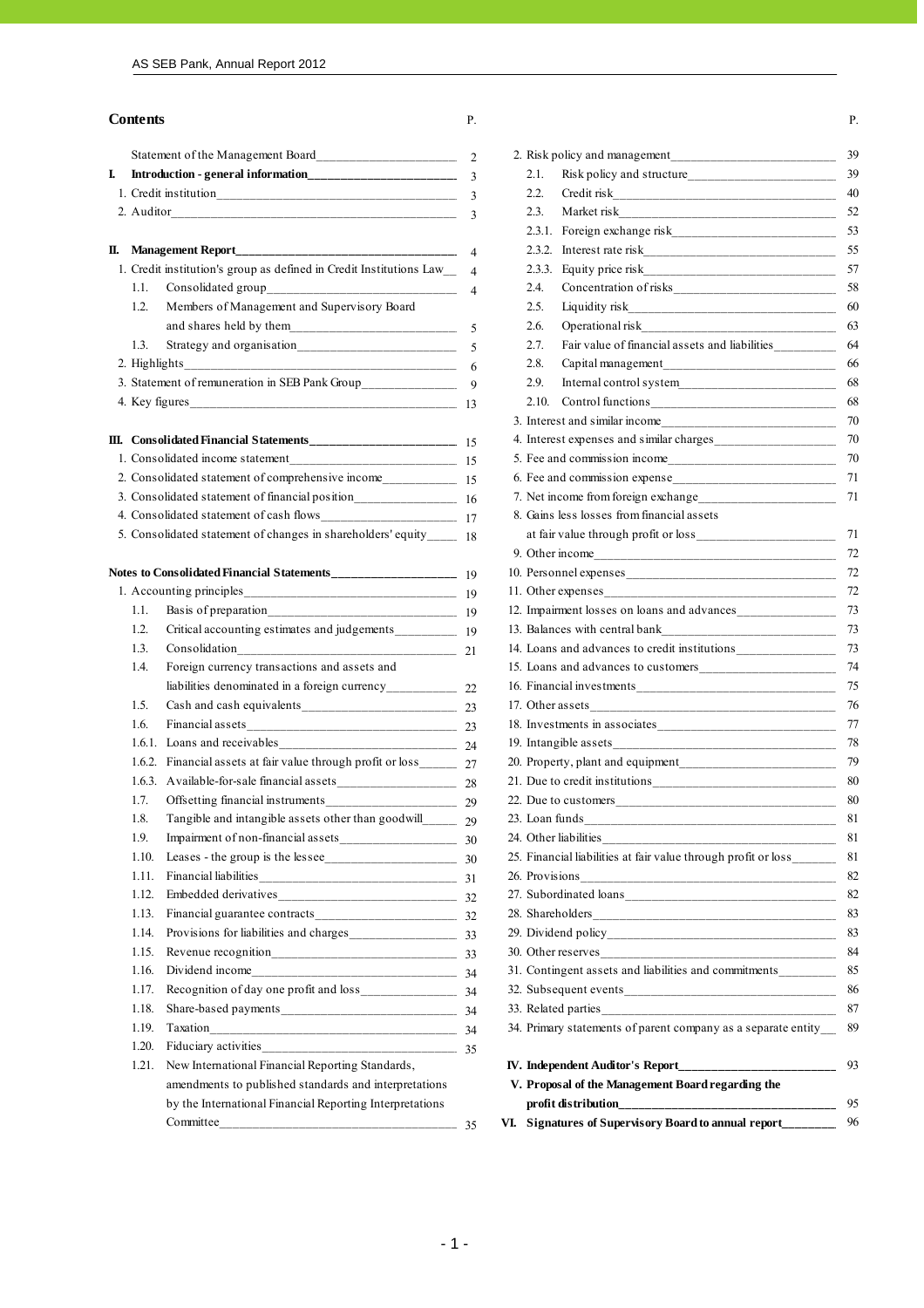#### **Statement of the Management Board**

Annual Report 2012 consists of the following parts and reports: Introduction – general information (page 3) Management Report (pages 4-14) Consolidated Financial Statements (pages 15-92) Independent Auditor's Report (pages 93-94) Proposal of the Management Board regarding the profit distribution (page 95).

The financial and other additional information published in the Annual Report 2012 is true and complete. There is no financial or other information, missing from the Annual Report 2012, which could affect the meaning or contents of the report. Consolidated financial statements give a true and fair view of the actual financial position, results of operations and cash flows of the Group.

Consolidated financial statements have been compiled in accordance with the International Financial Reporting Standards, as adopted by the European Union and as stipulated in § 17 of the Estonian Accounting Law. The Annual Report 2012 has been compiled in accordance with the requirements of Estonian laws. AS SEB Pank and subsidiaries of the consolidated group are assumed to be going concern.

The audit of consolidated financial statements for the year 2012 was conducted in accordance with International Standards of Auditing. The Annual Report 2012 will be submitted for the approval to the ultimate shareholder Skandinaviska Enskilda Banken AB (publ). Previous Annual Report 2011 was approved on 29.03.2012.

Members of Management Board:

 $Planch$   $2013$   $\underline{\hspace{1.5cm}}$   $\underline{\hspace{1.5cm}}$  Riho Unt "\_\_\_\_\_"\_\_\_\_\_\_\_\_\_\_\_\_\_\_\_\_2013 \_\_\_\_\_\_\_\_\_\_\_\_\_\_\_\_\_\_\_\_\_\_ Inga Ruduša  $2013$  Allan Parik au  $2013$  Erki Pugal "05" March 2013 Alawaugh Eerika Vaikmäe-Koit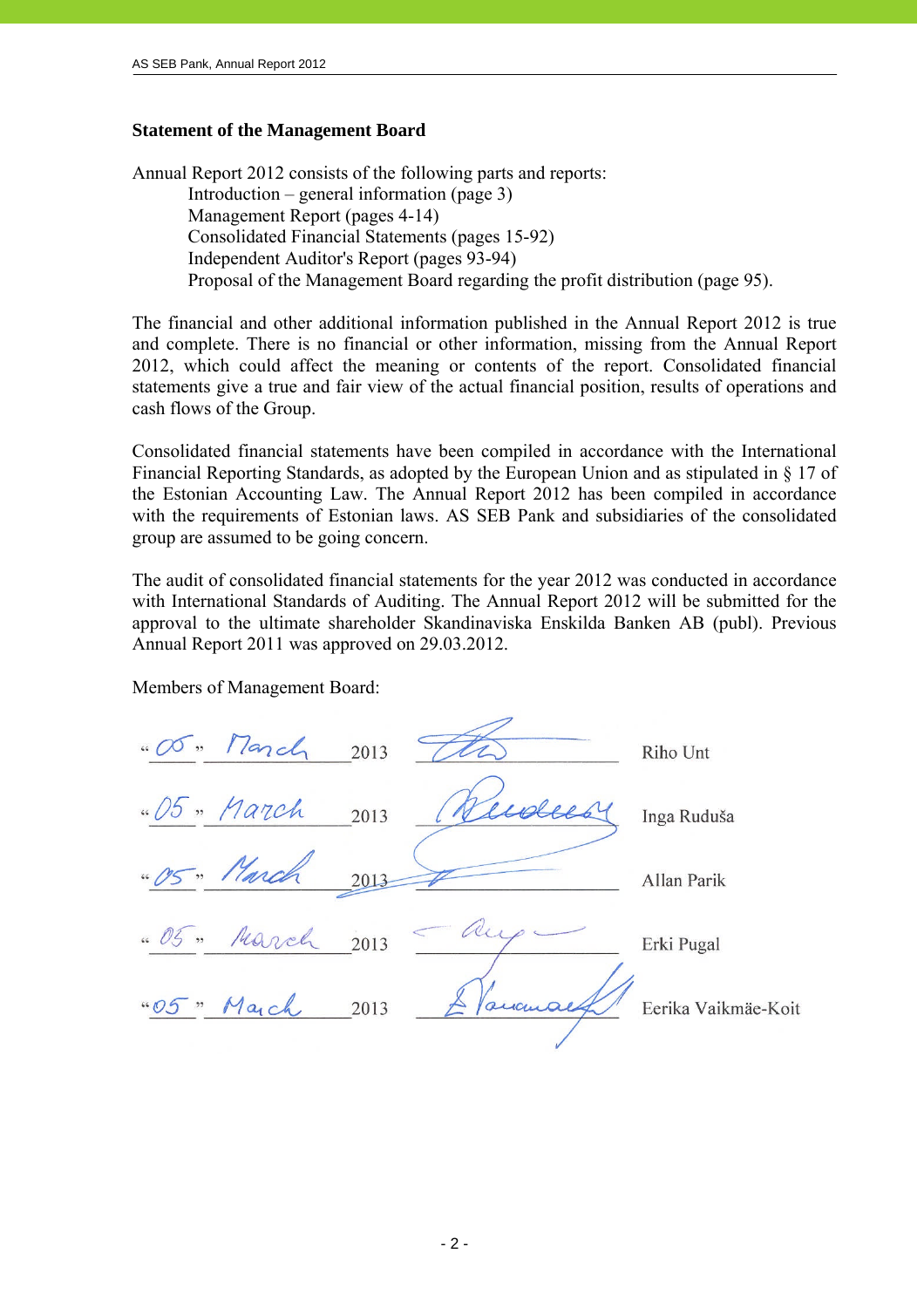#### **I. Introduction - general information**

#### **1. Credit institution**

Company name AS SEB Pank Registry date 08.12.1995 Phone  $+3726655100$ Fax  $+3726655102$ SWIFT EEUHEE2X e-mail info@seb.ee

#### **2. Auditor**

Reporting date 31.12.2012

Address Tornimäe Str. 2, Tallinn 15010, Estonia Registered in Republic of Estonia Registry code 10004252 (Estonian Commercial Register) Internet homepage http://www.seb.ee

Audit company AS PricewaterhouseCoopers Registry code 10142876 (Estonian Commercial Register) Address Pärnu Str. 15, 10141 Tallinn, Estonia

Reporting period 01.01.2012 - 31.12.2012 Reporting currency Euro (EUR), millions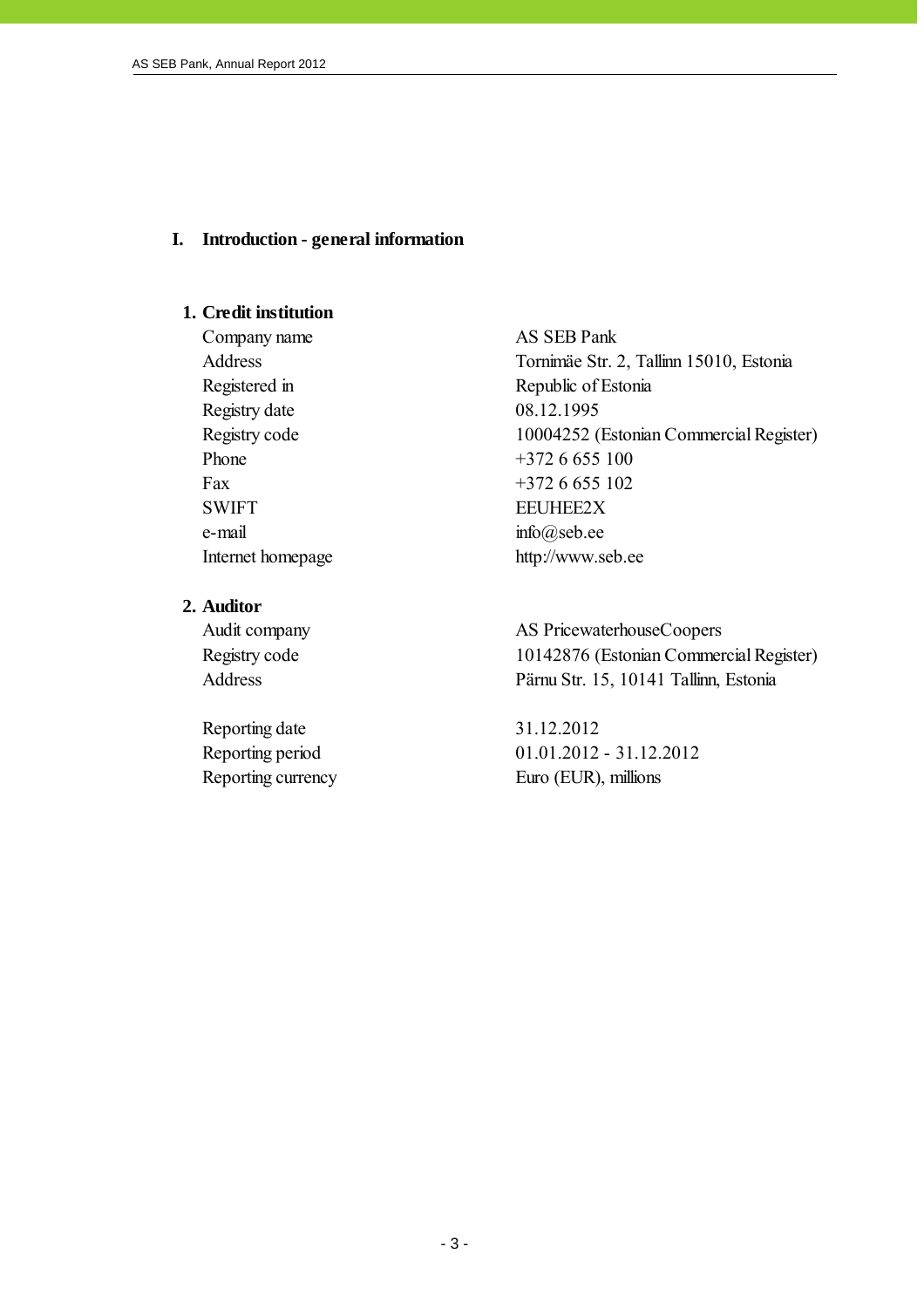# **II. Management Report**

# **1. Credit institution's group as defined in Credit Institutions Law**

# **1.1. Consolidated group**

| Company name                               | Registry<br>code | Reg. date Address |                           | Activity                                         | Holding<br>(%)<br>$***$ | At an<br>acqui-<br>sition<br>cost<br>(EUR<br>mio) |
|--------------------------------------------|------------------|-------------------|---------------------------|--------------------------------------------------|-------------------------|---------------------------------------------------|
| AS SEB Liising                             | 10281767         | 03.10.97          | Tallinn, Tornimäe 2       | Leasing                                          | 100.0%                  | 1.8                                               |
| AS Rentacar*                               | 10303546         | 20.10.97          | Haapsalu, Karja 27        | Leasing                                          | 100.0%                  | 0.0                                               |
| AS SEB Kindlustusmaakler*                  | 10723587         | 16.01.01          | Tallinn, Tornimäe 2       | Insurance brokerage                              | 100.0%                  | 0.0                                               |
| AS Bangalo                                 | 10088272         | 18.10.96          | Tallinn, Tornimäe 2       | Rental of computers                              | 100.0%                  | 0.0                                               |
| AS SEB Varahaldus                          | 10035169         | 22,05.96          | Tallinn, Tornimäe 2       | Asset management                                 | 100.0%                  | 2.7                                               |
| AS Sertifits eerimis kes kus <sup>**</sup> | 10747013         | 27.03.01          | Tallinn, Pärnu mnt 141    | Data communication services                      | $25.0\%$                | 1.0                                               |
| Tieto Estonia Services OÜ <sup>**</sup>    | 11065244         | 30.08.04          | Tallinn, Tammsaare tee 47 | Information processing and<br>network management | $20.0\%$                | 0.0                                               |
|                                            |                  |                   |                           |                                                  |                         | 5.5                                               |

All enterprises are registered in Estonian Commercial Register.

\* Consolidated subsidiaries of AS SEB Liising.

\*\* Associates.

\*\*\* For all investments the percentage of holding equals to both, the holding from the number of shares as well as from the number of votes.

Parent company of the Group is AS SEB Pank, its activity is banking (information on page 3).

The "consolidated group" in the meaning of Credit Institutions Law in Estonia and the "Group" for IFRS consolidation purposes are identical.

Non-profit association SEB Heategevusfond is an association, not belonging to the consolidation group, registered on 06.01.2006. The founders of the association are AS SEB Pank and AS SEB Elu- ja Pensionikindlustus. The association is aimed at raising and distributing funds for charitable cause to organisations, dealing with children, who have been deprived of parental care. Upon dissolution of the association, the assets remaining after satisfaction of the claims of creditors shall be transferred to a non-profit association or foundation with similar objectives, entered to the list of associations subject to income tax incentive of the Government of the Estonian Republic, or a legal person in public law, state or local government.

Non-profit association Spordiklubi United is an association, not belonging to the consolidation group, which started activity from September 2008. The association is founded by AS SEB Pank. The association is aimed at organising on hobby and competition level sport events and organising promotions for advertising of own and supporter´s activities. Upon dissolution of the association, the assets shall be transferred to a non-profit association, foundation or other persons filling the objectives by articles in public interests.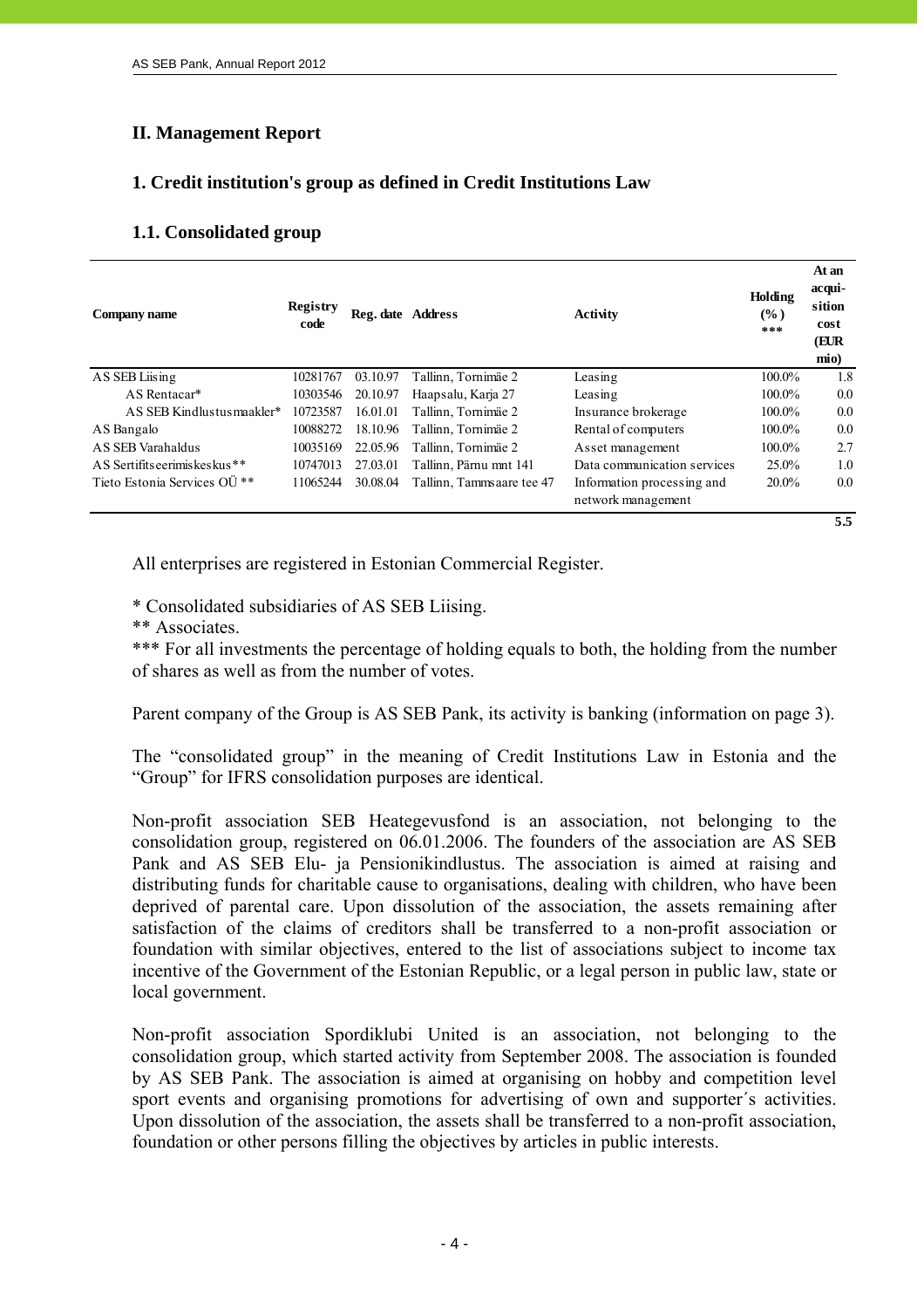Changes in the consolidated group during the accounting period and plans for year 2013 On July 27, 2012 AS Bangalo (100% of the shares held by AS SEB Pank) and AS SEB Kindlustusmaakler (100% of the shares held by AS SEB Liising) were merged with AS SEB Liising .

Regarding developments in financial markets in 2012, the uncertainties continuously dominated the world economy. In response to the debt crisis, central banks eased substantially monetary policy. Impact of regional recovery for Estonian economy in 2012 and of related expectations for 2013 are described in Note 1.2 on page 19-21. No such events or trends have occurred by the time of publishing the report, which would affect the strategy of the group in 2013.

#### **1.2. Members of Management and Supervisory Board and shares held by them**

Members of the Management Board during 2012: Riho Unt, Paulius Tarbūnas, Allan Parik, Erki Pugal, Eerika Vaikmäe-Koit. Paulius Tarbūnas has been recalled from the Management Board as of 01.02.2013. As of 11.02.2013 Inga Ruduša was elected as a member of the Management Board.

Members of the Supervisory Board: Martin Johansson, Stefan Stignäs, Mark Payne, Stefan Davill, Tony Kylberg.

The members of AS SEB Pank Management and Supervisory Board and their confidants, as well as the commercial undertakings controlled jointly or severally by the above mentioned persons did not hold any shares of AS SEB Pank as of 31.12.2012.

# **1.3. Strategy and organisation**

AS SEB Pank is 100% owned by ultimate shareholder Skandinaviska Enskilda Banken AB (publ) – parent company, which belongs to a financial group with a remarkable history of business. SEB Pank Group, a member of SEB Group, is an Estonian financial group that serves private individuals, companies and the public sector. The bank is a universal bank that offers its customers a wide range of financial services.

SEB is a leading Nordic financial services group. As a relationship bank, SEB in Sweden and the Baltic countries offers financial advice and a wide range of financial services. In Denmark, Finland, Norway and Germany the bank's operations have a strong focus on corporate and investment banking based on a full-service offering to corporate and institutional clients. The international nature of SEB's business is reflected in its presence in 20 countries worldwide. The SEB Group has about 17,000 employees.

SEB Pank Group brings the vision of the SEB Group, which is to be the leading bank in Northern Europe based on entrepreneurship, an international presence and long-term relationships, to life in Estonia. We promise our customers a rewarding relationship and keep this promise by always taking an innovative approach. AS SEB Pank is a leading universal bank in Estonia. We are leading within a number of areas including cash management, asset management and life insurance. AS SEB Pank acts as a Centre of Excellence within the SEB Group for Asset Management activities concerning Eastern Europe.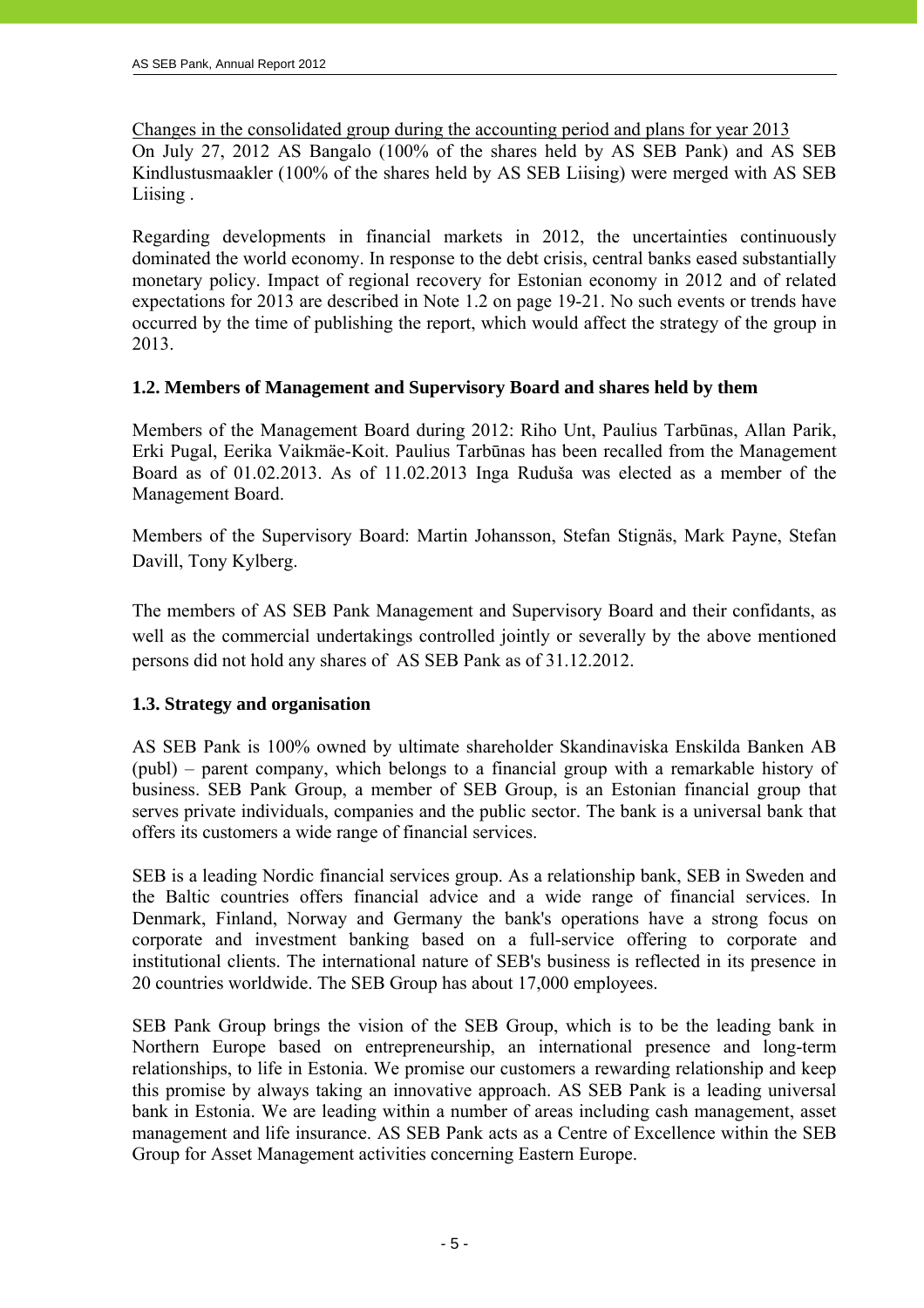The more than 853 800 customers of SEB Pank Group are served by 1118 employees. The customers are served through many different channels such as 33 branch offices, 259 on-line post offices, 322 ATMs, 7213 POS-terminals. There are more than 528 900 debit and credit cards in use. In addition, over 75% of our customers use our SEB Internet Bank and SEB Internet Bank for Business services.

#### **2. Highlights**

j

#### Effectiveness and development

In 2012, AS SEB Pank significantly increased its cooperation with the SEB Latvian and Lithuanian banks. Strengthening of cooperation in the Baltics has helped to introduce new modern banking services to our customers and reduced costs for banks. A good example of cross-border cooperation is SEB Baltic Online, which offers the possibility for business clients to manage company accounts in SEB banks in Latvia and Lithuania, in real time, through the SEB Estonia Internet Bank.

As an important direction, AS SEB Pank developed Business Clients Financial Advisory Model in 2012. SEB Estonia began to offer financial advisory for its corporate clients, using an application created for that purpose. The novel application enables the bank to present a profound financial analysis of a company in a simple and summarised form. Companies can simulate various scenarios together with their account manager with a view to identifying risks and new business opportunities. In the second half of the year, SEB carried out a advisory project all over Estonia, counselling more than 900 corporate clients.

The consumer habits of our clients changed considerably last year. In the beginning of 2012, the number of clients using the mobile banking service surpassed the number of people who visited branches, and by the end of the year the clients of AS SEB Pank were using the mobile bank three times more than the traditional bank branches. Consumer habits have never changed this fast before in Estonian banking.

To conform to the expectations of its corporate clients, SEB opened the Mobile Bank for Business Clients in April, where it is possible to make and confirm payments, view balances of accounts and credit cards, manage e-invoices, as well as confirm payments in bulk. The Mobile Bank for Businesses works equally well both in a smart phone and in a regular cell phone. Smart phones enable the use of special applications created for the iPhone and Android phones. Mobile Bank now also allows convenient movement between the Private and Business Client Mobile Banks.

With the triumph of mobile banking, clients have quickly adopted some other modern banking services as well. In November 2012, SEB introduced an innovative savings product on the Estonian market, Digikassa, which allows clients to set aside virtual cents generated by card payments, similarly to a conventional piggy bank. By the end of the year, the new product was being used by almost 15 000 people, who had been able to set aside almost EUR 200 000 in less than two months by saving cents on their everyday purchases. The service of Digikassa was developed to be customer-based and utilises the principles of product design, and such simple and convenient services are likely to remain and characterise the new modern banking era.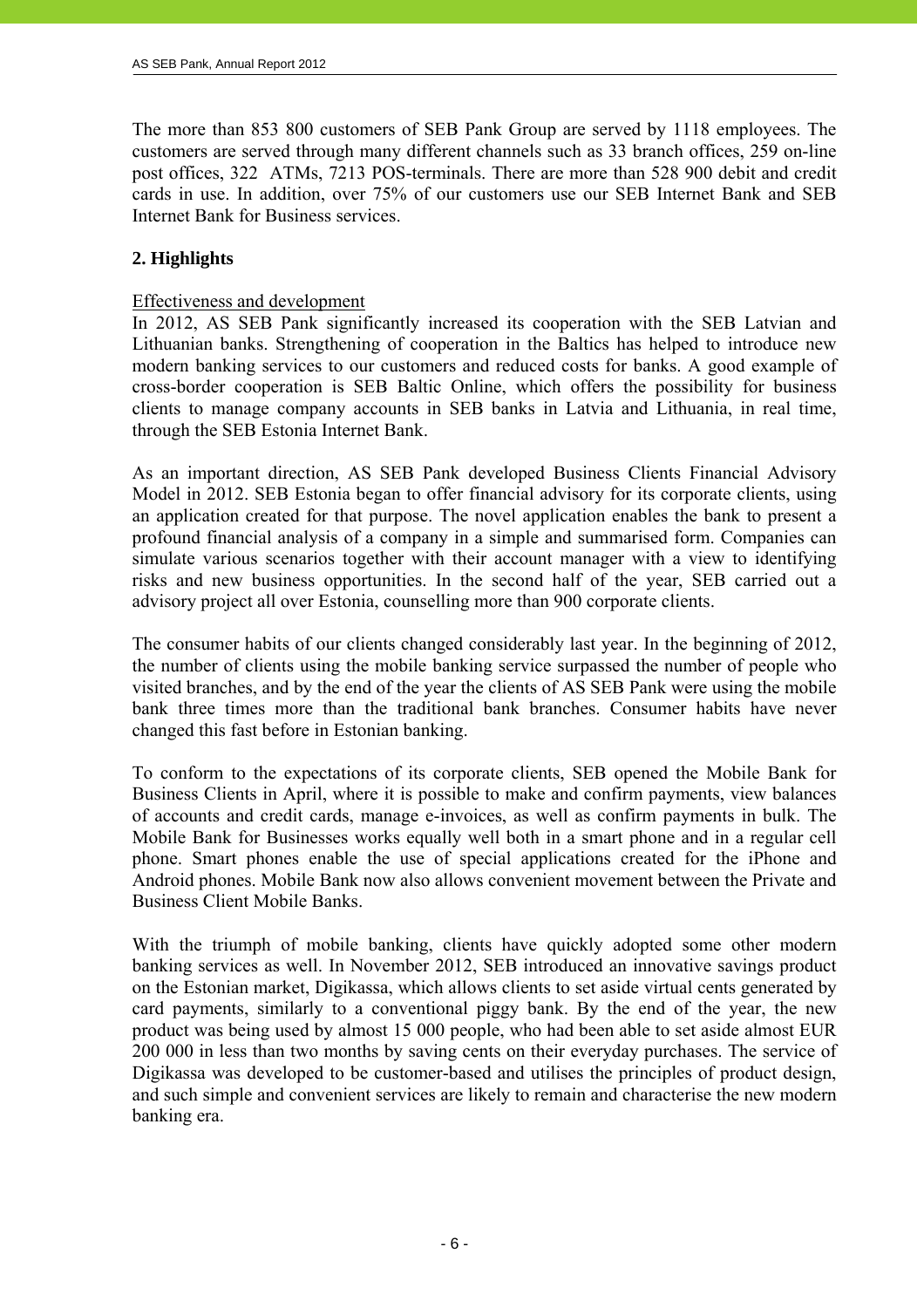In 2012, SEB, together with other leading Estonian banks and technology companies, started a pilot project to test an innovative payment solution, where payment card chip functionality has been moved onto a cell phone SIM card. So, in the future, the bank's customers may make their everyday card payments with a mobile phone instead of using payments made with regular plastic cards.

Gathering customer feedback plays an important role in a bank's product and business development. In the second quarter of 2012, AS SEB Pank improved its customer feedback collection system, enabling it to operatively monitor customer satisfaction, both on the level of the Baltic countries and by smaller local business units. Regular use of feedback helps to respond quickly to the market changes.

#### **Organisation**

AS SEB Pank was the first large enterprise in Estonia to start paying employer's pension to its employees in 2012. In the beginning of the last year, the Estonian tax system changed; now, in addition to paying a salary, employers can contribute to the 3rd pillar pension solution of employees without it being considered a fringe benefit. The example of SEB was followed by many businesses all over Estonia.

As of 1 July 2012, Allan Parik, Member of the Board of AS SEB Pank and the Head of SEB Baltic Corporate Banking is also a Member of the Management Board of the SEB Baltic Division. His area of responsibility is managing SEB Baltic corporate banking. Allan Parik has been with the bank since 1995. In 1997, he became Head of the Large Corporates Department. He served as Head of the Corporate Banking Division from 2000, as Deputy Head of Corporate Banking from 2007, and as Head of Corporate Banking from 2009. In parallel, Allan Parik will also continue to manage SEB Estonia Corporate Banking in his capacity as Head of SEB Baltic Corporate Banking.

On 16 June 2012, 412 employees of AS SEB Pank set a Guinness world record by composing the largest mosaic picture in the world made entirely of coins in eight hours. The coin mosaic depicts a bank card.

AS SEB Pank received several awards and recognitions in 2012.

- Global monthly financial publication The Banker selected AS SEB Pank as the best bank in Estonia. SEB was also declared the best bank in Sweden, Latvia and Lithuania. The panel of The Banker was impressed by the consultancy aids created by AS SEB Pank for private and corporate clients; in other words, the manner in which we develop, in addition to our everyday work, the awareness of our clients regarding their financial affairs.
- SEB Estonia was the most popular brand in the finance sector, according to the TNS Emor brand rankings survey carried out in the beginning of 2012. The study determined the Estonian people's favourite brands out of the 149 viewed. The selection included five banks and the highest, 11th position belonged to AS SEB Pank.
- Based on its 2012 survey, the international finance magazine Euromoney has named SEB Estonia the best private banking provider in Estonia.
- Financial magazine Global Finance named AS SEB Pank the best trade finance bank in Estonia in 2012.
- The Estonian Banking Association organised a survey in 2011 and SEB's financial helpers were elected the best banking action of the year. Both the Financial Planner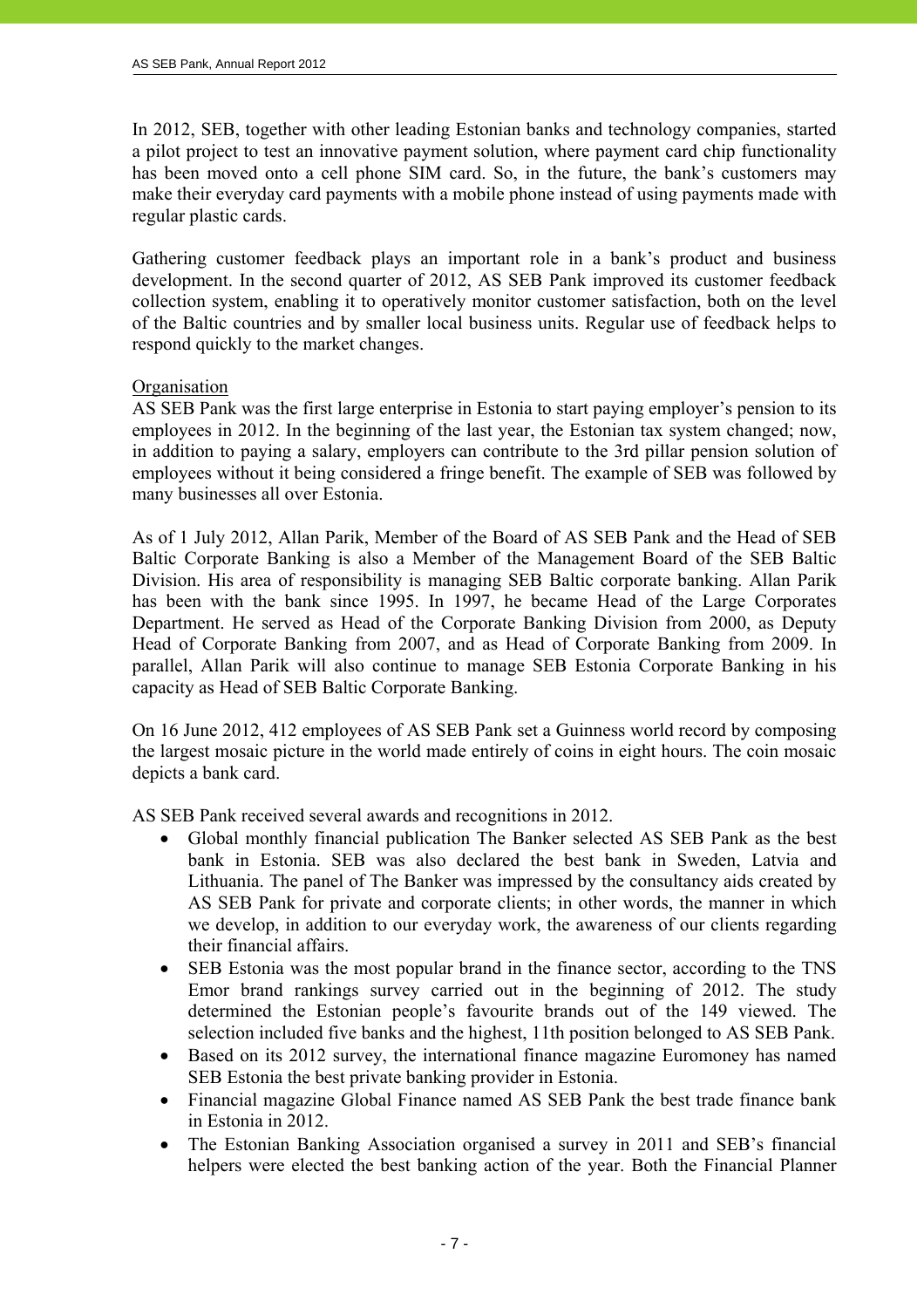and the financial analysis model for business clients are revolutionary developments in increasing financial literacy and sharing SEB's financial analysis capacity with its clients.

- AS SEB Pank won three awards in the Kuldmuna (Golden Egg) advertising and communication competition: The outdoor solution of the AS SEB Pank and RSA joint campaign was awarded a Silver Egg; bringing mobile banking to the market was considered worthy of a Bronze Egg in the category of digital advertising, and the SEB Charity Fund's print series earned a Bronze Egg.
- During the FinanceEstonia Forum, SEB Varahaldus was acknowledged with the first annual award for outstanding activities in bringing a branch of the international group to Estonia and developing its operation. For almost ten years, AS SEB Varahaldus has provided an investment management service for Eastern-European stock funds for SEB Sweden and Luxembourg. According to the assessment of the Management Board and experts of Finance Estonia, the acknowledgement is earned by the duration of the experience and consistency of activities of SEB Varahaldus in Estonia, and the geographical range and volume of the business managed from Estonia.

#### Customer relations and customer satisfaction

TNS Emor's customer satisfaction survey regarding the products and services offered by Estonia's biggest banks revealed that private clients who compared the four largest banks are most satisfied with the banking services offered by AS SEB Pank. The most valued aspects of AS SEB Pank were that it is easy to get in contact with the bank, the bank's employees are friendly, responses are given within a reasonable amount of time, the bank is trustworthy and the bank's employees have comprehensive knowledge.

Business clients also rated AS SEB Pank highly, highlighting the comprehensive knowledge of AS SEB Pank employees as well as the consultations, as the suggestions from these are good for business. Business clients also noted the trustworthiness of AS SEB Pank, its friendly employees, reasonable waiting times and that the bank keeps its promises.

#### Social responsibility and sponsorship

AS SEB Pank has been engaged in charity for years, paying special attention to the next generation. The bank is focused on supporting four fields: children without parental care, high culture, recreational sports, and business environment.

One of the most pressing social problems in Estonia has been children without parental care. To help these children, in 2005 AS SEB Pank founded a non-profit association – SEB Heategevusfond (charity fund) that organises several projects each year. The biggest project of 2012 was the Christmas tree project organised together with Delfi news portal, delivering a personal Christmas present to 1200 children deprived of parental care all over Estonia.

Another large project next to the Christmas tree was a training for 43 replacement homes in Estonia on knowledge and skills in fire safety. Rescue specialists explained to almost 1200 children and employees of shelters and substitute homes, how a fire gets started and develops and what to do when a fire has already flared up. The project initiated by SEB Heategevusfond was carried out in cooperation with the Rescue Board and the Ministry of Internal Affairs.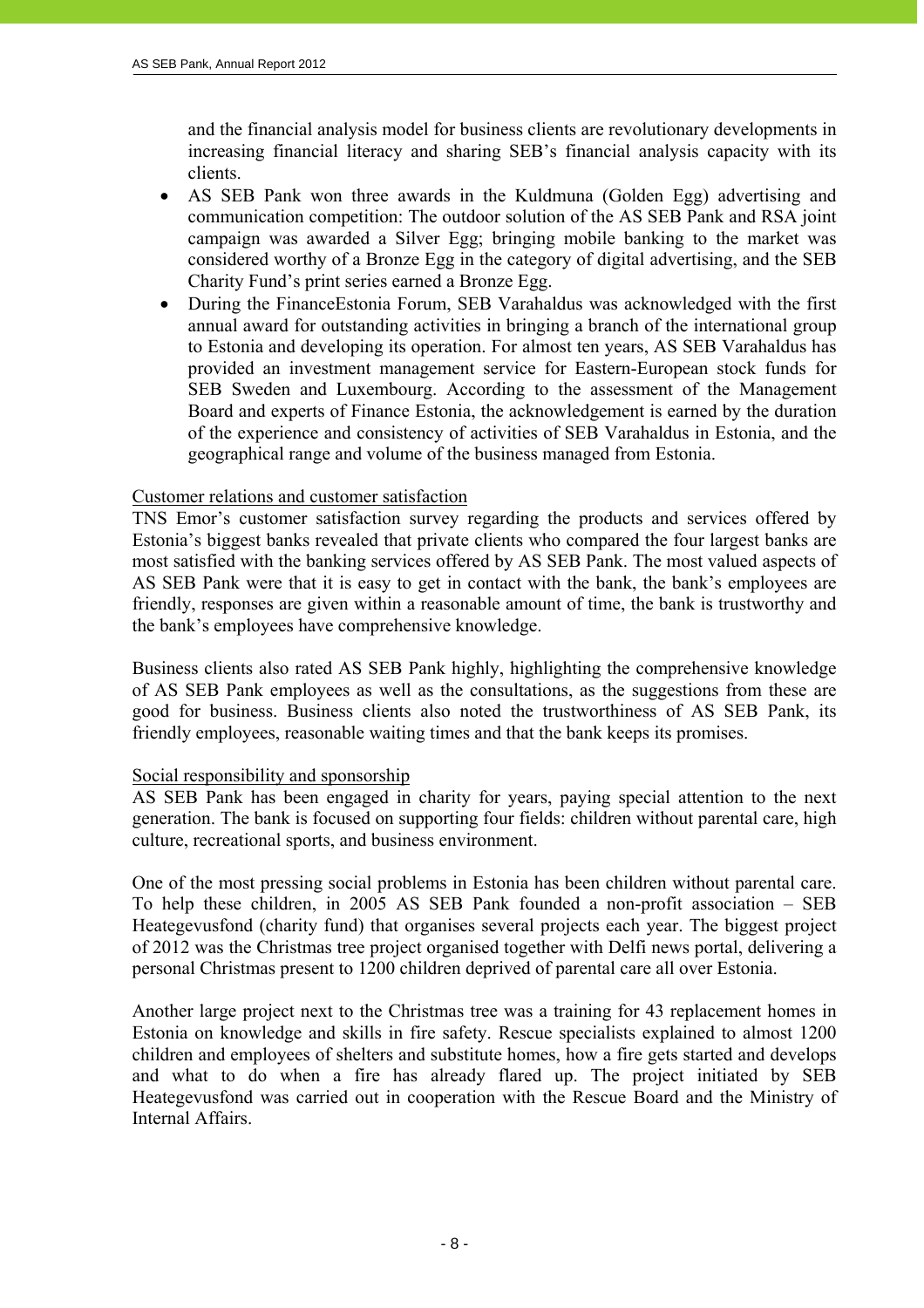The largest cultural project was giving out the audience awards for both the male and female soloists of the Estonian National Opera, selected by visitors to the opera. AS SEB Pank is a gold sponsor of the Estonian National Opera.

AS SEB Pank supports Estonia's leading business plan competition Ajujaht, which is designed to contribute to the creation of new knowledge based companies and to boost the business skills of students and young scientists. The winner of the 2012 competition was Raybike, a three-wheeled scooter with unique control system.

As a promoter of recreational sports, AS SEB Pank is a sponsor of some of the largest sports events in our region. AS SEB Pank sponsored the following sports events in 2012:

- Tartu marathon, which was the Estonia's largest cross-country skiing competition, with 6750 participants;
- 25th SEB May Run with almost 12 000 women this is the participation record of the twenty-five years of history of the May runs;
- SEB 30th Tartu Running Marathon with more than 3900 runners;
- SEB 31st Tartu Cycling Race with more than 4200 bikers;
- SEB Tallinn Marathon which was the largest sports competition in the Baltics with more than 18 000 participants. SEB Tallinn Marathon is one of the world's 50 most prestigious marathons;
- SEB 6th Tartu Roller Skating Marathon with more than 1500 roller skaters;
- SEB 15th Tartu Cycling Marathon with more than 7400 cyclists.

In 2012, the non-profit organisation founded by AS SEB Pank and Tallink Grupp, SEB Tallink Tennis Team, achieved great results, developing a professional preparation system for talented young tennis players and helping them achieve world-class results. The strategic objective of the long-term team is to develop young talents into tennis players that have an ability to break through to the international arena.

In addition to the above, AS SEB Pank also participated in the international action Earth Hour.

# **3. Statement of remuneration in SEB Pank Group**

#### Remuneration policy

SEB Pank Group vision is to be the trusted partner for customers with aspirations. To drive and support the achievement of this vision, it is of vital importance that SEB Pank Group is able to attract, retain, develop and reward the right talents.

The Remuneration Policy of SEB Pank Group provides a framework for rewarding sustainable long-term value creation in line with shareholders interest. It is based on the efficient performance culture in combination with sound risk management, also taking into account sufficient capital and the necessary liquidity.

SEB Pank Group believes in and promotes a sound and dynamic performance culture as a means for achieving long-term success and encourages performance and the right behaviours. A cornerstone in the performance culture is the performance management process with transparent and aligned target setting, evaluation and rewards.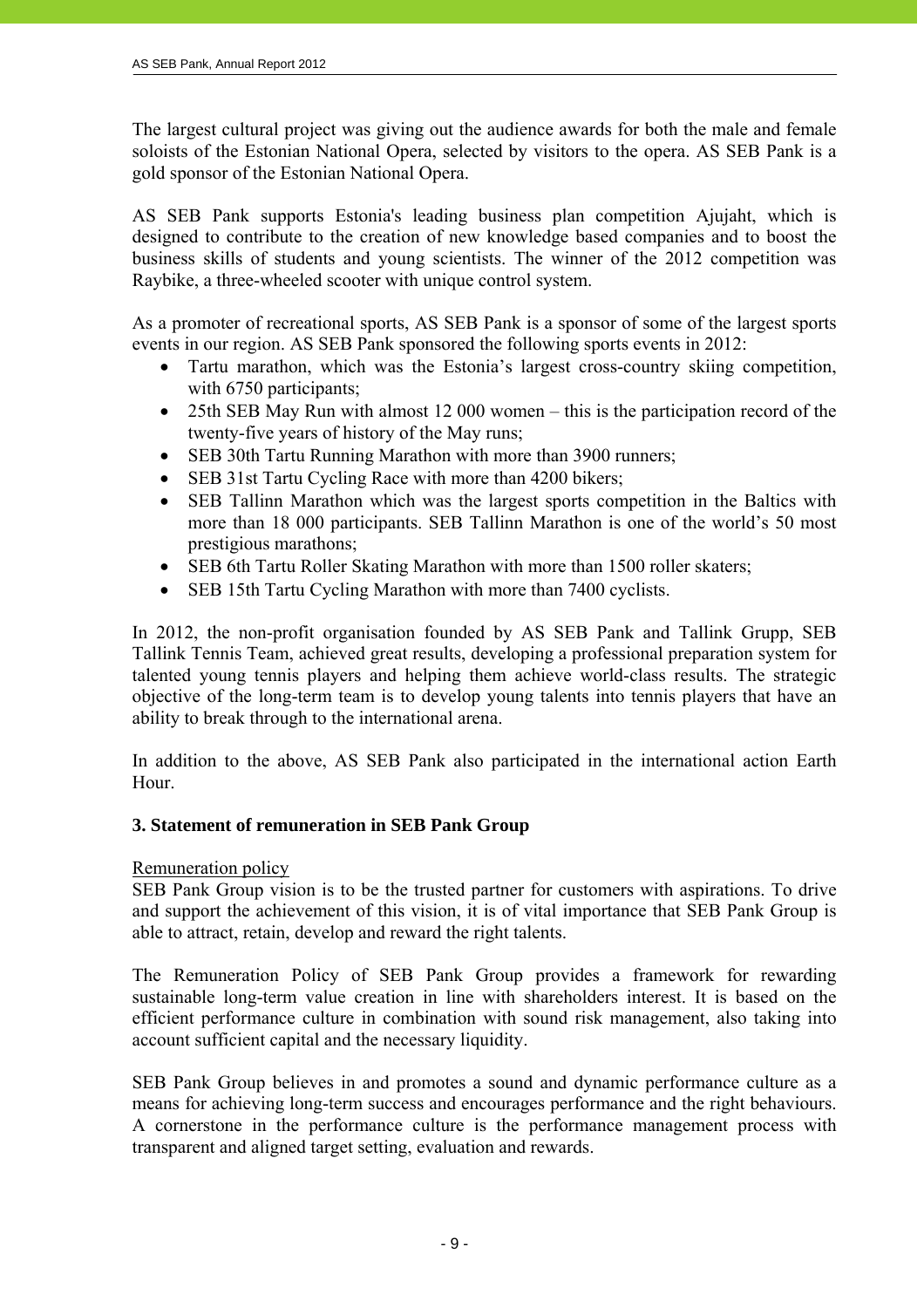SEB Pank Group remuneration structure consists of three components:

- a) base pay or hourly rate (the fixed component of the remuneration);
- b) variable pay:
	- a. short-term cash-based variable compensation (STI);
	- b. long-term equity-based variable compensation (LTI);
	- c. one-off bonuses;
- c) other benefits.

The Remuneration and Human Resources Committee of the SEB Group is responsible for monitoring the remuneration policy and remuneration practice within the SEB Group, which includes SEB Pank Group.

AS SEB Pank has established Remuneration Committee. The Remuneration and Human Resources Committee consists of four members, of which three members are also members of the supervisory board of AS SEB Pank. The remuneration committee is responsible for the preparation of decisions regarding remuneration, including those which have implications for the risk and risk management of the SEB Pank Group. The Chair and the members of the remuneration committee are persons who do not perform any executive functions in the SEB Pank Group. When preparing such decisions, the remuneration committee takes into account the long-term interests of shareholders, investors and other stakeholders in the credit institution.

The remuneration policy is adopted by the Supervisory Board of AS SEB Pank. The Head of HR and Training Division conducts a yearly review of the Remuneration policy and can, after having consulted among others the bank's control functions head's propose amendments to the policy. The Head of HR and Training Division gives a proposal to the Management Board and the Remuneration Committee, who prepares the proposal for final adoption by the Supervisory Board.

#### Performance measurement and risk management

Financial performance is measured on group, divisional and business unit level in the SEB Pank Group. Skandinaviska Enskilda Banken AB (publ) has an established model for calculating and allocating risk capital in the business. The allocation of risk capital reflects the risk exposure of each line of business. The risk adjustment of financial performance is based on this allocation model, further the competitive situation and estimated current and future risks are taken into account. Individual performance and behaviour are also important parameters in the remuneration model. Skandinaviska Enskilda Banken AB (publ) has a group wide process for evaluating and documenting the performance and behaviour of each employee, in which setting and evaluating qualitative as well as quantitative individual targets is of major importance.

#### Purpose and parameters for variable pay

SEB Pank Group believes in encouraging strong performance, desired behaviours and balanced risk-taking. Variable pay aims to drive and reward performance and behaviours that create short and long term shareholder value, and is also an essential way of achieving flexibility in the remuneration cost.

Short-term variable cash-based compensation in SEB Pank Group is based on the annual performance and behaviours of the individual as well as the team/business unit and the SEB Pank Group and SEB Group as a whole.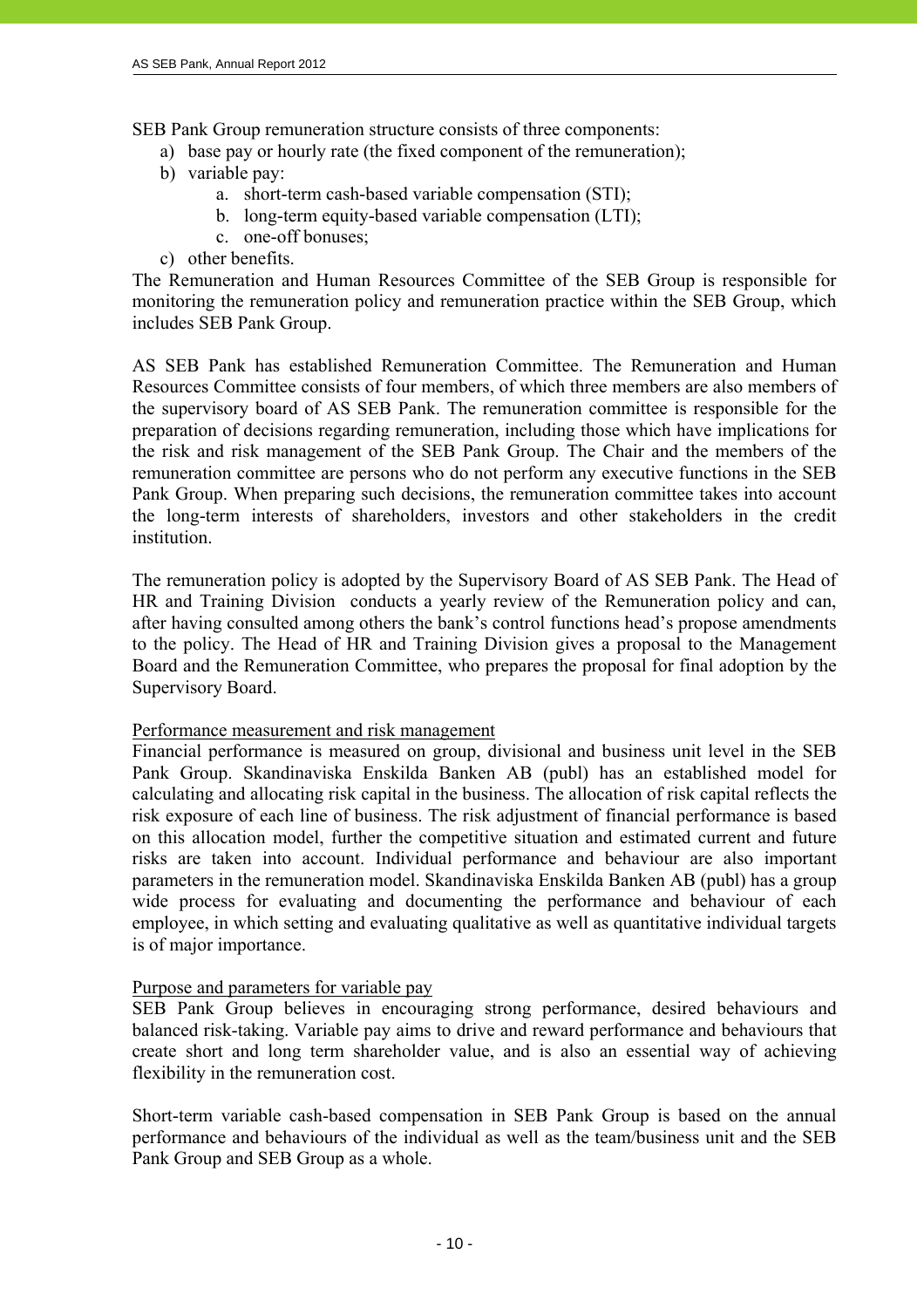#### Statement of remuneration of the specially regulated staff

The Estonian Parliament has in 2011 implemented a new law "Law of Changes in the Law of Investment Funds and other related legislation" which came into force as of 3 April 2011. This law sets new regulations on remuneration to secure that all financial institutions in Estonia have a sound and controlled risk taking and that the remuneration systems support such sound risk taking. These regulations are in line with the European Union legislation and CEBS (the Committee of European Banking Supervisors) guidelines on Remuneration Policies and Practices.

In accordance with the new regulations, AS SEB Pank has defined specially regulated staff according to the four categories given in the regulations:

- A. Senior management (including members of Management Board).
- B. Responsible persons within control functions.
- C. Risk takers; i.e. employees having material impact on the risk profile of the credit institution (taking decisions that effect the risk positions of the bank), incl. risk managers or compliance employees.
- D. Employees within the same remuneration bracket as members of Management Board.

Supervisory Board of AS SEB Pank shall approve the list of specially regulated staff according to Management Board proposal. The list shall be compiled by Compliance Department and Risk Control Department.

#### Maximum variable pay levels

SEB Pank Group shall provide a sound balance between fixed and variable remuneration and align the payout horizon of variable pay with the risk horizon. This implies that certain maximum levels and deferral arrangements apply for specially regulated staff. Variable pay shall not exceed 100% of annual base salary.

A certain part of variable pay shall be deferred for three to five years in order to evaluate the operational performance used in determining the variable pay, as well as the sustainability thereof and any risks associated with it.

SEB Pank Group reserves the right to withhold a part of or the whole deferred variable payment or demand partial or full repayment of the disbursed variable remuneration following the evaluation of the performance in the accounting year, should the performance of SEB Pank Group fall short of the business targets set.

#### Deferral structure

Based on Credit Institutions Act, Article 57', subsection 2, considering the nature, scope and complexity of the bank's business operations and the fact that for practical reasons it was not considered as possible to develop a programme for issuing the shares of AS SEB Pank (the 100% owner of the shares of which is Skandinaviska Enskilda Banken AB) to the AS SEB Pank employees, the SEB Pank Group has decided not to implement payment of variable pay in the form of the shares of the credit institution, stock options or other similar rights and establish the following procedure for the payment of variable pay.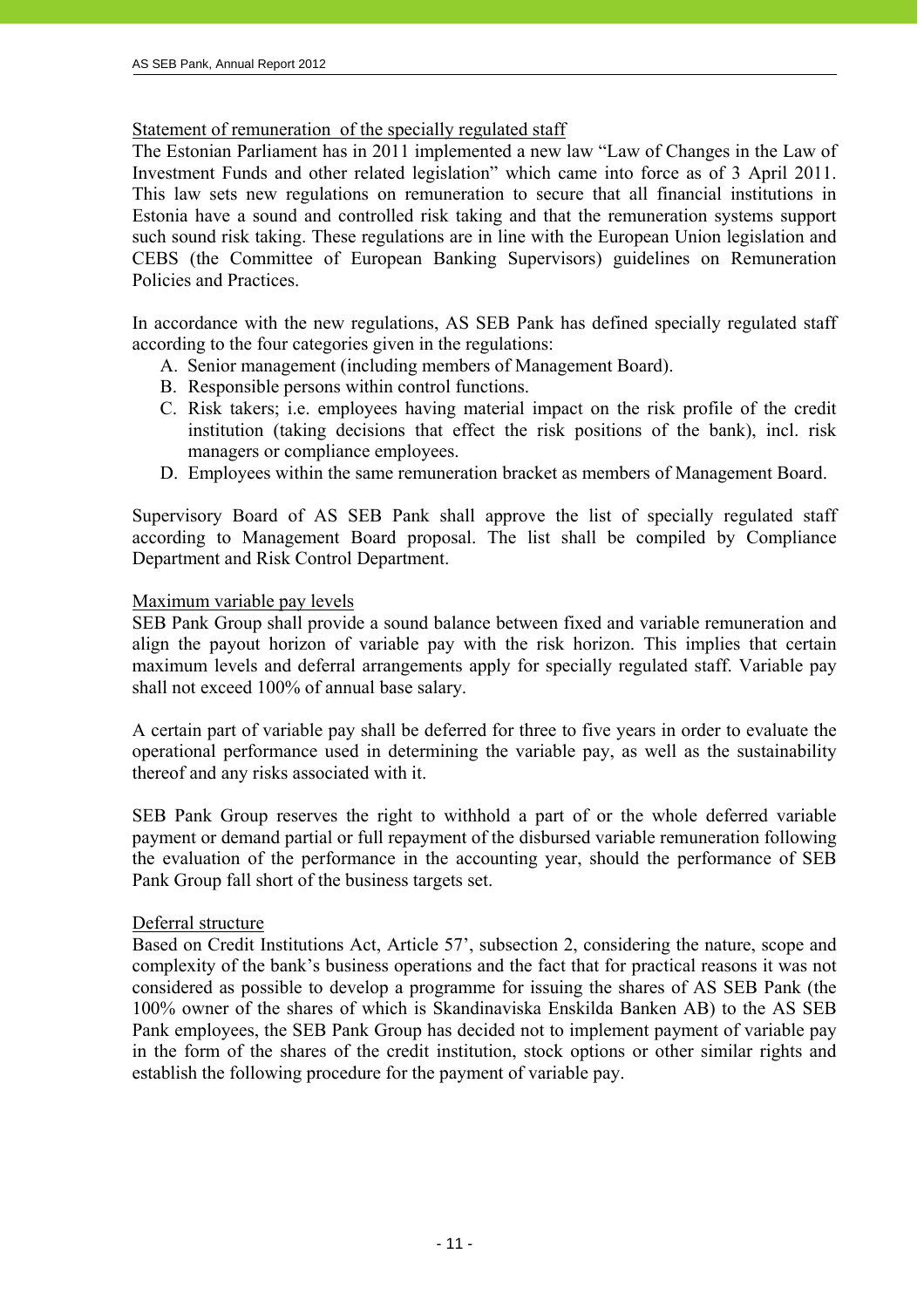Employees in categories referred to as specially regulated staff, with an annual variable pay of:

a) 10,000 EUR or more and;

b) exceeds 40% of employee's total compensation annually (not applied on employees included in Skandinaviska Enskilda Banken AB's List of Specially Regulated Staff, as defined by Skandinaviska Enskilda Banken AB's policies), will be subject to a deferral of the variable pay.

The required deferral is at least 40 per cent. AS SEB Pank has defined 105 employees as specially regulated staff including the Management Board. The long-term share-based variable pay system, established in the SEB Group is a programme based on the shares of Skandinaviska Enskilda Banken AB, established throughout the SEB Group and this is applicable to the selected managers and key employees.

#### **Remuneration**

(millions of EUR)

|                                          |        | <b>Remuneration</b>                    |                           |              |        |                                        | Number of employees       |              |
|------------------------------------------|--------|----------------------------------------|---------------------------|--------------|--------|----------------------------------------|---------------------------|--------------|
| 2012                                     | Board* | <b>Specially</b><br>regulated<br>staff | <b>Other</b><br>employees | <b>TOTAL</b> | Board* | <b>Specially</b><br>regulated<br>staff | <b>Other</b><br>employees | <b>TOTAL</b> |
| Fixed remuneration                       | 0.8    | 3.4                                    | 17.8                      | 22.0         | 9      | 90                                     | 1197                      | $1296$ **    |
| Variable Pay                             | 0.2    | 0.6                                    | 1.4                       | 2.2          | 9      | 83                                     | 1056                      | 1148         |
| whereof:                                 |        |                                        |                           |              |        |                                        |                           |              |
| Short-term cash-based                    | 0.1    | 0.4                                    | 1.3                       | 1.8          |        |                                        |                           |              |
| Long-term equity-based                   | 0.1    | 0.2                                    | 0.1                       | 0.4          |        |                                        |                           |              |
| Deferred variable pay                    | 0.2    | 0.2                                    | 0.1                       | 0.5          |        |                                        |                           |              |
| Accrued and paid remuneration            | 0.1    | 0.6                                    | 1.3                       | 2.0          |        |                                        |                           |              |
| Severance pay ***                        |        |                                        |                           | 0.0          |        |                                        |                           | 60           |
| Agreed but not yet paid<br>severance pay |        |                                        |                           |              |        |                                        |                           |              |

\* board members of the bank and subsidiaries

\*\* 178 of them were non-active employees.

\*\*\* Highest single amount was 8958 euros.

|                               |        |                                        | <b>Remuneration</b>       |              |        | <b>Number of employees</b>             |                           |              |
|-------------------------------|--------|----------------------------------------|---------------------------|--------------|--------|----------------------------------------|---------------------------|--------------|
| 2011                          | Board* | <b>Specially</b><br>regulated<br>staff | <b>Other</b><br>employees | <b>TOTAL</b> | Board* | <b>Specially</b><br>regulated<br>staff | <b>Other</b><br>employees | <b>TOTAL</b> |
| Fixed remuneration            | 0.8    | 3.4                                    | 18.9                      | 23.1         | 10     | 87                                     | 1306                      | $1403$ **    |
| Variable Pay                  | 0.2    | 0.5                                    | 1.6                       | 2.3          | 10     | 80                                     | 1140                      | 1230         |
| whereof:                      |        |                                        |                           |              |        |                                        |                           |              |
| Short-term cash-based         | 0.1    | 0.4                                    | 1.5                       | 2.0          |        |                                        |                           |              |
| Long-term equity-based        | 0.1    | 0.1                                    | 0.1                       | 0.3          |        |                                        |                           |              |
| Deferred variable pay         | 0.2    | 0.2                                    | 0.2                       | 0.6          |        |                                        |                           |              |
| Accrued and paid remuneration | 0.1    | 0.4                                    | 0.1                       | 0.6          |        |                                        |                           |              |
| Severance pay ***             |        |                                        |                           | 0.5          |        |                                        |                           | 97           |
| Agreed but not yet paid       |        |                                        |                           |              |        |                                        |                           |              |
| severance pay                 |        |                                        |                           |              |        |                                        |                           |              |

\* board members of the bank and subsidiaries

\*\* 193 of them were non-active employees.

\*\*\* Highest single amount was 32 988 euros.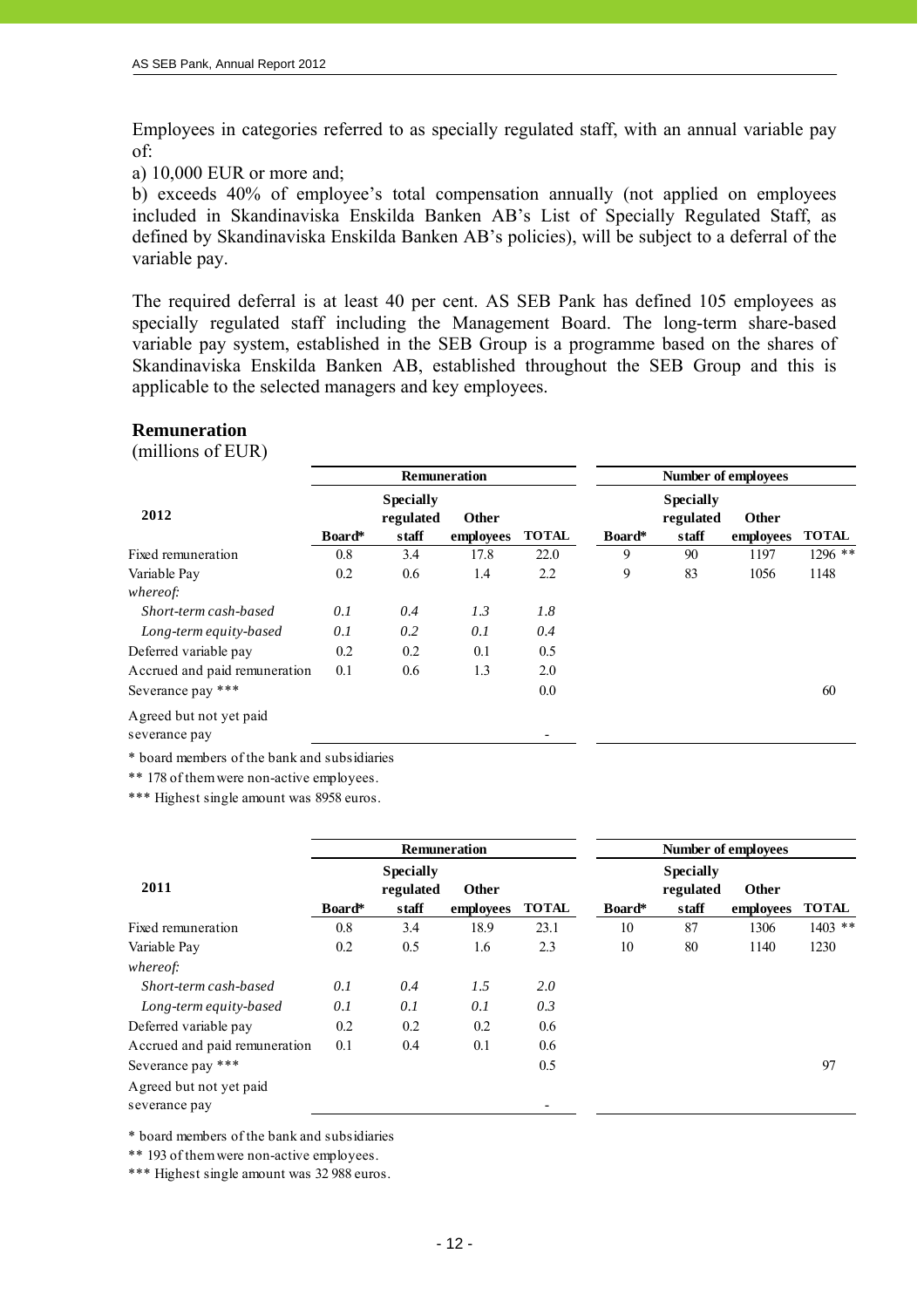#### **4. Key figures**

j

(millions of EUR)

|                                               | 31.12.12 | 31.12.11 |
|-----------------------------------------------|----------|----------|
| Net profit                                    | 71.3     | 98.1     |
| Average equity                                | 666.6    | 581.1    |
| Return on equity (ROE), %                     | 10.70    | 16.88    |
| Average assets                                | 4,143.5  | 4,214.9  |
| Return on assets (ROA), %                     | 1.72     | 2.33     |
| Net interest income                           | 81.2     | 88.7     |
| Average interest earning assets               | 4,034.7  | 4,101.7  |
| Net interest margin (NIM), %                  | 2.01     | 2.16     |
| Credit losses adjusted net interest income    | 83.1     | 113.5    |
| Average interest earning assets               | 4,034.7  | 4,101.7  |
| Credit losses adjusted net interest margin, % | 2.06     | 2.77     |
| Interest income                               | 109.7    | 129.8    |
| Average interest earning assets               | 4,034.7  | 4,101.7  |
| Yield on interest earning assets, %           | 2.72     | 3.16     |
| Interest expense                              | 28.5     | 41.1     |
| Interest bearing liabilities, average         | 3,382.5  | 3,537.8  |
| Cost of interest bearing liabilities, %       | 0.84     | 1.16     |
| Spread, %                                     | 1.88     | 2.00     |
| Cost / Income ratio, %                        | 45.1     | 45.1     |
| Ratio of individually impaired loans, %       | 1.39     | 2.25     |

#### **Explanations**

Return on equity (ROE) = Net profit/Average equity \* 100 Average equity = (Equity of current year end + Equity of previous year end)/2 Return on assets  $(ROA)$  = Net profit/Average assets  $* 100$ Average assets =  $(As_{s})$  (Assets of current year end + Assets of previous year end)/2 Spread = Yield on interest earning assets - Cost of interest bearing liabilities Cost/Income Ratio = Total Operating Expenses/Total Income \* 100 Cost of interest bearing liabilities = Interest expenses/Average interest bearing liabilities \*100 Ratio of individually impaired loans = Individually impaired loans/Loans to customers and credit institutions\* 100 Net interest margin (NIM) = Net interest income/Average interest earning assets \* 100 Yield on interest earning assets = Interest income/Average interest earning assets \*100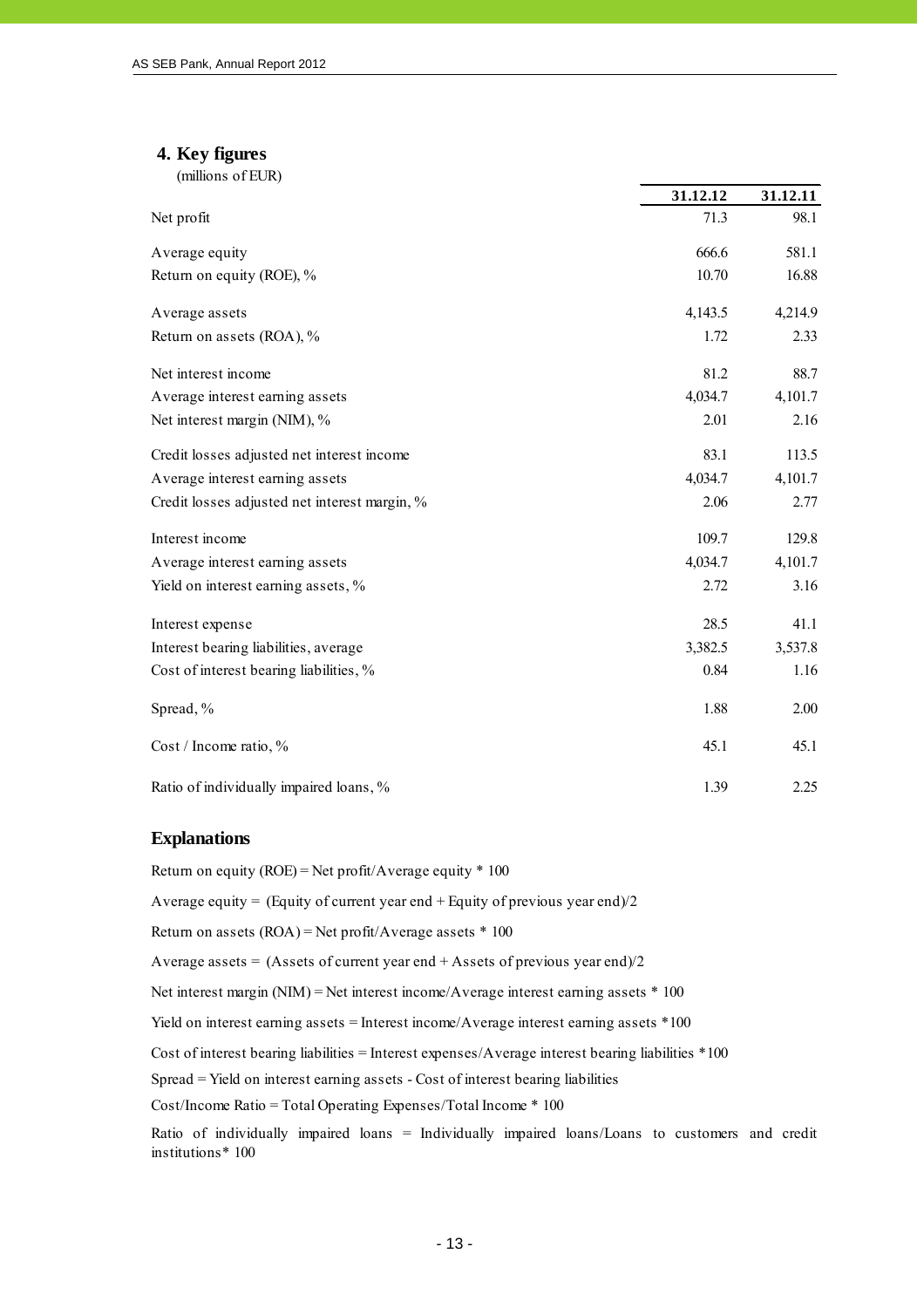#### Interest earning assets:

Balances with central bank Loans and advances to credit institutions Loans and advances to customers Debt securities and other fixed income securities (all without accrued interests)

Interest bearing liabilities: Due to credit institutions Due to customers Loan funds Subordinated loans (all without accrued interests)

Total Operating Expenses: Personnel expenses Other expenses Depreciation, amortisation and impairment of tangible and intangible assets

Total Income: Net Interest Income Net fee and commission income Net income from foreign exchange Gains less losses from financial assets at fair value through profit or loss Income from dividends Gains less losses from investment securities Share of profit of associates Other income

#### **Assets quality**

| (millions of EUR)                                                           | 31.12.12 | 31.12.11 |
|-----------------------------------------------------------------------------|----------|----------|
| Total assets                                                                | 4.183.0  | 4.104.0  |
| Overdue loans and receivables*                                              | 116.8    | 166.4    |
| Overdue/Total assets, $\%$                                                  | 2.79     | 4.05     |
| Allowances for losses on amounts due from customers and credit institutions | 91 2     | 1310     |

\* This part of the loan principal that has become overdue.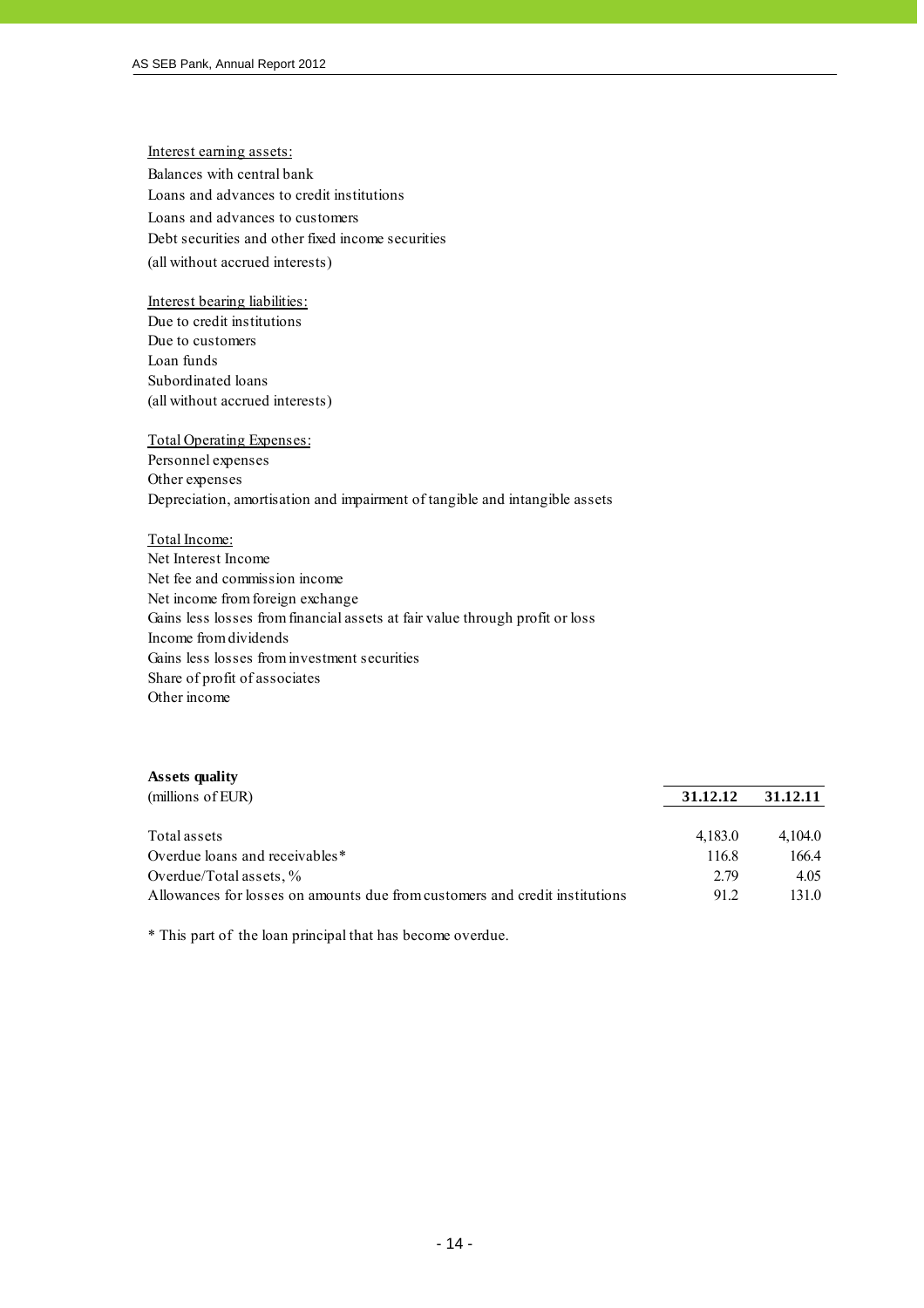# **III. Consolidated Financial Statements**

#### **1. Consolidated income statement**

| (millions of EUR)                                                                                        | Note           | 2012         | 2011         |
|----------------------------------------------------------------------------------------------------------|----------------|--------------|--------------|
| Interest and similar income                                                                              | 3              | 109.7        | 129.8        |
| Interest expenses and similar charges                                                                    | $\overline{4}$ | $-28.5$      | $-41.1$      |
| Net Interest Income                                                                                      |                | 81.2         | 88.7         |
| Fee and commission income                                                                                | 5              | 51.8         | 51.1         |
| Fee and commission expense                                                                               | 6              | $-14.7$      | $-13.9$      |
| Net fee and commission income                                                                            |                | 37.1         | 37.2         |
| Net income from foreign exchange                                                                         | 7              | 4.8          | 4.9          |
| Gains less losses from financial assets at fair value through profit or loss                             | 8              | 2.5          | 2.2          |
| Gains less losses from investment securities                                                             | 16             | $-0.1$       | $-0.2$       |
| Share of profit of associates                                                                            | 18             | 0.2          | 0.1          |
| Other income                                                                                             | 9              | 0.6          | 0.5          |
| Personnel expenses                                                                                       | 10             | $-33.6$      | $-34.8$      |
| Other expenses                                                                                           | 11             | $-20.1$      | $-22.3$      |
| Depreciation, amortisation and impairment of tangible and intangible assets                              | 19, 20         | $-3.2$       | $-3.0$       |
| Profit before impairment losses on loans and advances                                                    |                | 69.4         | 73.3         |
| Impairment losses on loans and advances                                                                  | 12             | 1.9          | 24.8         |
| Profit before income tax                                                                                 |                | 71.3         | 98.1         |
| Income tax                                                                                               |                | 0.0          | $0.0\,$      |
| Net profit                                                                                               |                | 71.3         | 98.1         |
| Profit attributable to the sole equity holder                                                            |                | 71.3         | 98.1         |
| 2. Consolidated statement of comprehensive income                                                        |                |              |              |
|                                                                                                          |                | 2012         | 2011         |
| Net profit                                                                                               |                | 71.3         | 98.1         |
| Other comprehensive income/expense                                                                       |                |              |              |
| Revaluation of available-for-sale financial assets                                                       | 16             | 0.6          | $-0.1$       |
| Total other comprehensive income/expense                                                                 |                | 0.6          | $-0.1$       |
| Total comprehensive income                                                                               |                | 71.9         | 98.0         |
|                                                                                                          |                |              |              |
| Sole equity holder of the parent entity (total)<br>-Total comprehensive income from continued operations |                | 71.9         | 98.0         |
|                                                                                                          |                | 71.9<br>71.9 | 98.0<br>98.0 |
|                                                                                                          |                |              |              |

The notes on pages 19 - 92 are integral part of these consolidated financial statements.

| Initsiaalid/initials | Initsialiseeritud ainult identifitseerimiseks<br>Initialled for the purpose of identification only<br>Initsiaalid/initials $E$ , K, |
|----------------------|-------------------------------------------------------------------------------------------------------------------------------------|
| Kuupäev/date         | 08.03.13                                                                                                                            |
|                      | PricewaterhouseCoopers, Tallinn                                                                                                     |

- 15 -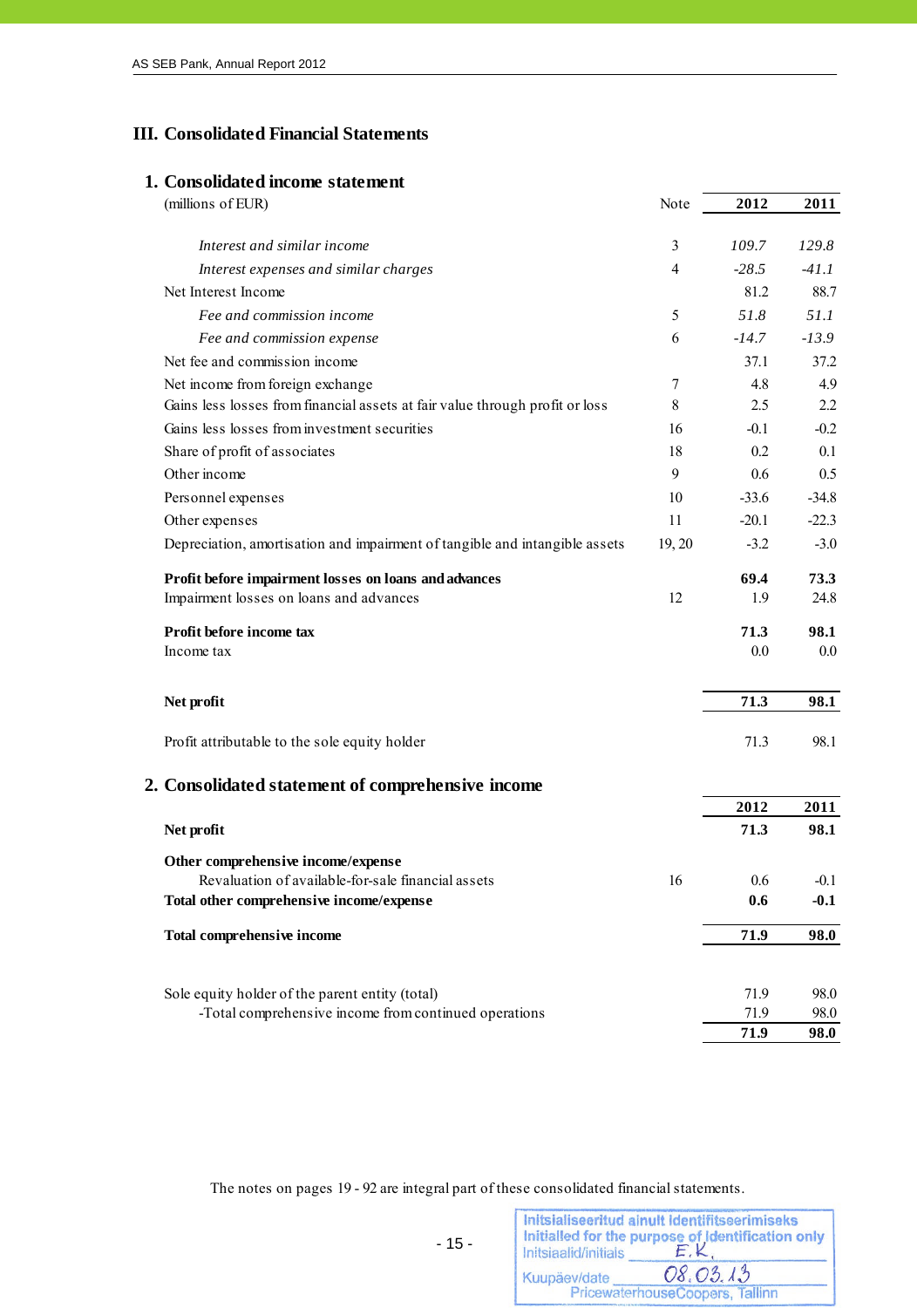# **3. Consolidated statement of financial position**

| (millions of EUR)                                          | Note | 31.12.12 | 31.12.11 |
|------------------------------------------------------------|------|----------|----------|
| <b>ASSETS</b>                                              |      |          |          |
| Cash                                                       |      | 46.6     | 38.7     |
| Balances with central bank                                 | 13   | 191.0    | 49.5     |
| Loans and advances to credit institutions                  | 14   | 291.4    | 423.0    |
| Loans and advances to customers                            | 15   | 3,585.3  | 3,540.5  |
| Financial assets held for trading                          | 16   | 21.4     | 21.0     |
| Available-for-sale financial assets                        | 16   | 5.3      | 4.9      |
| Other assets                                               | 17   | 31.7     | 18.0     |
| Investments in associates                                  | 18   | 0.6      | 0.5      |
| Intangible assets                                          | 19   | 0.5      | 0.4      |
| Property, plant and equipment                              | 20   | 9.2      | 7.5      |
| <b>TOTAL ASSETS</b>                                        |      | 4,183.0  | 4,104.0  |
| <b>LIABILITIES AND SHAREHOLDERS' EQUITY</b>                |      |          |          |
| Due to credit institutions                                 | 21   | 748.2    | 948.5    |
| Due to customers                                           | 22   | 2,610.7  | 2,378.8  |
| Loan funds                                                 | 23   | 24.0     | 18.1     |
| Other liabilities                                          | 24   | 73.7     | 54.8     |
| Financial liabilities at fair value through profit or loss | 25   | 21.7     | 20.5     |
| Provisions                                                 | 26   | 1.9      | 2.9      |
| Subordinated loans                                         | 27   | 0.0      | 50.1     |
| <b>Total Liabilities</b>                                   |      | 3,480.2  | 3,473.7  |
| Share capital                                              | 28   | 42.5     | 42.5     |
| Share premium                                              |      | 86.3     | 86.1     |
| Other reserves                                             | 30   | 20.3     | 19.8     |
| Retained earnings                                          |      | 553.7    | 481.9    |
| Total shareholders' equity                                 |      | 702.8    | 630.3    |
| TOTAL LIABILITIES AND SHAREHOLDERS' EQUITY                 |      | 4,183.0  | 4,104.0  |

The notes on pages 19 - 92 are integral part of these consolidated financial statements.

| Initsiaalid/initials | Initsialiseeritud ainult identifitseerimiseks<br>Initialled for the purpose of Identification only |
|----------------------|----------------------------------------------------------------------------------------------------|
| Kuupäev/date         | 08.03.13                                                                                           |
|                      | PricewaterhouseCoopers, Tallinn                                                                    |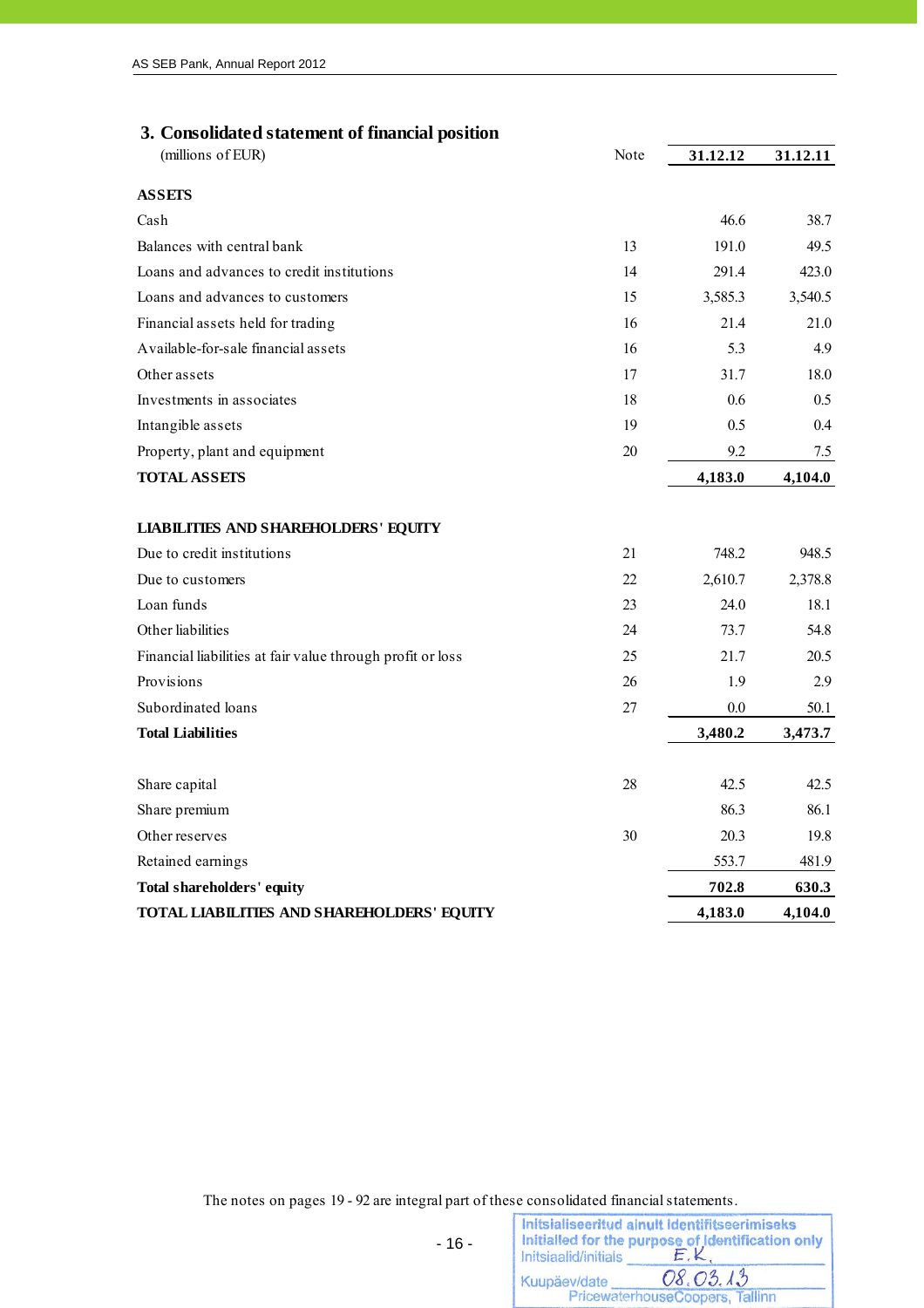### **4. Consolidated statement of cash flows**

(millions of EUR)

j

|                                                                                                                    | Note   | 2012     | 2011     |
|--------------------------------------------------------------------------------------------------------------------|--------|----------|----------|
| I. Cash flows from operating activities                                                                            |        |          |          |
| Interest received                                                                                                  |        | 112.9    | 128.9    |
| Interest paid                                                                                                      |        | $-33.5$  | $-41.8$  |
| Fee and commission received                                                                                        | 5      | 51.8     | 51.1     |
| Fee and commission paid                                                                                            | 6      | $-14.7$  | $-13.9$  |
| Net trading income and other operating income                                                                      |        | 5.8      | 4.3      |
| Personnel expenses and other operating expenses                                                                    |        | $-51.0$  | $-53.1$  |
| Cash flows from operating activities before changes in the operating assets                                        |        |          |          |
| and liabilities                                                                                                    |        | 71.3     | 75.5     |
|                                                                                                                    |        |          |          |
| Changes in operating assets:                                                                                       |        | 171.9    | $-322.1$ |
| Loans and advances to credit institutions and mandatory reserve in central bank<br>Loans and advances to customers |        | $-45.5$  | 91.0     |
| Other assets                                                                                                       |        | $-7.8$   | 1.9      |
|                                                                                                                    |        |          |          |
| <b>Changes of operating liabilities:</b>                                                                           |        |          |          |
| Due to credit institutions                                                                                         |        | $-178.4$ | $-481.7$ |
| Due to customers                                                                                                   |        | 233.3    | 228.7    |
| Loan funds                                                                                                         |        | 5.9      | 4.8      |
| Other liabilities                                                                                                  |        | 0.7      | $-4.4$   |
| Cash flow from (used in) operating activities                                                                      |        | 251.4    | $-406.3$ |
|                                                                                                                    |        |          |          |
| II. Cash flows from investing activities                                                                           |        |          |          |
| Net increase-/decrease+ of investment portfolio securities                                                         |        | 0.6      | $-0.3$   |
| Proceeds from sale and liquidation of associates and subsidiaries                                                  |        | 0.0      | 0.4      |
| Purchase of investment properties, tangible and intangible assets                                                  | 19, 20 | $-5.0$   | $-3.4$   |
| Proceeds from sale of investment properties, tangible and intangible assets                                        | 19, 20 | 0.0      | 1.9      |
| Cash flow from (used in) investing activities, continued operations                                                |        | $-4.4$   | $-1.4$   |
| III. Cash flows from financing activities                                                                          |        |          |          |
| Repayments of subordinated loans                                                                                   | 27     | $-50.0$  | $-67.0$  |
| Cash used in financing activities                                                                                  |        | $-50.0$  | $-67.0$  |
| Net decrease/increase in cash and cash equivalents                                                                 |        | 197.0    | $-474.7$ |
| Cash and cash equivalents at the beginning of period                                                               |        | 87.3     | 562.0    |
| Effect of exchange rate changes on cash and cash equivalents                                                       |        | 0.0      | $0.0\,$  |
| Cash and cash equivalents at the end of period                                                                     |        | 284.3    | 87.3     |
| Cash and cash equivalents includes:                                                                                |        | 31.12.12 | 31.12.11 |
| Cash on hand                                                                                                       |        | 46.6     | 38.7     |
| Balances with the central bank without mandatory reserve                                                           |        | 166.1    | $0.0\,$  |
| Liquid deposits in other credit institutions                                                                       |        | 71.5     | 47.4     |
| Trading portfolio                                                                                                  |        | 0.1      | 1.2      |
|                                                                                                                    |        | 284.3    | 87.3     |

All cash equivalents are freely available for use by the Group with maturity of less than 3 months.

The notes on pages 19 - 92 are integral part of these consolidated financial statements.

| Initsiaalid/initials | Initsialiseeritud ainult Identifitseerimiseks<br>Initialled for the purpose of Identification only |
|----------------------|----------------------------------------------------------------------------------------------------|
| Kuupäev/date         | 08.03.13                                                                                           |
|                      | PricewaterhouseCoopers, Tallinn                                                                    |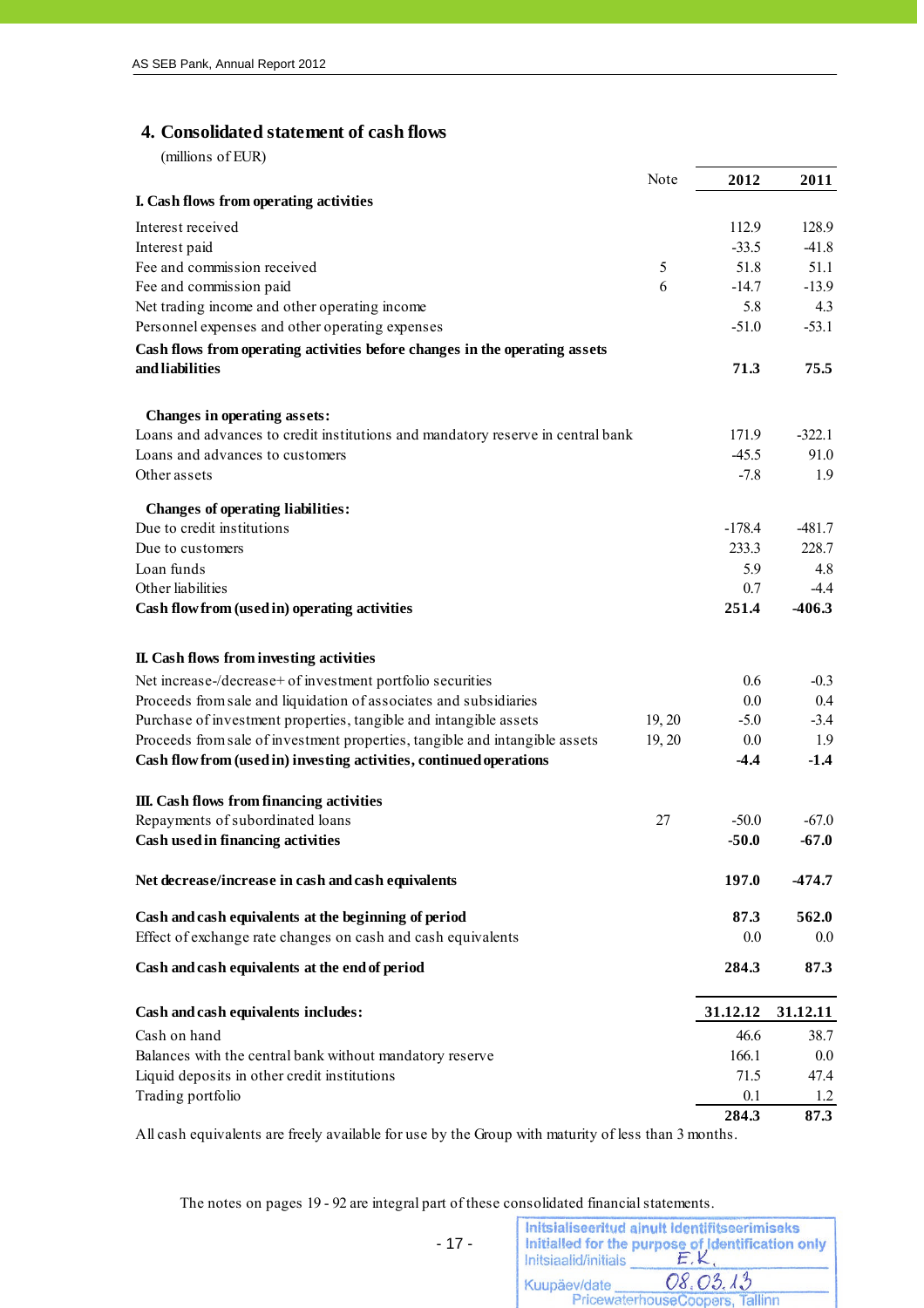#### **5. Consolidated statement of changes in shareholders' equity**

(millions of EUR)

|                                            | <b>Share</b><br>capital<br>(Note 28) | <b>Share</b><br>premium | Other<br>reserves<br>(Note 30) | <b>Retained</b><br>earnings | <b>Total share-</b><br>holders'<br>equity |
|--------------------------------------------|--------------------------------------|-------------------------|--------------------------------|-----------------------------|-------------------------------------------|
| <b>Year beginning 01.01.2011</b>           | 42.5                                 | 86.1                    | 20.0                           | 383.2                       | 531.8                                     |
| Statutory reserve                          | 0.0                                  | 0.0                     | $-0.1$                         | 0.1                         | 0.0                                       |
| Other                                      | 0.0                                  | 0.0                     | 0.0                            | 0.5                         | 0.5                                       |
| Net profit                                 | 0.0                                  | 0.0                     | 0.0                            | 98.1                        | 98.1                                      |
| Other comprehensive expense:               |                                      |                         |                                |                             |                                           |
| Net change in available-for-sale financial |                                      |                         |                                |                             |                                           |
| assets                                     | 0.0                                  | 0.0                     | $-0.1$                         | 0.0                         | $-0.1$                                    |
| Total other comprehensive expense          | 0.0                                  | 0.0                     | $-0.1$                         | 0.0                         | $-0.1$                                    |
| Total comprehensive income                 | 0.0                                  | 0.0                     | $-0.1$                         | 98.1                        | 98.0                                      |
| <b>Final balance 31.12.2011</b>            | 42.5                                 | 86.1                    | 19.8                           | 481.9                       | 630.3                                     |
|                                            |                                      |                         |                                |                             |                                           |
| <b>Year beginning 01.01.2012</b>           | 42.5                                 | 86.1                    | 19.8                           | 481.9                       | 630.3                                     |
| Statutory reserve                          | 0.0                                  | 0.0                     | $-0.1$                         | 0.1                         | $0.0\,$                                   |
| Other                                      | 0.0                                  | 0.2                     | 0.0                            | 0.4                         | 0.6                                       |
| Net profit                                 | 0.0                                  | 0.0                     | 0.0                            | 71.3                        | 71.3                                      |
| Other comprehensive income:                |                                      |                         |                                |                             |                                           |
| Net change in available-for-sale financial |                                      |                         |                                |                             |                                           |
| assets                                     | 0.0                                  | 0.0                     | 0.6                            | 0.0                         | 0.6                                       |
| Total other comprehensive income           | 0.0                                  | 0.0                     | 0.6                            | 0.0                         | 0.6                                       |
| Total comprehensive income                 | 0.0                                  | 0.0                     | 0.6                            | 71.3                        | 71.9                                      |
| <b>Final balance 31.12.2012</b>            | 42.5                                 | 86.3                    | 20.3                           | 553.7                       | 702.8                                     |

The notes on pages 19 - 92 are integral part of these consolidated financial statements.

**Initsialiseeritud ainult Identifitseerimiseks** Initialled for the purpose of Identification<br>Initialized initialled initials<br> $E.K$ Initsiaalid/initials 08.03.13 Kuupäev/date PricewaterhouseCoopers, Tallinn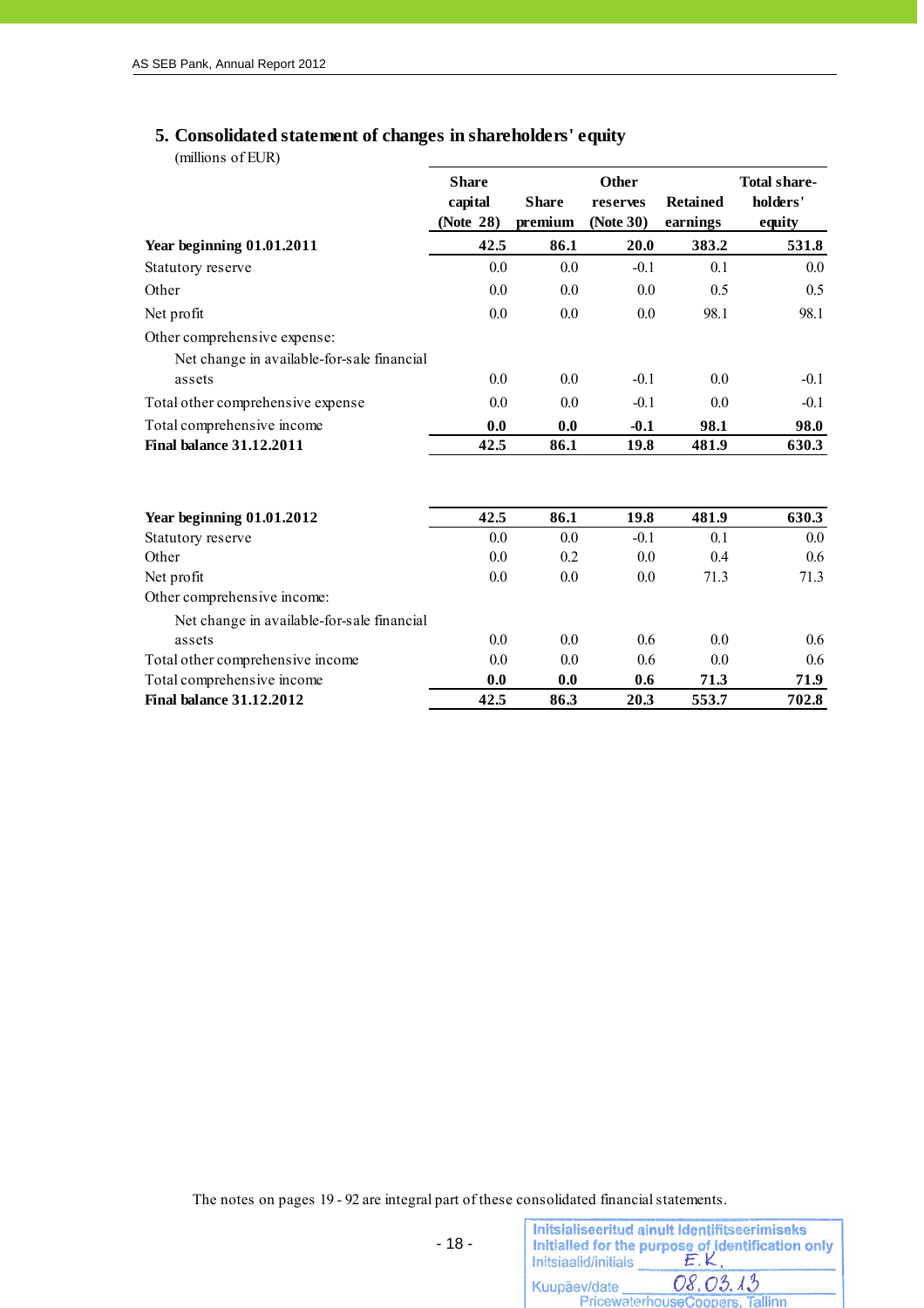#### **Notes to Consolidated Financial Statements**

## **1. Accounting principles**

AS SEB Pank (Reg. No. 10004252) is a credit institution registered in Tallinn (Estonia), Tornimäe Street 2, the sole shareholder of which is Skandinaviska Enskilda Banken AB (publ), who is also the ultimate controlling party, registered in Sweden (Note 28).

As at the end of year 2012 SEB Pank Group employed 1,118 people (2011 1,210). These consolidated financial statements for the year ended 31 December 2012 have been approved for issue by the Management Board and are subject to approval by the ultimate shareholder.

#### Functional and presentation currency

The functional currency of the parent company AS SEB Pank and the subsidiaries is euro. 2012 consolidated financial statements have been presented in euros.

For the convenience of the users, these consolidated financial statements have been presented in millions of euros, unless stated otherwise.

#### **1.1. Basis of preparation**

These consolidated financial statements of SEB Pank Group (the Group) are prepared in accordance with International Financial Reporting Standards (IFRS) as adopted by the EU. The principal accounting policies applied in the preparation of these consolidated financial statements are set out below. These policies have been consistently applied to all the years presented, unless otherwise stated.

These financial statements have been prepared under the historical cost convention, except as disclosed in some of the accounting policies below (i.e. financial assets at fair value). Financial statements have been prepared according to accrual principle of accounting. The group classifies its expenses by nature of expense method.

When the presentation or classification of items in the consolidated financial statements is amended, comparative amounts for the previous period are also reclassified, if not referred differently in specific accounting principle.

Certain new standards, amendments and interpretations to existing standards have been published by the time of compiling these financial statements that are mandatory for the company's accounting periods beginning after 1 January 2012 or later periods. The overview of these standards and the Group management estimate of the potential impact of applying the new standards and interpretations is given at the end of this section (Note 1.21). Note 1.21 gives also overview of the new IFRS standards, amendments and interpretations that became effective for the Group's annual periods beginning on or after 1.01.2013 and which the Group has not early adopted.

#### **1.2. Critical accounting estimates and judgments**

- 19 -

The preparation of the consolidated financial statements in accordance with the International Financial Reporting Standards as adopted by the EU requires the use of certain critical

| Initsiaalid/initials | Initsialiseeritud ainult Identifitseerimiseks<br>Initialled for the purpose of Identification only |
|----------------------|----------------------------------------------------------------------------------------------------|
| Kuupäev/date         | 08.03.13                                                                                           |
|                      | PricewaterhouseCoopers, Tallinn                                                                    |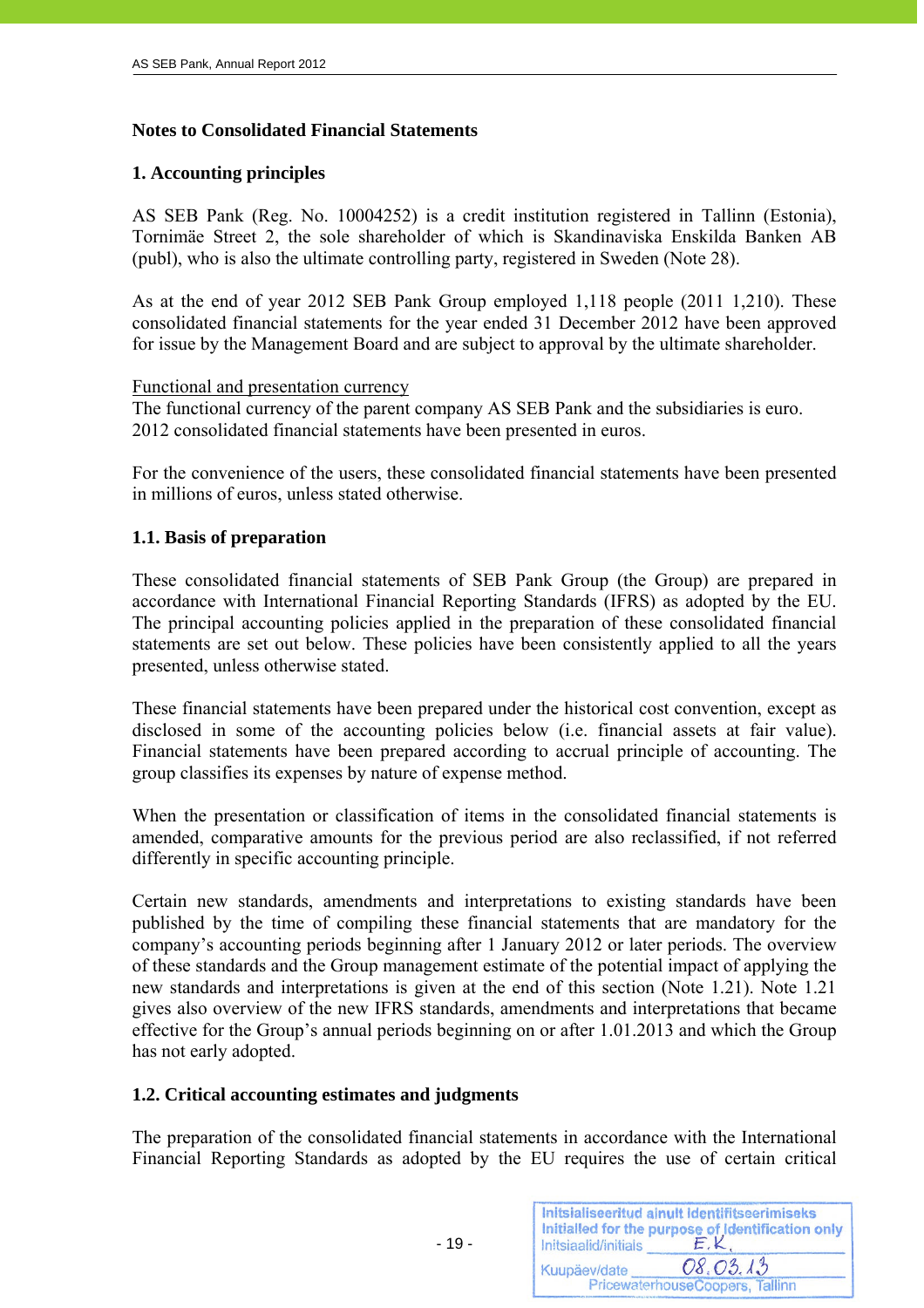accounting estimates and assumptions that affect the reported amounts of assets and liabilities and disclosure of contingent assets and liabilities at the date of the financial statements and the reported amounts of revenues and expenses for the reporting period. Although these estimates are based on management's best knowledge and judgement of current events and actions, the actual outcome and the results ultimately may significantly differ from those estimates. More detailed overview of the estimates made is provided under accounting principles or disclosures set out below.

Critical estimates and judgements are primarily used in the following areas:

- a) Loan allowances, incl. fair value assessment of collateral (Note 2.2).
	- In 2012, the bank reviewed the provisioning model of homogenous loan groups to obtain assurance that the model is reflecting the experience, obtained during the years of the economic crisis, in managing problem loans. In the course of the review the management estimate was amended, to supplement the length of indebtedness of nonperforming unsecured loans impairment calculation. This change has been recognised in the bank's accounts as a change in the management's estimates, as a result of which an additional allowance of 9.6 million euros was recorded in the current period.
- b) Fair value of financial assets and liabilities (Note 2.7).

Estimates and judgments are continually evaluated based on historical experience and other factors, including expectations of future events that are believed to be reasonable under these circumstances. Changes in assumptions may have a significant impact on the financial statements in the period assumptions change. Management believes that the underlying assumptions are appropriate and the Group´s financial statements therefore present the financial position and results fairly.

#### Developments in global financial markets

In 2012, the uncertainties continuously dominated the world economy. In response to the debt crisis, central banks eased substantially monetary policy. Interest rates were lowered to the historically lowest levels and substantial quantitative easing was carried through. As a result of the measures, the global depression was prevented in 2012. Partly this was achieved on the account of growing fiscal deficits, bringing public debt to new high levels. This poses a burden for the developed economies and will hinder their economic growth for a long period. The quantitative easing increases the inflation risk for the future.

Quantitative easing and accommodative monetary policy is predicted to continue also in 2013. That's why the forecasts for economic growth rates are slightly better for 2013, although the eurozone will remain in the recession. Despite a stabilisation of the situation in euro zone, risks have not disappeared and major challenges remain both in short and longer term perspective, among them public debt reduction and competitiveness improvement.

The debt crisis has become less acute during 2012 with a help from European Central Bank with its Outright Monetary Transactions (OMT) program, which helped to bring down the yields of the problematic government bonds. Although the situation in euro zone has stabilised and the risk of a member country leaving has decreased there are plenty of challenges, like too high public debt, political instability, which hinders necessary reforms and continuing recession in eurozone, forecasted to last well into 2013. At the same time, some pick up is expected in USA and China, to lift the global growth.

|                      | Initsialiseeritud ainult identifitseerimiseks     |
|----------------------|---------------------------------------------------|
| Initsiaalid/initials | Initialled for the purpose of Identification only |
| Kuupäev/date         | 08.03.13                                          |
|                      | PricewaterhouseCoopers, Tallinn                   |

 $- 20 -$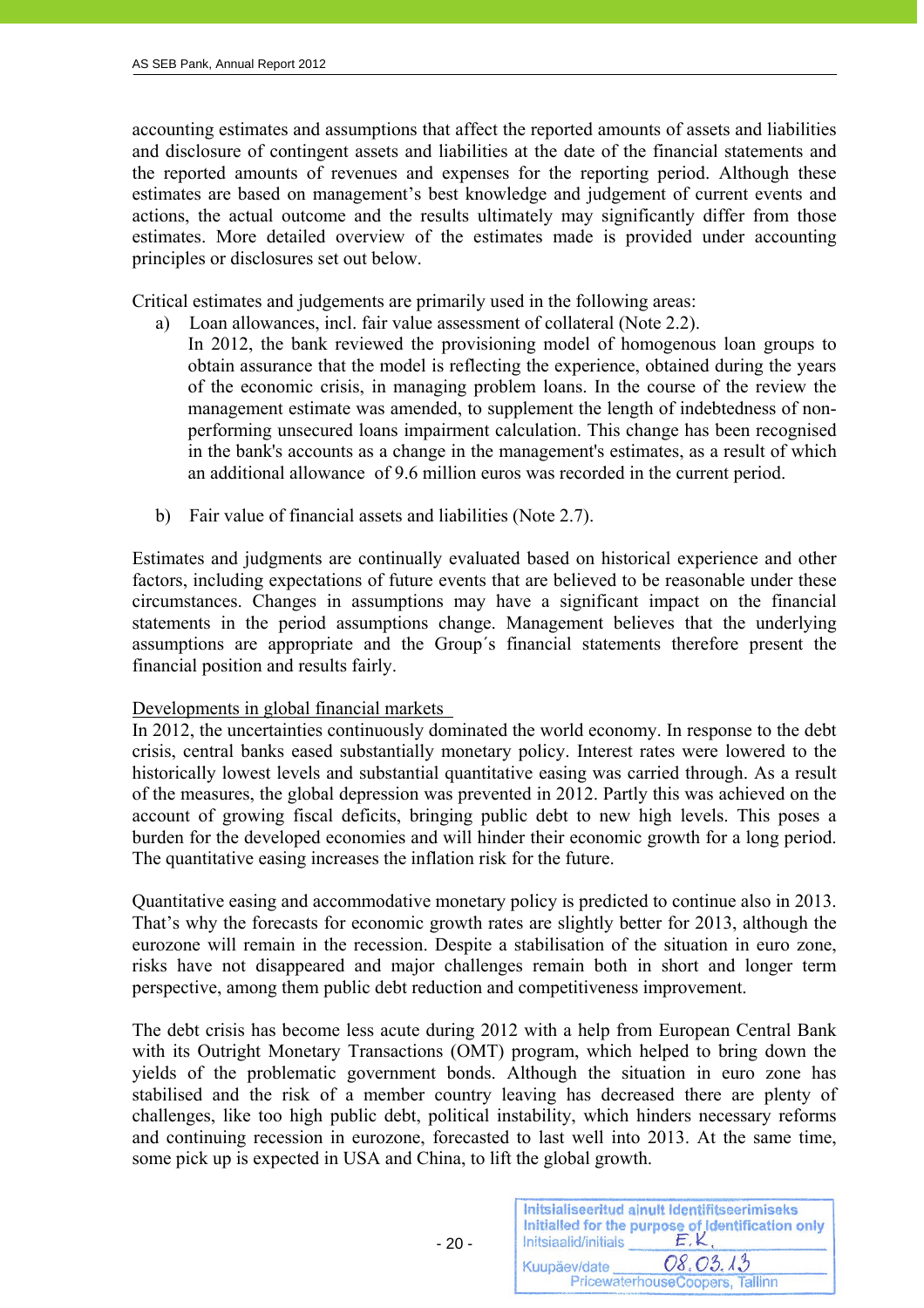#### Impact on customers / borrowers

Stabilized but uncertain financial markets, continuous but slow recovery and general uncertainty has impact on borrower's confidence but ability to repay the amounts owed based on actual financial results have improved. Slow recover and moderate outlook has become a new normal. Management's cash flow forecasts and assessment of the impairment of financial and non-financial assets confirm general stable outlook. To the extent that information is available, management has identified main risk position in several industries and is performing special regular observation. Management has properly reflected revised estimates of expected future cash flows in its impairment assessments.

#### Impact on collateral (especially real estate)

The amount of provision for impaired loans is based on management's appraisals of these assets at the reporting date taking into account potential cash flows from sale deducted by costs for obtaining and selling the collateral. The market in Estonia for many types of collateral, especially real estate, has stabilized but still affected by the general macroeconomic uncertainty in Estonia and other markets. Assets experiencing temporary low market liquidity or assets potentially under realization have been evaluated case by case in accordance to the cash flow model approved by Group.

#### **1.3. Consolidation**

These consolidated financial statements of the SEB Pank Group comprise of the financial statements of the parent company AS SEB Pank and its subsidiaries as of 31 December 2012. The subsidiaries being consolidated are listed on page 4 (see Table 1.1).

In the group's consolidated financial statements, the financial statements of the parent bank and its subsidiaries have been combined on a line-by-line basis. Intra-group balances and intra-group transactions and unrealised gains on transactions between group companies have been eliminated in full. Unrealised losses are also eliminated unless the transaction provides evidence of impairment of the asset transferred. All the subsidiaries that are controlled by AS SEB Pank have been consolidated. The accounts of the subsidiaries used for consolidation have been prepared in conformity with the accounting principles of the parent company.

#### **Subsidiaries**

Subsidiary is an entity controlled by the parent company. Control is presumed to exist when the parent owns, directly or indirectly, more than 50% of the voting power of an enterprise or otherwise has power to govern the financial and operating policies and is able to exercise control over them in order to benefit from their activities. Subsidiaries are consolidated from the date on which control is transferred to the Group and are no longer consolidated from the date that control ceases to exist.

The group uses the acquisition method of accounting to account for business combinations. The consideration transferred for the acquisition of a subsidiary is the fair values of the assets transferred, the liabilities incurred and the equity interests issued by the group. The consideration transferred includes the fair value of any asset or liability resulting from a contingent consideration arrangement. Acquisition-related costs are expensed as incurred. Identifiable assets acquired and liabilities and contingent liabilities assumed in a business combination are measured initially at their fair values at the acquisition date. On an acquisition-by-acquisition basis, the group recognises any non-controlling interest in the

| - 21 - | Initsialiseeritud ainult Identifitseerimiseks<br>Initialled for the purpose of Identification only<br>Initsiaalid/initials |
|--------|----------------------------------------------------------------------------------------------------------------------------|
|        | 08.03.13<br>Kuupäev/date<br>PricewaterhouseCoopers, Tallinn                                                                |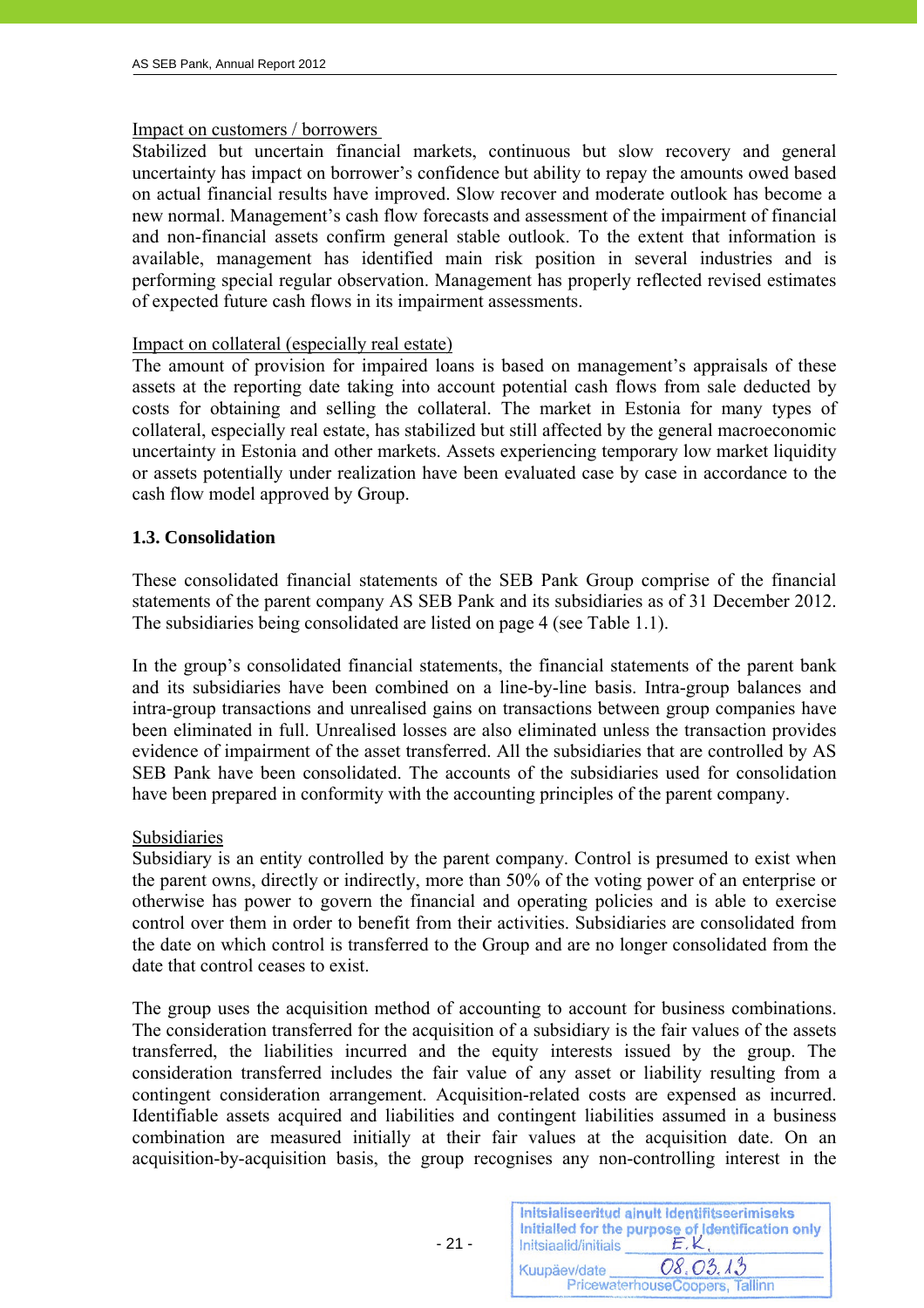acquiree either at fair value or at the non-controlling interest's proportionate share of the acquiree's net assets.

The excess of the consideration transferred, the amount of any non-controlling interest in the acquiree and the acquisition-date fair value of any previous equity interest in the acquiree over the fair value of the group's share of the identifiable net assets acquired is recorded as goodwill. If this is less than the fair value of the net assets of the subsidiary acquired in the case of a bargain purchase, the difference is recognised directly in the income statement.

Revenues and expenses of the subsidiaries acquired within the financial year are consolidated into the Group income statement starting from the date of acquisition to the end of the financial year. Result of operations of subsidiaries disposed of during the year is consolidated into Group income statement from the beginning of the financial year until the date of disposal.

#### Associates

Associate is an entity over which the Group has significant influence, but which it does not control. Generally, significant influence is presumed to exist when the Group holds between 20% and 50% of the voting rights.

Investments in associates are initially recognised at cost. The Group's investment in associates includes goodwill (net of any accumulated impairment loss) identified on acquisition. Investments in associates are accounted for under the equity method of accounting. Under this method, the investment in Group financial statements is increased by the share of post-acquisition profit and reduced by the share of loss or distribution of profit received from the associated company and attributable to the Group and any goodwill impairment. The Group's share of profits or losses of associates is recorded in the consolidated profit or loss for the year as share of result of associates. The Group's share of post-acquisition movements in other comprehensive income is recognised in other comprehensive income and presented separately. When the Group's share of losses in an associate equals or exceeds its interest in the associate, including any other unsecured receivables, the Group does not recognise further losses, unless it has incurred obligations or made payments on behalf of the associate.

Unrealised gains on transactions between the Group and its associates are eliminated to the extent of the Group's interest in the associates. Unrealised losses are also eliminated unless the transaction provides evidence of an impairment of the asset transferred. Accounting policies have been changed where necessary to ensure consistency with the policies adopted by the Group.

#### Parent company separate financial statements – primary statements

 $- 22 -$ 

In the parent separate primary financial statements, disclosed to these consolidated financial statements (see Note 34), the investments into the shares of subsidiaries and associated companies are accounted for at cost less any impairment recognised.

#### **1.4. Foreign currency transactions and assets and liabilities denominated in a foreign currency**

All other currencies except for the functional currency (the functional currency of the parent company and subsidiaries is Euro constitute foreign currencies. Foreign currency transactions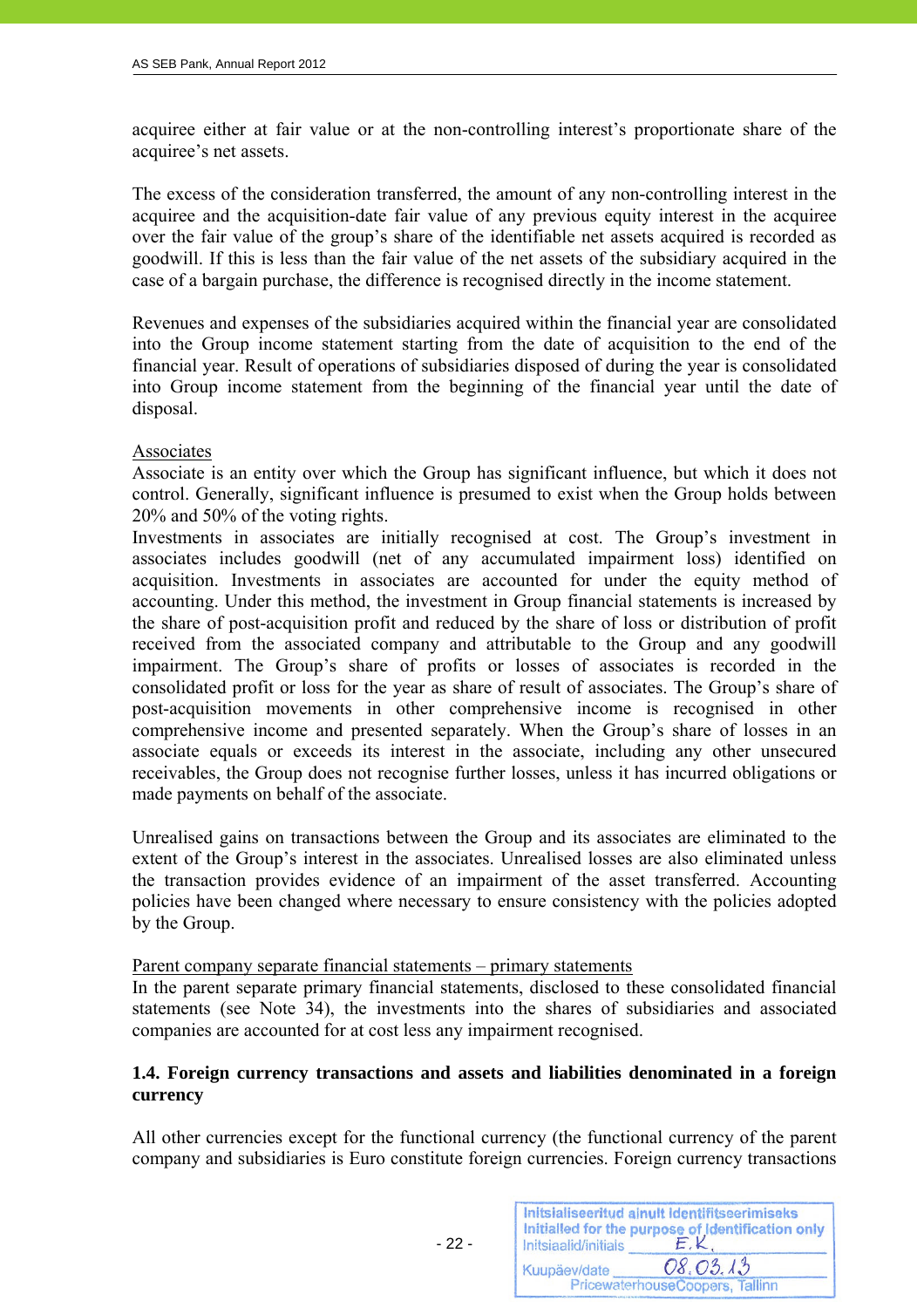have been translated to functional currencies based on the foreign currency exchange rates of the European Central Bank prevailing on the transaction date. Monetary assets and liabilities denominated in a foreign currency have been translated into functional currency based on the foreign currency exchange rates of the European Central Bank prevailing on the balance sheet date. Foreign exchange gains and losses are recognised in the income statement as income or expenses of that period. Non-monetary assets and liabilities denominated in a foreign currency measured at fair value, have been translated into functional currency based on the foreign currency exchange rates of the European Central Bank prevailing on the balance sheet date.

#### **1.5. Cash and cash equivalents**

For the purposes of the cash flow statement, cash and cash equivalents are cash at hand, available for use deposits due from Central Bank and readily available deposits in other credit institutions and also less than 3-month maturity liquid securities acquired for trading purpose.

#### **1.6. Financial assets**

The SEB Pank Group classifies the financial instruments into classes that reflect the nature of information and take into account the characteristics of those financial instruments. The classification made can be seen in the table below:

**Category (as defined by IAS 39) Class (as determined by the Group)**

|           |                     |                                  |                             | Loans and advances to credit institutions |
|-----------|---------------------|----------------------------------|-----------------------------|-------------------------------------------|
|           |                     |                                  | Loans to                    | Housing loans                             |
|           | Loans and           |                                  | individuals                 | Other loans to Private                    |
|           | receivables         | Loans and advances to            |                             | individuals                               |
|           |                     | customers                        | Loans to                    | Loans to Corporates                       |
|           |                     |                                  | corporate                   |                                           |
| Financial |                     |                                  | entities                    | Loans to Public sector                    |
|           |                     |                                  |                             |                                           |
| assets    | Financial assets at | Financial assets held for        | Debt securities             |                                           |
|           | fair value through  |                                  | Equity securities           |                                           |
|           | profit or loss      | trading                          | Derivatives $-$ non-hedging |                                           |
|           |                     | Investment securities – debt     | Listed                      |                                           |
|           | Available-for-sale  | securities                       | Unlisted                    |                                           |
|           | financial assets    | Investment securities $-$ equity | Listed                      |                                           |
|           |                     | securities                       | Unlisted                    |                                           |

Financial assets are any assets that are cash, a contractual right to receive cash or another financial asset from another party, a contractual right to exchange financial instruments with another party under conditions that are potentially favourable or an equity instrument of another party.

Management determines the classification of its investments at initial recognition. The SEB Pank Group has not classified any financial assets to the category "Held to maturity" and "Financial assets designated at fair value through profit or loss at inception" in the reporting period.

| Initsiaalid/initials | Initsialiseeritud ainult identifitseerimiseks<br>Initialled for the purpose of Identification only |
|----------------------|----------------------------------------------------------------------------------------------------|
| Kuupäev/date         | 08.03.13                                                                                           |
|                      | PricewaterhouseCoopers, Tallinn                                                                    |

 $- 23 -$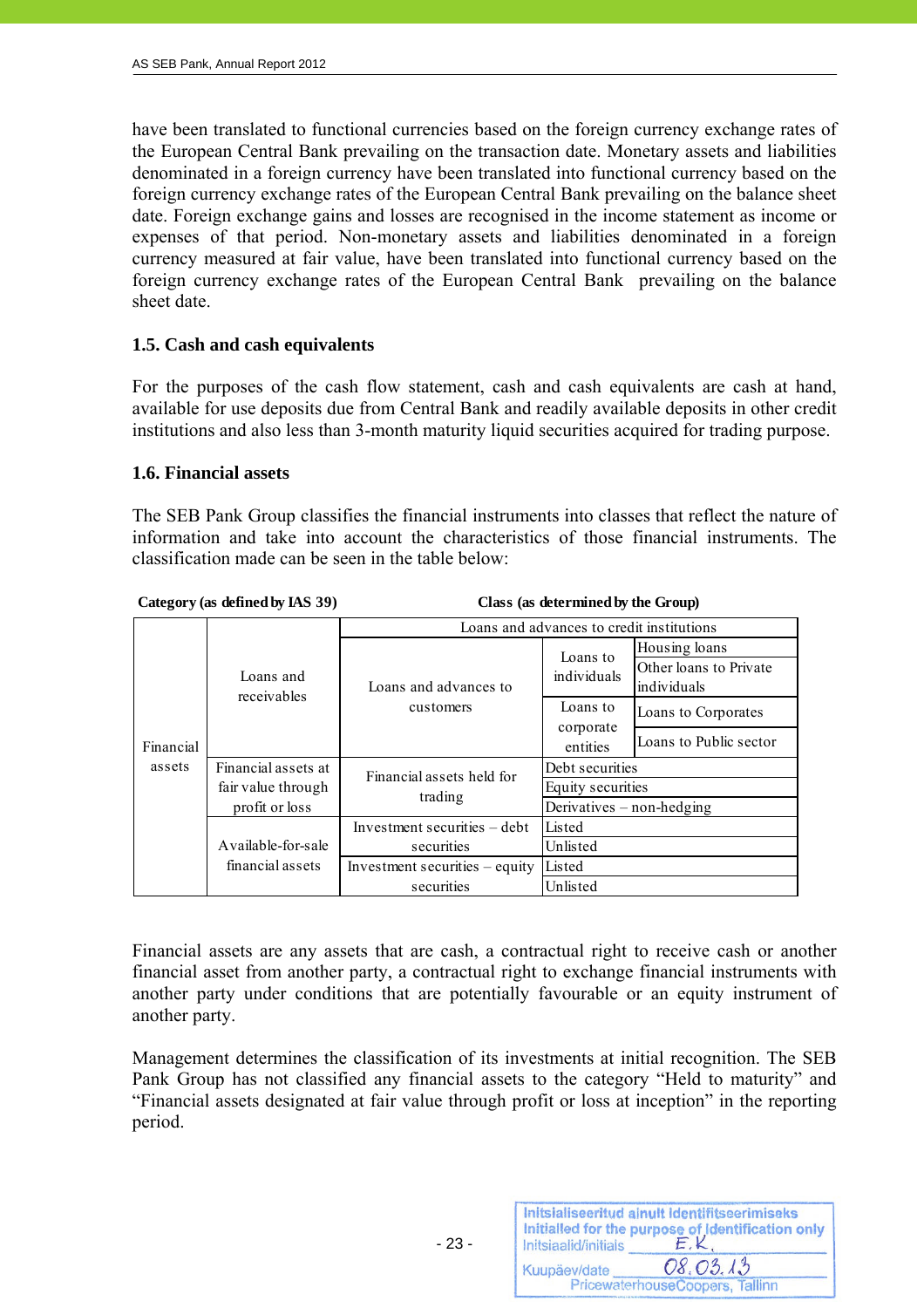#### **1.6.1. Loans and receivables**

#### Loans and receivables

Loans and receivables are non-derivative financial assets with fixed or determinable payments that are not quoted in an active market. They arise when the SEB Pank Group provides money, goods or services directly to a debtor with no intention of trading the resulting receivable.

Loans and receivables are initially recognised in the consolidated statement of financial position at fair value including any transaction costs, when the cash is paid to the borrower or right to demand payment has arisen and are derecognised only when they are repaid or written-off, regardless of the fact that part of them may be recognised as costs through providing allowances for loans. The loan allowances are presented on the respective line of statement of financial position at negative value. Loans have been recognised in the statement of financial position at amortised cost using the effective interest rate method. Accrued interest on the loans is recorded in the respective line of statement of financial position. For overdrafts and credit cards, the actual use of the limit by the borrower is stated in the statement of financial position. The unused credit limit is recognised as contingent liability.

#### Repurchase agreements

Securities purchased under agreements to resell ("reverse repos") are recorded as loans and advances to other banks or customers, as appropriate. The difference between sale and repurchase price is treated as interest and accrued over the life of the agreements using the effective interest method. Securities lent to counterparties are also retained in the financial statements.

#### Leasing receivables

Financial lease claims include receivables from financial lease, consumer factoring and instalment sale and agreements of payments. A financial lease is a lease transaction where all major risks and rights deriving from the use of the leased assets are transferred from the leasing firm to the lessee. Legal ownership to the property may be transferred to the lessee at the end of the lease period.

The receivables from the financial lease agreements are recognised in net present value of the minimum lease payments, from which the payments of principal received have been deducted, plus unguaranteed residual value at the end of contract. Lease payments collected are allocated between repayment of principal and financial income. Financial income is recognised over the rental period based on the pattern reflecting a constant periodic rate of return on the lessor's net investment in the financial lease. Initial service fees collected at issuance are included into the calculation of effective interest rate and lessor's net investment. Lessor's direct expenses, related to the contract, are part of effective interest rate and are booked as decrease of leasing income over the period of leasing contract. Allowances for lease receivables are presented on the respective line of statement of financial position at negative value.

The lease receivable to the client is recognised in the statement of financial position as of the moment of delivering the assets being the object of the agreement to the client. In case of transactions, in which the assets being the object of the agreement having a long delivery term have not yet been delivered to the client, the payments received from the lessees under these agreements are recognised in the statement of financial position as prepayments of buyers in

- 24 -

| Initsiaalid/initials | Initsialiseeritud ainult identifitseerimiseks<br>Initialled for the purpose of identification only |
|----------------------|----------------------------------------------------------------------------------------------------|
|                      | 08.03.13                                                                                           |
|                      | PricewaterhouseCoopers, Tallinn                                                                    |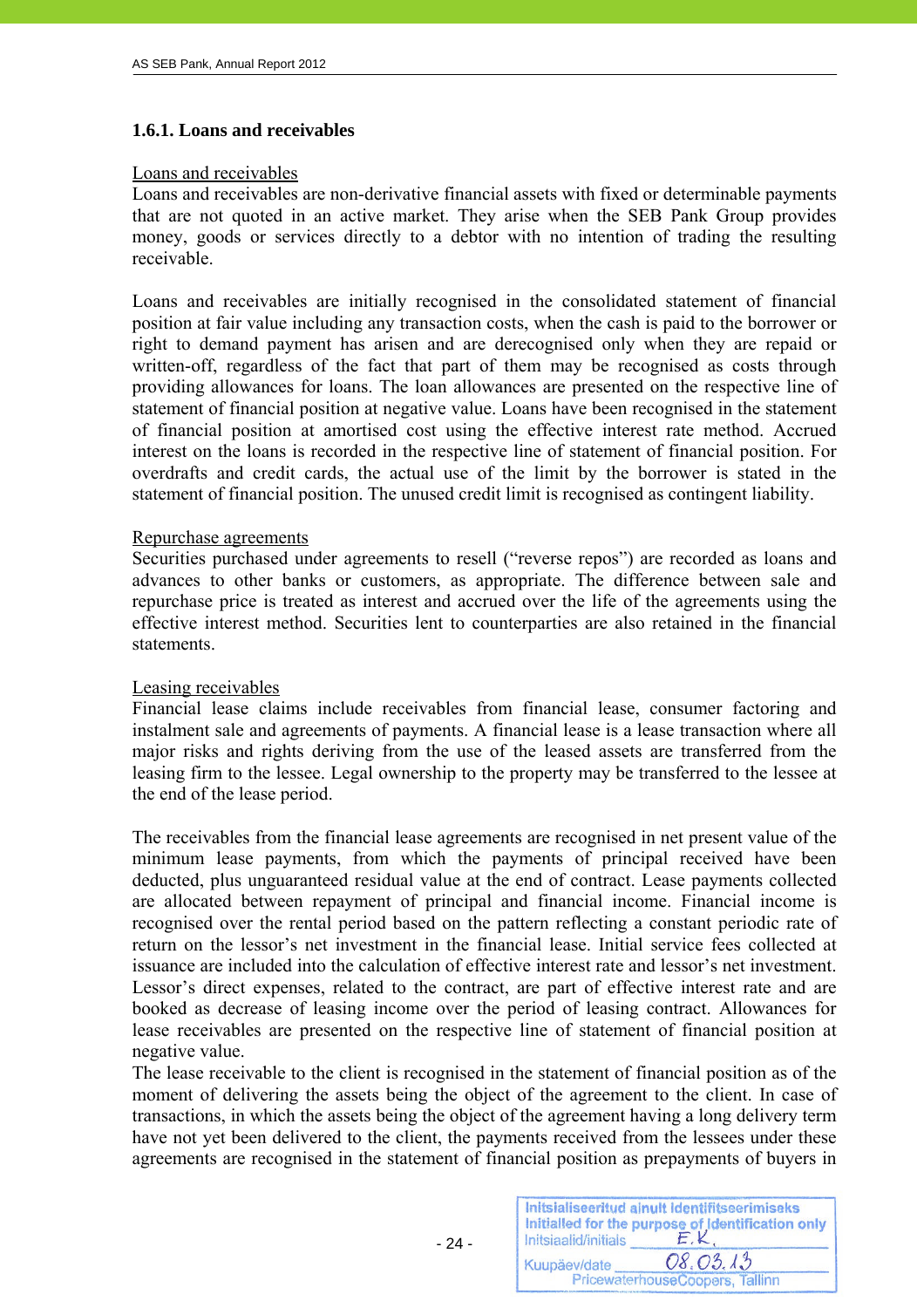on line "Accrued expenses and deferred income". The amounts paid by the leasing firm for the assets under lease agreements not yet delivered are recognise in the statement of financial position as prepayments to suppliers on line "Accrued income and prepaid expenses".

#### Factoring and warehouse receipt financing receivables

Factoring transactions are considered to be financing transactions where the leasing firm provides the financial resources to its selling partners through transfer of the rights to the receivables from these sales transactions. The leasing firm acquires the right for the receivables payable by the buyer subject to the sales contract.

Factoring is the transfer of receivables. Depending on the terms of the factoring contract the buyer either accepts the transfer of substantially all the risks and rewards of the ownership of the receivable (non-recourse factoring) or retains the right to transfer the risks and rewards back to the seller during a pre-specified term (recourse factoring). Transaction is booked as financing in case the leasing company does not own all the rights related to claim. The claim is booked in statement of financial position until payment is received or recourse is expired. If contract does not include seller's guarantee and leasing company acquires control of all rights at the moment of selling the claim, the transactions is booked as acquisition of claim in fair value. Subsequently on it is booked in acquisition cost. Derecognition of factoring assets and liabilities follows the regulation in IAS 39 and the assessment is made based on each specific agreement type and status.

Warehouse receipt financing transactions are financing transactions, where the lease firm finances its partners, by granting them a loan against pledged stock reserves.

Factoring and warehouse receipt financing receivables are recorded in the statement of financial position at amortised cost, from which the payments of principal claim collected have been deducted. Allowances for factoring receivables are presented on the respective line of statement of financial position at negative value. The receivable to the client is recognised as of the moment of factoring the purchase-sale agreement, i.e. as of assuming the receivable.

#### Valuation of loans and receivables

 $-$  25 -  $-$  25 -

The Group assesses consistently whether there is objective evidence that a financial asset or group of financial assets is impaired. A financial asset or a group of financial assets is impaired and impairment losses are incurred only if there is objective evidence of impairment as a result of one or more events that occurred after the initial recognition of the asset (a "loss event") and that loss event (or events) has an impact on the estimated future cash flows of the financial asset or group of financial assets that can be reliably estimated.

For valuation of loans and receivables several risks are prudently considered. AS SEB Pank introduced a customer rating system for evaluating corporate loans, corresponding to the principles used in Skandinaviska Enskilda Banken AB (publ), the parent bank of AS SEB Pank. Valuation of the customer receivables is based on the legal entities financial position, situation of the industry, trustworthiness of the borrower, competence of the management of the client, timely fulfilment of contractual obligations and other factors, all of which together help to assess the value of the receivable and the amount of incurred loss in the portfolio of loans. Valuation of loans to private individuals is based on timely fulfilment of contractual obligations, solvency and collateral, age, educational status, length of employment, saving practices and other factors, affecting the credit risk.

| Initsiaalid/initials | Initsialiseeritud ainult identifitseerimiseks<br>Initialled for the purpose of Identification only |
|----------------------|----------------------------------------------------------------------------------------------------|
| Kuupäev/date         | 08.03.13                                                                                           |
|                      | PricewaterhouseCoopers, Tallinn                                                                    |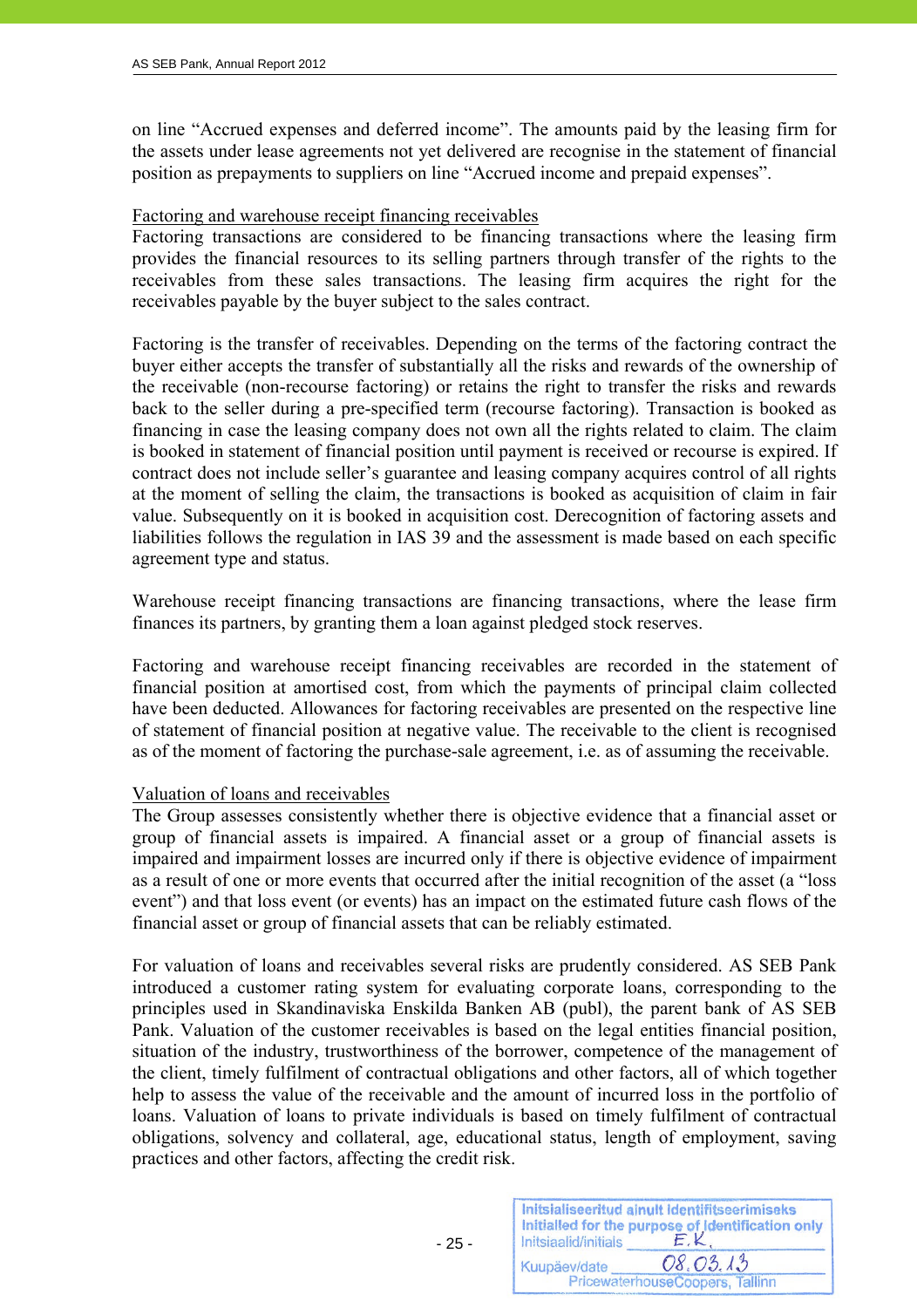The Group first assesses whether objective evidence of impairment exists individually for financial assets that are individually significant, and individually or collectively for financial assets that are not individually significant. If the Group determines that no objective evidence of impairment exists for an individually assessed financial asset, whether significant or not, it includes the asset in a group of financial assets with similar credit risk characteristics and collectively assesses them for impairment. Assets that are individually assessed for impairment and for which an impairment loss is or continues to be recognised are not included in a collective assessment of impairment. For the purposes of a collective evaluation of impairment, financial assets are grouped on the basis of similar credit risk characteristics (i.e. on the basis of the Group's grading process that considers asset type, industry, collateral type, past-due status and other relevant factors). Those characteristics are relevant to the estimation of future cash flows for groups of such assets.

Future cash flows in a group of financial assets that are collectively evaluated for impairment are estimated on the basis of the contractual cash flows of the assets in the Group and historical loss experience for assets with credit risk characteristics similar to those in the Group. Historical loss experience is adjusted on the basis of current observable data to reflect the effects of current conditions that did not affect the period on which the historical loss experience is based and to remove the effects of conditions in the historical period that do not currently exist. The methodology and assumptions used for estimating future cash flows are reviewed regularly by the Group to reduce any differences between loss estimates and actual loss experience.

For assessment of loan losses, the expected collections from the loan and interest payments over the coming periods are considered, as well as expected collections and anticipated proceeds from the realisation of collateral, discounted at the financial asset's original effective interest rate (excluding future credit losses that have not been incurred), which together form a recoverable amount of the loan and help to assess the amount of loss incurred of the loan. The amount of the loss is measured as the difference between the asset's carrying amount and the present value of estimated future cash flows (recoverable amount). For these assessed incurred loan losses, the relevant allowance has been established. The carrying amount of the asset is reduced through the use of an allowance account and the amount of the loss is recognised in the income statement. Specific and collective (based on incurred loss estimation on the group basis) allowances are provided for individually assessed loans, and group based allowances for homogenous loan groups.

In a subsequent period, if the amount of the impairment loss decreases and the decrease can be related objectively to an event occurring after the impairment was recognised (such as an improvement in the debtor's credit rating), the previously recognised impairment loss is reversed by adjusting the allowance account. The amount of the reversal is recognised in the income statement in "Impairment losses on loans and advances".

When a loan is uncollectible, it is written off against the related allowance for loan impairment. Such loans are written off after all the necessary procedures have been completed and the amount of the loss has been determined. Loans that are either subject to collective impairment assessment or individually significant and whose terms have been renegotiated are no longer considered to be past due and are treated as normal loans.

|                      | Initsialiseeritud ainult Identifitseerimiseks<br>Initialled for the purpose of Identification only |
|----------------------|----------------------------------------------------------------------------------------------------|
| Initsiaalid/initials |                                                                                                    |
| Kuupäev/date         | 08.03.13                                                                                           |
|                      | PricewaterhouseCoopers, Tallinn                                                                    |

 $- 26 -$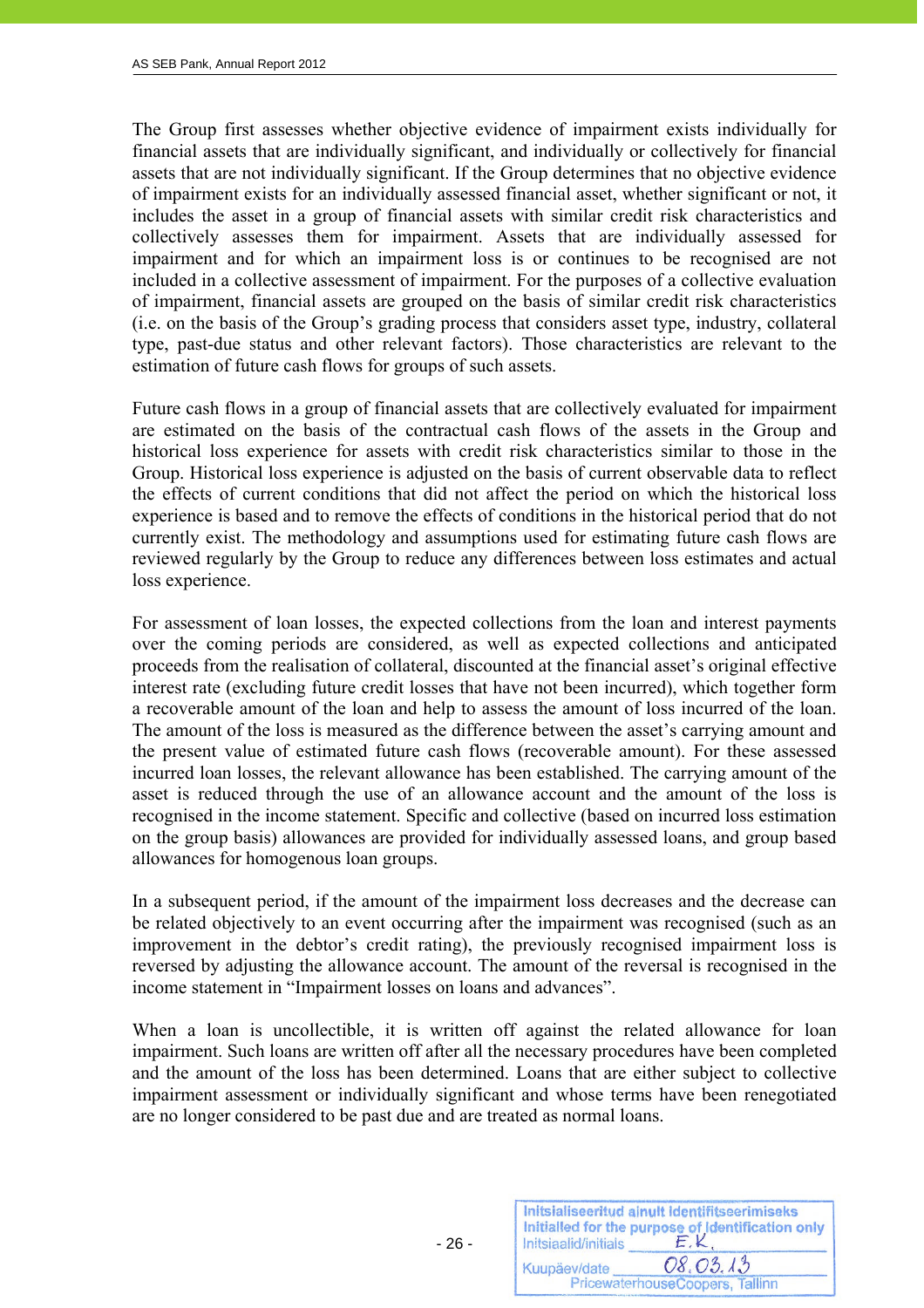More detailed overview of the credit risk management principles is given in Note 2 "Risk policy and management" (see page 39).

Interest income on loans is presented on the income statement on line "Interest and similar income".

#### **1.6.2. Financial assets at fair value through profit or loss**

Financial assets at fair value through profit or loss include:

• financial assets held for trading

#### Financial assets held for trading

This group of financial assets includes securities acquired or incurred principally for the purpose of selling or repurchasing in the near term or if it is part of a portfolio of identified financial instruments that are managed together and for which there is evidence of a recent actual pattern of short-term profit-taking, and derivatives.

#### *Securities acquired or incurred principally for the purpose of selling or repurchasing in the near term*

This group includes shares and bonds acquired for trading purpose. Trading securities are initially recognised at fair value excluding transaction costs on the trade date and are subsequently presented in fair value.

The fair value of held for trading securities quoted on an active market are based on current mid-prices, because trading portfolio is maintained to enable client trading and assets and liabilities to have an offsetting market risk.

The best evidence of fair value is quoted prices in an active market for identical assets or liabilities. Quoted prices cannot be overlooked without evidence. However, the market prices should be adjusted in rare cases if it does not represent fair value at the measurement date.

The shares and debt securities not actively traded on an active market are valued in fair value according to the last quotation from an acknowledged provider with a presumption that there have been regular quotations available for the shares / debt securities and the price volatility has been in normal range for similar instruments. If the price is not available from quotations or there is no sufficient regularity of the quotations or the volatility of the instrument price quotations is outside the normal range, the shares / debt securities are revaluated into fair value based on all available information regarding the issuer to benchmark the financial instrument price against similar instruments available on active market to determine the fair value. For held for trading debt securities, for which the quoted prices from an active market are not available, cash flows are discounted at market interest rates, issuer's risk added. For fund participations (units) NAV bid quotation is used for fair value assessment.

In any case, if the market for a financial asset is not active, the Group establishes fair value by using valuation techniques. These include the use of recent arm's length transactions, discounted cash flow analysis, benchmarking to another instrument with similar characteristics, reference to recent transactions as long as there has been no significant change

- 27 -

| Initsiaalid/initials | Initialled for the purpose of Identification only |
|----------------------|---------------------------------------------------|
| Kuupäev/date         | 08.03.13<br>PricewaterhouseCoopers, Tallinn       |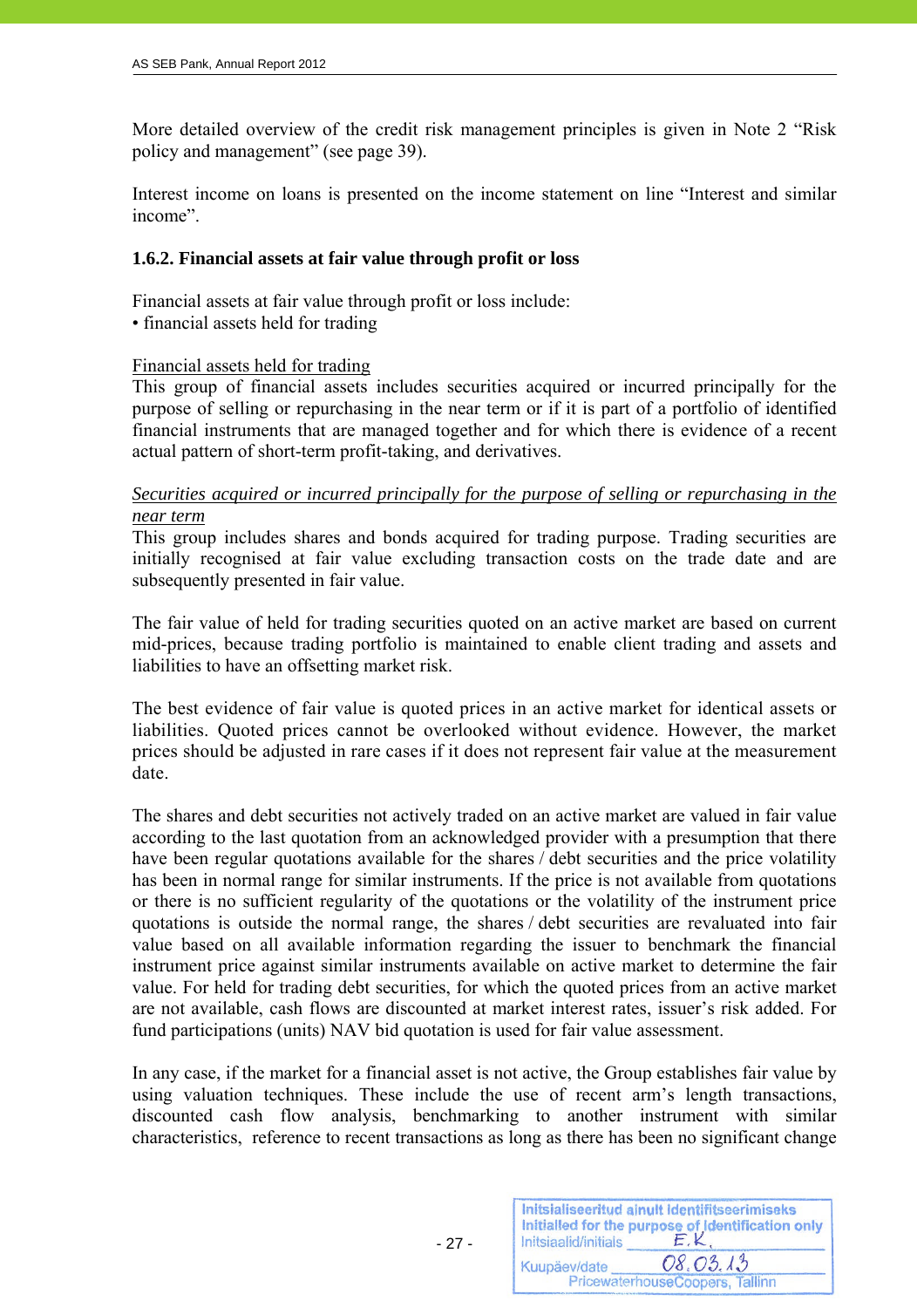in economic circumstances and other valuation techniques commonly used by market participants.

The unrealised and realised result of the trading securities is recorded in income statement under "Gains less losses from financial assets at fair value through profit or loss".

Dividend income from financial assets that are classified as held for trading, is recognised in income statement on line "Gains less losses from financial assets at fair value through profit or loss" when the entity's right to receive payment is established.

#### *Derivatives*

j

Derivatives (forward-, swap- and option transactions) are initially recognised at fair value excluding transaction costs on the trade date and are subsequently presented at fair value. If derivatives are quoted on an active market, market value is used as a fair value. If not, the valuation techniques are used to find the fair value.

These transactions are booked in the statement of financial position as assets, if their fair value is positive and as liabilities, if the fair value is negative. The fair values of derivative assets and liabilities recorded in the statement of financial position are not netted. The Group does not apply hedge accounting principles for the accounting of derivative financial **instruments** 

Currency forwards, currency and interest rate swaps are valued by discounting future cash flows using market interest rate. Respective interest income and the realised profit and unrealised gain / loss from the revaluation of derivatives is recorded in the income statement under "Gains less losses from financial assets at fair value through profit or loss".

Currency and equity options are revalued to market value, using market price if active market exists. If a reliable market value can not be obtained, the fair value of options is calculated by using the Black-Scholes model.

#### **1.6.3. Available-for-sale financial assets**

 $- 28 -$ 

Securities are classified as available-for-sale financial assets, if they do not belong to one of the aforementioned categories: financial assets held for trading or other financial assets designated at fair value through profit or loss. Available-for-sale investments are intended to be held for an indefinite period of time, which may be sold in response to needs for liquidity or changes in interest rates, exchange rates or equity prices; or investments with strategic purpose for long-term holding.

Available-for-sale financial assets are recorded at fair value plus transaction costs on their settlement date. Subsequently they are carried at fair value. If the assessment of fair value is not reliable, the securities will be presented at cost. The gains and losses arising from changes in the fair value of available for sale financial assets are recognised in the consolidated statement of comprehensive income on line "revaluation of available-for-sale financial assets".

The Group assesses consistently whether there is objective evidence that a financial asset available-for-sale is impaired. In the case of equity investments classified as available-forsale, a significant or prolonged decline in the fair value of the security below its cost is

| 08.03.13                        |
|---------------------------------|
| PricewaterhouseCoopers, Tallinn |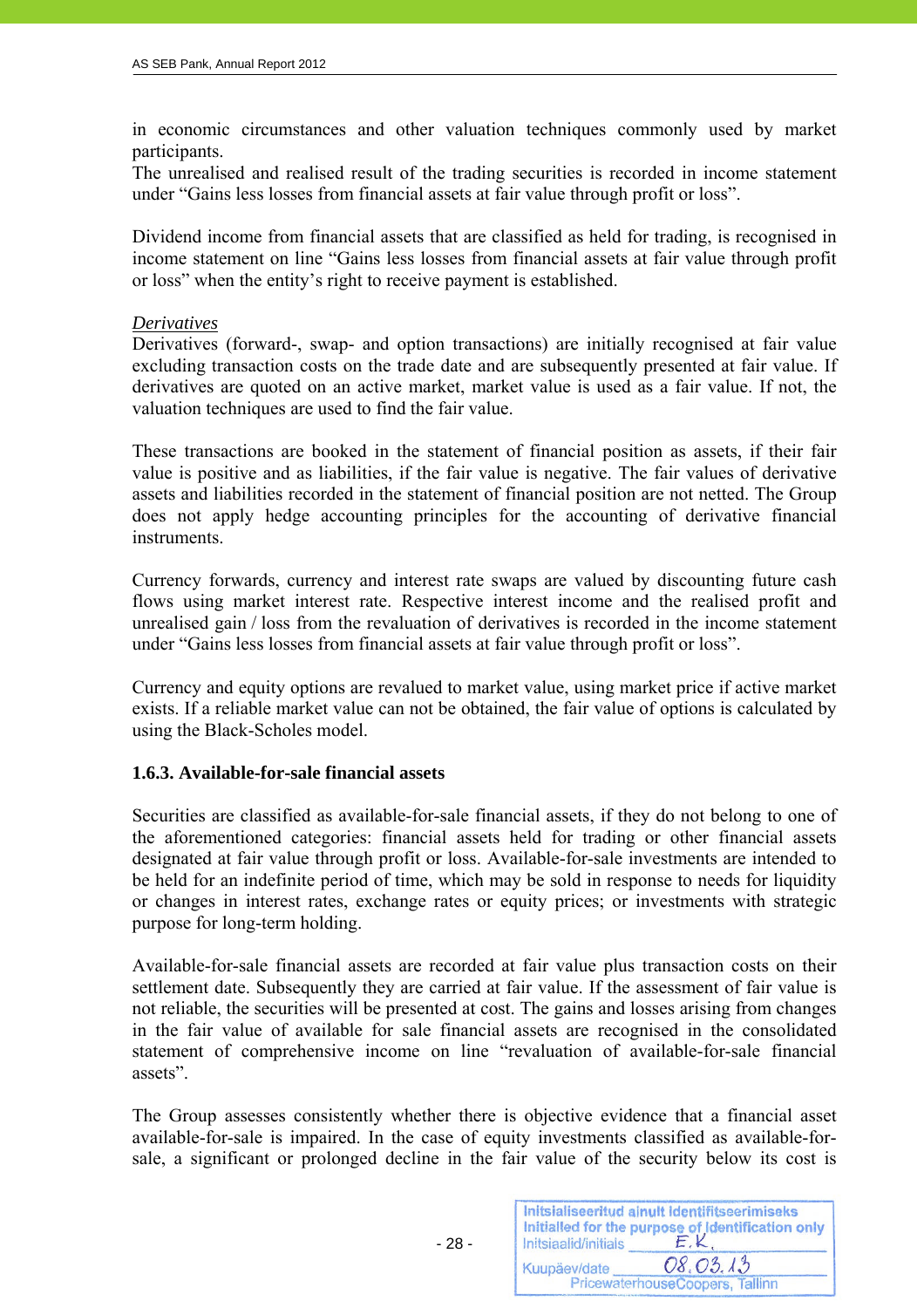considered in determining whether the assets are impaired. Debt instrument is considered to be impaired when there is a change in expected cash flows to be collected from the instrument. If any such evidence exists for available-for-sale financial assets, the cumulative loss – measured as the difference between the acquisition cost and the current fair value, less any impairment loss on that financial asset previously recognised in profit or loss – is removed from statement of comprehensive income and recognised in the income statement. Impairment losses recognised in the income statement on equity instruments are not reversed through the income statement. In a subsequent period, if the fair value of a debt instrument classified as available-for-sale increases and the increase can be objectively related to an event occurring after the impairment loss was recognised in profit or loss, the impairment loss is reversed through the income statement.

When the financial asset is derecognised the cumulative gain previously recognised in statement of comprehensive income on that specific instrument is to the extent reversed from the statement of comprehensive income and the remaining portion is recognised in income statement.

Interest calculated using the effective interest method and foreign currency gains and losses on monetary assets classified as available for sale are recognised in the income statement. Dividends on available-for-sale equity instruments are recognised in the income statement when the entity's right to receive payment is established.

#### **1.7. Offsetting financial instruments**

Financial assets and liabilities are offset and the net amount reported in the statement of financial position only, when there is a legally enforceable right to offset and there is an intention to settle on net basis or realise the asset and settle the liability simultaneously.

#### **1.8. Tangible and intangible assets other than goodwill**

Land, buildings, IT equipment, office equipment and other assets of long-term use are recognised in the statement of financial position as tangible non-current assets. Intangible assets are identifiable, non-monetary assets without physical substance and currently comprise of acquired software.

Tangible non-current assets and intangible assets are initially recognised at acquisition cost, consisting of the purchase price, non-refundable taxes and other direct costs related to taking the asset into use.

The subsequent expenditure of an item of property, plant and equipment shall be recognised as an asset if these are in accordance with definition of fixed assets and if it is probable that future economic benefits associated with the item will flow to the entity. All other repairs and maintenance are charged to other operating expenses during the financial period in which they are incurred.

Tangible non-current assets and intangible assets with finite useful lives are subsequently stated at historical cost less depreciation / amortisation and any impairment losses. Depreciation / amortisation is calculated starting from the month of acquisition until the carrying value reaches the residual value of the asset or if that is considered being

| Initsiaalid/initials | Initsialiseeritud ainult Identifitseerimiseks<br>Initialled for the purpose of Identification only |
|----------------------|----------------------------------------------------------------------------------------------------|
| Kuupäev/date         | 08.03.13                                                                                           |

 $-$  29 -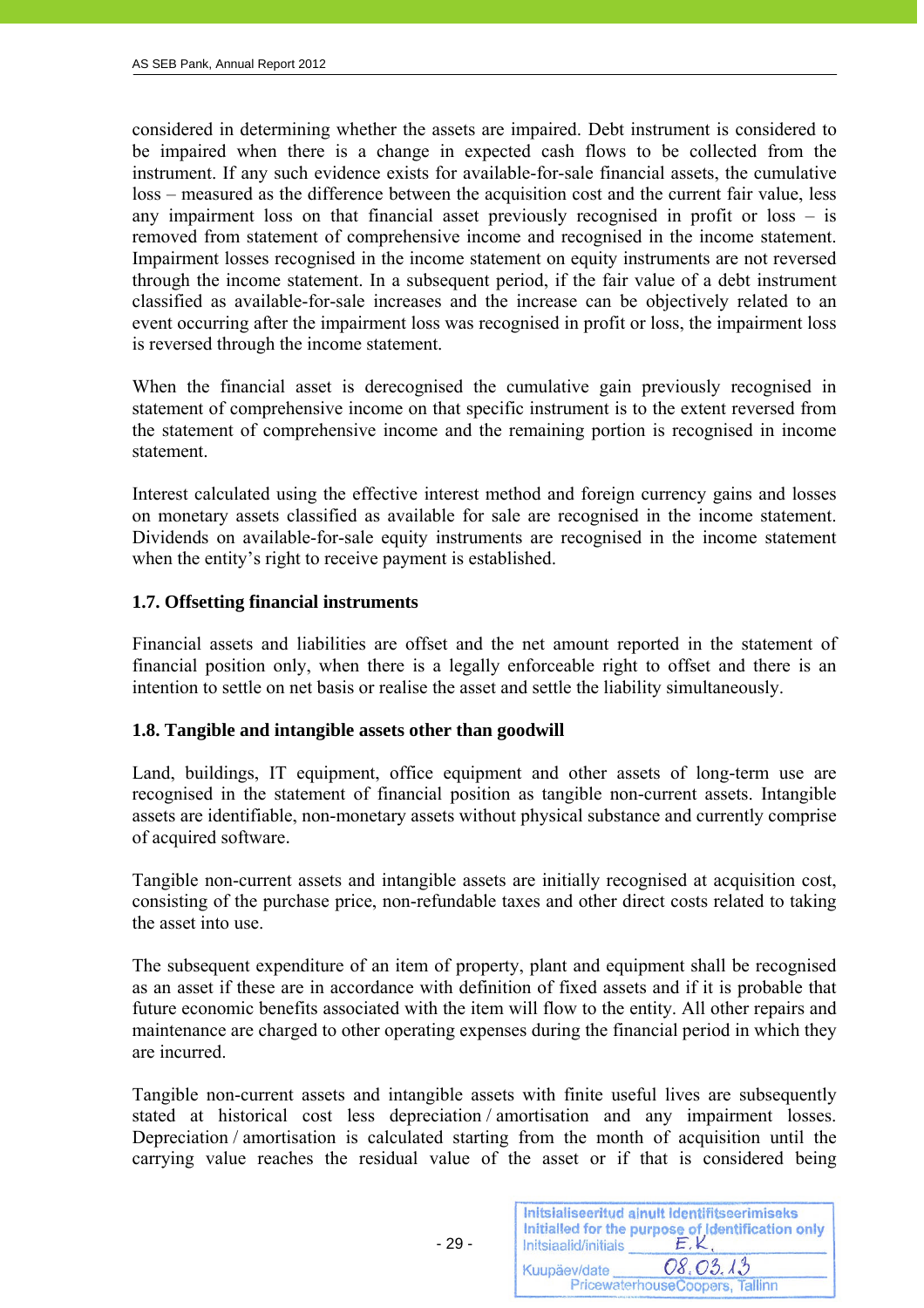insignificant the asset is fully depreciated. For assets having a substantial residual value, only the difference between the acquisition cost and the residual value is depreciated to expense over the useful lifetime of the asset. Assets are depreciated / amortised on straight-line basis.

Depreciation / amortisation calculation is based on useful life of the asset, which serves as basis for forming the depreciation / amortisation rates. Buildings are depreciated over 20-50 years, intangible assets with limited lifetime are amortised over 3-5 years, and other noncurrent tangible assets are depreciated over 3-7 years. Land is not depreciated and intangible assets with indefinite useful life are not amortised. The appropriateness of depreciation / amortisation rates, methods and residual values are each reporting date assessed.

Depreciation, amortisation and impairment is recorded in the income statement on line "Depreciation, amortisation and impairment losses of tangible and intangible assets".

Gains and losses on disposals are determined by comparing proceeds with carrying amount. These are included in other operating income / expenses in the income statement.

#### Capitalisation of expenses

Reconstruction expenditures of bank offices are capitalised as tangible assets and are subsequently charged to the income statement on a straight-line basis over five years or over the period of the lease (if period of the lease is less than five years).

#### Development costs

Costs associated with developing or maintaining computer software programmes are recognised as an expense as incurred.

Advertising expenses and the expenses for launching of new products, services and processes are recognised as an expense as incurred. Expenditures related to trademarks etc., developed by the company itself, are also recorded as expense as incurred.

# **1.9 . Impairment of non-financial assets**

Assets with an indefinite useful life are not subject to amortisation and are tested annually for impairment, comparing the carrying value of the asset to its recoverable value. Assets that are subject to amortisation / depreciation are reviewed for impairment whenever events or changes in circumstances indicate that the carrying amount may not be recoverable. In such circumstances the recoverable value of the asset is assessed and compared to its carrying value. An impairment loss is recognised for the amount by which the asset's carrying amount exceeds its recoverable amount. The recoverable amount is the higher of an asset's fair value less costs to sell and value in use. For the purposes of assessing impairment, assets are grouped at the lowest levels for which there are separately identifiable cash flows (cashgenerating units). Non-financial assets other than goodwill that suffered impairment are reviewed for possible reversal of the impairment at each reporting date.

#### **1.10. Leases – the group is the lessee**

Leases of assets where the lessee acquires substantially all the risks and rewards of ownership are classified as finance leases. Other leases are classified as operating leases.

| $-30-$ | Initsialiseeritud ainult Identifitseerimiseks<br>Initialled for the purpose of identification only<br>Initsiaalid/initials<br>08.03.13<br>Kuupäev/date<br>PricewaterhouseCoopers, Tallinn |
|--------|-------------------------------------------------------------------------------------------------------------------------------------------------------------------------------------------|
|--------|-------------------------------------------------------------------------------------------------------------------------------------------------------------------------------------------|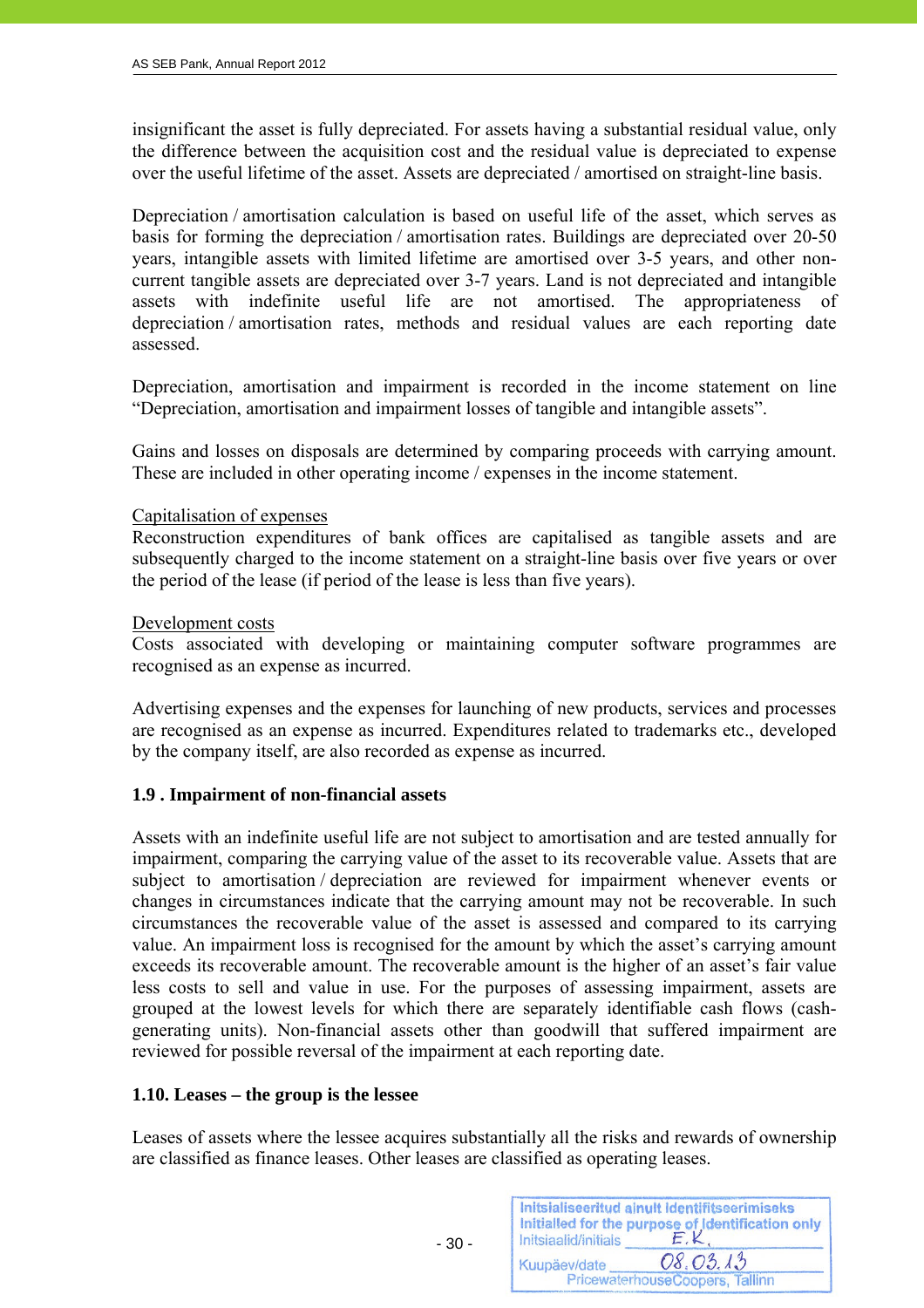Finance leases are capitalised at the commencement date of the lease at the lower of the fair value of the leased property or the present value of the minimum lease payments. Each lease payment is allocated between the repayment of a liability and finance charges (interest expense). The interest element of the finance cost is charged to the income statement over the lease period so as to produce a constant periodic rate of interest on the remaining balance of the liability for each period (effective interest rate method). Tangible non-current assets acquired under finance leases are depreciated similarly to acquired assets over the shorter of the useful life of the asset or the lease term.

Operating lease payments are recognised in income statement as expense over the rental period on straight line basis. The Group uses operating lease mainly for renting the buildings / premises. Rental expense is recognised in income statement as "Other expenses".

#### **1.11. Financial liabilities**

The classification made can be seen in the table below:

#### **Category (as defined by IAS 39) Class (as determined by the Group)**

|                              | Deposits from credit institutions                                |                                                                                |                     |
|------------------------------|------------------------------------------------------------------|--------------------------------------------------------------------------------|---------------------|
|                              | Financial liabilities at<br>amortised cost                       | Deposits from customers                                                        | Corporate customers |
| <b>Financial liabilities</b> |                                                                  |                                                                                | Public sector       |
|                              |                                                                  |                                                                                | Private individuals |
|                              |                                                                  | Debt securities in issue                                                       |                     |
|                              |                                                                  | Loan funds                                                                     |                     |
|                              |                                                                  | Subordinated debt                                                              |                     |
|                              | Financial liabilities at fair<br>value through profit or loss    | Financial liabilities held for trading (Derivatives – Non<br>Hedging only)     |                     |
|                              |                                                                  | Designated at fair value through profit and loss -<br>Debt securities in issue |                     |
|                              | Loan commitments                                                 |                                                                                |                     |
|                              | Contingent liabilities Guarantees and other financial facilities |                                                                                |                     |

#### Deposits from credit institutions and customers

Deposits are recognised in the statement of financial position on their settlement date at fair value net of transaction costs and subsequently measured at amortised cost using effective interest rate method and recorded on lines "Due to credit institutions" and "Due to customers", accrued interests is presented on a respective lines in liabilities. Interest expenses are recorded in the income statement on line "Interest expenses and similar charges".

#### Borrowings and issued securities

Borrowings and issued securities are recognised initially at fair value net of transaction costs (the proceeds received, net of transaction costs incurred). Borrowings and issued securities are subsequently stated at amortised cost using the effective interest rate method; any difference between proceeds (net of transaction costs) and the redemption value is recognised in the income statement over the period of the instrument using effective interest rate.

The effective interest rate is the rate that exactly discounts the expected stream of future cash payments through maturity. The amortisation of the transaction costs is presented in the

- 31 -

| Initsiaalid/initials | Initsialiseeritud ainult Identifitseerimiseks<br>Initialled for the purpose of Identification only |
|----------------------|----------------------------------------------------------------------------------------------------|
| Kuupäev/date         | 08.03.13<br>PricewaterhouseCoopers, Tallinn                                                        |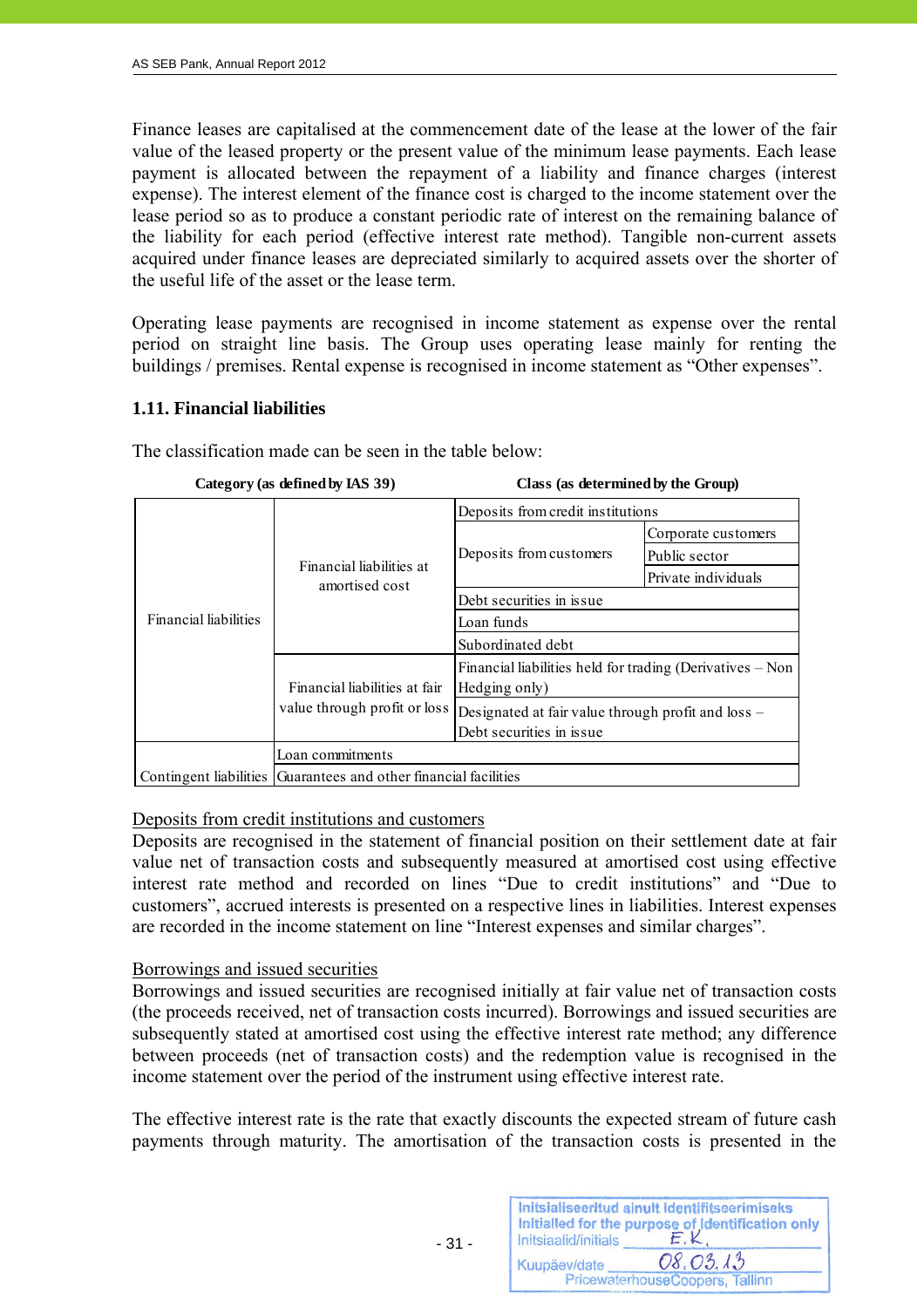income statement together with the interest expenses. The respective interest expenses are recorded in the income statement on line "Interest expenses and similar charges".

In case there is an unused limit for any borrowings, this is presented as contingent asset.

#### Short-term and termination benefits to employees

Short-term employee benefits are employee benefits (other than termination benefits) which fall due within twelve months after the end of the period in which the employees render the related services. Short-term employee benefits include items such as wages, salaries and social security contributions; benefits related to temporary suspension of the employment contract (such as vacation pay).

Termination benefits are payable when employment is terminated by the Group before the normal retirement date, or whenever an employee accepts voluntary redundancy in exchange for these benefits. The Group recognises termination benefits when it is demonstrably committed to either: terminating the employment of current employees according to a detailed formal plan without possibility of withdrawal; or providing termination benefits as a result of another offer made to encourage voluntary redundancy. Benefits due more than 12 months after the reporting date are discounted to present value.

# **1.12. Embedded derivatives**

Embedded derivatives are usually separated from the host contract and accounted for in the same way as other derivatives (Note 1.6.2.). Embedded derivatives are not separated, if their economic characteristics and risks are closely related to the economic characteristics and risks of the host contract. However, in some circumstances also not closely related embedded derivatives may be not separated.

Combined instruments (for example index-linked deposits) are separated, so that host contract is recognised as deposit and measured at amortised cost using effective interest rate method, and embedded derivatives are recognised and measured at fair value.

# **1.13. Financial guarantee contracts**

Financial guarantee contracts are contracts that require the issuer to make specified payments to reimburse the holder for a loss it incurs because a specified debtor fails to make payments when due, in accordance with the terms of a debt instrument. Such financial guarantees are given to banks, financial institutions, companies and other bodies on behalf of customers to secure loans, other banking facilities and liabilities to other parties.

Financial guarantees are initially recognised in the financial statements at fair value (contract value) on the date the guarantee was given. Subsequent to initial recognition, the bank's liabilities under such guarantees are recognised at the outstanding value of guarantee. In the income statement the fee income earned on a guarantee is recognised straight-line basis over the life of the guarantee. The amounts disbursed to settle the guarantee obligation are recognised in the statement of financial position on the date it becomes evident that the guarantee is to be disbursed.

| Initsiaalid/initials | Initsialiseeritud ainult identifitseerimiseks<br>Initialled for the purpose of Identification only |
|----------------------|----------------------------------------------------------------------------------------------------|
| Kuupäev/date         | 08.03.13                                                                                           |
|                      | PricewaterhouseCoopers, Tallinn                                                                    |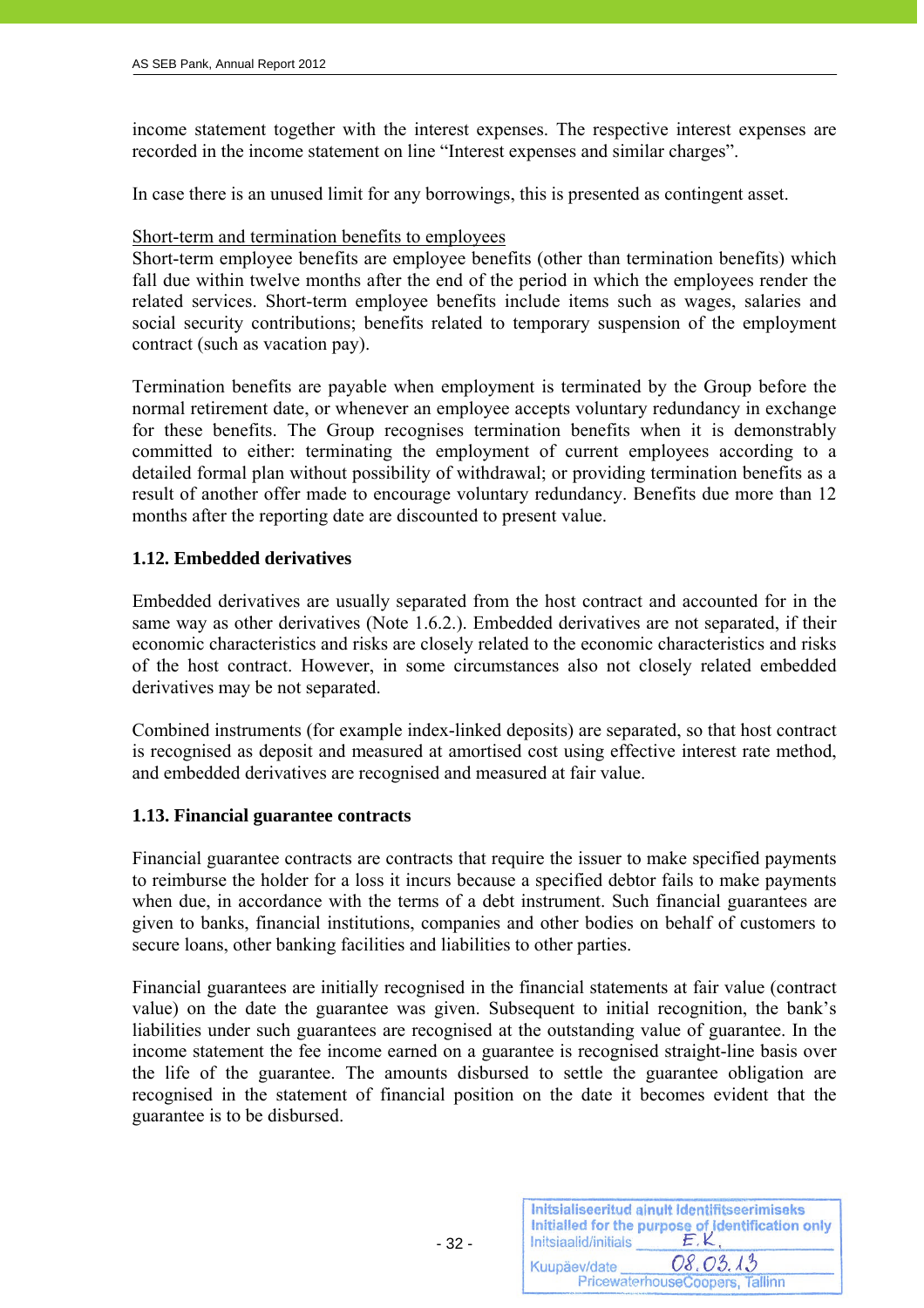#### **1.14. Provisions for liabilities and charges**

Provisions are recognised when the company has a present legal or constructive obligation as a result of past events, it is probable that an outflow of resources will be required to settle the obligation, and a reliable estimate of the amount can be made. The provisions are recognised based on the management's estimates regarding the amount and timing of the expected outflows.

When it is probable that the provision is expected to realise later than 12 months after the reporting date it is recorded at discounted value (present value of expected outflows), unless the discounting effect is immaterial. Expense from provisions and from change in carrying value of provisions is recorded in the income statement for the period.

#### **1.15. Revenue recognition**

#### Interest income and expense

Interest income and expense is recognised in income statement for all interest-bearing financial instruments carried at amortised cost using the effective interest rate method. Interest income includes also similar income on interest bearing financial instruments classified at fair value through profit or loss (i.e. traded bonds etc).

The effective interest method is a method of calculating the amortised cost of a financial asset or a financial liability and of allocating the interest income or interest expense over the relevant period. The effective interest rate is the rate that exactly discounts estimated future cash payments or receipts through the expected life of the financial instrument to the net carrying amount of the financial asset or financial liability. When calculating the effective interest rate, the Group estimates cash flows considering all contractual terms of the financial instrument, but does not consider future credit losses. The calculation includes all significant fees paid or received between parties to the contract that are an integral part of the effective interest rate, transaction costs and all other premiums or discounts.

Once a financial asset or a group of similar financial assets has been written down as a result of an impairment loss, interest income is recognised using the rate of interest used to discount the future cash flows for the purpose of measuring the impairment loss.

#### Fee and commission income

Revenue is recognised in the fair value of the consideration received or receivable for the services provided in the ordinary course of the Group's activities. Fees and commissions are generally recognised on an accrual basis when the service has been provided (e.g. payment cards related commissions). Credit issuance fees for loans / leases that, are deferred and recognised as an adjustment to the effective interest rate on the credit. Portfolio management and other advisory service fees, as well as wealth management and custody service fees are recognised based on the applicable service contracts, usually on an accrual basis. Asset management fees related to management of investment funds are recognised over the period the service is provided. Performance linked fees or fee components are recognised when the performance criteria are fulfilled.

Other transaction fee income and other income are recognised on accrual basis at the moment of executing the respective transactions.

| 08.03.13 |
|----------|
|          |

 $- 33 -$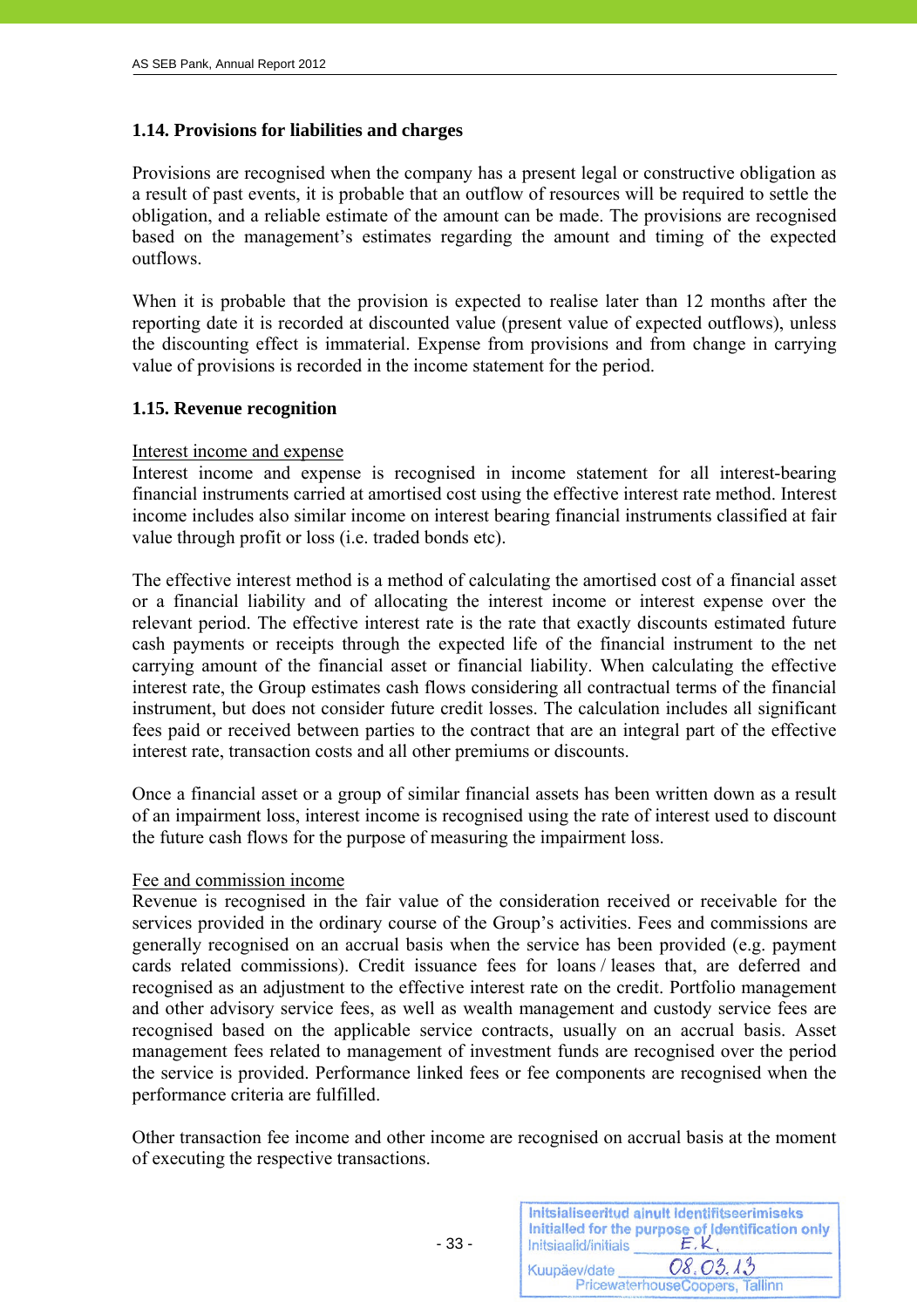# **1.16. Dividend income**

j

Dividends are recognised in the income statement when the entity's right to receive payment is established.

## **1.17. Recognition of day one profit and loss**

The best evidence of fair value at initial recognition is the transaction price (i.e. the fair value of the consideration given or received), unless the fair value of that instrument is evidenced by comparison with other observable current market transactions in the same instrument (i.e. without modification or repackaging) or based on a valuation technique whose variables include only data from observable markets.

Profits on day one can be recognised when a valuation technique is used whose variables include data from observable markets. In other circumstances the day one profit is deferred over the life of transaction.

The timing of recognition of deferred day one profit and loss is determined individually. It is either amortised over the life of the transaction, deferred until the instrument's fair value can be determined using market observable inputs, or realised through settlement. The financial instrument (separated embedded derivative) is subsequently measured at fair value, adjusted for the deferred day one profit and loss. Subsequent changes in fair value are recognised immediately in the income statement without reversal of deferred day one profits and losses.

#### **1.18. Share-based payments**

Group employees receive compensation through share-based incentive programmes, based on Skandinaviska Enskilda Banken AB (publ) shares. The programmes, now referred to, are the Performance Share Programme, Employee Stock Option and the Share Savings Programmes. The bookings for expenses related to these programmes and accrued social charges, if applicable, are made accordingly. The allocation of this amount implies that profit and loss are impacted at the same time as the corresponding increase in equity is recognised.

The Group engages in equity settled share-based payment transactions in respect of services received from certain of its employees. The fair value of the services received is measured by reference to the fair value of the shares or share options granted on the date of the grant. The cost of the employee services received in respect of the shares or share options granted is recognised in the consolidated income statement over the period that the services are received, which is the vesting period.

# **1.19. Taxation**

#### Corporate income tax

- 34 -

According to the Income Tax Act, the annual profit earned by enterprises is not taxed in Estonia and thus there are no temporary differences between the tax bases and carrying values of assets and liabilities and no deferred tax assets or liabilities arise. Instead of taxing the net profit, the distribution of retained earnings is subject to the taxation at the rate of 21/79 on the amount paid out as net dividends. The corporate income tax arising from the payment of dividends is accounted for as an expense in the period when dividends are declared, regardless of the actual payment date or the period for which the dividends are paid.

| Initsiaalid/initials | Initsialiseeritud ainult Identifitseerimiseks<br>Initialled for the purpose of Identification only |
|----------------------|----------------------------------------------------------------------------------------------------|
| Kuupäev/date         | 08.03.13                                                                                           |
|                      | PricewaterhouseCoopers, Tallinn                                                                    |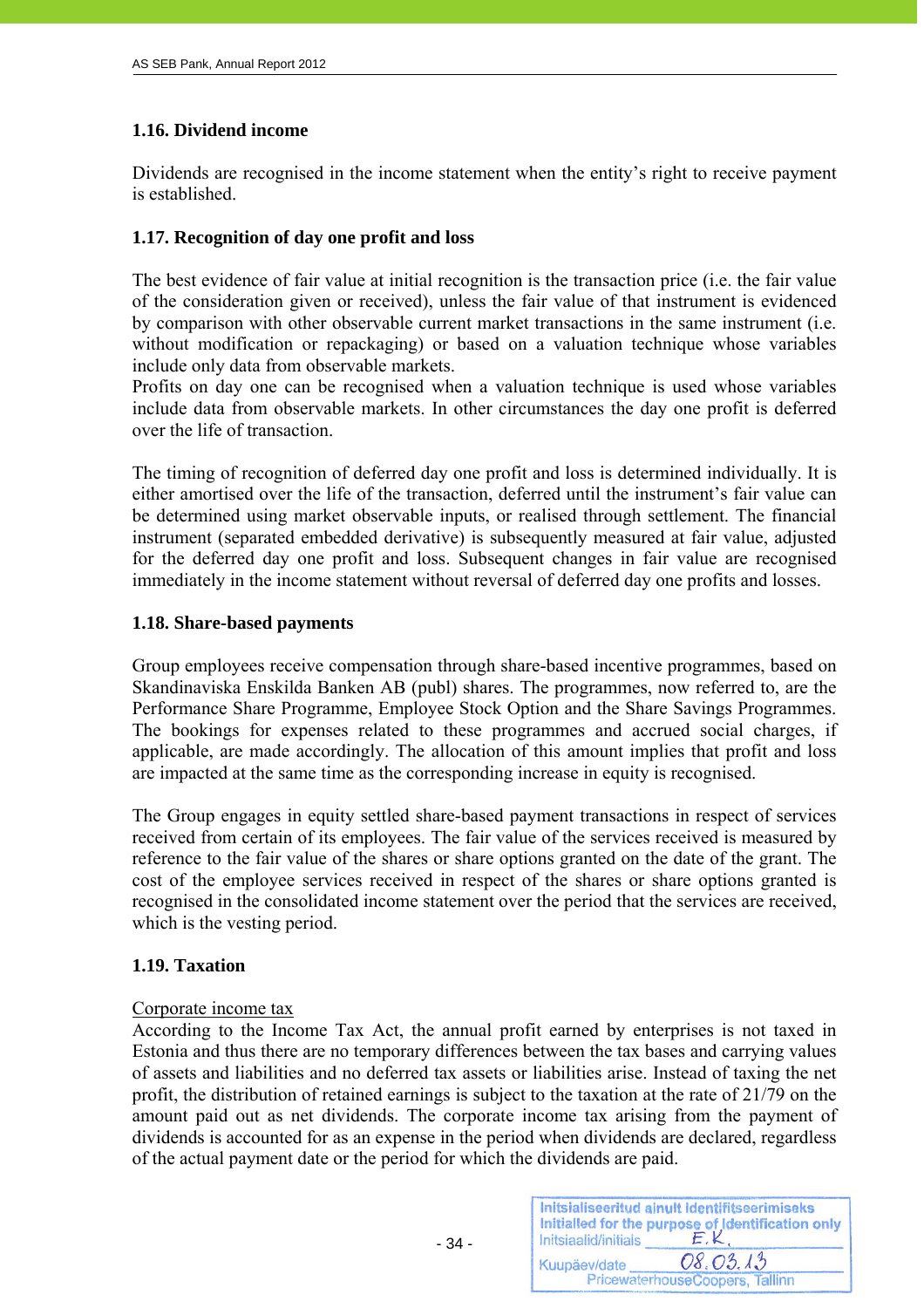In Estonia income tax (that is accounted for as income tax cost in P&L) is accounted for only in cases when the taxable event occurs (like payment of dividends and payments decreasing the equity). Because of the specifics of the Estonian tax system permanent and temporary differences are not accounted for and thus effective income tax is not currently accounted for as well.

#### **1.20. Fiduciary activities**

The Group provides asset management services and offers fund management services. The assets owned by third parties, but managed by the Group, and income arising thereon, are excluded from these financial statements, as they are not assets of the Group. Commissions received from fiduciary activities are shown in fee and commission income.

## **1.21. New International Financial Reporting Standards, amendments to published standards and interpretations by the International Financial Reporting Interpretations Committee**

There are no new or revised standards or interpretations that are effective for the first time for the financial year beginning on or after 1.01.2012 , that would be expected to have a material impact to the Group.

Certain new or revised standards and interpretations have been issued that are mandatory for the Group's annual periods beginning on or after 1.01.2013 and which the Group has not early adopted.

*Presentation of Items of Other Comprehensive Income, amendments to IAS 1* (effective for annual periods beginning on or after 1 July 2012). The amendments require entities to separate items presented in other comprehensive income into two groups, based on whether or not they may be reclassified to profit or loss in the future. The suggested title used by IAS 1 has changed to 'statement of profit or loss and other comprehensive income'. The Group expects the amended standard to change presentation of its financial statements, but have no impact on measurement of transactions and balances.

*IFRS 9, Financial Instruments : Classification and Measurement* (effective for annual periods beginning on or after 1 January 2015; not yet adopted by the EU). IFRS 9 issued in November 2009 replaces those parts of IAS 39 relating to the classification and measurement of financial assets. IFRS 9 was further amended in October 2010 to address the classification and measurement of financial liabilities, and in December 2011 to change its effective date and add transition disclosures. Key features of the standard are as follows:

- Financial assets are required to be classified into two measurement categories: those to be measured subsequently at fair value, and those to be measured subsequently at amortised cost. The decision is to be made at initial recognition. The classification depends on the entity's business model for managing its financial instruments and the contractual cash flow characteristics of the instrument.
- An instrument is subsequently measured at amortised cost only if it is a debt instrument and both (i) the objective of the entity's business model is to hold the asset to collect the contractual cash flows, and (ii) the asset's contractual cash flows represent payments of principal and interest only (that is, it has only "basic loan features"). All other debt instruments are to be measured at fair value through profit or loss.

| Initsiaalid/initials | Initsialiseeritud ainult identifitseerimiseks<br>Initialled for the purpose of Identification only |
|----------------------|----------------------------------------------------------------------------------------------------|
| Kuupäev/date         | 08.03.13                                                                                           |
|                      | PricewaterhouseCoopers, Tallinn                                                                    |

 $- 35 -$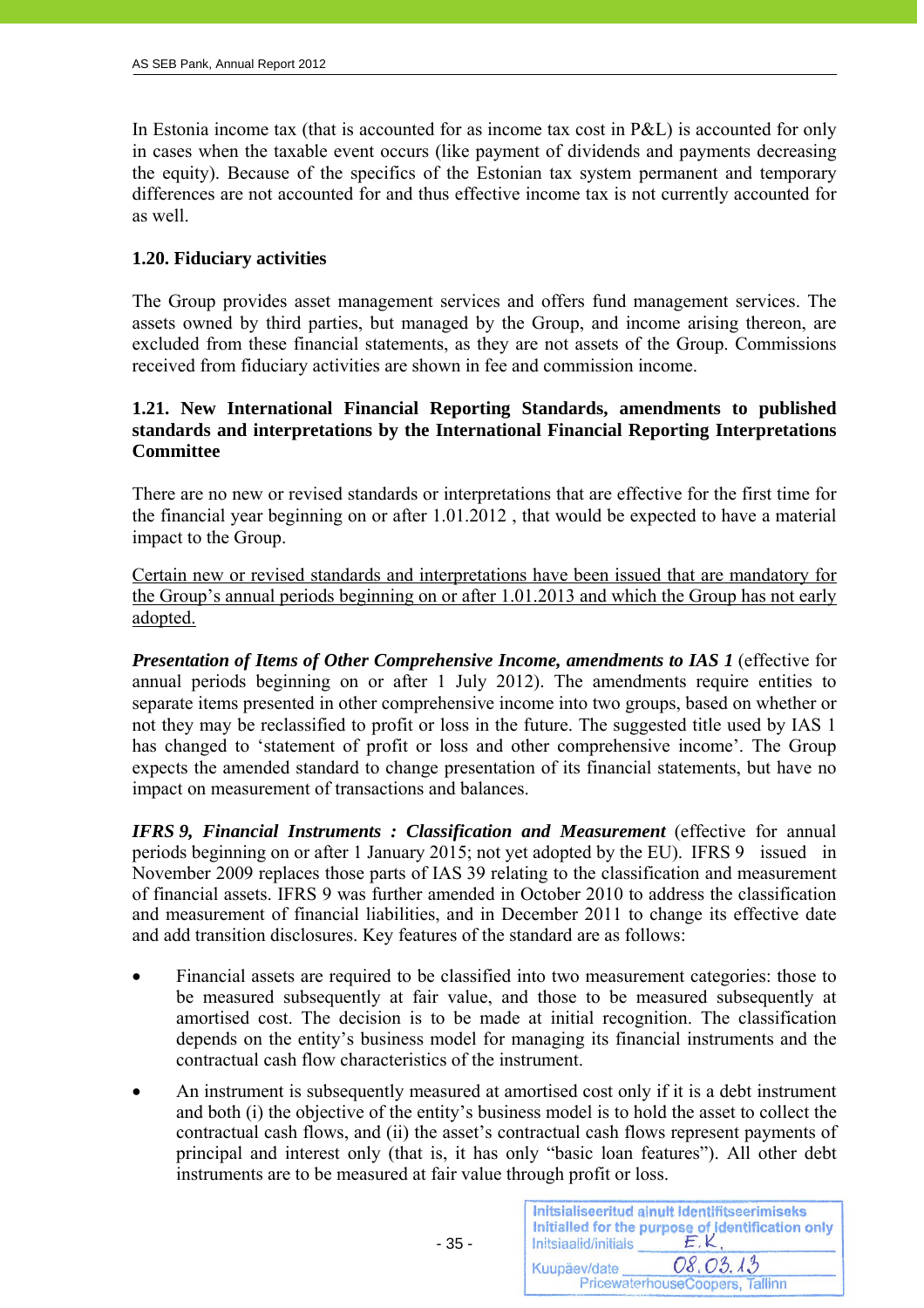- All equity instruments are to be measured subsequently at fair value. Equity instruments that are held for trading will be measured at fair value through profit or loss. For all other equity investments, an irrevocable election can be made at initial recognition, to recognise unrealised and realised fair value gains and losses through other comprehensive income rather than profit or loss. There is to be no recycling of fair value gains and losses to profit or loss. This election may be made on an instrument-byinstrument basis. Dividends are to be presented in profit or loss, as long as they represent a return on investment.
- Most of the requirements in IAS 39 for classification and measurement of financial liabilities were carried forward unchanged to IFRS 9. The key change is that an entity will be required to present the effects of changes in own credit risk of financial liabilities designated at fair value through profit or loss in other comprehensive income.

 The Group is considering the implications of the standard, the impact on the Group and the timing of its adoption by the Group.

*IFRS 10, Consolidated Financial Statements* (effective for annual periods beginning on or after 1 January 2014), replaces all of the guidance on control and consolidation in IAS 27 "Consolidated and separate financial statements" and SIC-12 "Consolidation - special purpose entities". IFRS 10 changes the definition of control so that the same criteria are applied to all entities to determine control. This definition is supported by extensive application guidance. The Group is currently assessing the impact of the standard on its financial statements.

*IFRS 11, Joint Arrangements* (effective for annual periods beginning on or after 1 January 2014), replaces IAS 31 "Interests in Joint Ventures" and SIC-13 "Jointly Controlled Entities—Non-Monetary Contributions by Ventures". Changes in the definitions have reduced the number of types of joint arrangements to two: joint operations and joint ventures. The existing policy choice of proportionate consolidation for jointly controlled entities has been eliminated. Equity accounting is mandatory for participants in joint ventures. The Group is currently assessing the impact of the standard on its financial statements.

*IFRS 12, Disclosure of Interest in Other Entities* (effective for annual periods beginning on or after 1 January 2014), applies to entities that have an interest in a subsidiary, a joint arrangement, an associate or an unconsolidated structured entity. IFRS 12 sets out the required disclosures for entities reporting under the two new standards: IFRS 10, Consolidated financial statements, and IFRS 11, Joint arrangements, and replaces the disclosure requirements currently found in IAS 28 "Investments in associates". IFRS 12 requires entities to disclose information that helps financial statement readers to evaluate the nature, risks and financial effects associated with the entity's interests in subsidiaries, associates, joint arrangements and unconsolidated structured entities. To meet these objectives, the new standard requires disclosures in a number of areas, including (i) significant judgements and assumptions made in determining whether an entity controls, jointly controls, or significantly influences its interests in other entities, (ii) extended disclosures on share of non-controlling interests in group activities and cash flows, (iii) summarised financial information of subsidiaries with material non-controlling interests, and (iv) detailed disclosures of interests in unconsolidated structured entities. The Group is currently assessing the impact of the standard on its financial statements.

*IFRS 13, Fair Value Measurement* (effective for annual periods beginning on or after 1 January 2013), aims to improve consistency and reduce complexity by providing a revised

| - 36 - | Initsialiseeritud ainult Identifitseerimiseks<br>Initialled for the purpose of Identification only<br>Initsiaalid/initials |
|--------|----------------------------------------------------------------------------------------------------------------------------|
|        | O8, O3, 13<br>Kuupäev/date<br>PricewaterhouseCoopers, Tallinn                                                              |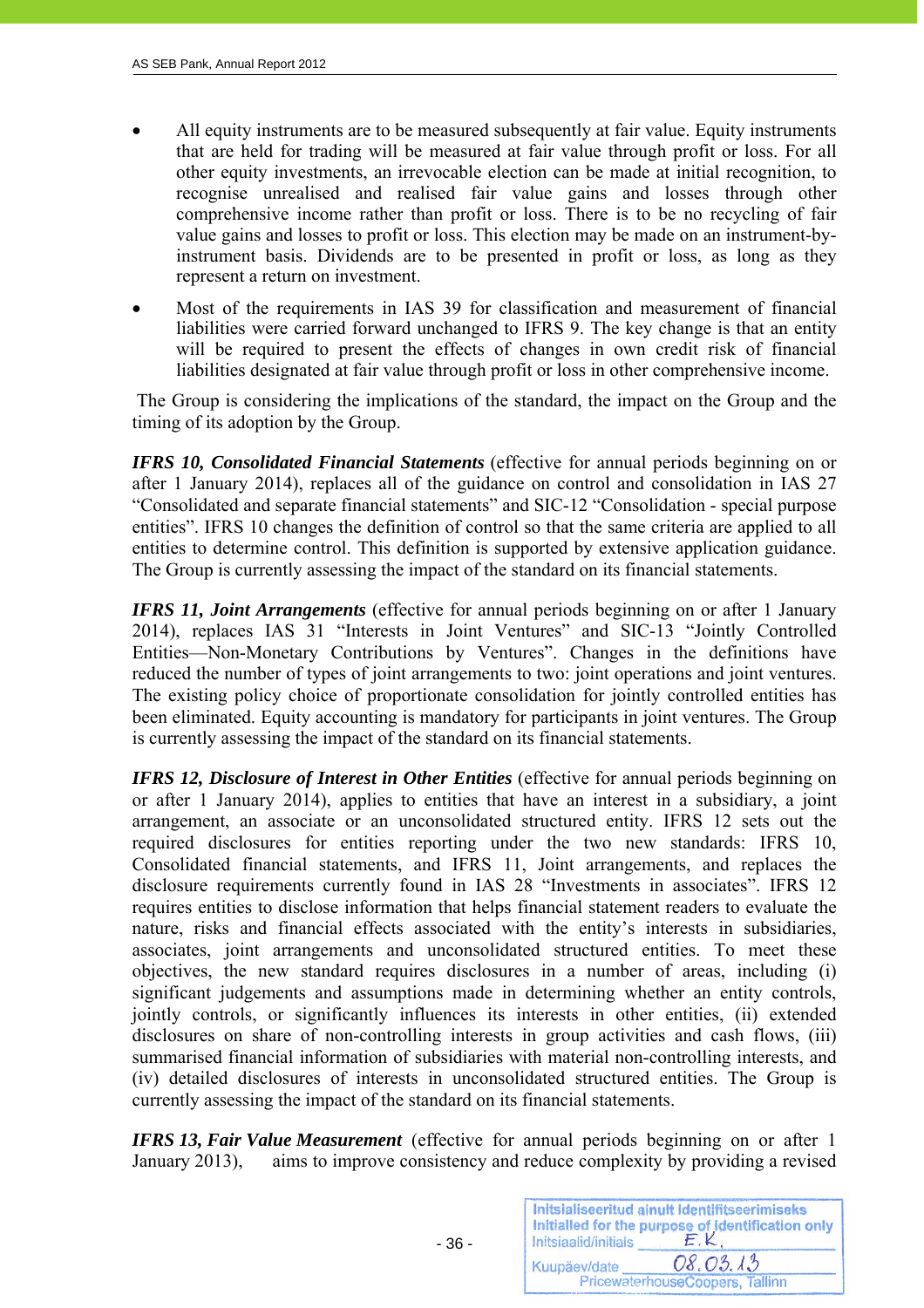definition of fair value, and a single source of fair value measurement and disclosure requirements for use across IFRSs. The Group is currently assessing the impact of the standard on its financial statements.

*IAS 27 (revised 2011), Separate Financial Statements* (effective for annual periods beginning on or after 1 January 2014). The objective of the revised standard is to prescribe the accounting and disclosure requirements for investments in subsidiaries, joint ventures and associates when an entity prepares separate financial statements. The guidance on control and consolidated financial statements was replaced by IFRS 10, Consolidated Financial Statements. The Group is currently assessing the impact of the amended standard on its financial statements.

*Amended IAS 19, Employee Benefits* (effective for annual periods beginning on or after 1 January 2013), makes significant changes (i) to the recognition and measurement of defined benefit pension expense and termination benefits, and (ii) to the disclosures for all employee benefits. The standard requires recognition of all changes in the net defined benefit liability (asset) when they occur, as follows: (i) service cost and net interest in profit or loss; and (ii) remeasurements in other comprehensive income. The Group is currently assessing the impact of the amended standard on its financial statements.

*Offsetting Financial Assets and Financial Liabilities - Amendments to IAS 32* (effective for annual periods beginning on or after 1 January 2014). The amendment added application guidance to IAS 32 to address inconsistencies identified in applying some of the offsetting criteria. This includes clarifying the meaning of 'currently has a legally enforceable right of set-off' and that some gross settlement systems may be considered equivalent to net settlement. The Group is currently assessing the impact of the amendments on the Group and the timing of its adoption by the Group.

*Disclosures—Offsetting Financial Assets and Financial Liabilities - Amendments to IFRS 7* (effective for annual periods beginning on or after 1 January 2013). The amendment requires disclosures that will enable users of an entity's financial statements to evaluate the effect or potential effect of netting arrangements, including rights of set-off. The amendment will have an impact on disclosures but will have no effect on measurement and recognition of financial instruments.

*Improvements to International Financial Reporting Standards, issued in May 2012* (effective for annual periods beginning on or after 1 January 2013; not yet adopted by the EU). The improvements consist of changes to five standards. IFRS 1 was amended to (i) clarify that an entity that resumes preparing its IFRS financial statements may either repeatedly apply IFRS 1 or apply all IFRSs retrospectively as if it had never stopped applying them, and (ii) to add an exemption from applying IAS 23, Borrowing costs, retrospectively by first-time adopters. IAS 1 was amended to clarify that explanatory notes are not required to support the third balance sheet presented at the beginning of the preceding period when it is provided because it was materially impacted by a retrospective restatement, changes in accounting policies or reclassifications for presentation purposes, while explanatory notes will be required when an entity voluntarily decides to provide additional comparative statements. IAS 16 was amended to clarify that servicing equipment that is used for more than one period is classified as property, plant and equipment rather than inventory. IAS 32 was amended to clarify that certain tax consequences of distributions to owners should be accounted for in the income statement as was always required by IAS 12. IAS 34 was amended to bring its

Initsialiseeritud ainult Identifitseerimiseks  $08.03.13$ Kuupäev/date PricewaterhouseCoopers, Tallinn

- 37 -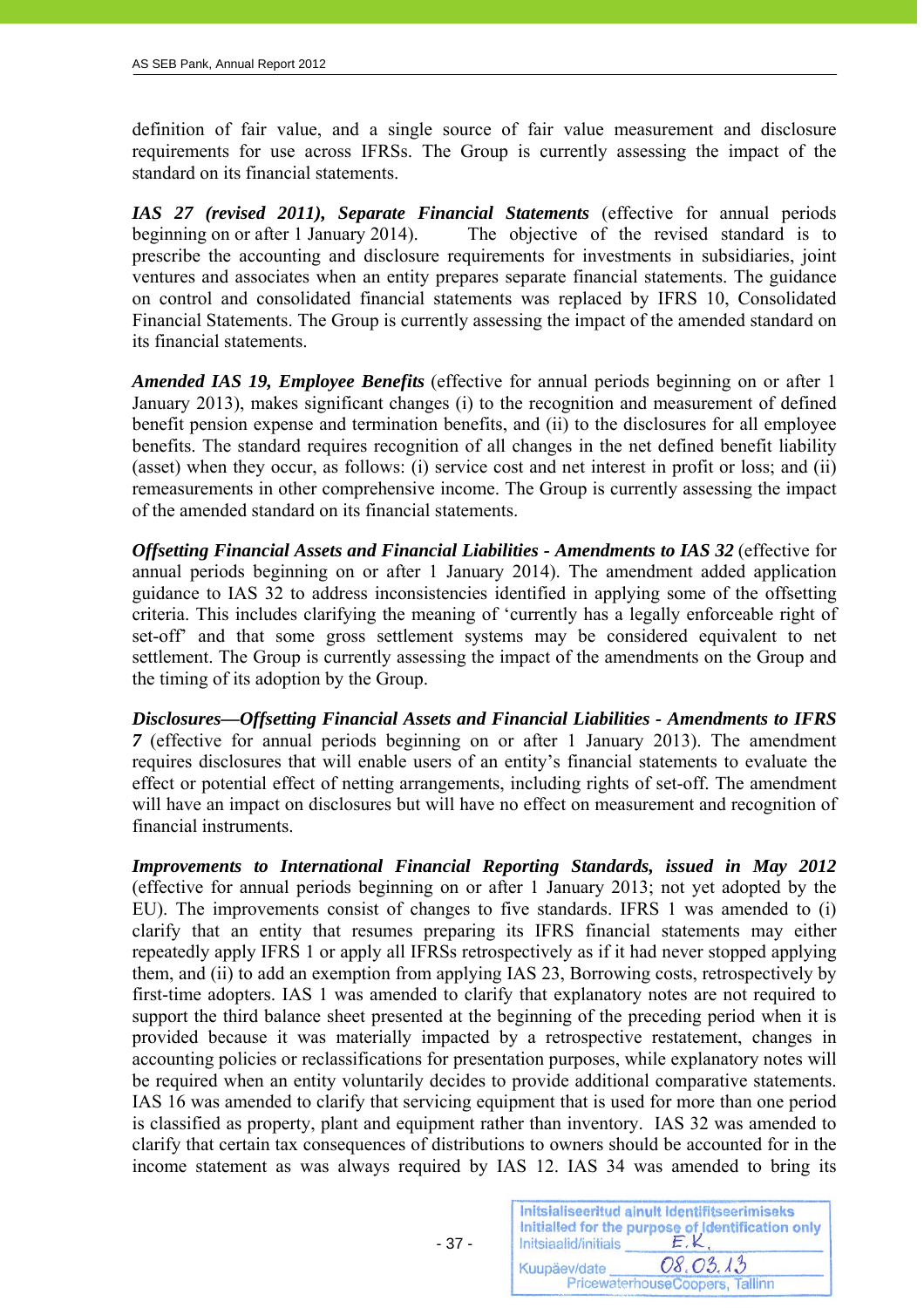requirements in line with IFRS 8. IAS 34 will require disclosure of a measure of total assets and liabilities for an operating segment only if such information is regularly provided to chief operating decision maker and there has been a material change in those measures since the last annual financial statements.

*Transition Guidance - Amendments to IFRS 10, IFRS 11 and IFRS 12* **(effective for** annual periods beginning on or after 1 January 2013, earlier application is required if the underlying standards (IFRSs 10, 11 and 12) are early-adopted; not yet adopted by the EU). The amendments clarify the transition guidance in IFRS 10, Consolidated Financial Statements. Entities adopting IFRS 10 should assess control at the first day of the annual period in which IFRS 10 is adopted, and if the consolidation conclusion under IFRS 10 differs from IAS 27 and SIC 12, the immediately preceding comparative period (that is, year 2012 for a calendar year-end entity that adopts IFRS 10 in 2013) is restated, unless impracticable. The amendments also provide additional transition relief in IFRS 10, IFRS 11, Joint Arrangements, and IFRS 12, Disclosure of Interests in Other Entities, by limiting the requirement to provide adjusted comparative information only for the immediately preceding comparative period. Further, the amendments will remove the requirement to present comparative information for disclosures related to unconsolidated structured entities for periods before IFRS 12 is first applied. The Group is currently assessing the impact of the amendments on its financial statements.

*Amendments to IFRS 10, IFRS 12 and IAS 27 - Investment entities* (effective for annual periods beginning on or after 1 January 2014; not yet adopted by the EU). The amendment introduced a definition of an investment entity as an entity that (i) obtains funds from investors for the purpose of providing them with investment management services, (ii) commits to its investors that its business purpose is to invest funds solely for capital appreciation or investment income and (iii) measures and evaluates its investments on a fair value basis. An investment entity will be required to account for its subsidiaries at fair value through profit or loss, and to consolidate only those subsidiaries that provide services that are related to the entity's investment activities. IFRS 12 was amended to introduce new disclosures, including any significant judgements made in determining whether an entity is an investment entity and information about financial or other support to an unconsolidated subsidiary, whether intended or already provided to the subsidiary. The Group is currently assessing the impact of the amendments on its financial statements.

There are no other new or revised standards or interpretations that are not yet effective that would be expected to have a material impact on the Group.

|                      | Initsialiseeritud ainult identifitseerimiseks<br>Initialled for the purpose of Identification only |
|----------------------|----------------------------------------------------------------------------------------------------|
| Initsiaalid/initials |                                                                                                    |
| Kuupäev/date         | 08.03.13                                                                                           |
|                      | PricewaterhouseCoopers, Tallinn                                                                    |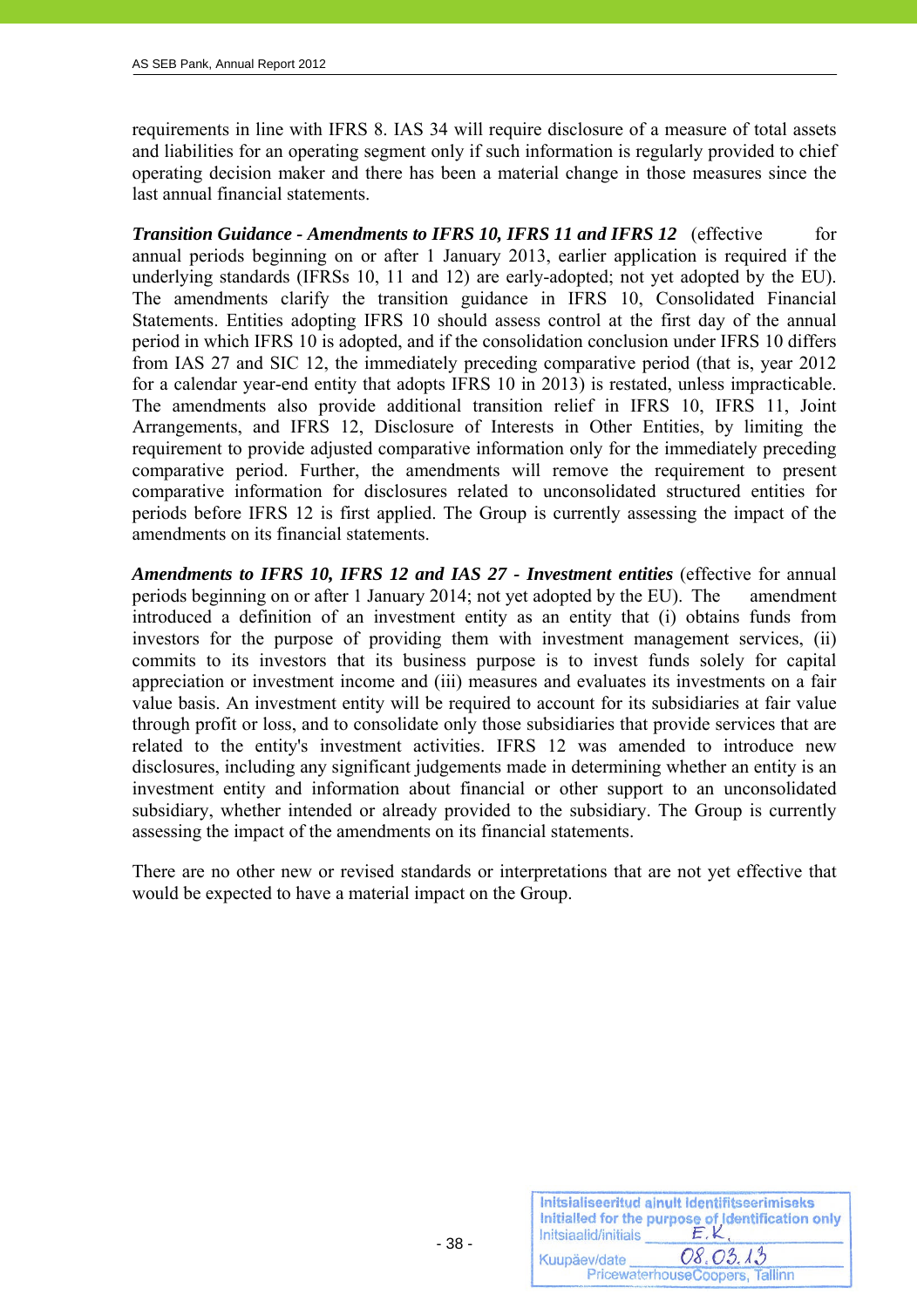#### **2. Risk policy and management**

#### **2.1. Risk policy and structure**

Managing risk is a core activity in a bank and therefore fundamental to long-term profitability and stability. Risk is closely related to business activities and business development and, therefore, to customer needs. Of the various risks that SEB assumes in providing its customers with financial solutions and products, credit risk is the most significant.

SEB's profitability is directly dependent upon its ability to evaluate, manage and price the risks encountered, while maintaining an adequate capitalization to meet unforeseen events. To secure the Group's financial stability, risk and capital-related issues are identified, monitored and managed at an early stage. They also form an integral part of the long-term strategic planning and operational business planning processes performed throughout the Group.

AS SEB Pank defines risk as the possibility of a negative deviation from an expected financial outcome. Risk management includes all activities relating to risk-taking, risk mitigation, risk analysis, risk control and follow-up. Independent risk control comprises the identification, measurement, monitoring, stress testing, analysis, reporting and follow-up of risks, separate from the risk-taking functions.

The risks arising from financial instruments to which the Group is exposed are financial risks, which include credit risk, liquidity risk, market risk and operational risk (which are discussed below).

The Management Board is responsible for establishing the main principles for management, control and co-ordination of all risks of AS SEB Pank and to decide on the limits for the various risks. Subordinated to the Management Board are established different committees with mandates to make decisions depending upon the type of risk. Board supervision, an explicit decision-making structure, a high level risk awareness among staff, common definitions and principles and controlled risk-taking within established limits are the cornerstones of SEB's risk and capital management.

Risk management and control is a prioritised area for the Group, continuously under development. Since 2008 AS SEB Pank holds supervisory approvals to use its internal models for calculating regulatory capital: Internal Rating Based (IRB) approach for credit risk and Advanced Measurement Approach (AMA) for operational risk. During last years, the main development focus of risk management has been continuous improvement of implemented Basel II models and preparations for the new regulatory regime – Basel III.

In 2012 one of the most important development projects was a project for preparation to switchover to internal credit risk models in non-retail asset class. In the market risk control area an enhanced SEB Group's ARMS risk model was taken into use to calculate value-atrisk (VaR).

SEB has developed a comprehensive stress testing framework covering all main risks and with particular focus on the risk of credit losses which contrasts key economic criteria from recession scenarios with historical economic factors underlying the data used in the average through-the-cycle credit models. The projected risk level in the Group is related to annual

| Initialled for the purpose of identification only<br>Initialalid/initials $E.K$ . |
|-----------------------------------------------------------------------------------|
| 08.03.13                                                                          |
| PricewaterhouseCoopers, Tallinn                                                   |

 $- 39 -$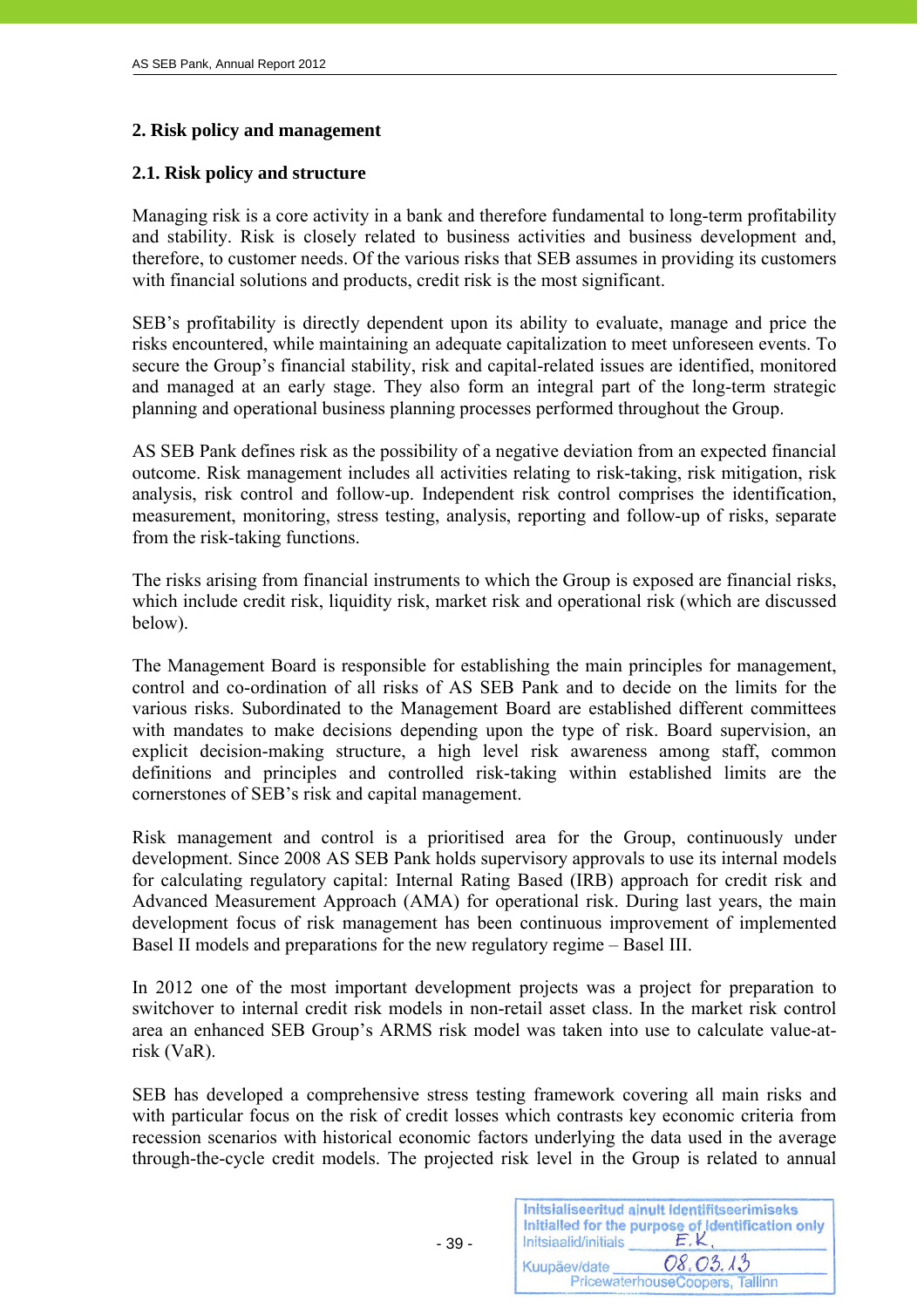earnings and available capital resources. In the stressed scenarios, projected earnings are lowered, credit losses are increased both for individually and collectively assessed loans and capital requirements for the credit portfolios are increased due to worse average risk classes. The stress testing framework uses both internal and external default and loss data in concert with historical macro- and microeconomic data to simulate an effect on the Group's current portfolio. In this way, the sensitivity of different parts of the portfolio can be identified which enables the Group to manage risk more effectively.

### **2.2. Credit risk**

Assets exposed to credit risk are receivables from customers, receivables from credit institutions and debt securities and derivatives. Credit risk is a potential loss that may occur in case of improper fulfilment or non-compliance of the client with the contractual obligations as a result of failure of the client's business operations or other factors.

Credit risk is the single largest risk for the Group's business; management therefore carefully manages its exposure to credit risk. The principles for measuring and taking credit risk are established with the SEB Pank Group credit policy.

The principles of credit policy are the following:

- a) lending should be in line with credit policy;
- b) lending should be based upon analysis;
- c) the basis of all lending activity is credibility;
- d) the purpose of the credit should be fully understood;
- e) lending must be in proportion to the capacity to repay;
- f) borrower should have an identified source of repayment and also a secondary source for repaying the loan;
- g) the own (equity) investment of the borrower must be significant in relationship to the loan;
- h) lending activity shall take into account any potential adverse effects in the business cycle;
- i) lending shall be in line with the bank's profit goals.

Credit risk analysis related to a certain client involves several different activities, like evaluation of the risk of the borrower's background, structure, management and owner, industry and position of the borrower in that industry, economic environment and position of the borrower, analysis and evaluation of the business plan and submitted cash flow prognosis; evaluation of the reputation, reliability and credit history of the client. Deciding on the risk taking is performed collegially by credit committees or by the authorised persons in accordance with the decision-making limits established by the bank's management.

Deciding on the risk taking in debt securities is part of general credit decision making process. Limit for investing into certain issuer's debt securities has to be approved by relevant credit committee or by the authorised persons. Normally AS SEB Pank is not taking investment positions, including credit risk bearing positions in debt securities, excluding limited volume of trading portfolio, which is regulated by trading portfolio total limit established by the Assets and Liabilities Committee (ALCO). Credit risk related to debt securities is considered low in volume and has therefore not been discussed in detail below.

AS SEB Pank enters into derivatives contracts primarily to offer clients products for management of their financial exposures and then manages the resulting positions by entering

| - 40 - | Initsialiseeritud ainult Identifitseerimiseks<br>Initialled for the purpose of Identification only<br>Initsiaalid/initials<br>08.03.13<br>Kuupäev/date<br>PricewaterhouseCoopers, Tallinn |
|--------|-------------------------------------------------------------------------------------------------------------------------------------------------------------------------------------------|
|--------|-------------------------------------------------------------------------------------------------------------------------------------------------------------------------------------------|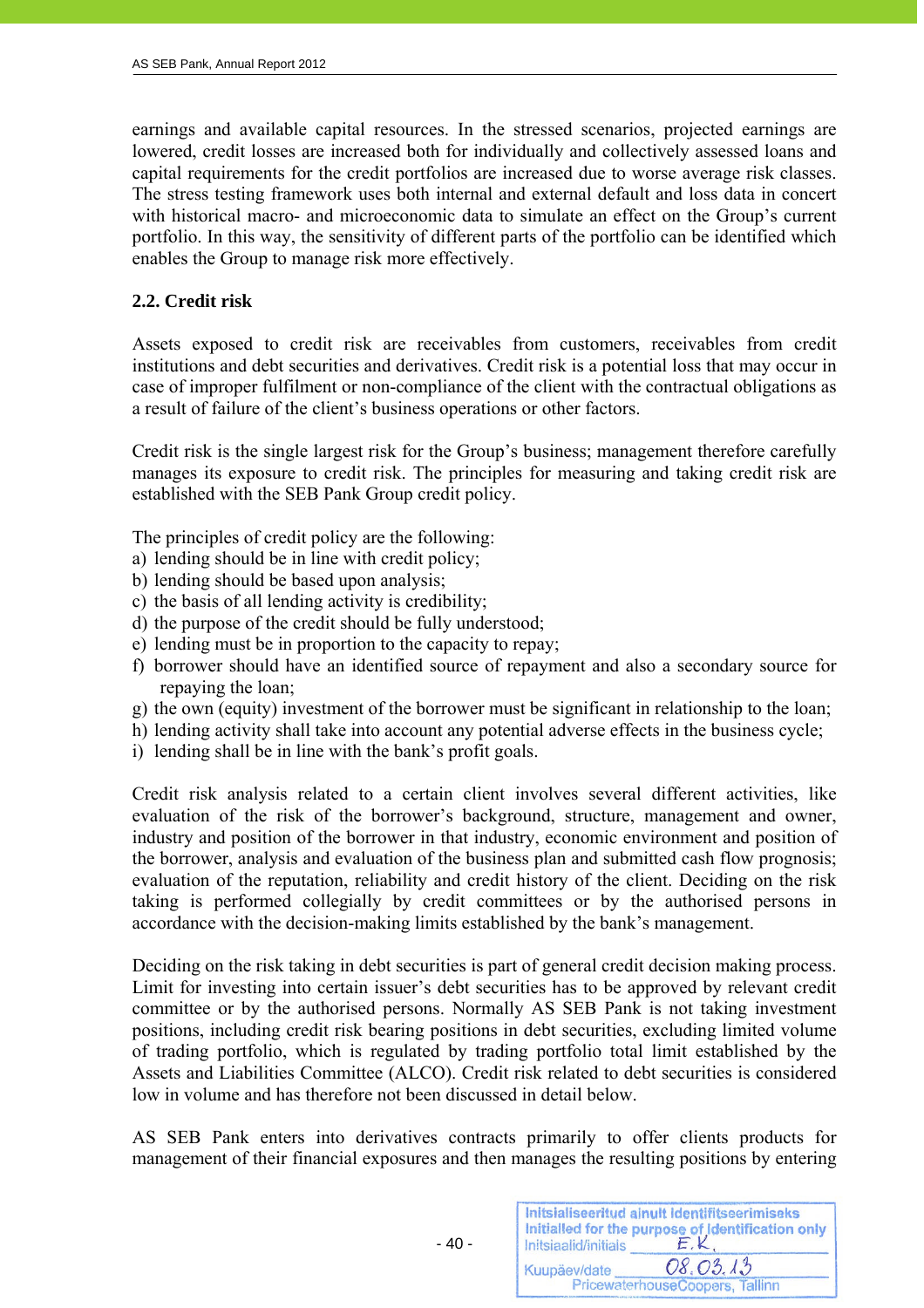offsetting contracts with the parent company. Positive market values in derivatives contracts imply a credit exposure on the counterparty; to reflect also future uncertainty in market conditions, a credit risk equivalent is calculated. Credit risk related to derivatives has not been assessed significant and not discussed in further detail below. So we concentrate on credit risk arising from loans and receivables from customers and credit institutions (other banks).

#### Credit risk measurement

The prime credit risk measure of AS SEB Pank is defined as the maximum potential loss over a certain time horizon at a certain level of confidence. Credit risk is being quantified monthly using the following components: Probability of Default (PD), Exposure At Default (EAD) and Loss Given Default (LGD) or the aggregate measure Risk Weighted Assets (RWA).

Having estimated PD, EAD and LGD it is possible to calculate expected loss and unexpected loss.

Expected loss (EL) can be interpreted as the "normal level" of credit losses and shall be considered as a cost of doing business from a risk point of view. Thus it shall be covered through transaction pricing and risk reserves. Appropriate efforts shall be made to minimise expected losses through ensuring sound internal practices and good internal controls.

Unexpected losses (UL) are commonly referred to as the unusual and large credit losses and are not foreseen to be completely absorbed by day to day transaction profits. The primary protections against such losses are sound internal practices, good internal controls, insurance policies and earnings. The last loss-absorbing resource for unexpected losses is the capital of AS SEB Pank.

PD is a measure of probability of default of a given counterparty risk class during the next year, through it's risk classification, pooling or rating.

LGD is an estimate, expressed as a fraction of EAD, of the expected amount of loss in case of counterparty default. The LGD estimates used depend among other things on if it is a secured or unsecured exposure, type of collateral and seniority of the exposure.

Conceptually EAD consists of two parts, the current exposure and an estimate of potential future exposure at the time of default. Estimation of potential future drawdowns of available but unused credit commitments are known as credit conversion factors (CCFs). Since the CCF is the only random or uncertain portion of EAD, estimating EAD amounts to estimating these CCFs.

Credit risks are mainly measured on two levels – on portfolio and exposure level.

For verifying the loan portfolio's exposure to credit risk, AS SEB Pank uses a portfolio diversification method. The division of financial obligations is monitored by different client segments, products, clients and industries*.* The Credit Area performs monthly analysis on the credit risk of loan portfolio and informs the bank's managing bodies of the results. These results are discussed as well as any need for specific attention to or specific analysis for any identified issues.

In respect to individual clients the bank prepares regular (annual, quarterly or if needed more often) analyses on the borrowers' situation as well as their risk level. The analyses are based

| 08.03.13                        |
|---------------------------------|
| PricewaterhouseCoopers, Tallinn |

- 41 -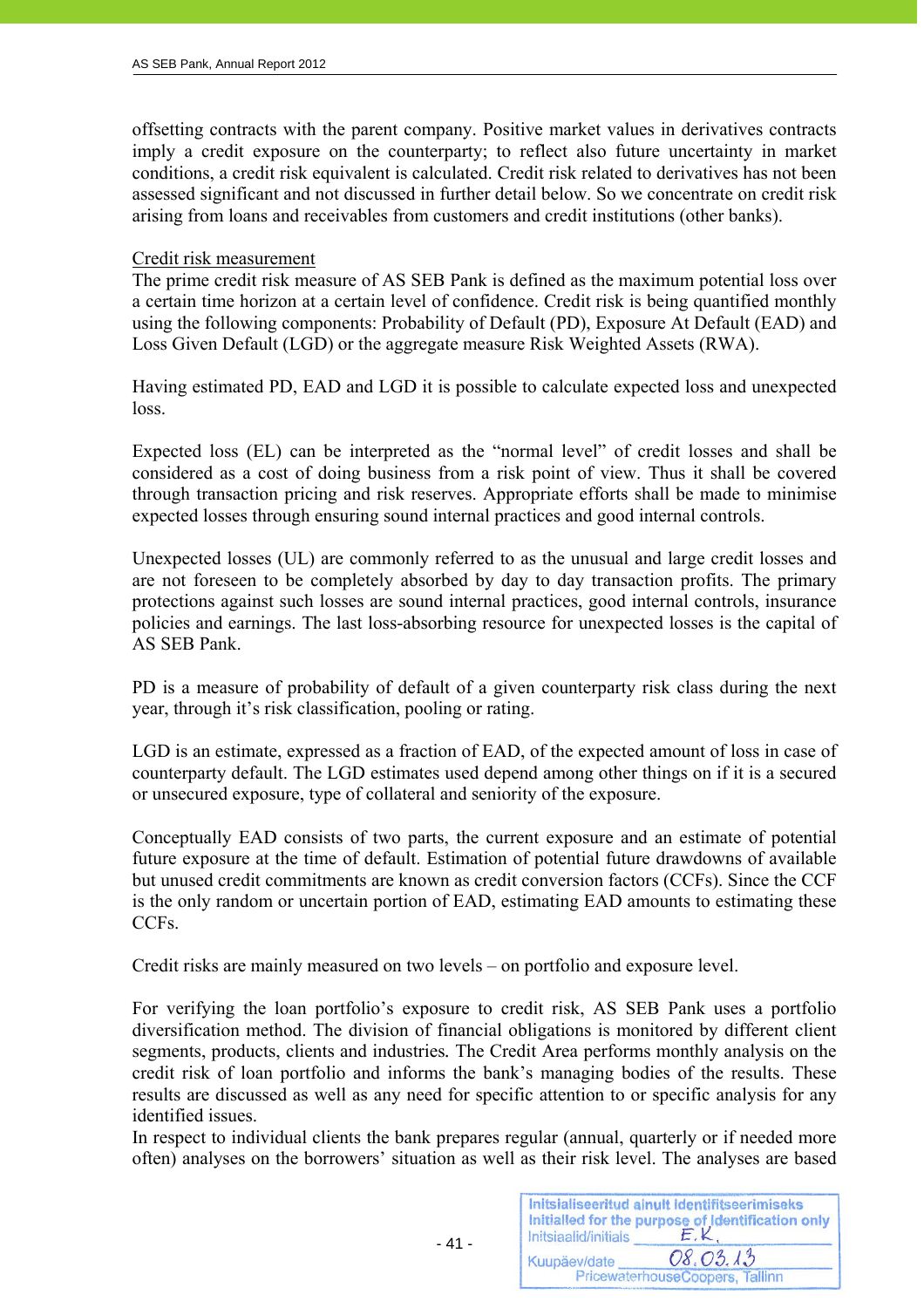on annual and quarterly reports and on cash flow prognosis, on basis of which the financial situation is evaluated, as well as on credit history and information originating from other sources. Evaluation of the borrowers' reliability is of critical importance.

AS SEB Pank divides loan portfolio into two broad segments:

A) corporate portfolio including loans to legal entities belonging to counterparty group's with credit risk assumed by SEB Pank Group exceeding 500,000 EUR (2011: 500,000 EUR) and B) retail portfolio consisting of small corporates' and private individuals' sub-segments.

Based on the results of the analysis, the corporate clients are divided into sixteen risk classes in accordance with the AS SEB Pank risk classification system. Sixteen risk classes belong to 5 quality classes of businesses.

At the end of 2012 the corporate portfolio amounted to 41% of total loan portfolio (2011: 39%).

According to the risk classification system the risk class assignment is not required for companies or a group of companies with credit risk assumed by the SEB Pank Group less than 500,000 EUR (2011: 500,000 EUR) i.e. small corporates belonging to retail portfolio. Scoring model is used for evaluation of these borrowers.

The scoring model for small corporates considers financial condition based on last two annual reports, last interim report and next year prognosis, credit history with the bank and based on external credit history register, experience of the customer. The analyst evaluates correctness and quality of the information. The risk level of particular industry has a certain level of impact as well. The outcome of the scoring model is credit score, expressing risk level and determining decision-making level. Depending on the score clients are divided into quality classes A, B, C and D, where A is the best and D is the worst quality class. Small corporates amounted to 7% of the total portfolio as of end of 2012 (2011: 6%).

In analysing loans to private individuals the credit scoring and left-to-live model (this measures the customer's ability to service the loan taking into account net income and cost of living) is used. The model considers among other matters credit history, income, age, employment conditions and the value of real estate owned. The output of the model is credit score and lending recommendation derived the score. Based on the score the clients are divided into quality classes A, B, and C, where A is the best and C is the worst quality class. Private individuals amounted to 45% of the total portfolio as of end of 2012 (2011: 44%).

The remaining 7% of portfolio amounted advances to credit institutions (2011: 10%).

#### Credit risk monitoring and mitigation

- 42 -

Review of the situation and risk level of legal entities is performed on regular basis, depending on the client segment, the risk class assigned previously and any additional information available to the bank at least once a year. During the review the bank assesses the client's financial condition, risk level, regularity of fulfilling existing financial obligations and need for financing. As an important outcome, a risk class is updated for all the corporate portfolio clients and groups which shall be valid usually for one year. Risk classes 13-16 are regarded as Watch-list and separately reviewed at least on quarterly bases.

|                      | Initsialiseeritud ainult identifitseerimiseks<br>Initialled for the purpose of Identification only |
|----------------------|----------------------------------------------------------------------------------------------------|
| Initsiaalid/initials |                                                                                                    |
| Kuupäev/date         | 08.03.13                                                                                           |
|                      | PricewaterhouseCoopers, Tallinn                                                                    |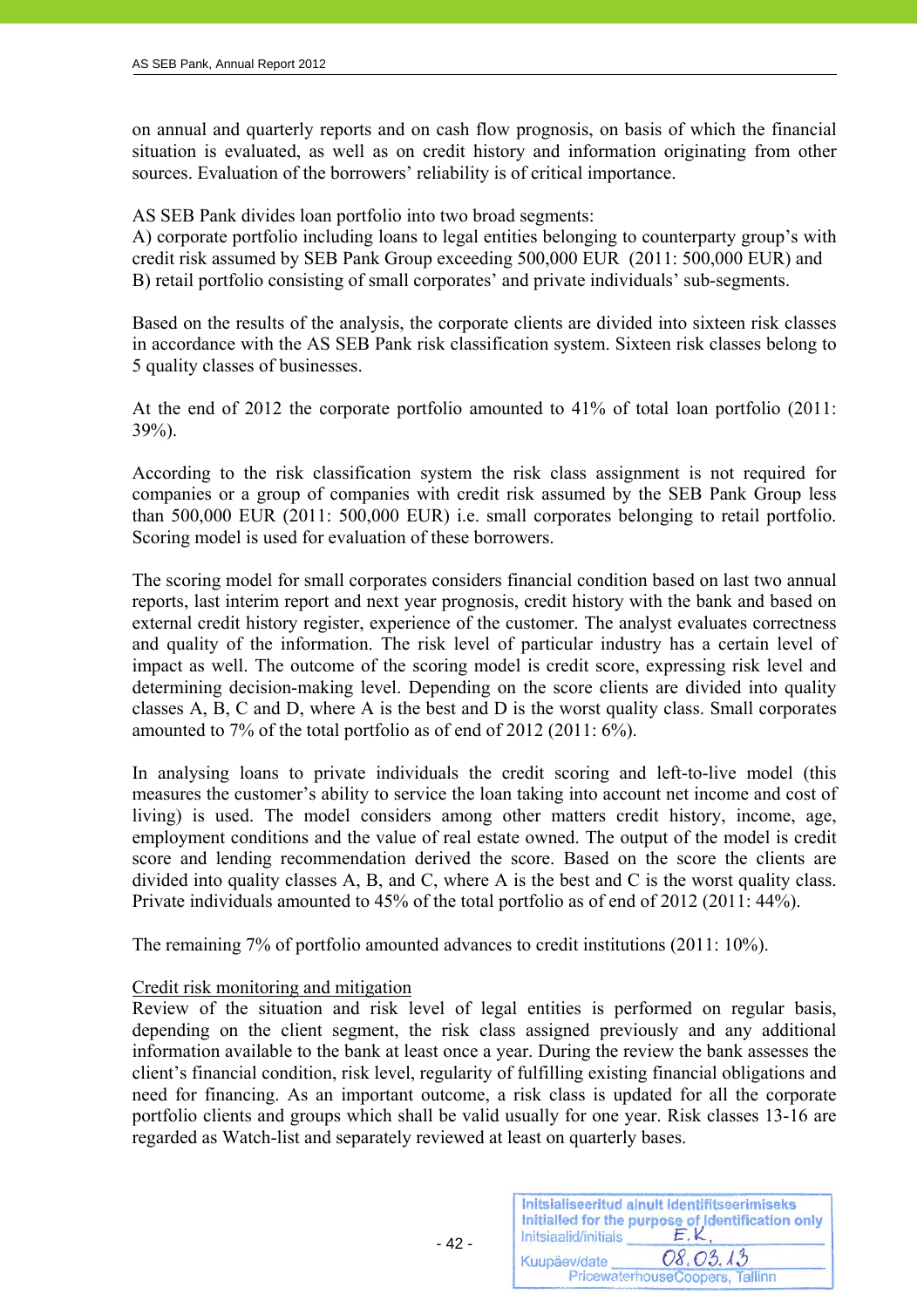The distribution of non-retail portfolio by the quality classes is given in the next table.

| 1              |                            |  |  |  |  |
|----------------|----------------------------|--|--|--|--|
| 2              |                            |  |  |  |  |
| 3              |                            |  |  |  |  |
| 4              |                            |  |  |  |  |
| 5              |                            |  |  |  |  |
| $\overline{6}$ | <b>Ordinary Business</b>   |  |  |  |  |
|                |                            |  |  |  |  |
| 8              |                            |  |  |  |  |
| 9              |                            |  |  |  |  |
| 10             |                            |  |  |  |  |
| 11             | <b>Restricted Business</b> |  |  |  |  |
| 12             | Special Observation        |  |  |  |  |
| 13             |                            |  |  |  |  |
| 14             | Watch-list                 |  |  |  |  |
| 15             |                            |  |  |  |  |
| 16             | Default                    |  |  |  |  |

| Risk class | <b>Business quality class</b> |
|------------|-------------------------------|
|            |                               |

|                |                   | <b>Corporate Portfolio by risk</b> |          | % of rated portfolio |
|----------------|-------------------|------------------------------------|----------|----------------------|
| $\overline{c}$ |                   | classes                            | 31.12.12 | 31.12.11             |
|                |                   | <b>Ordinary Business</b>           | 77.7%    | 64.1%                |
| 4              |                   | <b>Restricted Business</b>         | $8.0\%$  | 11.1%                |
| 5              |                   | Special Observation                | $6.5\%$  | $10.6\%$             |
| 6              | Ordinary Business | Watch-list                         | $4.1\%$  | $7.9\%$              |
|                |                   | Default                            | $3.4\%$  | $6.1\%$              |
| 8              |                   | Insufficient information           | $0.3\%$  | $0.2\%$              |
| 9              |                   | <b>Total</b>                       | 100.0%   | 100.0%               |

For regular monitoring of private individuals and small corporates - retail portfolio - the behavioural scoring models are in use. The models are based on the application scoring models used in loans analysis process. In behavioural scoring there is used a separate quality class E for defaulted clients' exposures and an additional class N for small corporates' exposures to whom according to the bank's assessment there is not enough information to assign any other class. Part of the information (payment behaviour, financial situation of the small corporate) is updated regularly (monthly, quarterly), partly is used older available information. Client executives have an obligation to update financials of small corporates at least once a year. Behavioural score is calculated monthly for all private individuals and small corporates loans. The distribution of retail portfolio by quality classes is given in the next table.

| <b>Score</b> | <b>Business quality class</b> | Retail portfolio by behavioral<br>% of scored portfolio |          |          |
|--------------|-------------------------------|---------------------------------------------------------|----------|----------|
| А            | <b>Ordinary Business</b>      | scores                                                  | 31.12.12 | 31.12.11 |
| B            |                               | <b>Ordinary Business</b>                                | $80.9\%$ | 77.5%    |
| C            | Special Observation           | Special Observation                                     | 13.9%    | $16.0\%$ |
|              |                               | Default                                                 | $4.7\%$  | $6.1\%$  |
| E            | Default                       | Insufficient information                                | $0.5\%$  | $0.4\%$  |
| N            | Insufficient information      | <b>Total</b>                                            | 100.0%   | 100.0%   |

| Initsiaalid/initials | Initsialiseeritud ainult Identifitseerimiseks<br>Initialled for the purpose of Identification only |
|----------------------|----------------------------------------------------------------------------------------------------|
| Kuupäev/date         | 08.03.13                                                                                           |
|                      | PricewaterhouseCoopers, Tallinn                                                                    |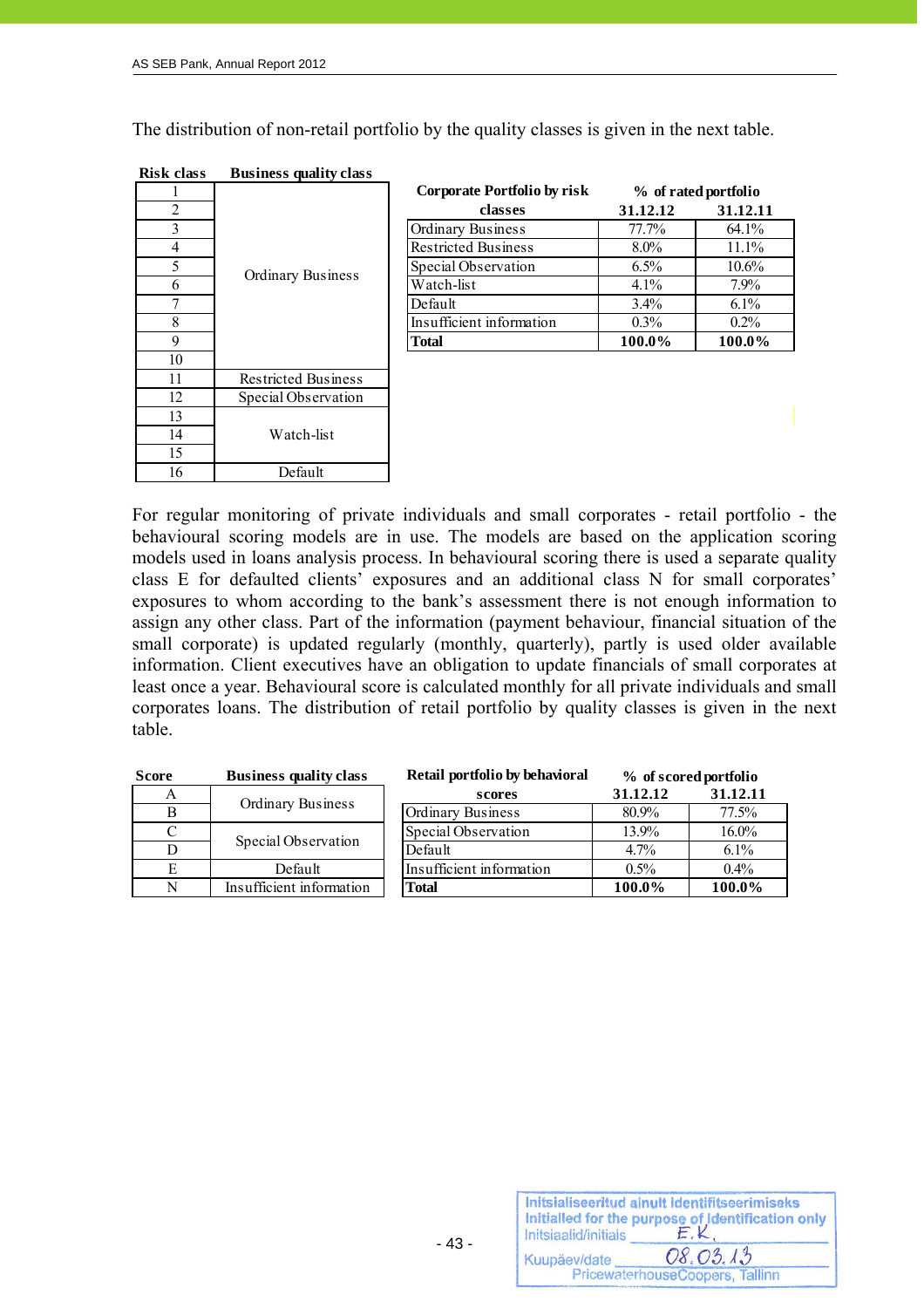#### **Loans and advances to customers and credit institutions by quality classes (gross)**

(millions of EUR)

j

|                            | Credit  |                   |               |         | <b>Other loans</b> |              |
|----------------------------|---------|-------------------|---------------|---------|--------------------|--------------|
| 31.12.12                   | insti-  |                   | <b>Public</b> | Housing | to Private         |              |
|                            | tutions | <b>Corporates</b> | sector        | loans   | individuals        | <b>TOTAL</b> |
| Ordinary Business          | 291.4   | 1,164.7           | 175.0         | 1,316.2 | 204.2              | 3,151.5      |
| <b>Restricted Business</b> | 0.0     | 151.9             | 0.0           | 0.0     | 0.0                | 151.9        |
| Special Observation        | 0.0     | 209.5             | 0.0           | 175.7   | 24.4               | 409.6        |
| Watch-list                 | 0.0     | 77.0              | 0.0           | 0.0     | 0.0                | 77.0         |
| Default                    | 0.0     | 78.6              | 0.0           | 76.7    | 6.4                | 161.7        |
| Not Classified             | 0.0     | 16.8              | 0.3           | 0.0     | 0.0                | 17.1         |
| <b>Accrued Interests</b>   | 0.0     | 1.6               | 0.2           | 1.5     | 1.4                | 4.7          |
| Deferred Origination Fees  | 0.0     | $-3.4$            | $-0.1$        | $-1.0$  | $-1.1$             | $-5.6$       |
|                            | 291.4   | 1.696.7           | 175.4         | 1.569.1 | 235.3              | 3.967.9      |

|                            | <b>Credit</b> |                   |               |         | <b>Other loans</b> |              |
|----------------------------|---------------|-------------------|---------------|---------|--------------------|--------------|
| 31.12.11                   | insti-        |                   | <b>Public</b> | Housing | to Private         |              |
|                            | tutions       | <b>Corporates</b> | sector        | loans   | individuals        | <b>TOTAL</b> |
| Ordinary Business          | 422.3         | 974.3             | 167.1         | 1,293.4 | 196.7              | 3,053.8      |
| <b>Restricted Business</b> | 0.0           | 175.9             | 0.0           | 0.0     | 0.0                | 175.9        |
| Special Observation        | 0.0           | 277.5             | 0.0           | 196.1   | 27.9               | 501.5        |
| Watch-list                 | 0.0           | 125.1             | 0.0           | 0.0     | 0.0                | 125.1        |
| Default                    | 0.0           | 120.2             | 0.0           | 90.0    | 12.7               | 222.9        |
| Not Classified             | 0.0           | 11.7              | 0.3           | 0.0     | 0.0                | 12.0         |
| Accrued Interests          | 0.7           | 2.7               | 0.3           | 2.6     | 1.5                | 7.8          |
| Deferred Origination Fees  | 0.0           | $-2.6$            | $-0.1$        | $-1.0$  | $-0.8$             | $-4.5$       |
|                            | 423.0         | 1.684.8           | 167.6         | 1.581.1 | 238.0              | 4.094.5      |

Primary responsibility for monitoring the quality of specific client and its loans lies with client executives, who should inform immediately their department head and if necessary the credit area management of occurred problems and accordingly take necessary measures for identification and minimisation of potential credit losses. Review of the situation and risk level of small corporates is performed by client executives on regular basis and at least once a year. During the review of the client's financial condition, risk level and regularity of fulfilling existing financial obligations is assessed.

#### Collateral

- 44 -

In order to diminish credit risk the bank has established a requirement for the borrowers to provide the bank with collateral in the form of registered immovable property, registered movable property and/or personal sureties as security. The group has implemented guidelines on the acceptability of specific classes of collateral on credit risk mitigation. The principles for granting an unsecured loan are stated in the credit policy and this kind of lending is clearly limited and restricted.

The pledged assets have to be insured throughout the loan period in an insurance company accepted by the bank at least for the restoration value. In case of a housing loan also life insurance is required, if the borrower is contributing majority to the family's income. The aforementioned measures help to control and manage the credit risk as they serve as an alternative source for collecting the loan, in case the borrower is not able to repay the loan from primary cash flow.

| Initsiaalid/initials | Initsialiseeritud ainult identifitseerimiseks<br>Initialled for the purpose of identification only |
|----------------------|----------------------------------------------------------------------------------------------------|
| Kuupäev/date         | 08.03.13                                                                                           |
|                      | PricewaterhouseCoopers, Tallinn                                                                    |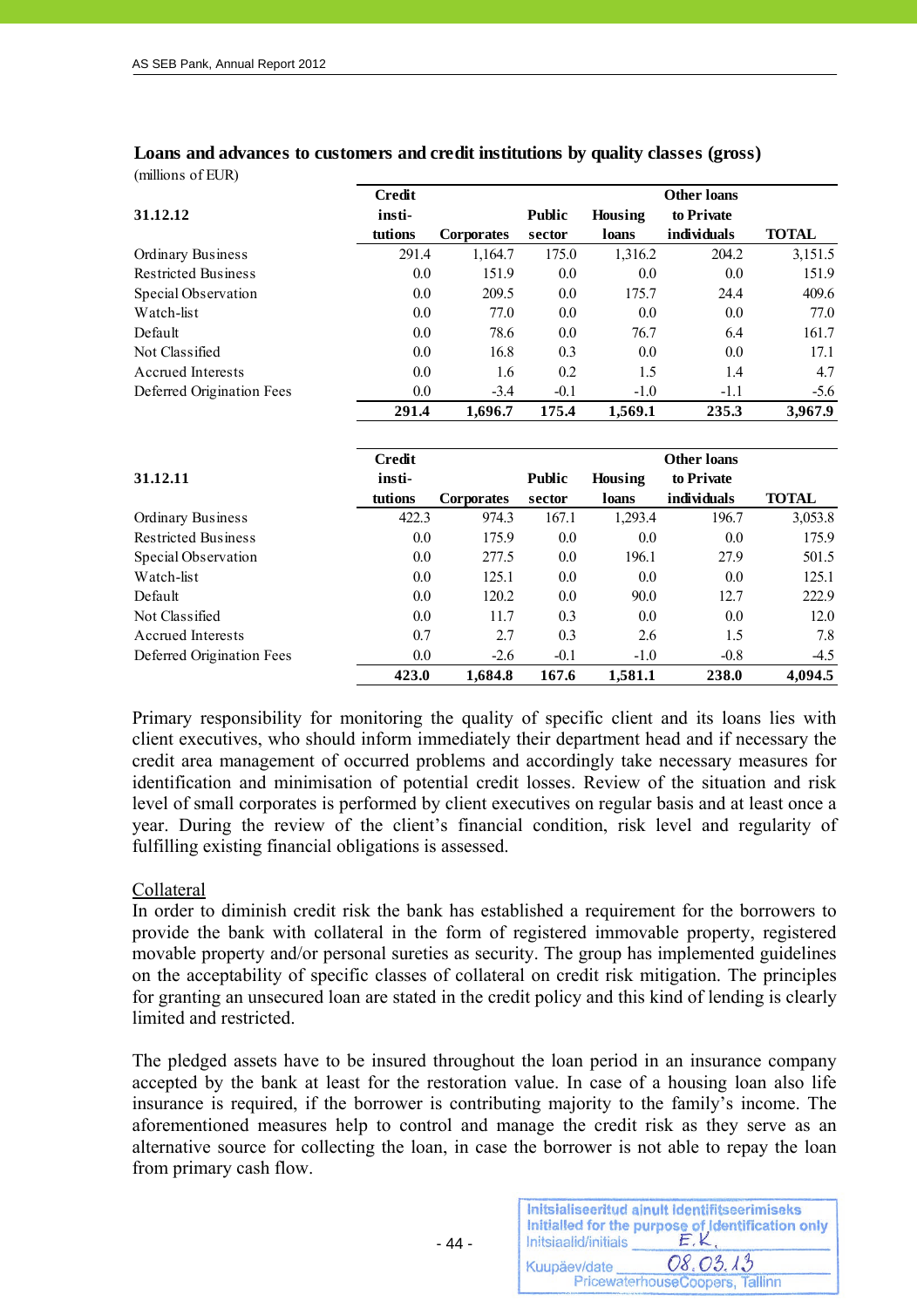#### **Loans against collateral**

 $\mathcal{L}$  EUD)

|                                                       | 31.12.12 | 31.12.11 |
|-------------------------------------------------------|----------|----------|
| Mortgage, real estate                                 | 2,552.3  | 2,591.7  |
| Securities and deposits                               | 23.2     | 13.0     |
| Guarantee by state, central bank or municipality      | 215.4    | 218.3    |
| Guarantee by credit institutions                      | 291.4    | 422.3    |
| Unsecured loans*                                      | 134.2    | 180.7    |
| Repos with customers (securities as collateral)       | 0.1      | 0.1      |
| Factoring (receivables as collateral)                 | 63.6     | 48.0     |
| Leasing (leased assets as collateral)                 | 387.3    | 370.6    |
| Other (floating charges, vehicles, warranties, other) | 295.7    | 242.0    |
| Accrued interest receivable                           | 4.7      | 7.8      |
| Allowances                                            | $-91.2$  | $-131.0$ |
| TOTAL**                                               | 3.876.7  | 3,963.5  |

\* Includes credit cards and other unsecured loans.

\*\* Includes loans and advances to customers and credit institutions (Notes 14, 15) by type of the main collateral.

Client executives have an obligation to review collateral values at least once a year and update if necessary. Collateral values of living spaces and land are being adjusted with indexes calculated in-house based on transaction statistics of Estonian Land Board.

#### Impairment and allowance policies

The internal rating system is primarily used to measure one of the major sources of risk that drives the occurrence of lending losses - the risk that the counterparty will default on its payment obligations, being probability of default. This is distinct from the risk of loss finally arising after all attempts to recover payments from defaulted counterparties.

The internal rating systems described in "Credit risk monitoring and mitigation" focus on expected credit losses - that is, taking into account the risk of future events giving rise to losses. In contrast, impairment allowances are recognised for financial reporting purposes only for losses that have been incurred at the date of the consolidated statement of financial position based on objective evidence of impairment. Due to the different methodologies applied, the amount of incurred credit losses provided for in the financial statements is usually lower than the amount determined from the expected loss model that is used for internal operational management and banking regulation purposes.

The internal rating tool assists management to determine whether objective evidence of impairment exists under IAS 39, based on the following criteria set out by the Group:

- delinquency in contractual payments of principal or interest;
- cash flow difficulties experienced by the borrower (e.g. equity ratio, operating income or EBITDA margin, debt service coverage etc);
- breach of loan covenants or conditions:
- initiation of bankruptcy proceedings;
- deterioration of the borrower's competitive position.

The SEB Pank Group's policy requires that all exposures above 500,000 euro are reviewed individually at least annually (see above). Impairment allowances on individually assessed

**Initsialiseeritud ainult Identifitseerimiseks** Initialled for the purpose of Identification only  $E.K$ Initsiaalid/initials 08.03.13 Kuupäev/date PricewaterhouseCoopers, Tallinn

 $-45$  -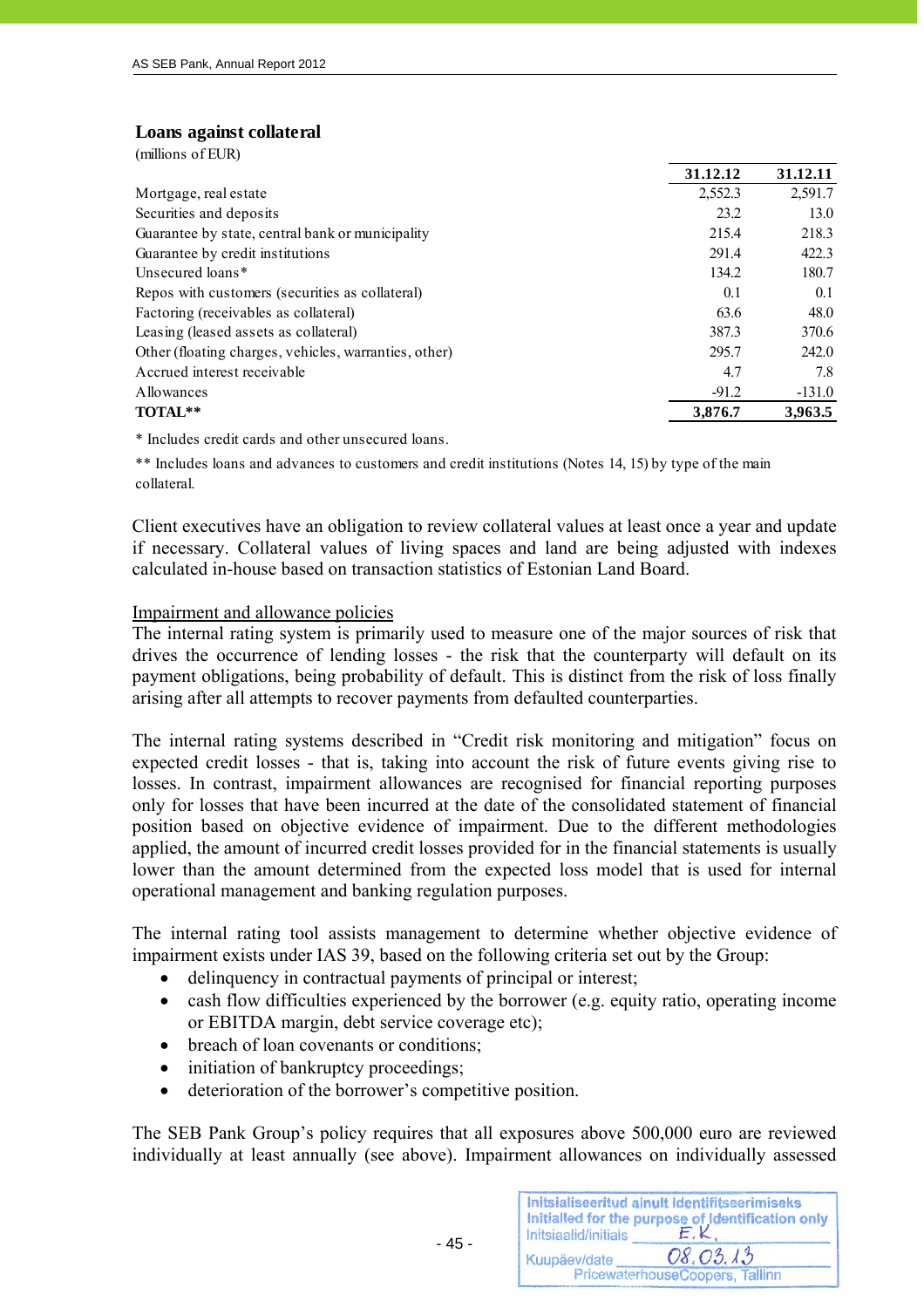accounts are determined by an evaluation of the incurred loss at reporting date on a case-bycase basis, and are applied to all individually significant accounts. The assessment also encompasses collateral held (including re-confirmation of its enforceability) and the anticipated receipts for that individual account. Collectively assessed impairment allowances are provided for:

(i) portfolios of homogenous assets that are individually below materiality thresholds; and (ii) losses that have been incurred but have not yet been identified, by using the available historical experience, experienced judgement and statistical techniques.

Credit officers in credit department and risk managers in head office perform regular in-depth monitoring of the quality of the loan portfolio. Also the banks' internal audit carries out reviews on valuation of the loan portfolio. During the control for adherence to procedures, availability of required information and documents, regularity of loan servicing (repayments), adequacy of collateral and other factors influencing the risks is verified.

Impaired loans

A loan should be classified as impaired if it is probable that the contractual payments will not be fulfilled and the expected proceeds available from the realisation of the collateral do not cover both principal and accrued interest including penalty fees, i.e. the recoverable amount from expected future cash flows (including from realisation of collateral) discounted using original effective interest rate (if the loan has floating interest rate then the rate used for the current interest period adjusted by origination fees) is less than the carrying amount. In these cases all the borrower's loans in the SEB Pank Group shall be considered for impairment, unless there are specific reasons calling for a different evaluation.

Impaired loans are classified to the following two groups:

- Impaired non-performing loans: The loan is past due and the expected cash flow from the realisation of the collateral does not cover both principal and accrued interest and penalty fees;
- Impaired performing loans: AS SEB Pank has determined that the expected cash flow from the realisation of the collateral does not cover both principal and accrued interest and penalty fee and there has been identified an incurred loss event, but no payments are yet past due more than 60 days.

Provided, during the valuation of the loan it becomes evident that the collection of the loan or part of it is doubtful and the collateral is insufficient for covering the loan amount together with accrued interest and penalties, an impairment loss is to be recognised and allowance will be established for the loan. Specific and collective allowances are established for individually appraised loans and separate collective allowances used for homogeneous groups of loans appraised on a homogenous group level. The purpose is to calculate and present the value of the loan portfolio as fairly and objectively as possible based on the future discounted cash flow expectation.

Problem loans and recovering written-off loans are handled by Special Credit Management Division by using several methods: negotiations with clients, rehabilitation, execution, bankruptcy proceedings. Special Credit Management Division specialists are involved with problem loans (or potential problem loans) at the early stage to ensure most valuable outcome for both the client and the bank.

Initsialiseeritud ainult Identifitseerimiseks Initialled for the purpose of Identification only<br>Initialialid/initials  $E.K$ 08.03.13 Kuupäev/date PricewaterhouseCoopers, Tallinn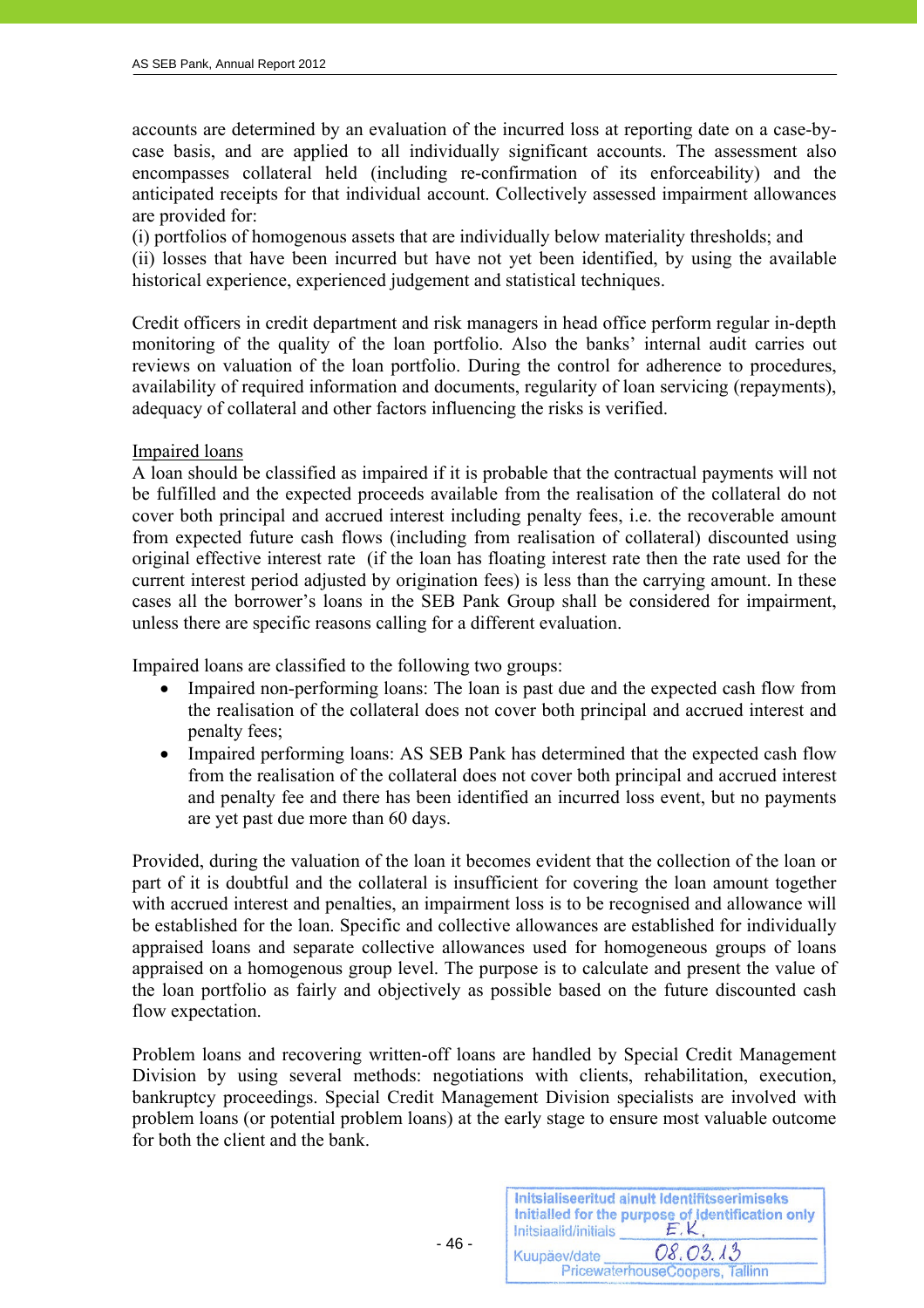Allowances for credit losses related to on-balance sheet items are provided either specific, collective or on homogenous group basis. The total impairment allowance for loans and advances as at 31.12.2012 is 91.2 EUR mio (2011: 131.0 EUR mio) of which 36.8 EUR mio (2011: 61.8 EUR mio) represents the allowance for individually impaired loans and the remaining amount of 54.4 (2011: 69.2 EUR mio) represents collective and homogenous groups allowances.

At the end of 2012 collective allowances included also additional collective allowance in amount of 4.8 EUR mio (2011: 6.0 EUR mio). The amount of additional collective allowance is calculated based on SEB Group model for credit losses for exposures to customers in risk class 1-12 (IBNI model), which estimates Incurred But Not Identified loss events.

SEB Group Retail Provisioning Model's principles were used to determine homogenous groups' allowances. The calculated incurred loss levels for specific product groups were adjusted by expert opinion taking into account non-performing loans levels for these product groups and duration of debts which additionally reflect portfolio quality.

|                             |                         |                        |                  |                  | Other                              |              |
|-----------------------------|-------------------------|------------------------|------------------|------------------|------------------------------------|--------------|
|                             |                         |                        |                  |                  | loans to                           |              |
| 2012                        | Credit-                 | Loans to               | Public           | Housing          | Private                            |              |
|                             | institutions            | Corporates             | sector           | loans            | individuals                        | <b>TOTAL</b> |
| Over-collateralised assets  | 0                       | 39.5                   | $\theta$         | $\Omega$         | 0                                  | 39.5         |
| Under-collateralised assets | $\theta$                | 105.5                  | $\theta$         | $\Omega$         | $\Omega$                           | 105.5        |
| Fair value of collateral    | 0                       | 61.9                   | 0                | 0                | 0                                  | 61.9         |
|                             |                         |                        |                  |                  | Other                              |              |
| 2011                        | Credit-<br>institutions | Loans to<br>Corporates | Public<br>sector | Housing<br>loans | loans to<br>Private<br>individuals | <b>TOTAL</b> |
| Over-collateralised assets  | 0                       | 37.8                   | $\theta$         | 0                | $^{(1)}$                           | 37.8         |
| Under-collateralised assets | $\theta$                | 192.2                  | $\Omega$         | $\Omega$         | $\Omega$                           | 192.2        |
| Fair value of collateral    | 0                       | 107.5                  | 0                | 0                | 0                                  | 107.5        |

**Financial effect of collateral, individually assessed loans and contingent liabilities, gross (Watch-list or Default clients)\***

\* The effect of collateral is not taken into account if client risk class is 1-12, because these liabilities are presumed to be fulfilled from primary cash flow.

|                      | Initsialiseeritud ainult identifitseerimiseks<br>Initialled for the purpose of Identification only |
|----------------------|----------------------------------------------------------------------------------------------------|
| Initsiaalid/initials |                                                                                                    |
| Kuupäev/date         | 08.03.13                                                                                           |
|                      | PricewaterhouseCoopers, Tallinn                                                                    |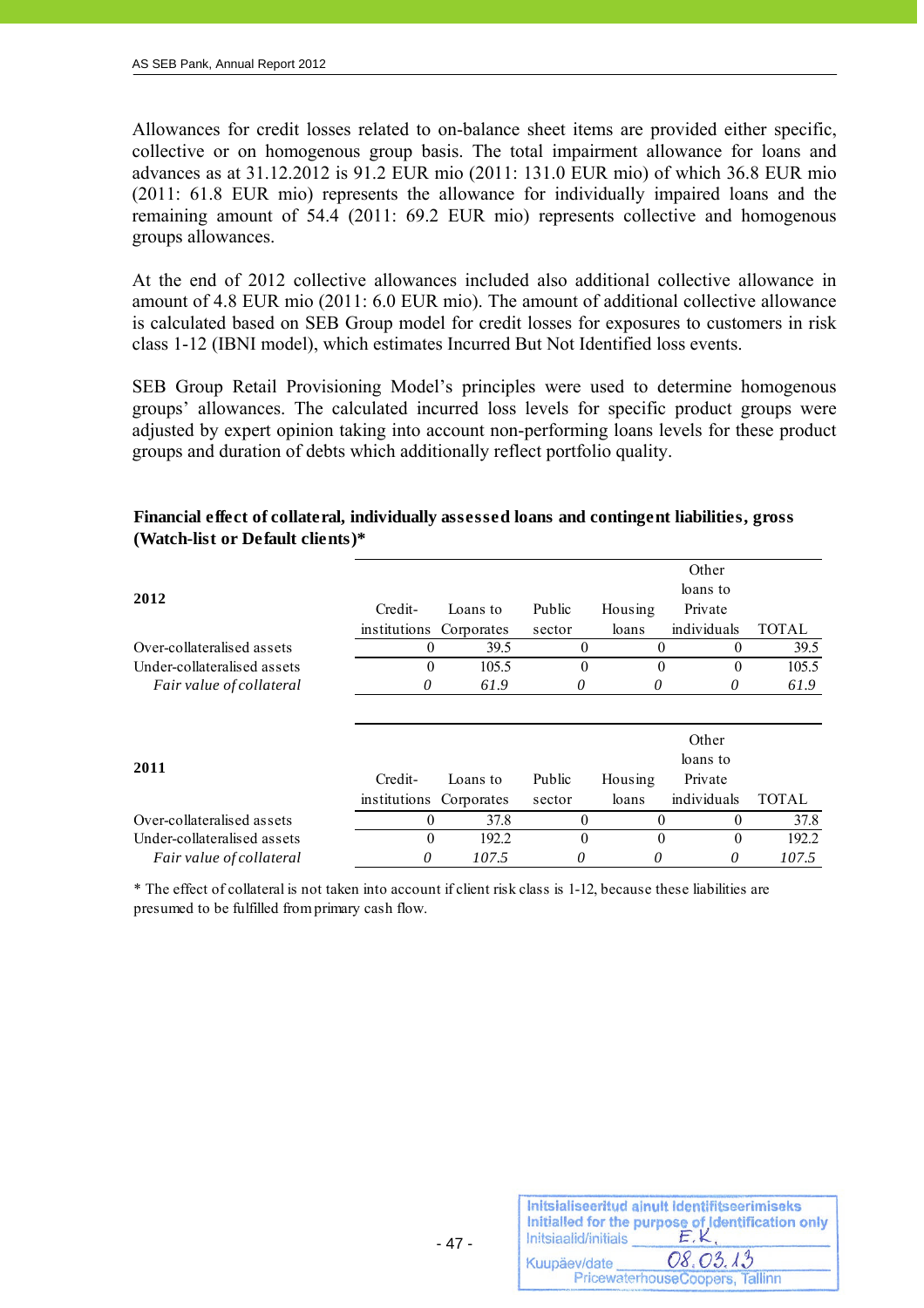## **Individually impaired loans and allowances**

| (millions of EUR)                                                                                     | 31.12.12 | 31.12.11 |
|-------------------------------------------------------------------------------------------------------|----------|----------|
| Impaired, non-performing loans                                                                        | 51.0     | 85.6     |
| Impaired, performing loans                                                                            | 3.0      | 3.6      |
| Total individually impaired loans                                                                     | 54.0     | 89.2     |
| Specific allowances                                                                                   | $-36.8$  | $-61.8$  |
| Collective allowances on individually assessed loans                                                  | $-2.0$   | $-7.8$   |
| Collective allowances for homogeneous groups                                                          | $-47.9$  | $-55.4$  |
| Other collective allowances for incurred but not identified losses                                    | $-4.5$   | $-6.0$   |
| <b>Total allowances</b>                                                                               | $-91.2$  | $-131.0$ |
| Specific allowance ratio (Specific allowances / Individually impaired loans)                          | 68%      | 69%      |
| Ratio of impaired loans (Individually impaired loans / Loans to customers and<br>credit institutions) | 1.39%    | 2.25%    |

## **Loans and advances to customers and credit institutions by classes**

(millions of EUR)

| 31.12.12                         | <b>Credit</b><br>insti-<br>tutions | <b>Corporates</b> | <b>Public</b><br>sector | <b>Housing</b><br>loans | <b>Other loans</b><br>to Private<br>individuals | <b>TOTAL</b> |
|----------------------------------|------------------------------------|-------------------|-------------------------|-------------------------|-------------------------------------------------|--------------|
| 1) Neither past due nor impaired | 291.4                              | 1,597.4           | 174.4                   | 1,459.7                 | 222.7                                           | 3,745.6      |
| Ordinary Business                | 291.4                              | 1,159.5           | 174.1                   | 1,313.0                 | 202.6                                           | 3,140.6      |
| <b>Restricted Business</b>       | 0.0                                | 151.3             | 0.0                     | 0.0                     | 0.0                                             | 151.3        |
| Special Observation              | 0.0                                | 203.9             | 0.0                     | 134.7                   | 19.5                                            | 358.1        |
| Watch-list                       | 0.0                                | 66.3              | 0.0                     | $0.0\,$                 | 0.0                                             | 66.3         |
| Default                          | 0.0                                | 0.8               | 0.0                     | 12.0                    | 0.6                                             | 13.4         |
| Not classified                   | 0.0                                | 15.6              | 0.3                     | 0.0                     | 0.0                                             | 15.9         |
| 2) Past due, but not impaired    | 0.0                                | 47.1              | 0.9                     | 108.9                   | 12.3                                            | 169.2        |
| 3) Individually impaired         | 0.0                                | 54.0              | 0.0                     | 0.0                     | 0.0                                             | 54.0         |
| 4) Accrued interests             | 0.0                                | 1.6               | 0.2                     | 1.5                     | 1.4                                             | 4.7          |
| 5) Deferred origination fees     | 0.0                                | $-3.4$            | $-0.1$                  | $-1.0$                  | $-1.1$                                          | $-5.6$       |
| <b>Total gross</b>               | 291.4                              | 1,696.7           | 175.4                   | 1,569.1                 | 235.3                                           | 3,967.9      |
| Specific allowances              | 0.0                                | $-36.8$           | 0.0                     | 0.0                     | 0.0                                             | $-36.8$      |
| Collective allowances            | 0.0                                | $-6.5$            | 0.0                     | 0.0                     | 0.0                                             | $-6.5$       |
| Group allowances (homogeneous)   | $0.0\,$                            | $-11.0$           | 0.0                     | $-30.3$                 | $-6.6$                                          | $-47.9$      |
| <b>Total net of allowances</b>   | 291.4                              | 1,642.4           | 175.4                   | 1,538.8                 | 228.7                                           | 3,876.7      |

|                      | Initsialiseeritud ainult identifitseerimiseks                                      |
|----------------------|------------------------------------------------------------------------------------|
|                      | Initialled for the purpose of identification only<br>Initsiaalid/initials $E$ , K, |
| Initsiaalid/initials |                                                                                    |
| Kuupäev/date         | 08.03.13                                                                           |
|                      | PricewaterhouseCoopers, Tallinn                                                    |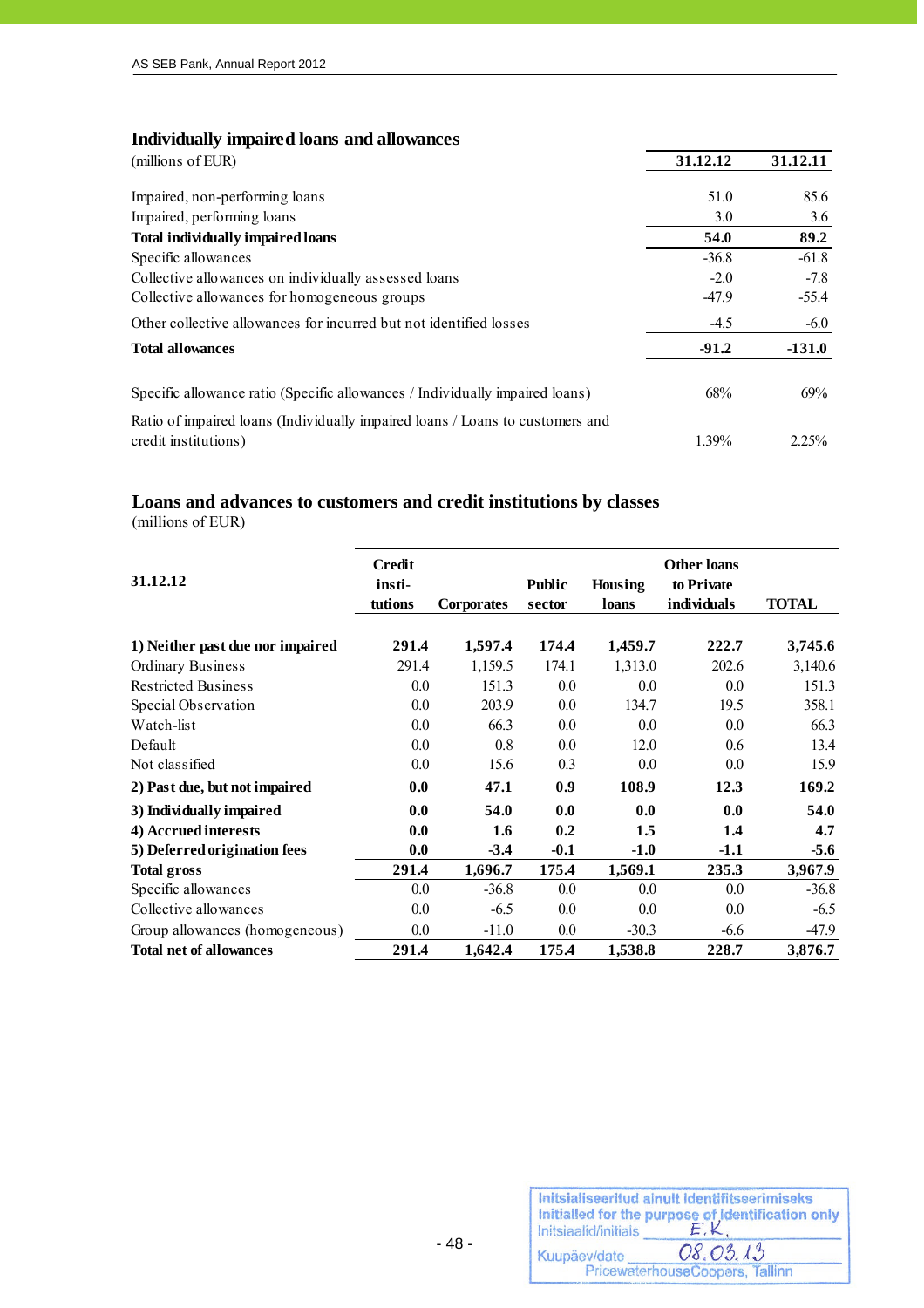| 31.12.11                         | <b>Credit</b><br>insti-<br>tutions | <b>Corporates</b> | <b>Public</b><br>sector | Housing<br>loans | <b>Other loans</b><br>to Private<br>individuals | <b>TOTAL</b> |
|----------------------------------|------------------------------------|-------------------|-------------------------|------------------|-------------------------------------------------|--------------|
| 1) Neither past due nor impaired | 422.3                              | 1,543.9           | 166.9                   | 1,450.4          | 218.7                                           | 3,802.2      |
| Ordinary Business                | 422.3                              | 970.9             | 166.6                   | 1,290.3          | 195.4                                           | 3,045.5      |
| <b>Restricted Business</b>       | 0.0                                | 175.4             | 0.0                     | 0.0              | 0.0                                             | 175.4        |
| Special Observation              | 0.0                                | 268.7             | 0.0                     | 144.8            | 22.1                                            | 435.6        |
| Watch-list                       | 0.0                                | 113.6             | 0.0                     | 0.0              | 0.0                                             | 113.6        |
| Default                          | 0.0                                | 3.9               | 0.0                     | 15.3             | 1.2                                             | 20.4         |
| Not classified                   | 0.0                                | 11.4              | 0.3                     | 0.0              | 0.0                                             | 11.7         |
| 2) Past due, but not impaired    | 0.0                                | 51.6              | 0.5                     | 129.1            | 18.6                                            | 199.8        |
| 3) Individually impaired         | 0.0                                | 89.2              | 0.0                     | 0.0              | 0.0                                             | 89.2         |
| 4) Accrued interests             | 0.7                                | 2.7               | 0.3                     | 2.6              | 1.5                                             | 7.8          |
| 5) Deferred origination fees     | 0.0                                | $-2.6$            | $-0.1$                  | $-1.0$           | $-0.8$                                          | $-4.5$       |
| <b>Total gross</b>               | 423.0                              | 1,684.8           | 167.6                   | 1,581.1          | 238.0                                           | 4,094.5      |
| Specific allowances              | 0.0                                | $-61.8$           | 0.0                     | 0.0              | 0.0                                             | $-61.8$      |
| Collective allowances            | 0.0                                | $-13.8$           | 0.0                     | 0.0              | 0.0                                             | $-13.8$      |
| Group allowances (homogeneous)   | 0.0                                | $-14.0$           | 0.0                     | $-33.7$          | $-7.7$                                          | $-55.4$      |
| <b>Total net of allowances</b>   | 423.0                              | 1,595.2           | 167.6                   | 1,547.4          | 230.3                                           | 3,963.5      |

### **Quality of loans by classes**

(millions of EUR)

| <b>Credit</b> |                   |               | <b>Other loans</b> |             |              |  |  |
|---------------|-------------------|---------------|--------------------|-------------|--------------|--|--|
| insti-        |                   | <b>Public</b> | Housing            | to Private  |              |  |  |
| tutions       | <b>Corporates</b> | sector        | loans              | individuals | <b>TOTAL</b> |  |  |
| 291.4         | 1,644.5           | 175.3         | 1,568.6            | 235.0       | 3,914.8      |  |  |
| 0.0           | 51.0              | 0.0           | 0.0                | 0.0         | 51.0         |  |  |
| 0.0           | 3.0               | 0.0           | 0.0                | 0.0         | 3.0          |  |  |
| 0.0           | 1.6               | 0.2           | 1.5                | 1.4         | 4.7          |  |  |
| 0.0           | $-3.4$            | $-0.1$        | $-1.0$             | $-1.1$      | $-5.6$       |  |  |
| 291.4         | 1,696.7           | 175.4         | 1.569.1            | 235.3       | 3,967.9      |  |  |
| 0.0           | $-36.8$           | 0.0           | 0.0                | 0.0         | $-36.8$      |  |  |
| 0.0           | $-17.5$           | 0.0           | $-30.3$            | $-6.6$      | $-54.4$      |  |  |
| 291.4         | 1,642.4           | 175.4         | 1,538.8            | 228.7       | 3,876.7      |  |  |
|               |                   |               |                    |             |              |  |  |

|                                 | Credit  |                   |                      |         | <b>Other loans</b>                                                                                             |              |
|---------------------------------|---------|-------------------|----------------------|---------|----------------------------------------------------------------------------------------------------------------|--------------|
| 31.12.11                        | insti-  |                   | <b>Public</b>        | Housing | to Private                                                                                                     |              |
|                                 | tutions | <b>Corporates</b> | sector               | loans   | individuals                                                                                                    | <b>TOTAL</b> |
| Normal loans                    | 422.3   | 1,595.5           | 167.4                | 1,579.5 | 237.3                                                                                                          | 4,002.0      |
| Impaired non-performing*        | 0.0     | 85.6              | 0.0                  | 0.0     | 0.0                                                                                                            | 85.6         |
| Impaired performing**           | 0.0     | 3.6               | $0.0\,$              | 0.0     | 0.0                                                                                                            | 3.6          |
| Accrued interest receivable     | 0.7     | 2.7               | 0.3                  | 2.6     | 1.5                                                                                                            | 7.8          |
| Deferred origination fees       | 0.0     | $-2.6$            | $-0.1$               | $-1.0$  | $-0.8$                                                                                                         | $-4.5$       |
|                                 | 423.0   | 1,684.8           | 167.6                | 1,581.1 | 238.0                                                                                                          | 4,094.5      |
| Specific allowances             | 0.0     | $-61.8$           | 0.0                  | 0.0     | 0.0                                                                                                            | $-61.8$      |
| Collective and group allowances | 0.0     | $-27.8$           | $0.0\,$              | $-33.7$ | $-7.7$                                                                                                         | $-69.2$      |
|                                 | 423.0   | 1,595.2           | 167.6                | 1.547.4 | 230.3                                                                                                          | 3,963.5      |
|                                 |         | $-49-$            | Initsiaalid/initials |         | Initsialiseeritud ainult Identifitseerimiseks<br>Initialled for the purpose of Identification only<br>$E$ , K. |              |

Kuupäev/date 08.03.13<br>PricewaterhouseCoopers, Tallinn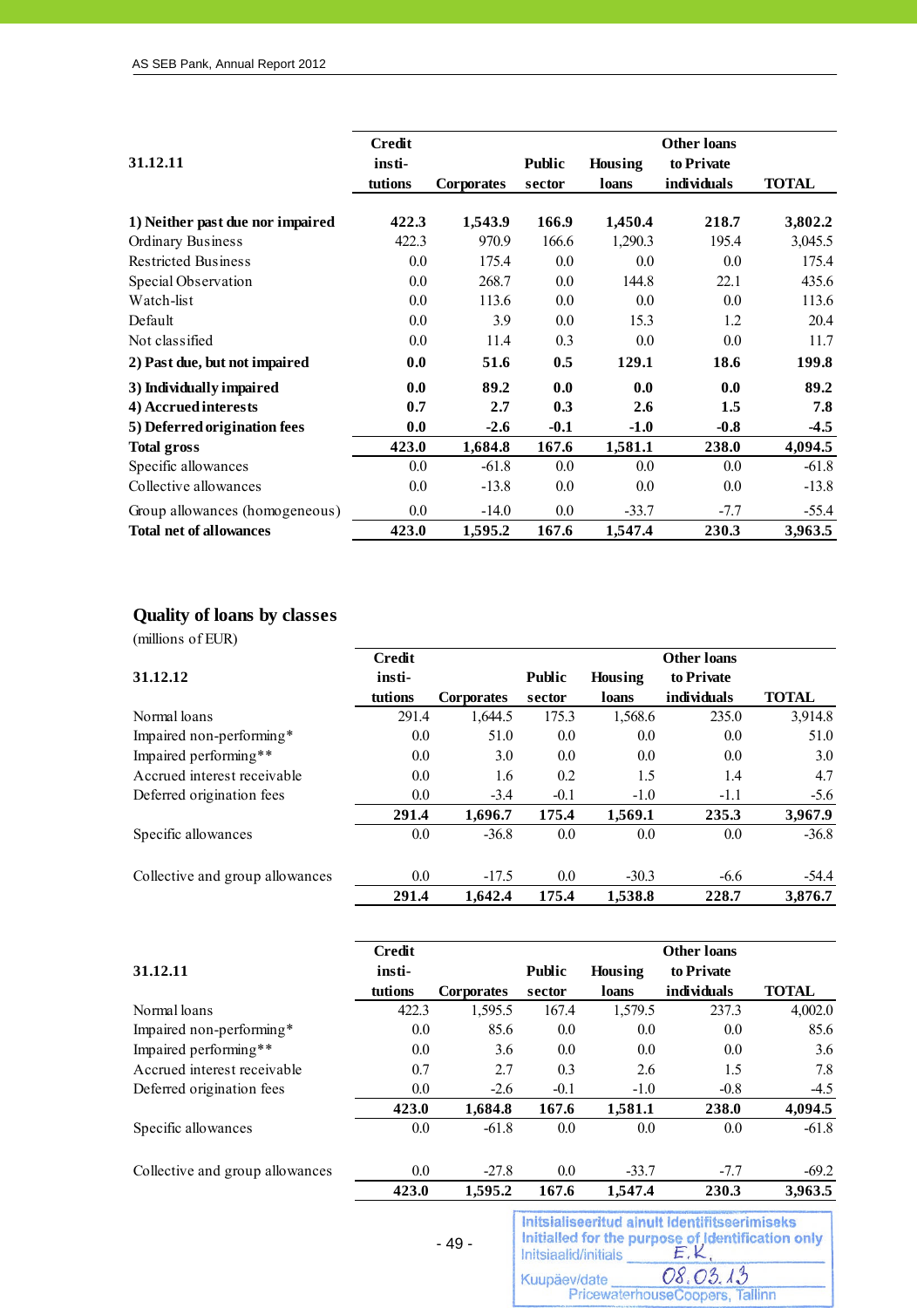\* Impaired non-performing loan: The loan is past due and the expected cash flow from the realisation of the collateral does not cover both principal and accrued interest and penalty fees.

\*\* Impaired performing loan: The bank has determined that the expected cash flow from the realisation of the collateral does not cover both principal and accrued interest and penalty fee and there has been identified an incurred loss event, but no payments are yet past due more than 60 days.

Late processing and other administrative delays on the side of the borrower can lead to a financial asset being past due put not impaired. Therefore loans and advances less than 60 days past due are not usually considered impaired, unless other information is available to indicate the contrary. Also not all impaired loans and advances are past due.

#### **Past due by maturity period of overdue by classes**

(millions of EUR)

| 31.12.12       | Credit insti- |                   | <b>Public</b> | Housing | Other loans<br>to Private | Accrued<br>interest |              |
|----------------|---------------|-------------------|---------------|---------|---------------------------|---------------------|--------------|
|                | tutions       | <b>Corporates</b> | sector        | loans   | individuals               | receivable          | <b>TOTAL</b> |
| $\leq$ 30 days | 0.0           | 19.6              | 0.9           | 51.3    | 5.4                       | 0.4                 | 77.6         |
| incl. impaired | 0.0           | 1.3               | 0.0           | 0.0     | 0.0                       |                     | 1.3          |
| $30 < 60$ days | 0.0           | 8.0               | 0.0           | 9.4     | 1.1                       | 0.0                 | 18.5         |
| incl. impaired | 0.0           | 1.2               | 0.0           | 0.0     | 0.0                       |                     | 1.2          |
| over 60 days   | 0.0           | 73.0              | 0.0           | 48.2    | 5.8                       | 4.5                 | 131.5        |
| incl. impaired | 0.0           | 51.0              | 0.0           | 0.0     | 0.0                       |                     | 51.0         |
|                | 0.0           | 100.6             | 0.9           | 108.9   | 12.3                      | 4.9                 | 227.6        |

|                |               |                   |               |         | <b>Other loans</b> | Accrued    |       |
|----------------|---------------|-------------------|---------------|---------|--------------------|------------|-------|
| 31.12.11       | Credit insti- |                   | <b>Public</b> | Housing | to Private         | interest   |       |
|                | tutions       | <b>Corporates</b> | sector        | loans   | individuals        | receivable | TOTAL |
| $<$ 30 days    | 0.0           | 19.1              | 0.5           | 58.8    | 5.8                | 0.2        | 84.4  |
| incl. impaired | 0.0           | 1.2               | 0.0           | 0.0     | 0.0                |            | 1.2   |
| $30 < 60$ days | 0.0           | 5.7               | 0.0           | 10.1    | 1.4                | 0.1        | 17.3  |
| incl. impaired | 0.0           | 0.4               | 0.0           | 0.0     | 0.0                |            | 0.4   |
| over 60 days   | 0.0           | 113.8             | 0.0           | 60.3    | 11.4               | 7.1        | 192.6 |
| incl. impaired | 0.0           | 85.4              | 0.0           | 0.0     | 0.0                |            | 85.4  |
|                | 0.0           | 138.6             | 0.5           | 129.2   | 18.6               | 7.4        | 294.3 |

The table indicates the total exposure of the credit where part is overdue as of 31.12.12.

Group is calculating interest income from loans with 60 days or more overdue based on cash received. Until 60 days overdue limit has not been breached interest income is recognized continuously based on contractual rate. The difference comparing to full effective interest income recognition was estimated for 2012 and 2011 to result in immaterial misstatement.

| Initialled for the purpose of Identification only |
|---------------------------------------------------|
|                                                   |
| 08.03.13<br>PricewaterhouseCoopers, Tallinn       |
|                                                   |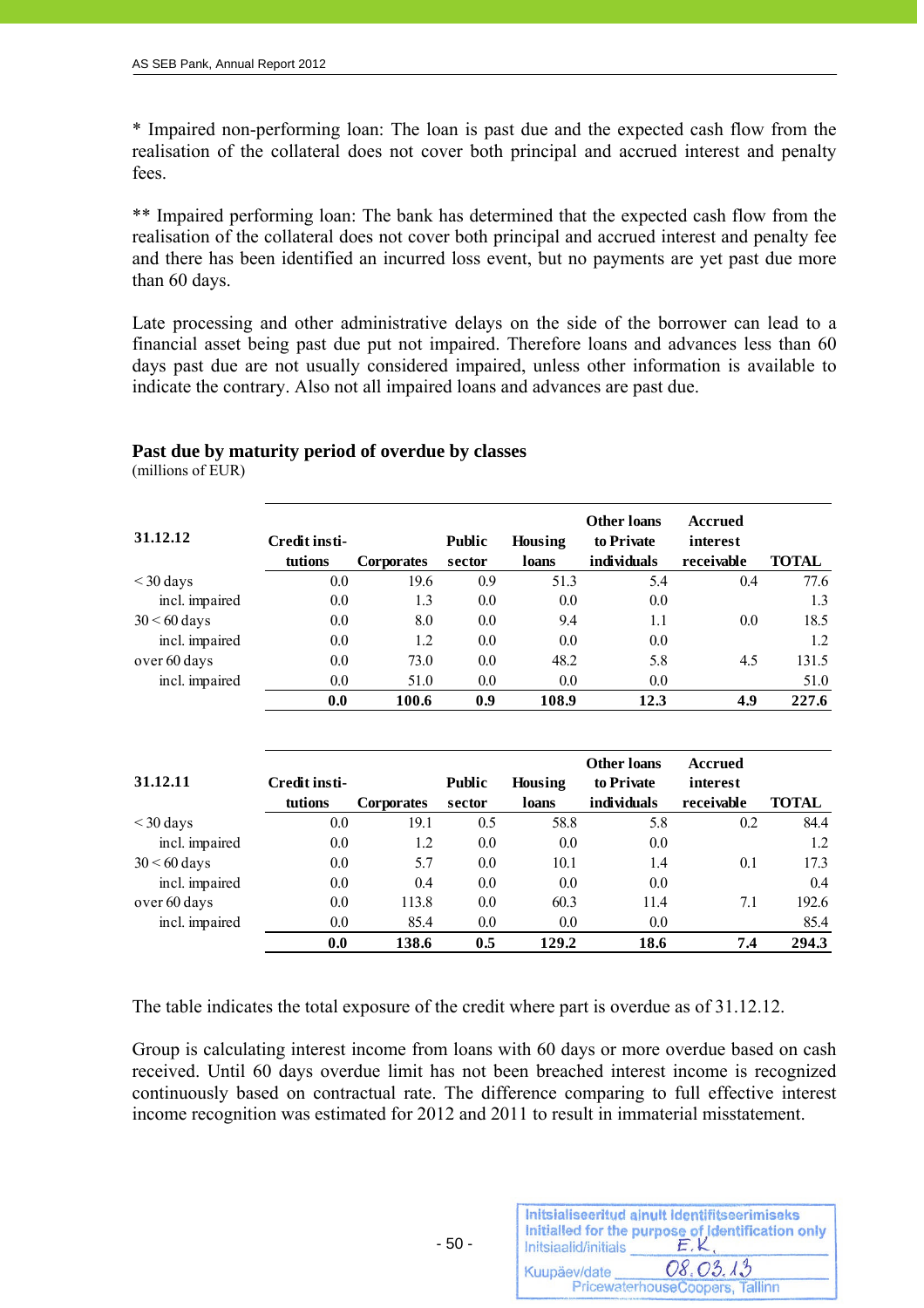| Maximum exposure to credit risk before collateral held or other enhancements |  |  |  |  |
|------------------------------------------------------------------------------|--|--|--|--|
| (millions of $FIR$ )                                                         |  |  |  |  |

| THE OT SUPPORT                                              |          |          |
|-------------------------------------------------------------|----------|----------|
|                                                             | 31.12.12 | 31.12.11 |
| Loans and advances to credit institutions and central bank  | 482.4    | 472.5    |
| Loans and advances to customers                             | 3,676.5  | 3,671.5  |
| Financial assets held for trading                           |          |          |
| Debt securities                                             | 0.1      | 1.3      |
| Derivative financial instruments                            | 21.3     | 19.7     |
| Other assets                                                | 31.2     | 19.4     |
|                                                             | 4,211.5  | 4,184.4  |
| Exposures related to off-balance sheet items and guarantees | 1,023.9  | 707.7    |
| Maximum exposure                                            | 5,235.4  | 4.892.1  |

| Large exposures                                       | 31.12.12                 |                           | 31.12.11                 |                           |  |
|-------------------------------------------------------|--------------------------|---------------------------|--------------------------|---------------------------|--|
|                                                       | Number/<br><b>Amount</b> | $%$ from net<br>own funds | Number/<br><b>Amount</b> | $%$ from net<br>own funds |  |
| Number of customers with large exposures              |                          |                           | 4                        |                           |  |
| Due from customers with large exposures (EUR mio)     | 355.2                    | 49.90                     | 269.0                    | 38.98                     |  |
| Due from management board members and related         |                          |                           |                          |                           |  |
| persons (EUR mio)                                     | 1.0                      | 0.14                      | 1.3                      | 0.19                      |  |
|                                                       | 356.2                    | 50.04                     | 270.3                    | 39.16                     |  |
| Own funds included in calculation of capital adequacy | 711.8                    |                           | 690.3                    |                           |  |

(see page 67)

Large exposures contain due from central bank, credit institutions or customers (loans, interests, securities) and off-balance sheet commitments to central bank, credit institutions or customers, which may turn into claims.

The following is deducted from large exposures:

- claims to the parent company of the bank and their subsidiaries which are under the consolidated supervision of financial inspections of concerned states;

- state guaranteed study loans (credit risk 0%);

- due from central bank, central government and government authorities, which belong to a group with credit risk considered at 0%.

Large credit risk exposure is defined by the Credit Institutions Law and is the total exposure of one party or related parties to the group which exceeds 10% of the group's net own funds, 71.2 EUR mio as at 31.12.2012 (69.0 EUR mio as at 31.12.2011), see Note 2.8. All instruments where credit risk may arise to the group are taken into consideration. The limit of the total exposure of one party or related parties is 25%. As of 31.12.2012 the SEB Pank Group had 5 large risk exposures (4 large risk exposures in 31.12.2011). Total exposure of any group of related parties did not exceed the limit of 25%.

|                      | Initsialiseeritud ainult identifitseerimiseks<br>Initialled for the purpose of Identification only |
|----------------------|----------------------------------------------------------------------------------------------------|
| Initsiaalid/initials |                                                                                                    |
| Kuupäev/date         | 08.03.13                                                                                           |
|                      | PricewaterhouseCoopers, Tallinn                                                                    |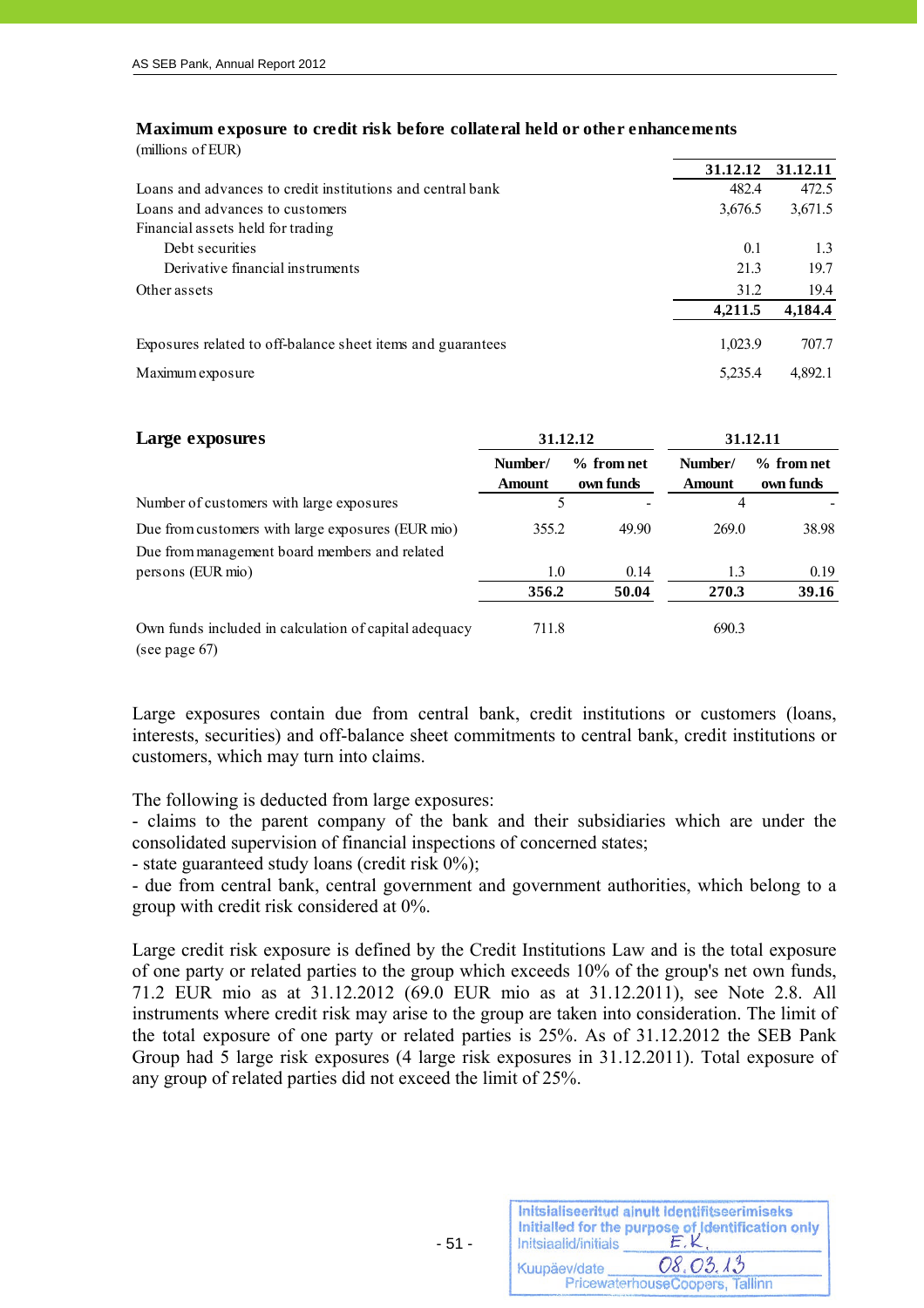### **2.3. Market risk**

j

Market risk is the risk of loss or reduction of future net income following changes in interest rates, foreign exchange rates, equity prices and commodity prices, including price risk in connection with the sale of assets or closing of positions.

Market risk may arise from the bank's activity at the financial markets and it has an impact on the majority of bank products: loans, deposits, securities, credit lines. SEB Pank Group measures the risks using different methods of risk valuation and management pursuant to the type of risk. Important role in risk prevention is diversification of risk assets and limitation for trading positions.

Maximum limits approved by the committees, which are in compliance with the limits set by the Bank of Estonia, form the basis for controlling and monitoring the risk of various instrument portfolios.

For positions related to market risk nominal limits are applied, which are monitored by trading portfolios on daily basis by Risk Control. Any limit breach shall be reported in accordance with the market risk regulations. In addition to the aforementioned, also scenario analysis is applied in market risk management, which is used for valuing the performance of trading positions in case of more extreme fluctuations in market variables. Stress tests can also be a tool in the limit setting process.

The overall market risks are measured by the Value at Risk (VaR) approach based on historical simulation and market risk type specific measures. Group wide measures should cover the following risk factors: interest rates, currencies, equities, commodities, credit spread, inflation and volatilities.

VaR is defined as a maximum potential loss that can arise with a certain degree of probability during a certain period of time. The Group has chosen a probability level of 99% and a tenday holding period for monitoring and reporting VaR in the trading book and the banking book. In the day-to-day risk management of trading positions, SEB Pank Group follows up limits with a 1-day time horizon. VaR model enables to effectively measure market risks associated with different instruments and the results are homogeneously comparable. Banking book ten-day average VaR in 2012 was 0.63 EUR mio (2011: 0.5 EUR mio), mainly arising from interest rate risk. AS SEB Pank's trading portfolio market risk is relatively small, mainly arising from FX trading. Average trading portfolio 1 day VaR in 2012 was 0.03 EUR mio (2011: 0.02 EUR mio). Actual outcomes are monitored regularly to test the validity of assumptions and factors used in VaR calculation. The use of this approach does not prevent losses outside of these limits in the event of more significant market movements.

#### **Value at Risk (10 day)**

| (millions of EUR) |  |
|-------------------|--|
|                   |  |

|              | Min  |       | Max 31.12.12 | <b>Average Average</b><br>2012 | 2011 |
|--------------|------|-------|--------------|--------------------------------|------|
| Trading book | (0)  | (128) | 0.06         | 0.09                           | 010  |
| Banking book | 0.43 | 0.82  | 0,50         | 0.63                           | 0.50 |

| Initsiaalid/initials | Initsialiseeritud ainult Identifitseerimiseks<br>Initialled for the purpose of Identification only |
|----------------------|----------------------------------------------------------------------------------------------------|
| Kuupäev/date         | 08.03.13                                                                                           |
|                      | PricewaterhouseCoopers, Tallinn                                                                    |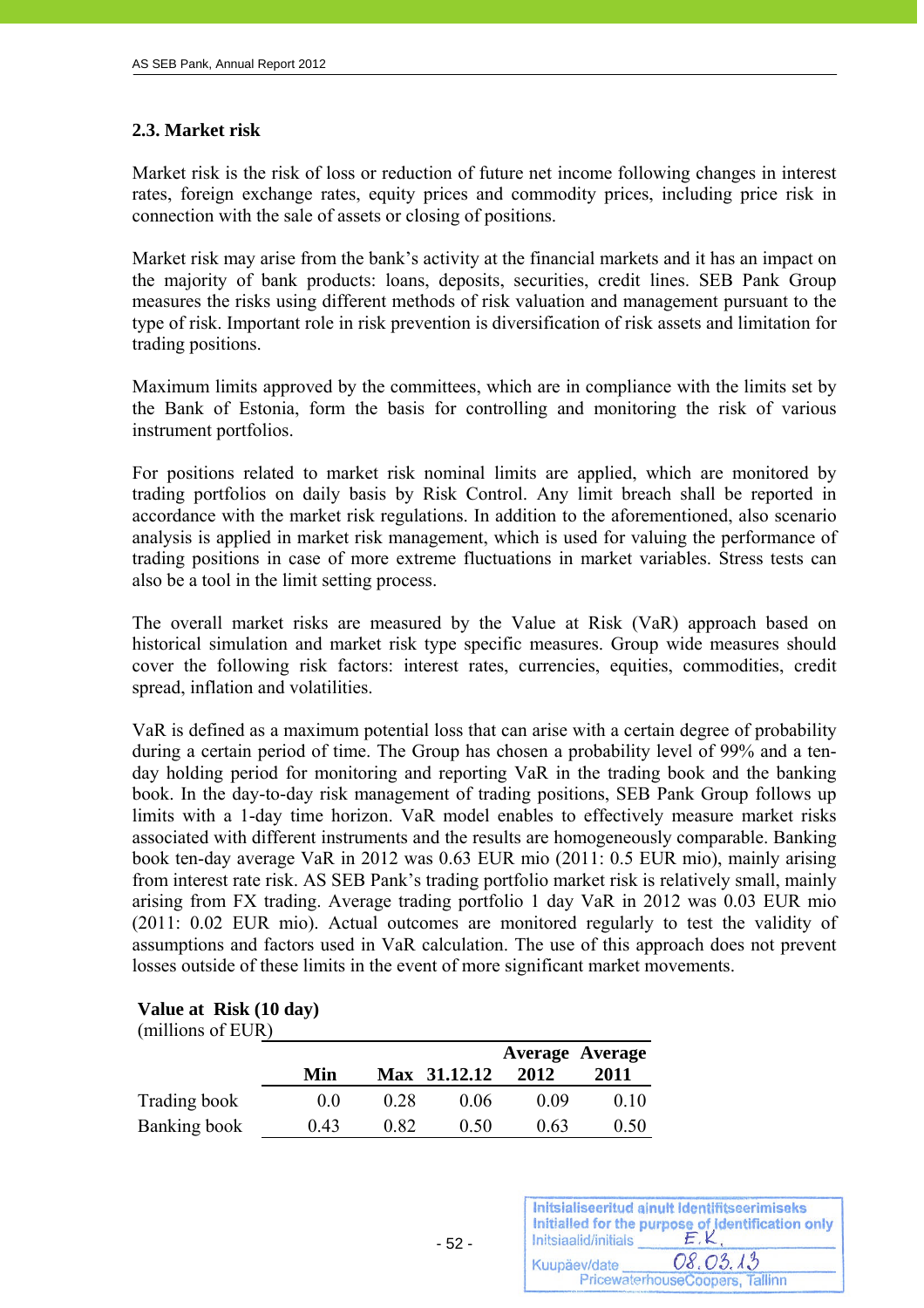#### **2.3.1. Foreign exchange risk**

Foreign exchange risk arises both through the Bank's foreign exchange trading and because the Group's activities are carried out in various currencies. The Group's main objective for taking foreign exchange risk is to facilitate smooth foreign exchange trading for its customers and to manage the flows from customers' deals effectively. Together with the customers' deals related flows the Group manages the structural foreign exchange risk inherent in the structure of the balance sheet and earnings.

Foreign exchange positions are measured within the overall VaR framework. As a complement ALCO has set limits for open foreign currency positions by individual currencies and also on an aggregated level as a sum of long or short positions, depending of which one is higher on absolute terms. Management of open foreign currency positions is the responsibility of the Foreign Exchange department, and analysing and limit follow-up that of the Risk Control department.

The table below summarises the Group's exposure to foreign currency exchange rate risk at the reporting date.

#### **Currency position**

(millions of EUR)

| 31.12.12                                  | Other      |            |        |                       |              |  |
|-------------------------------------------|------------|------------|--------|-----------------------|--------------|--|
|                                           | <b>EUR</b> | <b>USD</b> |        | <b>SEK</b> currencies | <b>TOTAL</b> |  |
| <b>ASSETS</b>                             |            |            |        |                       |              |  |
| Cash and balances with central bank       | 231.9      | 1.1        | 1.3    | 3.3                   | 237.6        |  |
| Loans and advances to credit institutions | 6.2        | 231.5      | 13.5   | 40.2                  | 291.4        |  |
| Loans and advances to customers           | 3,563.9    | 20.8       | 0.2    | 0.4                   | 3,585.3      |  |
| Securities                                | 21.8       | 0.9        | 0.2    | 4.4                   | 27.3         |  |
| Other assets                              | 35.9       | 2.6        | 2.3    | 0.6                   | 41.4         |  |
| <b>TOTAL ASSETS</b>                       | 3,859.7    | 256.9      | 17.5   | 48.9                  | 4,183.0      |  |
| <b>LIABILITIES</b>                        |            |            |        |                       |              |  |
| Due to credit institutions                | 736.6      | 9.5        | 0.6    | 1.5                   | 748.2        |  |
| Deposits                                  | 2,345.7    | 234.4      | 13.2   | 41.4                  | 2,634.7      |  |
| Other liabilities                         | 74.2       | 14.4       | 5.7    | 3.0                   | 97.3         |  |
| <b>TOTAL LIABILITIES</b>                  | 3,156.5    | 258.3      | 19.5   | 45.9                  | 3,480.2      |  |
| Net on-balance sheet position             | 703.2      | $-1.4$     | $-2.0$ | <b>3.0</b>            | 702.8        |  |
| FX derivatives (notionals, due from)      | 35.2       | 16.5       | 6.4    | 38.0                  | 96.1         |  |
| FX derivatives (notionals due to)         | 41.9       | 15.3       | 4.2    | 34.6                  | 96.0         |  |

| Initsiaalid/initials | Initsialiseeritud ainult Identifitseerimiseks<br>Initialled for the purpose of identification only<br>Initsiaalid/initials E.K. |
|----------------------|---------------------------------------------------------------------------------------------------------------------------------|
| Kuupäev/date         | 08.03.13                                                                                                                        |
|                      | PricewaterhouseCoopers, Tallinn                                                                                                 |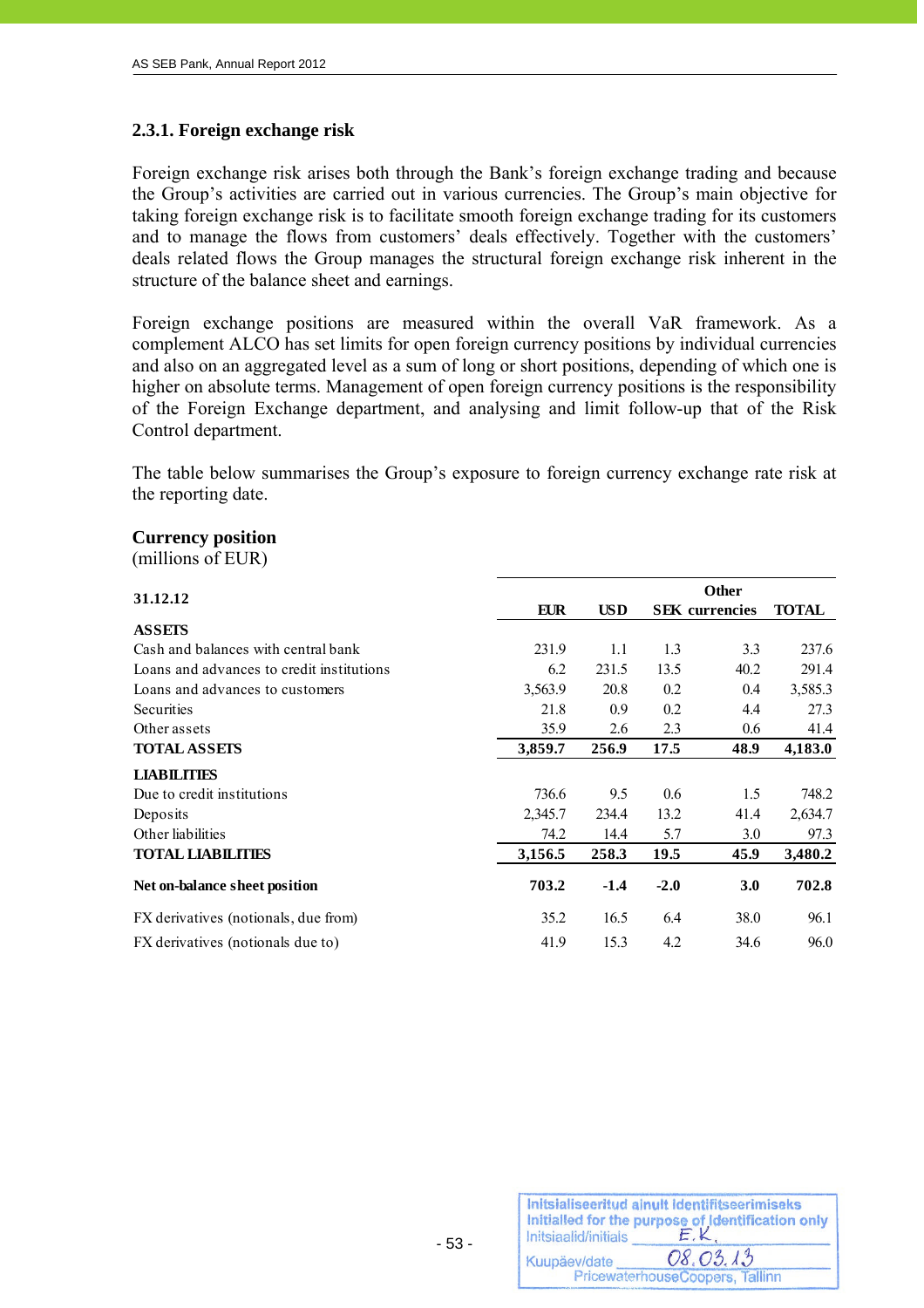| 31.12.11                                  | <b>Other</b> |            |        |                       |              |  |  |
|-------------------------------------------|--------------|------------|--------|-----------------------|--------------|--|--|
|                                           | EUR          | <b>USD</b> |        | <b>SEK</b> currencies | <b>TOTAL</b> |  |  |
| <b>ASSETS</b>                             |              |            |        |                       |              |  |  |
| Cash and balances with central bank       | 82.7         | 1.4        | 1.1    | 3.0                   | 88.2         |  |  |
| Loans and advances to credit institutions | 209.4        | 169.5      | 14.8   | 29.3                  | 423.0        |  |  |
| Loans and advances to customers           | 3,519.0      | 21.0       | 0.1    | 0.4                   | 3,540.5      |  |  |
| Securities                                | 21.4         | 0.6        | 0.1    | 4.3                   | 26.4         |  |  |
| Other assets                              | 23.0         | 1.7        | 0.7    | 0.5                   | 25.9         |  |  |
| <b>TOTAL ASSETS</b>                       | 3,855.5      | 194.2      | 16.8   | 37.5                  | 4,104.0      |  |  |
| <b>LIABILITIES</b>                        |              |            |        |                       |              |  |  |
| Due to credit institutions                | 925.3        | 22.1       | 0.5    | 0.6                   | 948.5        |  |  |
| Deposits                                  | 2,178.1      | 173.4      | 14.4   | 31.0                  | 2,396.9      |  |  |
| Other liabilities                         | 113.9        | 6.9        | 2.2    | 5.3                   | 128.3        |  |  |
| <b>TOTAL LIABILITIES</b>                  | 3,217.3      | 202.4      | 17.1   | <b>36.9</b>           | 3,473.7      |  |  |
| Net on-balance sheet position             | 638.2        | $-8.2$     | $-0.3$ | 0.6                   | 630.3        |  |  |
| FX derivatives (notionals, due from)      | 43.8         | 34.8       | 4.8    | 20.7                  | 104.1        |  |  |
| FX derivatives (notionals due to)         | 55.1         | 26.9       | 4.7    | 17.1                  | 103.8        |  |  |

FX derivative assets and liabilities include currency-related derivatives and are shown here in their contractual nominal value. Net currency position was under 2% level of net own funds, 14.2 EUR mio as at 31.12.2012 (13.8 EUR mio as at 31.12.2011).

| Initsiaalid/initials | Initsialiseeritud ainult Identifitseerimiseks<br>Initialled for the purpose of Identification only |
|----------------------|----------------------------------------------------------------------------------------------------|
| Kuupäev/date         | 08.03.13                                                                                           |
|                      | PricewaterhouseCoopers, Tallinn                                                                    |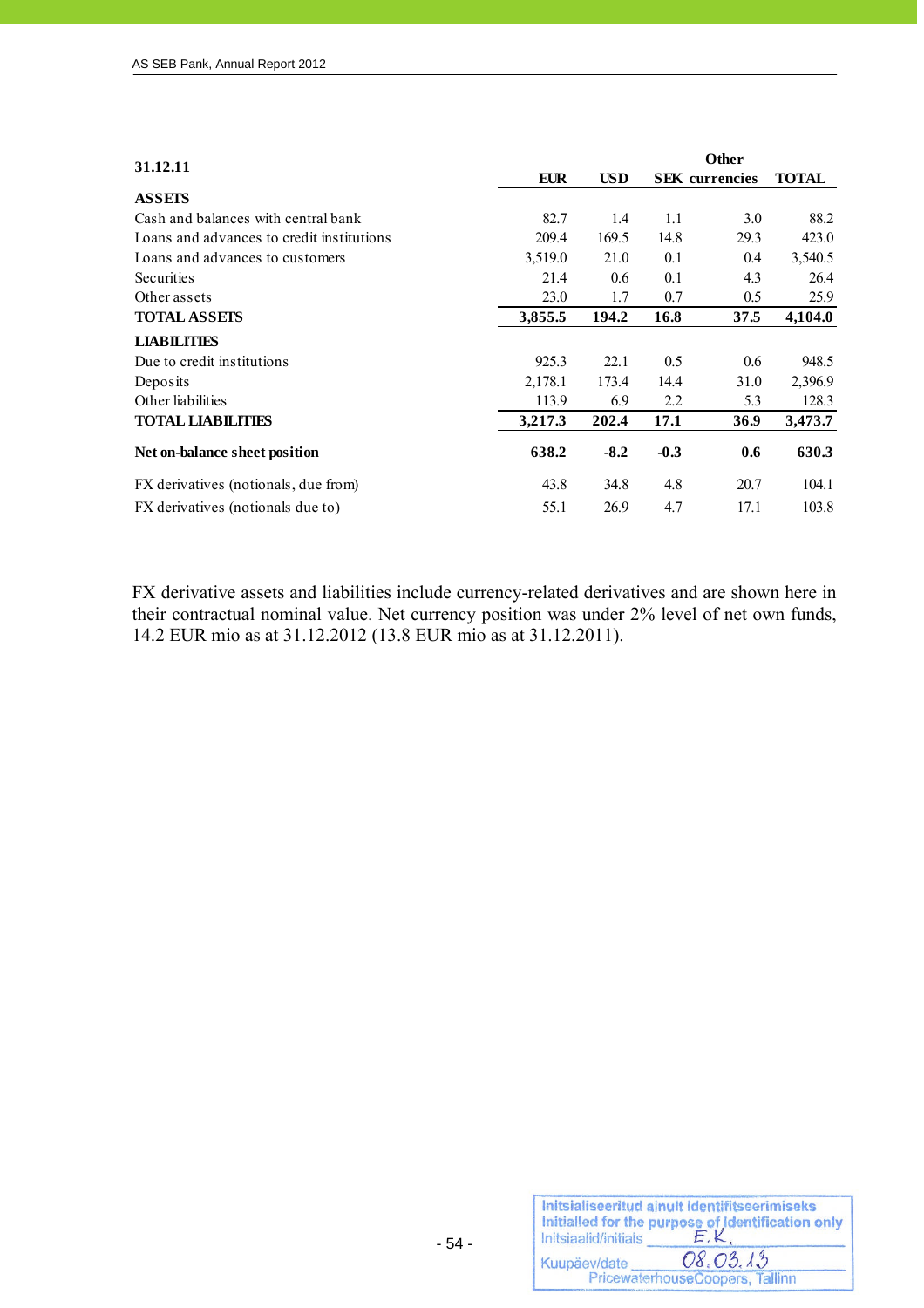### **2.3.2. Interest rate risk**

Interest rate risk is the risk of loss or reduction of future net income following changes in interest rates, including price risk in connection with the sale of assets or closing of positions. To measure and limit interest rate risk the Group uses the VaR method, supplemented with Delta1% method.

The Group uses Delta1% methodology for measuring the ALM (assets-liability mismatch) risk, arising from the structure of interest earning assets and interest bearing liabilities. Delta1% is defined as the change in market value arising from an adverse one percentage unit parallel shift in all interest rates in each currency. Delta1% method enables to effectively measure the impact of interest rate changes to interest bearing assets and liabilities. Delta1% limit is monitored as a negative or positive net position respectively, depending of which one is higher. Delta1% should be kept within the limit set by ALCO. Daily management of interest rate risk is the responsibility of the Treasury, and analysing that of the Risk Control department.

As per year end, Delta1% was -2.95 EUR mio (2011: -2.7 EUR mio). 2012 average Delta1% was -3.3 EUR mio (2011: -3.9 EUR mio). The Group Delta1% has been negative which means that the average duration of interest bearing assets is higher than average duration of interest bearing liabilities and the Group is more exposed to interest rate increase. The biggest contributors to the Delta1% figure are loans from the asset side and deposits and funding from the parent company from the liabilities side which balance the mismatch from loans. Further information on interest rate sensitivity can be found through table below "Interest earning assets and interest bearing liabilities by interest repricing period".

SEB Pank Group has been keeping assets-liabilities mismatch at relatively low level. Flexibility to assets-liabilities mismatch management is assured by the possibility to adjust funding from parent company.

The next table summarises the Group exposure to interest rate risk. It includes the Group's financial assets and liabilities at carrying amounts, categorised by the earlier of contractual repricing or maturity date.

| Initsiaalid/initials | Initsialiseeritud ainult identifitseerimiseks<br>Initialled for the purpose of identification only<br>Initsiaalid/initials $E$ , $K$ , |
|----------------------|----------------------------------------------------------------------------------------------------------------------------------------|
| Kuupäev/date         | 08.03.13                                                                                                                               |
|                      | PricewaterhouseCoopers, Tallinn                                                                                                        |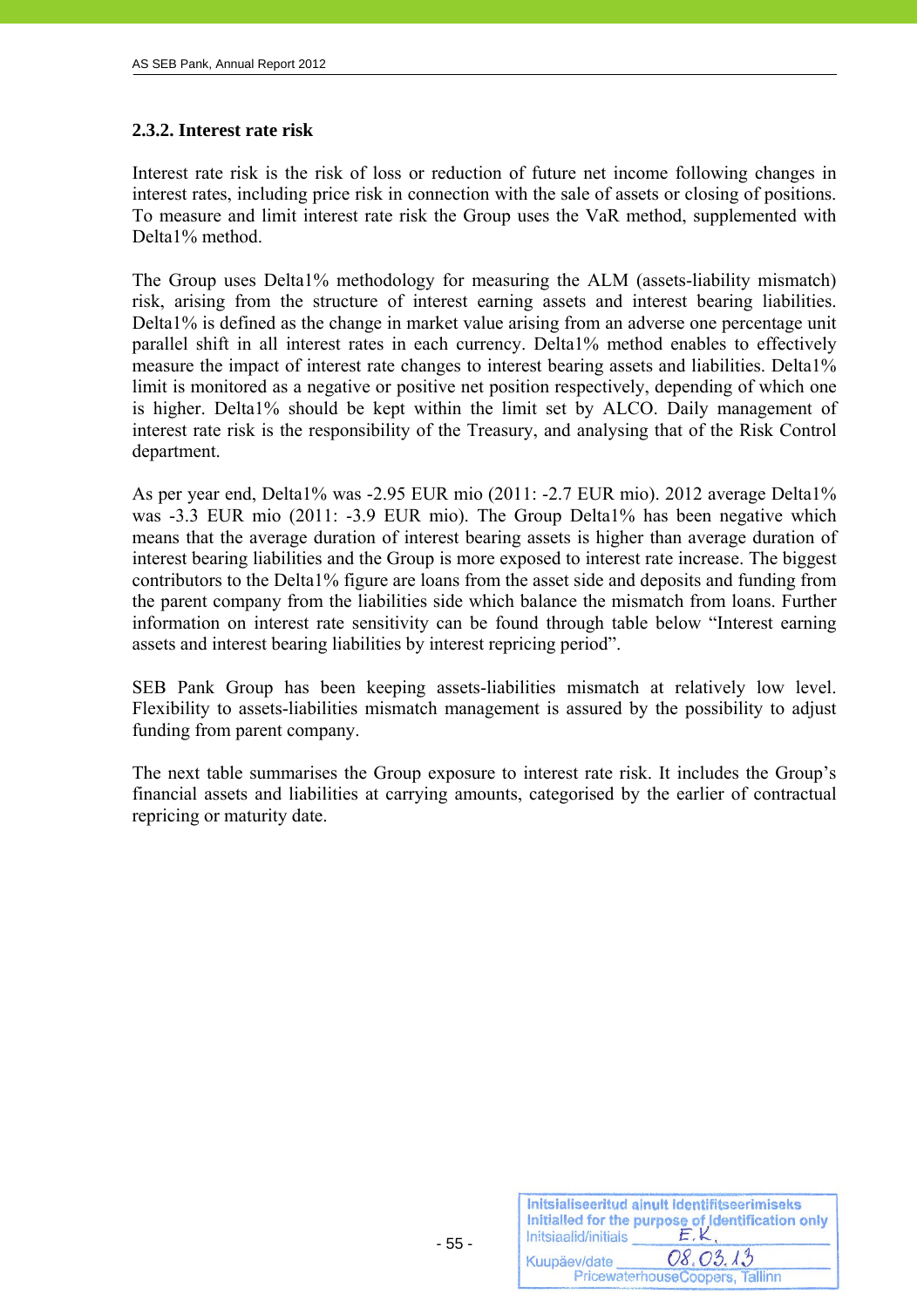### **Interest earning assets and interest bearing liabilities by interest fixation period**  (millions of EUR)

| 31.12.12                                                  |            |         |        |         |         |        |              | <b>Statement of</b> |
|-----------------------------------------------------------|------------|---------|--------|---------|---------|--------|--------------|---------------------|
|                                                           | $\leq 1$   | $1-3$   | $3-12$ | $1 - 2$ | $2 - 5$ | Over 5 |              | financial           |
| <b>ASSETS</b>                                             | month      | months  | months | vears   | vears   | vears  | <b>Total</b> | position            |
| Due from central bank                                     | 191.0      | 0.0     | 0.0    | 0.0     | 0.0     | 0.0    | 191.0        | 191.0               |
| Due from credit institutions                              | 215.6      | 75.8    | 0.0    | 0.0     | 0.0     | 0.0    | 291.4        | 291.4               |
| Due from customers                                        | 1,155.0    | 1,181.2 | 969.3  | 41.0    | 83.1    | 156.7  | 3,586.3      | 3,585.3             |
| Securities                                                | 0.1        | 0.0     | 0.0    | 0.0     | 0.0     | 0.0    | 0.1          | 0.1                 |
| <b>TOTAL ASSETS</b>                                       | 1,561.7    | 1,257.0 | 969.3  | 41.0    | 83.1    | 156.7  | 4,068.8      | 4,067.8             |
| <b>LIABILITIES</b>                                        |            |         |        |         |         |        |              |                     |
| Due to credit institutions                                | 272.2      | 201.1   | 177.3  | 3.5     | 91.6    | 0.7    | 746.4        | 748.2               |
| Due to customers                                          | 2,278.0    | 85.2    | 205.8  | 21.4    | 16.6    | 2.8    | 2,609.8      | 2,610.7             |
| Lending funds                                             | 0.5        | 0.3     | 0.5    | 0.6     | 5.1     | 17.0   | 24.0         | 24.0                |
| <b>TOTAL LIABILITIES</b>                                  | 2,550.7    | 286.6   | 383.6  | 25.5    | 113.3   | 20.5   | 3,380.2      | 3,382.9             |
| Total interest repricing gap                              |            |         |        |         |         |        |              |                     |
| of on-balance sheet position                              | $-989.0$   | 970.4   | 585.7  | 15.5    | $-30.2$ | 136.2  | 688.6        | 684.9               |
| Derivative assets                                         | 105.8      | 9.3     | 8.8    | 5.6     | 7.0     | 1.8    | 138.3        | 21.3                |
| Irrevocable and revocable<br>interest related assets      | 0.0        | 0.0     | 1.5    | 0.0     | 5.0     | 0.0    | 6.5          | 0.0                 |
|                                                           |            |         |        |         |         |        |              |                     |
| Derivative liabilities                                    | 105.6      | 9.3     | 8.8    | 5.6     | 7.0     | 1.8    | 138.1        | 21.7                |
| Irrevocable and revocable<br>interest related liabilities | 196.7      | 78.7    | 321.6  | 14.4    | 40.9    | 0.1    | 652.4        | 0.0                 |
| Total interest repricing gap                              | $-1,185.5$ | 891.7   | 265.6  | 1.1     | $-66.1$ | 136.1  | 42.9         | 684.5               |

Table includes only interest earning assets and interest bearing liabilities. Also the table does not include the liabilities from factoring (Note 24), commissions for loans and discounting of deposits.

| Initsiaalid/initials | Initsialiseeritud ainult identifitseerimiseks<br>Initialled for the purpose of identification only<br>Initsiaalid/initials $E$ , K |
|----------------------|------------------------------------------------------------------------------------------------------------------------------------|
| Kuupäev/date         | 08.03.13                                                                                                                           |
|                      | PricewaterhouseCoopers, Tallinn                                                                                                    |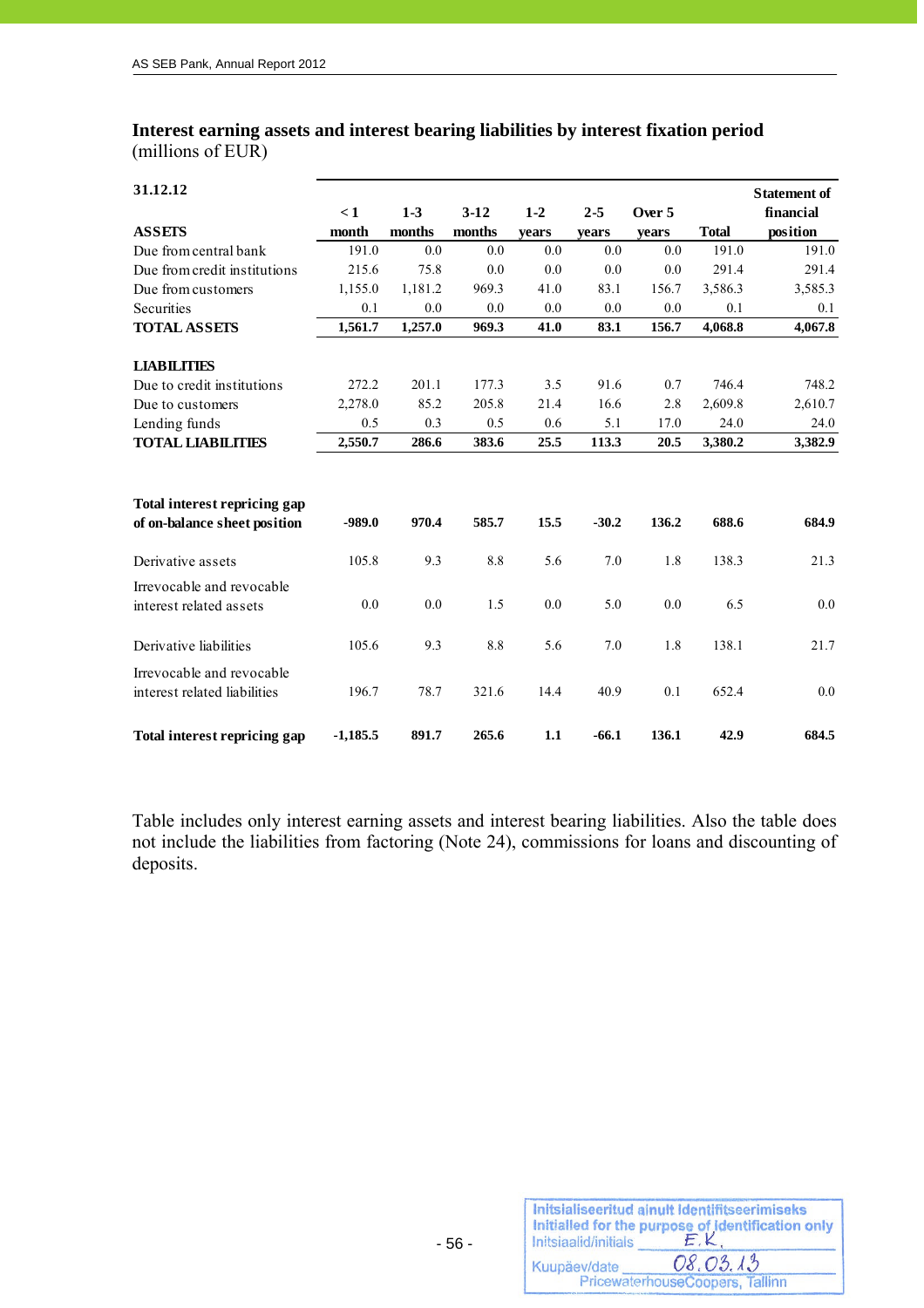| 31.12.11                                                  |          |         |         |         |         |        |              | <b>Statement of</b> |
|-----------------------------------------------------------|----------|---------|---------|---------|---------|--------|--------------|---------------------|
|                                                           | $\leq 1$ | $1-3$   | $3-12$  | $1 - 2$ | $2 - 5$ | Over 5 |              | financial           |
| <b>ASSETS</b>                                             | month    | months  | months  | years   | years   | years  | <b>Total</b> | position            |
| Due from central bank                                     | 49.4     | 0.0     | 0.0     | 0.0     | 0.0     | 0.0    | 49.4         | 49.5                |
| Due from credit institutions                              | 243.3    | 60.1    | 118.9   | 0.0     | 0.0     | 0.0    | 422.3        | 423.0               |
| Due from customers                                        | 1,091.0  | 1,175.3 | 1,011.3 | 57.7    | 98.6    | 104.1  | 3,538.0      | 3,540.5             |
| <b>Securities</b>                                         | 1.2      | 0.0     | 1.0     | 0.0     | 0.0     | 0.0    | 2.2          | 1.2                 |
| <b>TOTAL ASSETS</b>                                       | 1,384.9  | 1,235.4 | 1,131.2 | 57.7    | 98.6    | 104.1  | 4,011.9      | 4,014.2             |
| <b>LIABILITIES</b>                                        |          |         |         |         |         |        |              |                     |
| Due to credit institutions                                | 141.7    | 280.9   | 423.3   | 41.5    | 54.6    | 1.3    | 943.3        | 948.5               |
| Due to customers                                          | 1,848.8  | 162.3   | 321.1   | 30.3    | 13.9    | 0.8    | 2,377.2      | 2,378.8             |
| Lending funds                                             | 0.6      | 0.3     | 0.7     | 0.9     | 4.2     | 11.4   | 18.1         | 18.1                |
| Subordinated liabilities                                  | 0.0      | 0.0     | 0.0     | 50.0    | 0.0     | 0.0    | 50.0         | 50.1                |
| <b>TOTAL LIABILITIES</b>                                  | 1,991.1  | 443.5   | 745.1   | 122.7   | 72.7    | 13.5   | 3,388.6      | 3,395.5             |
| Total interest repricing gap                              |          |         |         |         |         |        |              |                     |
| of on-balance sheet position                              | $-606.2$ | 791.9   | 386.1   | $-65.0$ | 25.9    | 90.6   | 623.3        | 618.7               |
| Derivative assets                                         | 110.2    | 12.0    | 8.5     | 7.4     | 7.0     | 1.1    | 146.2        | 19.7                |
| Irrevocable and revocable                                 |          |         |         |         |         |        |              |                     |
| interest related assets                                   | 0.0      | 0.0     | 0.0     | 0.0     | 6.5     | 0.0    | 6.5          | 0.0                 |
| Derivative liabilities                                    | 110.0    | 12.0    | 8.5     | 7.4     | 7.0     | 1.1    | 146.0        | 20.5                |
| Irrevocable and revocable<br>interest related liabilities | 69.0     | 58.3    | 204.1   | 24.8    | 2.6     | 1.0    | 359.8        | 0.0                 |
| Total interest repricing gap                              | $-675.0$ | 733.6   | 182.0   | $-89.8$ | 29.8    | 89.6   | 270.2        | 617.9               |

### **2.3.3. Equity price risk**

Equity price risk arises within market making and trading in equities and related instruments. In 2012 SEB Pank Group did not have any risks open in equity trading portfolio.

| Initsiaalid/initials | Initsialiseeritud ainult identifitseerimiseks<br>Initialled for the purpose of Identification only |
|----------------------|----------------------------------------------------------------------------------------------------|
| Kuupäev/date         | 08.03.13                                                                                           |
|                      | PricewaterhouseCoopers, Tallinn                                                                    |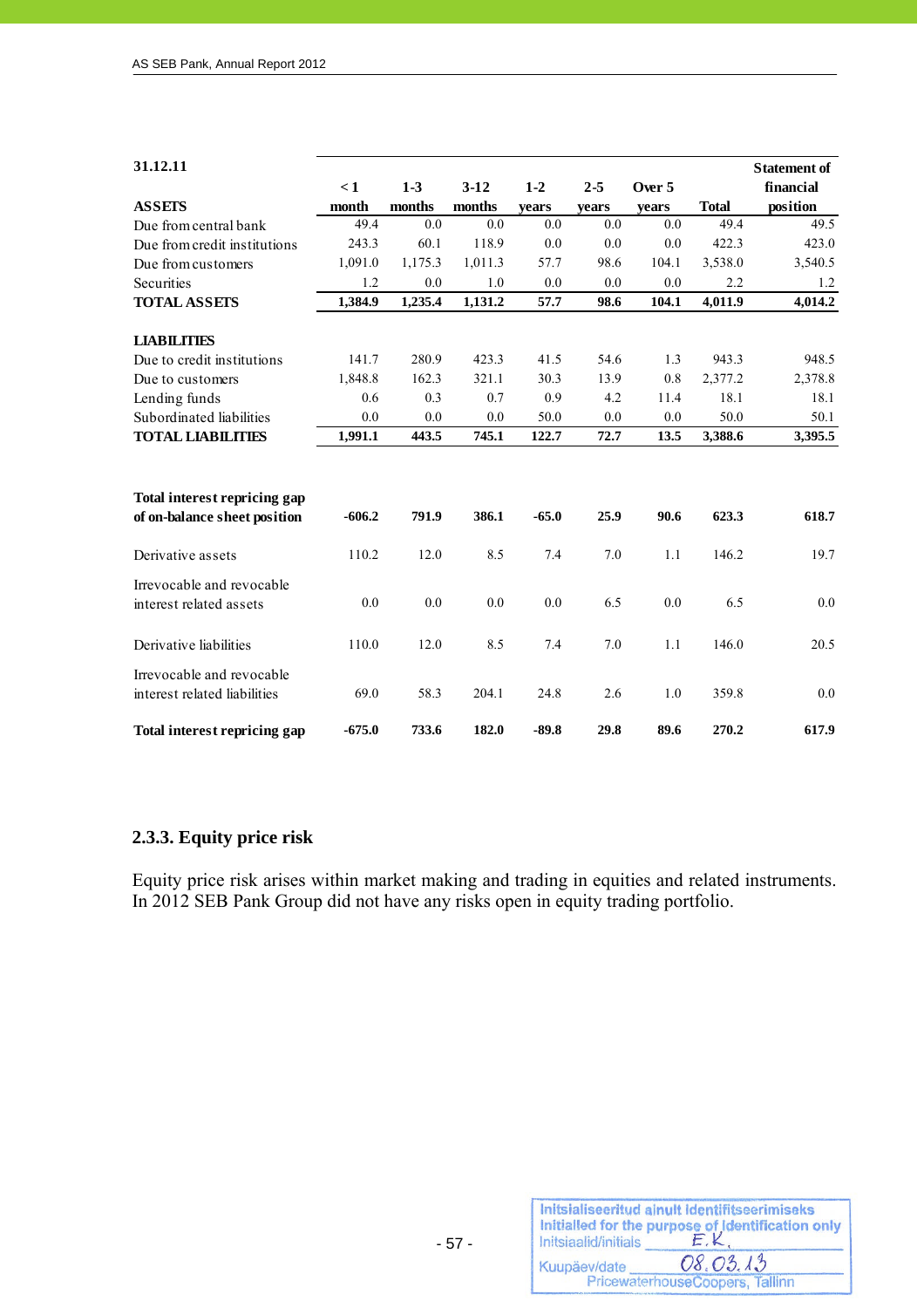#### **2.4. Concentration of risks**

(millions of EUR)

j

#### **Geographic concentration of assets and liabilities**

|                      | 529.0                 | 3,585.3               | 27.3    | 41.4   | 4,183.0 | 748.2              | 2,610.7          | 121.3       | 3,480.2     | 1,024.0                   |
|----------------------|-----------------------|-----------------------|---------|--------|---------|--------------------|------------------|-------------|-------------|---------------------------|
| Other countries      | 0.0                   | 0.4                   | 0.0     | 0.4    | 0.8     | 0.1                | 194.2            | 1.7         | 196.0       | 0.9                       |
| Other Eastern Europe | 1.1                   | 0.0                   | 0.0     | 0.0    | 1.1     | 0.0                | 3.1              | 0.1         | 3.2         | 0.0                       |
| Other Western Europe | 12.4                  | 8.7                   | 0.1     | 0.2    | 21.4    | 0.9                | 33.9             | 0.0         | 34.8        | 1.6                       |
| Netherlands          | 0.0                   | 0.5                   | 0.0     | 0.0    | 0.5     | 0.0                | 0.9              | 0.0         | 0.9         | 0.0                       |
| Luxembourg           | 1.2                   | 0.0                   | 0.0     | 0.4    | 1.6     | 0.5                | 0.0              | 0.0         | 0.5         | 0.0                       |
| Lithuania            | 3.9                   | 0.0                   | 0.0     | 0.2    | 4.1     | 1.3                | 11.9             | 0.0         | 13.2        | 0.0                       |
| Latvia               | 4.9                   | 10.1                  | 0.0     | 0.1    | 15.1    | 31.6               | 6.5              | 0.0         | 38.1        | 0.0                       |
| Finland              | 0.1                   | 18.8                  | 0.0     | 1.2    | 20.1    | 0.0                | 11.7             | 1.3         | 13.0        | 2.4                       |
| Japan                | 0.0                   | 0.0                   | 0.0     | 0.0    | 0.0     | 0.0                | 0.3              | 0.0         | 0.3         | 0.0                       |
| Canada               | 0.0                   | 0.0                   | 0.0     | 0.0    | 0.0     | 0.0                | 0.9              | 0.0         | 0.9         | 0.0                       |
| <b>United States</b> | 2.8                   | 0.5                   | 0.8     | 0.0    | 4.1     | 0.0                | 59.3             | 0.0         | 59.3        | 0.1                       |
| Germany              | 4.2                   | 0.2                   | 0.0     | 0.0    | 4.4     | 25.8               | 7.3              | 0.0         | 33.1        | 7.4                       |
| Russia               | 1.9                   | 0.4                   | 0.0     | 0.3    | 2.6     | 0.4                | 25.4             | 0.3         | 26.1        | 0.1                       |
| United Kingdom       | 16.2                  | 2.1                   | 0.0     | 0.1    | 18.4    | 1.3                | 18.9             | 0.0         | 20.2        | 0.2                       |
| Estonia              | 237.7                 | 3,542.3               | 24.5    | 36.4   | 3,840.9 | 10.9               | 2,227.6          | 97.5        | 2,336.0     | 1,009.9                   |
| Sweden               | 242.6                 | 1.3                   | 1.9     | 2.1    | 247.9   | 675.4              | 8.8              | 20.4        | 704.6       | 1.4                       |
|                      | institutions          | mers                  | ties    | assets | assets  | tions              | mers             | liabilities | liabilities | Contingent<br>liabilities |
|                      | advances to<br>credit | advances<br>to custo- | Securi- | Other  | Total   | credit<br>institu- | Due to<br>custo- | Other       | Total       |                           |
|                      | and                   | and                   |         |        |         | Due to to          |                  |             |             |                           |
| 31.12.12             | bank, loans           | Loans                 |         |        |         |                    |                  |             |             |                           |
|                      | with central          |                       |         |        |         |                    |                  |             |             |                           |
|                      | balances              |                       |         |        |         |                    |                  |             |             |                           |
|                      | Cash,                 |                       |         |        |         |                    |                  |             |             |                           |
|                      |                       |                       |         |        |         |                    |                  |             |             |                           |

| 31.12.11             | Cash,<br>balances<br>with central<br>bank, loans<br>and<br>advances to<br>credit<br>institutions | Loans<br>and<br>advances<br>to custo- | Securi-<br>ties | Other<br>assets  | Total<br>assets | Due to to<br>credit<br>institu-<br>tions | Due to<br>custo- | Other<br>liabilities | Total<br>liabilities | Contingent<br>liabilities |
|----------------------|--------------------------------------------------------------------------------------------------|---------------------------------------|-----------------|------------------|-----------------|------------------------------------------|------------------|----------------------|----------------------|---------------------------|
| Sweden               | 403.3                                                                                            | mers<br>1.6                           | 3.1             | 0.3              | 408.3           | 862.8                                    | mers<br>9.8      | 66.8                 | 939.4                | 1.3                       |
| Estonia              | 88.3                                                                                             | 3,496.8                               | 22.1            | 19.8             | 3,627.0         | 24.6                                     | 2,088.8          | 73.0                 | 2,186.4              | 695.4                     |
| United Kingdom       | 0.4                                                                                              | 2.2                                   | 0.3             | 0.0              | 2.9             | 6.9                                      | 17.8             | 0.1                  | 24.8                 | 0.2                       |
| Russia               | 2.5                                                                                              | 0.4                                   | 0.0             | 0.0              | 2.9             | 0.4                                      | 17.2             | 0.0                  | 17.6                 | 0.1                       |
| Germany              | 0.2                                                                                              | 0.2                                   | 0.0             | 0.0              | 0.4             | 33.2                                     | 2.3              | 0.0                  | 35.5                 | 7.4                       |
| <b>United States</b> | 2.8                                                                                              | 0.8                                   | 0.5             | 0.0 <sub>1</sub> | 4.1             | 0.2                                      | 51.9             | 0.0                  | 52.1                 | 0.1                       |
| Canada               | 0.0                                                                                              | 0.0                                   | $0.0\,$         | 0.0              | 0.0             | 0.0                                      | 0.8              | 0.0                  | 0.8                  | 0.0                       |
| Japan                | 0.0                                                                                              | 0.0                                   | $0.0\,$         | 0.0 <sub>1</sub> | 0.0             | 0.0                                      | 0.4              | 0.0                  | 0.4                  | 0.0                       |
| Finland              | 0.0                                                                                              | 19.2                                  | $0.0\,$         | 0.5              | 19.7            | 0.0                                      | 8.1              | 0.4                  | 8.5                  | 2.0                       |
| Latvia               | 5.2                                                                                              | 0.1                                   | 0.0             | 0.0              | 5.3             | 17.7                                     | 1.8              | 0.0                  | 19.5                 | 0.0                       |
| Lithuania            | 1.5                                                                                              | 0.0                                   | 0.0             | 0.1              | 1.6             | 0.3                                      | 2.1              | 0.0                  | 2.4                  | 0.0                       |
| Luxembourg           | 1.1                                                                                              | 0.0                                   | 0.0             | 0.4              | 1.5             | 0.1                                      | $0.0\,$          | 0.0                  | 0.1                  | 0.0                       |
| Netherlands          | 0.0                                                                                              | 0.5                                   | 0.0             | 0.0 <sub>1</sub> | 0.5             | 0.0                                      | 1.3              | 0.0                  | 1.3                  | 0.0                       |
| Other Western Europe | 5.1                                                                                              | 18.1                                  | $0.0\,$         | 0.1              | 23.3            | 2.2                                      | 14.8             | 0.0                  | 17.0                 | 1.1                       |
| Other Eastern Europe | 0.7                                                                                              | 0.0                                   | 0.2             | 0.0              | 0.9             | 0.0                                      | 1.9              | 0.0                  | 1.9                  | 0.0                       |
| Other countries      | 0.1                                                                                              | 0.6                                   | 0.2             | 4.7              | 5.6             | 0.1                                      | 159.8            | 6.1                  | 166.0                | 0.0                       |
|                      | 511.2                                                                                            | 3,540.5                               | 26.4            | 25.9             | 4,104.0         | 948.5                                    | 2,378.8          | 146.4                | 3,473.7              | 707.6                     |

Contingent liabilities include here guarantees and pledges, loan commitments, revocable transactions, stand-by loans, other revocable transactions and are presented in contract amount of contingent liabilities, detailed view in Note 31. Securities include here financial assets held for trading, financial assets designated at fair value through profit or loss, available-for-sale financial assets, investments in associates.

| Initsiaalid/initials | Initsialiseeritud ainult Identifitseerimiseks<br>Initialled for the purpose of Identification only |
|----------------------|----------------------------------------------------------------------------------------------------|
| Kuupäev/date         | 08.03.13                                                                                           |
|                      | PricewaterhouseCoopers, Tallinn                                                                    |

- 58 -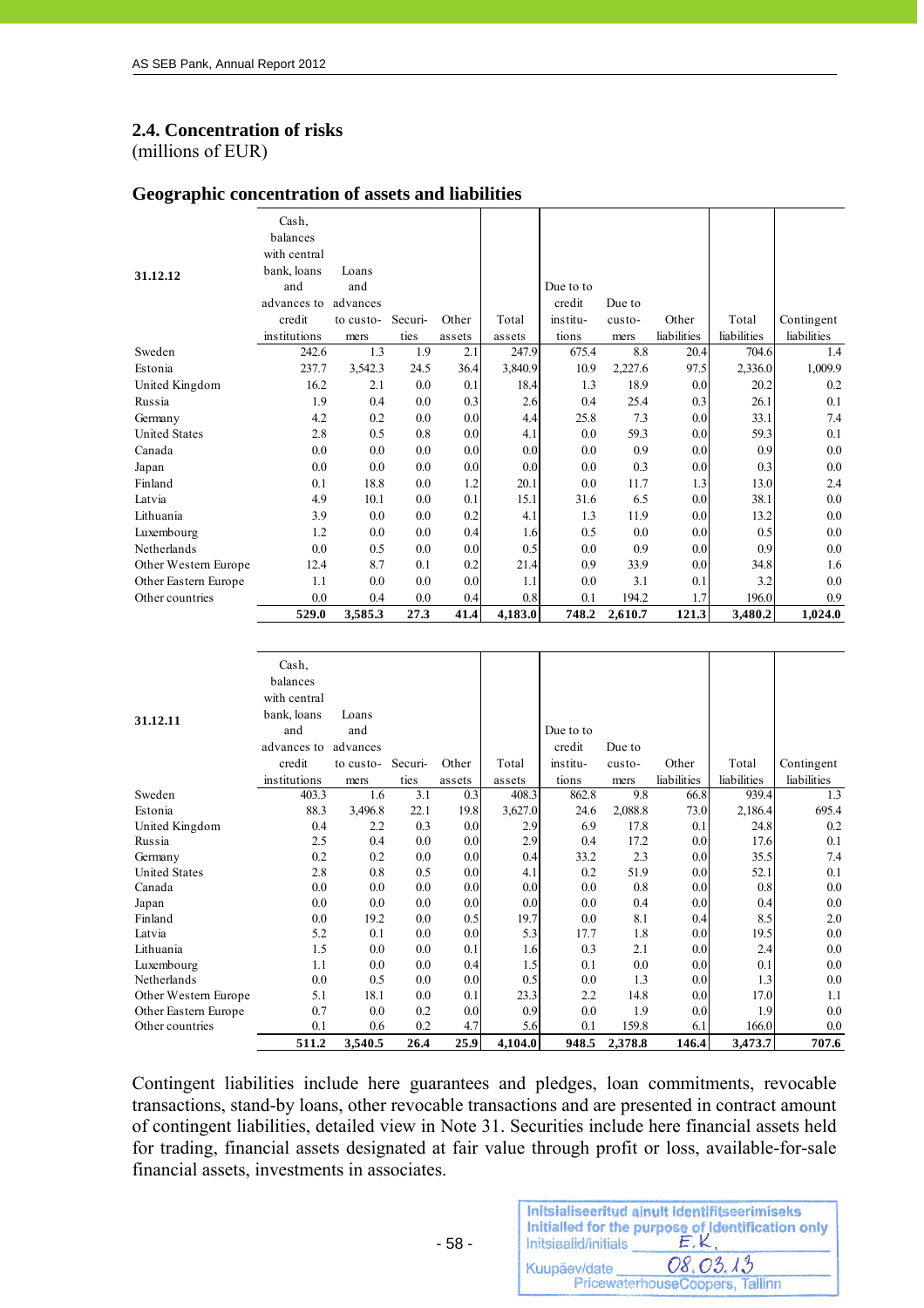|                                              | In the statement of financial position                 |                   |                           |
|----------------------------------------------|--------------------------------------------------------|-------------------|---------------------------|
| 31.12.12                                     | Cash and loans to central<br>bank, credit institutions |                   | Contingent<br>liabilities |
|                                              | and customers                                          | <b>Securities</b> |                           |
| Real estate                                  | 638.1                                                  | 0.1               | 38.9                      |
| Finance                                      | 534.4                                                  | 4.2               | 14.2                      |
| Industry                                     | 238.7                                                  | 0.0               | 173.1                     |
| Trading                                      | 154.0                                                  | 0.0               | 124.8                     |
| Agriculture, fishing, forestry               | 151.7                                                  | 0.0               | 21.9                      |
| Energy, gas and steam plants                 | 124.0                                                  | 0.0               | 160.5                     |
| Transport                                    | 111.3                                                  | 0.0               | 76.0                      |
| Government and state defence                 | 107.8                                                  | 0.0               | 224.3                     |
| Administration and assistance                | 74.7                                                   | 0.0               | 11.0                      |
| Health services, social work                 | 55.2                                                   | 0.0               | 13.4                      |
| Hotels, restaurants                          | 46.8                                                   | 0.0               | 0.7                       |
| Information and telecommunication            | 44.3                                                   | 1.1               | 6.7                       |
| Construction                                 | 40.6                                                   | 0.0               | 69.0                      |
| Education                                    | 22.4                                                   | 0.0               | 4.9                       |
| Water supply, canalisation, waste management | 11.0                                                   | 0.0               | 3.3                       |
| Art, show business, leisure                  | 10.0                                                   | 0.0               | 1.6                       |
| Professional, science and technical work     | 8.6                                                    | 0.0               | 4.9                       |
| Mining                                       | 2.4                                                    | 0.0               | 0.2                       |
| Other government and social services         | 25.1                                                   | 0.6               | 9.3                       |
| Individuals                                  | 1,804.4                                                | 0.0               | 65.3                      |
| Derivatives                                  | 0.0                                                    | 21.3              | 0.0                       |
| Allowances                                   | $-91.2$                                                |                   |                           |
|                                              | 4.106.9                                                | 34.7              | 1,024.0                   |

# **Concentration of assets and liabilities by economic sector**

|                                 | Initsialiseeritud ainult identifitseerimiseks                                      |  |  |  |  |
|---------------------------------|------------------------------------------------------------------------------------|--|--|--|--|
| Initsiaalid/initials            | Initialled for the purpose of identification only<br>Initsiaalid/initials $E$ , K. |  |  |  |  |
| Kuupäev/date                    | 08.03.13                                                                           |  |  |  |  |
| PricewaterhouseCoopers, Tallinn |                                                                                    |  |  |  |  |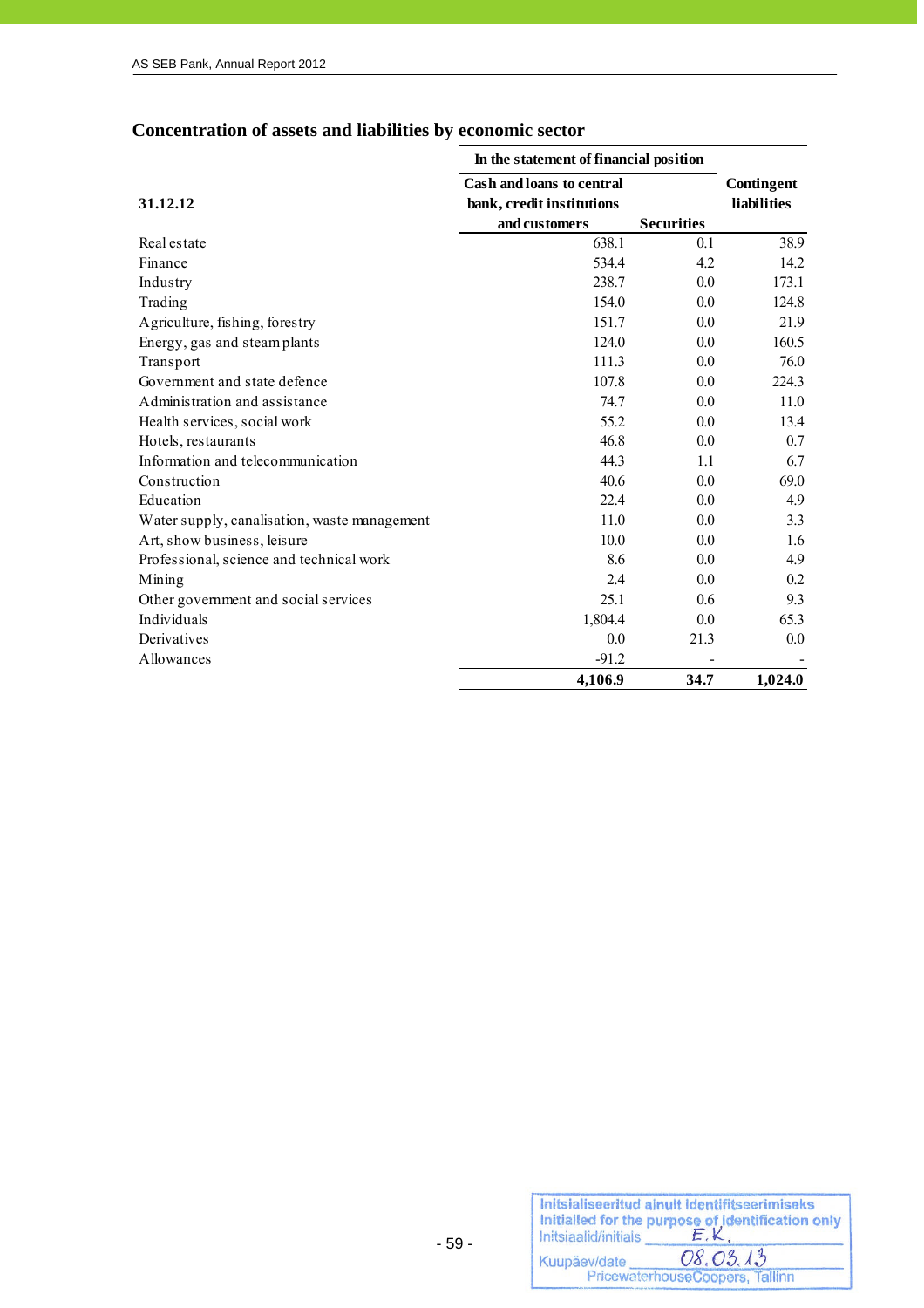|                                              | In the statement of financial position |                   |             |
|----------------------------------------------|----------------------------------------|-------------------|-------------|
|                                              | Cash and loans to central              |                   | Contingent  |
| 31.12.11                                     | bank, credit institutions              |                   | liabilities |
|                                              | and customers                          | <b>Securities</b> |             |
| Real estate                                  | 629.1                                  | 0.1               | 20.5        |
| Finance                                      | 515.6                                  | 3.9               | 15.4        |
| Industry                                     | 259.6                                  | 1.0               | 154.4       |
| Trading                                      | 198.7                                  | 0.0               | 88.4        |
| Energy, gas and steam plants                 | 116.6                                  | 0.0               | 140.4       |
| Agriculture, fishing, forestry               | 109.3                                  | 0.0               | 12.7        |
| Transport                                    | 108.5                                  | 0.0               | 80.0        |
| Government and state defence                 | 106.9                                  | 0.0               | 21.1        |
| Information and telecommunication            | 53.2                                   | 0.7               | 7.7         |
| Hotels, restaurants                          | 46.8                                   | 0.0               | 0.7         |
| Health services, social work                 | 46.4                                   | 0.0               | 7.1         |
| Administration and assistance                | 44.5                                   | 0.0               | 7.6         |
| Construction                                 | 43.2                                   | 0.0               | 63.2        |
| Education                                    | 23.0                                   | 0.0               | 6.3         |
| Art, show business, leisure                  | 15.5                                   | 0.0               | 0.6         |
| Water supply, canalisation, waste management | 12.9                                   | 0.0               | 4.4         |
| Professional, science and technical work     | 9.1                                    | 0.0               | 3.6         |
| Mining                                       | 2.6                                    | 0.0               | 0.2         |
| Other government and social services         | 22.0                                   | 1.0               | 7.1         |
| Individuals                                  | 1,819.2                                | 0.0               | 66.2        |
| Derivatives                                  | 0.0                                    | 19.7              | 0.0         |
| Allowances                                   | $-131.0$                               |                   |             |
|                                              | 4,051.7                                | 26.4              | 707.6       |

Contingent liabilities include here guarantees and pledges, loan commitments, revocable transactions, stand-by loans, other revocable transactions and are presented in contract amount of contingent liabilities, detailed view in Note 31. Securities include here financial assets held for trading, financial assets designated at fair value through profit or loss, available-for-sale financial assets, investments in associates.

### **2.5. Liquidity risk**

 $- 60 -$ 

Liquidity risk is the risk that the Group, over a specific time horizon, is unable to meet the demand for additional liquidity. Liquidity risk also entails the risk that the Group is forced to borrow at unfavourable rates or is forced to sell assets at a loss in order to meet its payment commitments.

The Groups' liquidity risk is regulated and managed on basis of the mandatory reserve of the Bank of Estonia and internal liquidity limits determined by ALCO. Liquidity risk is measured as cumulative cash flows arising from the assets and liabilities of the bank in various time bands. Liquidity management is based on special models reflecting cash flow behaviour in the case of different scenarios including crisis scenario.

| Initsiaalid/initials | Initsialiseeritud ainult identifitseerimiseks<br>Initialled for the purpose of identification only<br>Initsiaalid/initials $E$ . |
|----------------------|----------------------------------------------------------------------------------------------------------------------------------|
| Kuupäev/date         | 08.03.13                                                                                                                         |
|                      | PricewaterhouseCoopers, Tallinn                                                                                                  |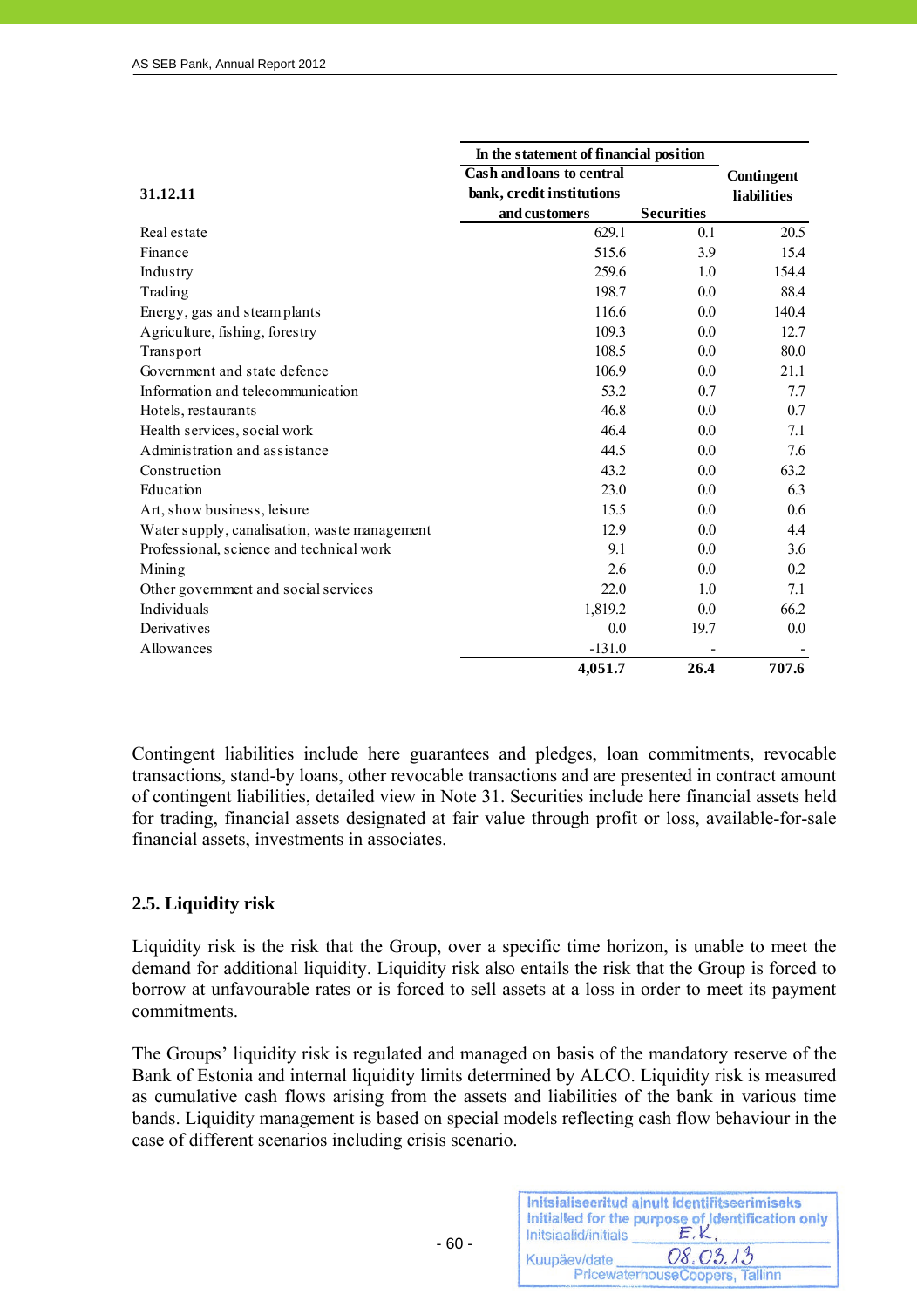The Group's liquidity management process, as carried out within the group and monitored by Treasury, includes:

- Day-to-day funding, managed by monitoring future cash flows to ensure that requirements can be met. This includes replenishment of funds as they mature or are borrowed by customers;
- Maintaining a portfolio of highly marketable assets to fulfil mandatory reserve requirement;
- Monitoring liquidity gaps against internal limits; and
- Managing the concentration and profile of debt maturities.

Long-term liquidity of the bank is planned and control over liquidity risk management is executed by ALCO. Central and daily management of the bank's liquidity is the responsibility of the Treasury, and analysing that of the Risk Control department.

Additional assurance for AS SEB Pank to manage long-term liquidity gives belonging to the international banking group. Liquidity is managed in co-operation with SEB Group Treasury. Through the parent company AS SEB Pank has better access to the international money markets than on individual basis.

Next table presents the cash flows payable by the Group under financial liabilities by remaining contractual maturity at the reporting date. The amounts disclosed in the table are the contractual undiscounted cash flows.

| Initsiaalid/initials | Initsialiseeritud ainult Identifitseerimiseks<br>Initialled for the purpose of identification only<br>Initsiaalid/initials $E$ , K, |
|----------------------|-------------------------------------------------------------------------------------------------------------------------------------|
| Kuupäev/date         | 08.03.13                                                                                                                            |
|                      | PricewaterhouseCoopers, Tallinn                                                                                                     |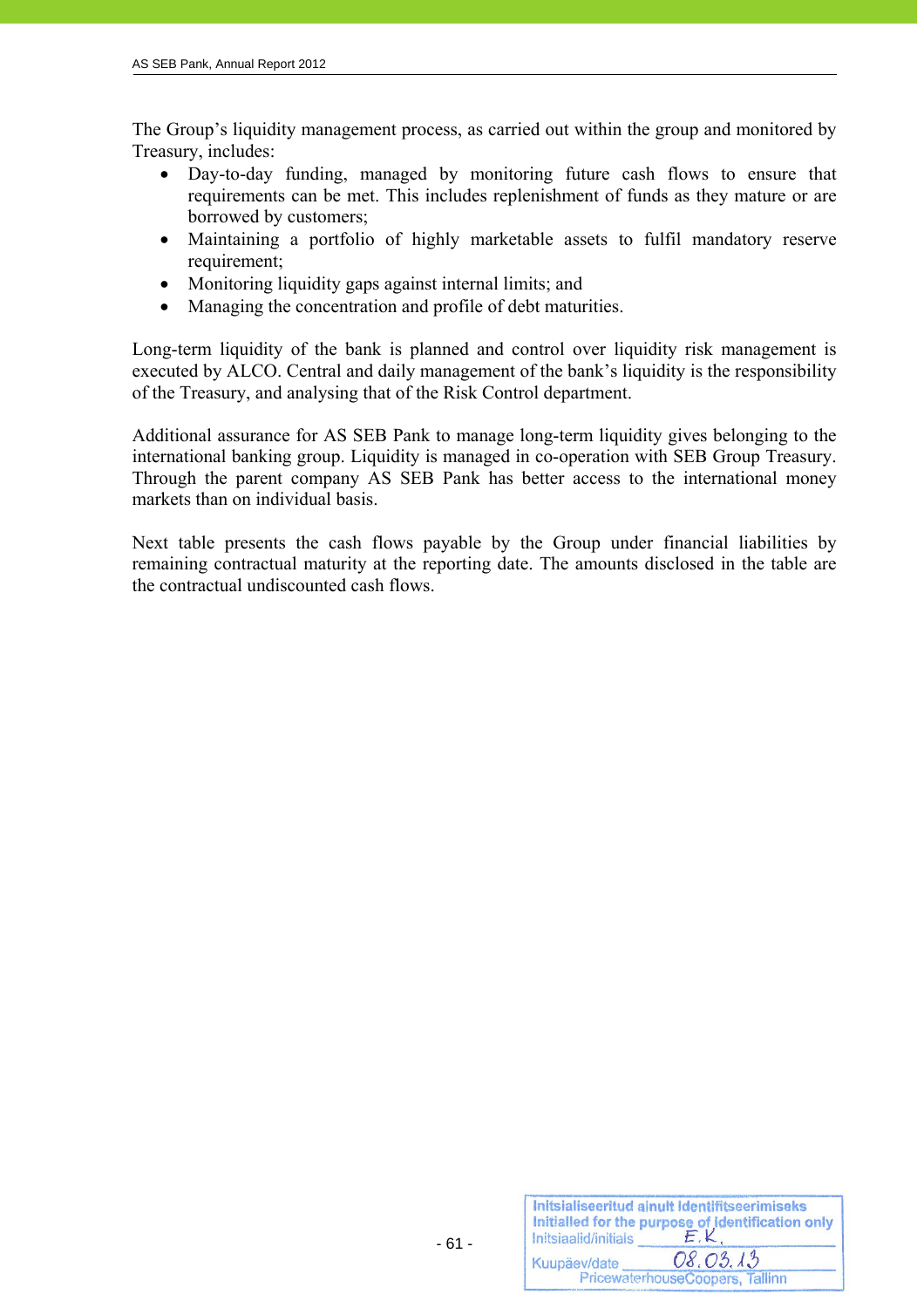#### **Liquidity risk (by remaining maturity)**

(millions of EUR)

j

| 31.12.12                       | On<br>demand<br>and less<br>than 1<br>month | $1-3$<br>months | $3-12$<br>months | $1 - 2$<br>years | $2 - 5$<br>years | Over 5<br>years | <b>Total</b> | Carrying<br>value in<br>statement<br>of financial<br>position |
|--------------------------------|---------------------------------------------|-----------------|------------------|------------------|------------------|-----------------|--------------|---------------------------------------------------------------|
| Due to credit institutions     | 145.7                                       | 14.5            | 110.3            | 110.9            | 384.3            | 0.7             | 766.4        | 748.2                                                         |
| Due to customers               | 2,275.0                                     | 87.1            | 209.6            | 23.9             | 23.7             | 23.0            | 2,642.3      | 2,634.7                                                       |
| Other liabilities              | 70.8                                        | 2.4             | 0.5              | 0.0              | 0.0              | 0.0             | 73.7         | 73.7                                                          |
| Irrevocable and revocable off- |                                             |                 |                  |                  |                  |                 |              |                                                               |
| balance sheet commitments      | 1,024.0                                     | 0.0             | 0.0              | 0.0              | 0.0              | 0.0             | 1,024.0      | $0.0\,$                                                       |
| <b>Gross settled</b>           |                                             |                 |                  |                  |                  |                 |              |                                                               |
| Derivatives inflow             | $-106.3$                                    | $-8.7$          | $-8.8$           | $-5.6$           | $-7.0$           | $-1.8$          | $-138.2$     | $-20.0$                                                       |
| Derivatives outflow            | 106.2                                       | 8.7             | 8.8              | 5.6              | 7.0              | 1.8             | 138.1        | 19.8                                                          |
|                                | 3.515.4                                     | 104.0           | 320.4            | 134.8            | 408.0            | 23.7            | 4.506.3      | 3,456.4                                                       |

| 31.12.11                                                    | <b>On</b><br>demand<br>and less<br>than 1<br>month | $1-3$<br>months | $3-12$<br>months | $1 - 2$<br>vears | $2 - 5$<br>years | Over 5<br>years | <b>Total</b> | Carrying<br>value in<br>statement<br>of financial<br>position |
|-------------------------------------------------------------|----------------------------------------------------|-----------------|------------------|------------------|------------------|-----------------|--------------|---------------------------------------------------------------|
| Due to credit institutions                                  | 55.9                                               | 9.5             | 594.4            | 131.3            | 180.8            | 4.6             | 976.5        | 948.5                                                         |
| Due to customers                                            | 1,843.3                                            | 164.0           | 327.9            | 35.6             | 20.5             | 16.8            | 2,408.1      | 2,396.9                                                       |
| Subordinated loans                                          | 0.0                                                | 0.0             | 1.2              | 1.5              | 8.2              | 51.9            | 62.8         | 50.1                                                          |
| Other liabilities                                           | 51.3                                               | 0.0             | 3.4              | 0.0              | 0.0              | 0.0             | 54.7         | 54.8                                                          |
| Irrevocable and revocable off-<br>balance sheet commitments | 707.6                                              | 0.0             | 0.0              | 0.0              | 0.0              | 0.0             | 707.6        | $0.0\,$                                                       |
| <b>Gross settled</b>                                        |                                                    |                 |                  |                  |                  |                 |              |                                                               |
| Derivatives inflow                                          | $-113.4$                                           | $-8.8$          | $-8.5$           | $-7.4$           | $-7.0$           | $-1.1$          | $-146.2$     | $-18.6$                                                       |
| Derivatives outflow                                         | 113.2                                              | 8.8             | 8.5              | 7.4              | 7.0              | 1.1             | 146.0        | 18.3                                                          |
|                                                             | 2,657.9                                            | 173.5           | 926.9            | 168.4            | 209.5            | 73.3            | 4.209.5      | 3,450.0                                                       |

Assets available to meet these liabilities include cash, central bank balances, loans and advances to banks and loans and advances to customers. In the normal course of business, a proportion of customer loans contractually repayable within one year will be extended. The Group would also be able to meet unexpected net cash outflows by selling securities. Reporting date spot rate of European Central Bank is used for assets / liabilities in foreign currencies.

| Initsiaalid/initials | Initsialiseeritud ainult identifitseerimiseks<br>Initialled for the purpose of Identification only |
|----------------------|----------------------------------------------------------------------------------------------------|
| Kuupäev/date         | 08.03.13                                                                                           |
|                      | PricewaterhouseCoopers, Tallinn                                                                    |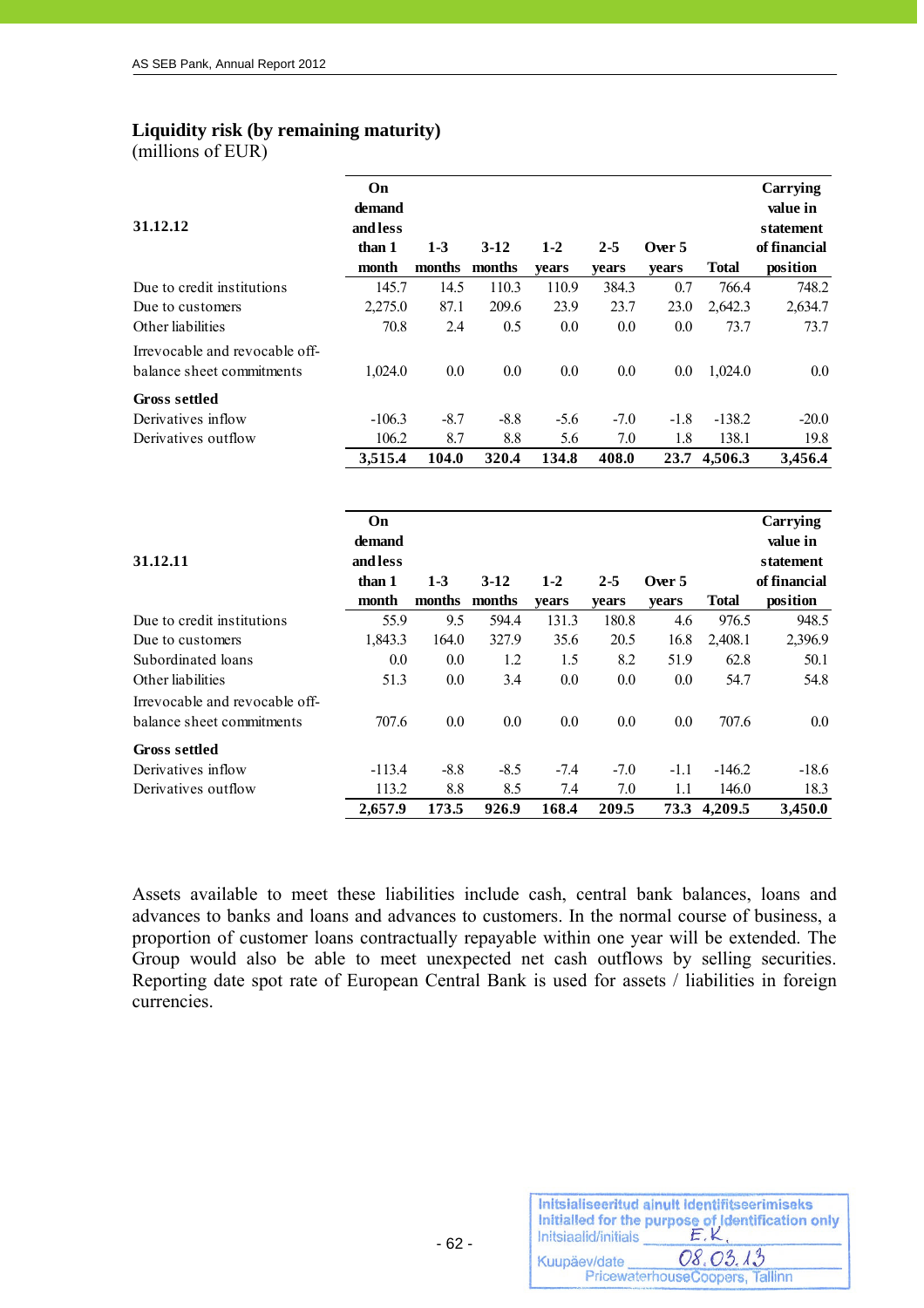### **2.6. Operational risk**

j

Operational risk is the risk of loss due to external events (natural disasters, external crime, etc.) or internal factors (e.g. breakdown of IT systems, mistakes, fraud, non-compliance with external and internal rules, other deficiencies in internal controls).

Main activities to promote a sound operational risk management culture, in order to protect group's financial performance and reputation, are following:

- Setting the risk framework for sound operational risk management through policies and instructions;
- Providing tools and processes for the implementation of policies and instructions;
- Reporting, measuring and following up of operational risk;
- Modeling, calculating and distributing of operational risk capital according to the AMA model.

Minimum standards for operational risk management of AS SEB Pank are established in the Operational Risk Policy. Further requirements for e.g. business continuity planning, operational risk self-assessment and other operational risk management tools, are set out in relevant instructions.

Several tools and techniques have been developed to manage operational risk:

- Handling and registering of operational risk events (losses, near misses and extraordinary gains), risk assessment and preparation of action plans. The Bank has implemented a risk management system used all over the Group;
- Regular monitoring of Key Risk Indicators which serve as early warning signals about changes in risk level and business efficiency;
- Regular process of operational risk self-assessment (ORSA);
- Regular quality assessment of business units based on implementation of operational risk requirements;
- Compliance with New Product Approval Process in product development, main focus being on identification and mitigation of operational risk;
- Business continuity planning establishing business continuity plans for most critical business processes, recovery plans for IT and ensuring physical security in crisis situations.

Starting from 2008, AS SEB Pank uses the Advanced Measurement Approach (AMA) for measuring the operational risk and calculating the capital requirement.

Capital for operational risk is quantified using internal data and external statistics about actual operational losses in the global financial sector. When calculating expected losses, data on Group's internal operational risk losses is used; for unexpected losses, data from external databases is used.

AS SEB Pank has established Operational Risk Committee, in order to guide and co-ordinate the operational risk management. The main tasks of the committee are to carry out supervision over operational risk management and control handling of operational risks.

|                      | Initsialiseeritud ainult identifitseerimiseks     |
|----------------------|---------------------------------------------------|
|                      | Initialled for the purpose of Identification only |
| Initsiaalid/initials |                                                   |
| Kuupäev/date         | 08.03.13                                          |
|                      | PricewaterhouseCoopers, Tallinn                   |

 $- 63 -$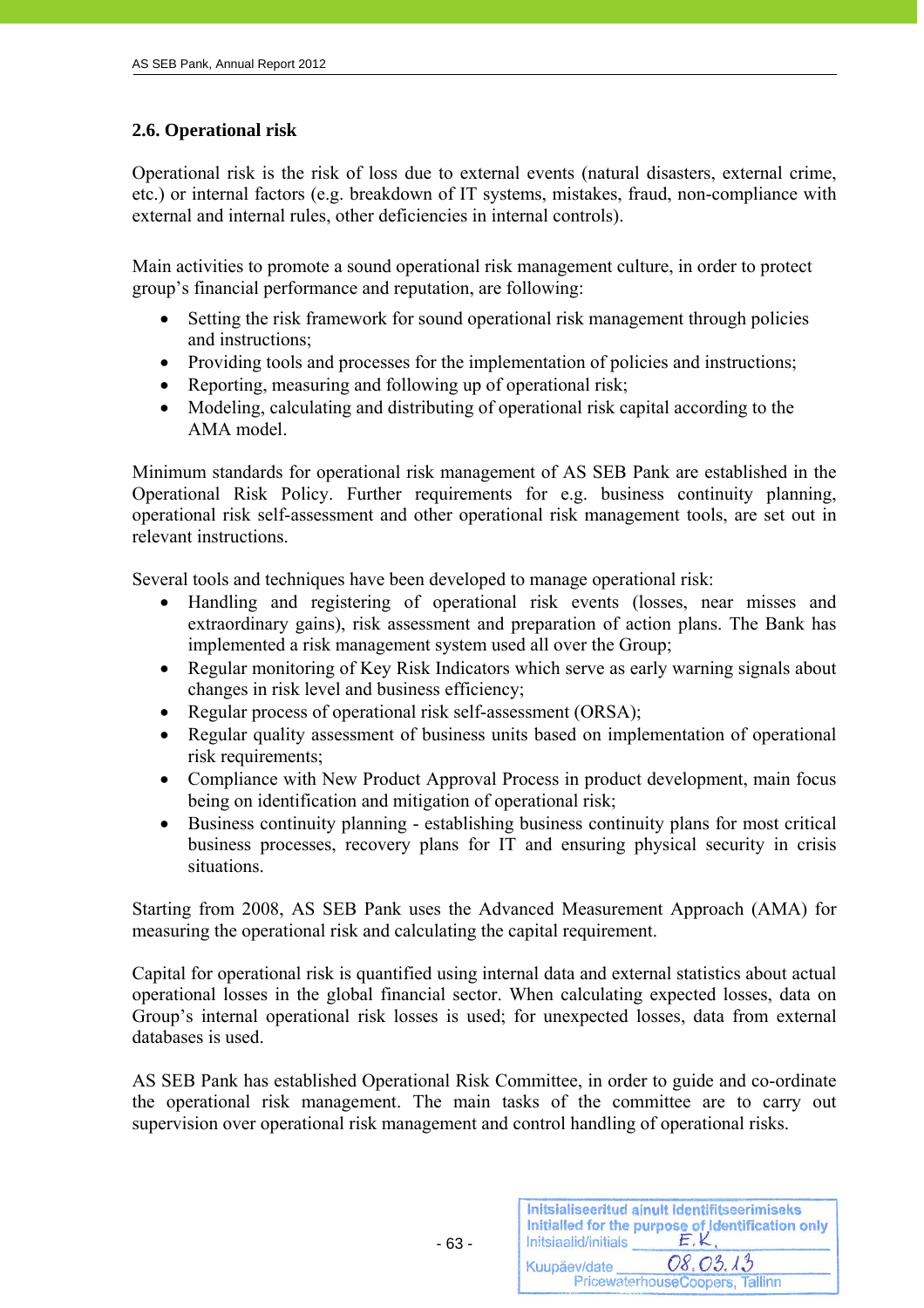In 2009, New Product Approval Committee was founded, the purpose of which is to ensure the high quality of the Group's products and services. The Group shall not initiate activities, which involve undefined risks or such risks, which the Group is not able to immediately manage or control.

AS SEB Pank has concluded insurance contracts for mitigating material risks.

Total amount of operational risk losses occurred in 2012 remained on the same level than in 2011.

### **2.7. Fair value of financial assets and liabilities**

(millions of EUR)

#### **A) Financial instruments not measured at fair value**

|                                           | 31.12.12          |               | 31.12.11          |               |
|-------------------------------------------|-------------------|---------------|-------------------|---------------|
|                                           | Carrying<br>value | Fair<br>value | Carrying<br>value | Fair<br>value |
| <b>ASSETS</b>                             |                   |               |                   |               |
| Cash                                      | 46.6              | 46.6          | 38.7              | 38.7          |
| Balances with central bank                | 191.0             | 191.0         | 49.5              | 49.5          |
| Loans and advances to credit institutions | 291.4             | 291.4         | 423.0             | 423.0         |
| Loans and advances to customers           | 3,585.3           | 3,473.1       | 3,540.5           | 3,348.1       |
| Loans to Corporates                       | 1,817.8           | 1,810.1       | 1,762.8           | 1,721.2       |
| Loans to Private individuals              | 1,767.5           | 1,663.0       | 1,777.7           | 1,626.9       |
| Other assets                              | 31.7              | 31.7          | 18.0              | 18.0          |
| <b>TOTAL ASSETS</b>                       | 4,146.0           | 4,033.8       | 4,069.7           | 3,877.3       |
| <b>LIABILITIES</b>                        |                   |               |                   |               |
| Due to credit institutions                | 748.2             | 747.9         | 948.5             | 945.9         |
| Due to customers                          | 2,610.7           | 2,611.8       | 2,378.8           | 2,377.9       |
| Due to Corporates                         | 1,525.4           | 1,525.5       | 1,370.7           | 1,370.0       |
| Due to Private Individuals                | 1,085.3           | 1,086.3       | 1,008.1           | 1,007.9       |
| Loan funds                                | 24.0              | 25.1          | 18.1              | 18.1          |
| Other financial liabilities               | 73.7              | 73.7          | 54.8              | 54.8          |
| Subordinated loans                        | 0.0               | 0.0           | 50.1              | 49.2          |
| <b>TOTAL LIABILITIES</b>                  | 3,456.6           | 3,458.5       | 3,450.3           | 3,445.9       |

AS SEB Pank conducts an assessment of fair value for those financial assets and liabilities which are not presented in the Group's statement of financial position at their fair value.

When calculating fair value for floating interest rate loans and for fixed-interest rate lending, future cash flows are discounted based on the market interest curve, which has been adjusted for applicable margins of new lending. Similarly have been calculated also fixed-interest rate deposits, floating interest rate and fixed-interest rate balances due to credit institutions.

| Initsiaalid/initials | Initsialiseeritud ainult Identifitseerimiseks<br>Initialled for the purpose of Identification only |
|----------------------|----------------------------------------------------------------------------------------------------|
| Kuupäev/date         | 08.03.13                                                                                           |
|                      | PricewaterhouseCoopers, Tallinn                                                                    |

- 64 -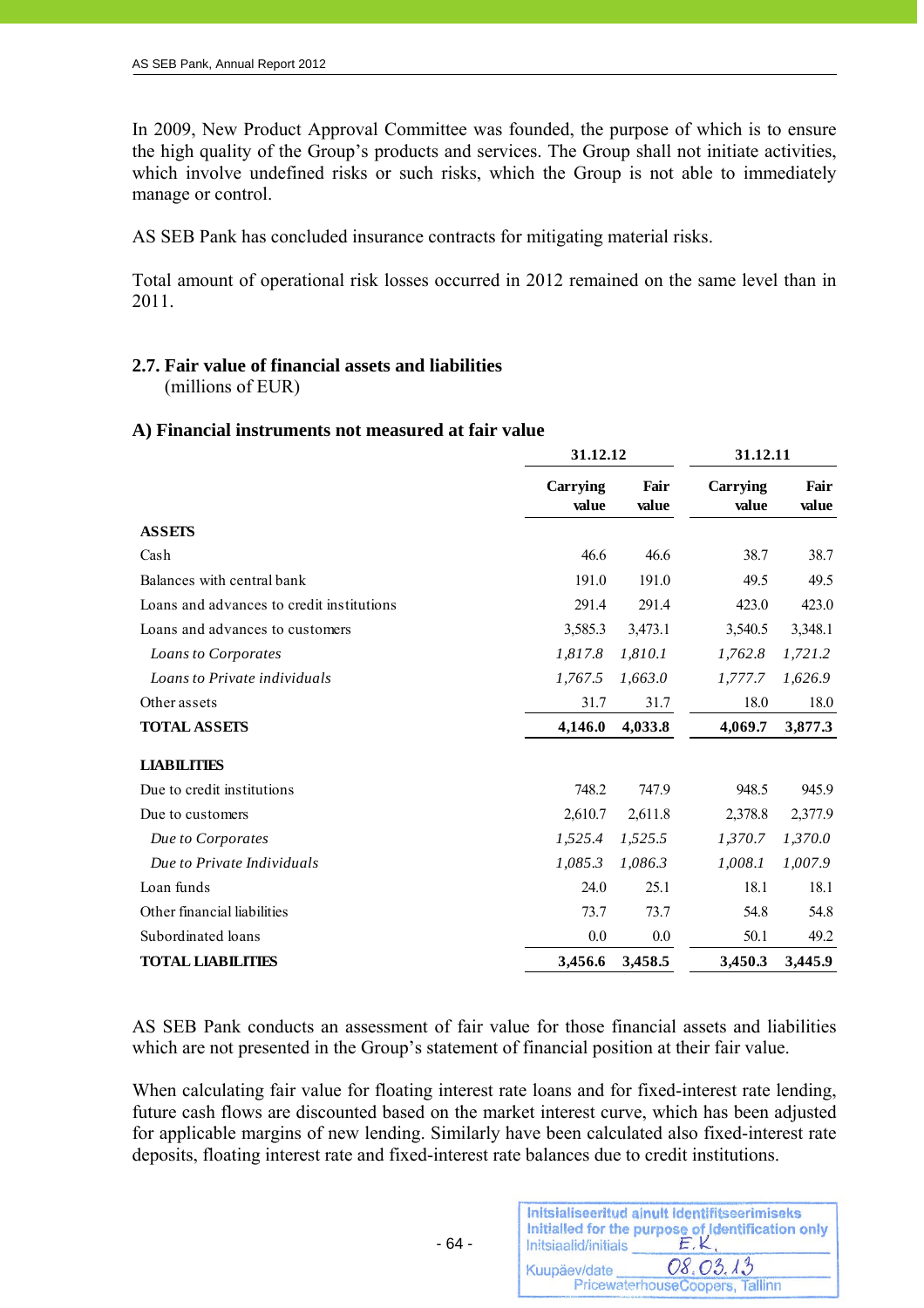As of reporting date fair value of loans and advances to customers was 3.13% lower than the carrying value. As of 31.12.2011 fair value of loans and advances to customers was 5.43% lower than the carrying value.

Balances due to credit institutions 748.2 million EUR (31.12.2011: 948.5 million EUR) include 582.1 million EUR credit lines borrowed from the parent bank Skandinaviska Enskilda Banken AB (31.12.2011: 862.8 million EUR), see Note 21 and Note 33. As of reporting date fair value of balances due to credit institutions was 0.04% lower (2011: 0.28%) than the carrying value.

As of reporting date fair value of balances due to customers was 0.04% higher (2011: 0.04% lower) than the carrying value.

As of reporting date fair value of lending funds was 4.60% higher (2011: 0.13%) than the carrying value.

#### **B) Financial instruments measured at fair value**

- 65 -

|                                                             |     |                         |         | 31.12.12     |     |                         |     | 31.12.11     |
|-------------------------------------------------------------|-----|-------------------------|---------|--------------|-----|-------------------------|-----|--------------|
|                                                             |     | Level 1 Level 2 Level 3 |         | <b>Total</b> |     | Level 1 Level 2 Level 3 |     | <b>Total</b> |
| Financial assets at fair value through profit and loss      |     |                         |         |              |     |                         |     |              |
| Financial assets held for trading                           | 0.0 | 21.4                    | 0.0     | 21.4         | 3.7 | 17.3                    | 0.0 | 21.0         |
| Debt securities                                             | 0.0 | 0.1                     | $0.0\,$ | 0.1          | 1.2 | 0.0                     | 0.0 | 1.2          |
| Derivatives                                                 | 0.0 | 21.3                    | 0.0     | 21.3         | 2.5 | 17.3                    | 0.0 | 19.8         |
| Available for sale financial assets                         | 5.2 | 0.0                     | 0.1     | 5.3          | 4.4 | 0.0                     | 0.4 | 4.8          |
| Investment securities - equity                              | 5.2 | 0.0                     | 0.1     | 5.3          | 4.4 | 0.0                     | 0.4 | 4.8          |
| <b>TOTAL ASSETS</b>                                         | 5.2 | 21.4                    | 0.1     | 26.7         | 8.1 | 17.3                    | 0.4 | 25.8         |
| Financial liabilities at fair value through profit and loss |     |                         |         |              |     |                         |     |              |
| Financial liabilities held for trading                      | 0.0 | 21.7                    | 0.0     | 21.7         | 1.0 | 19.5                    | 0.0 | 20.5         |
| <b>TOTAL LIABILITIES</b>                                    | 0.0 | 21.7                    | 0.0     | 21.7         | 1.0 | 19.5                    | 0.0 | 20.5         |

IFRS 7 specifies a hierarchy of valuation techniques based on whether the inputs to those valuation techniques are observable or unobservable. Observable inputs reflect market data obtained from independent sources; unobservable inputs reflect the Group's market assumptions. These two types of inputs have created the following fair value hierarchy:

Level 1 - Quoted prices (unadjusted) in active markets for identical assets or liabilities. This level includes listed equity securities and debt instruments on exchanges but also instruments quoted by market participants.

Level 2 - Inputs other than quoted prices included within Level 1 that are observable for the asset or liability, either directly (that is, as prices) or indirectly (that is, derived from prices). The sources of input parameters like Euro yield curve or counterparty credit risk are Bloomberg and Thomson Reuters.

| Initsiaalid/initials | Initsialiseeritud ainult identifitseerimiseks<br>Initialled for the purpose of Identification only |
|----------------------|----------------------------------------------------------------------------------------------------|
| Kuupäev/date         | 08.03.13                                                                                           |
|                      | PricewaterhouseCoopers, Tallinn                                                                    |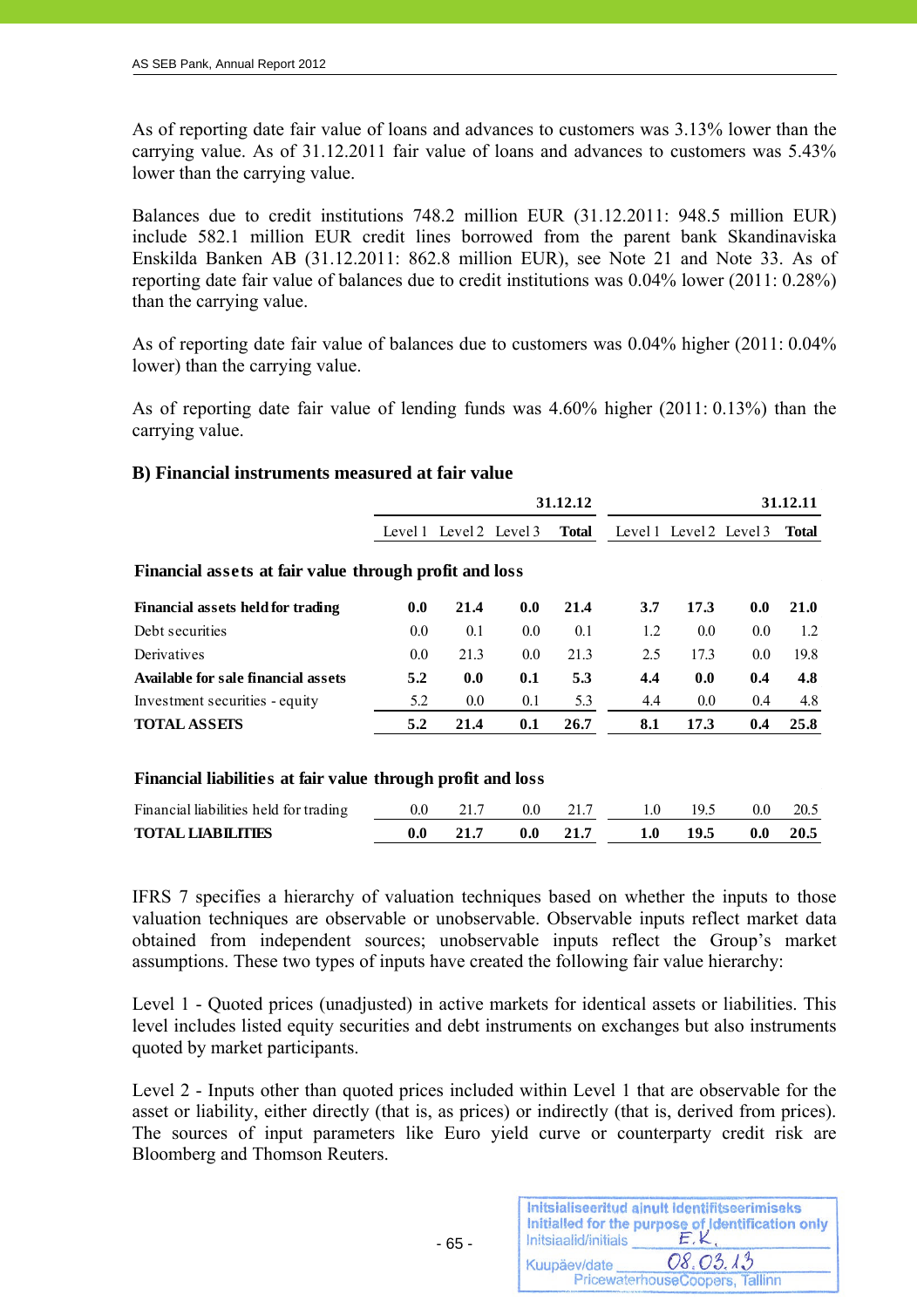Level 3 - Inputs for the asset or liability that are not based on observable market data (unobservable inputs). This level includes equity investments and debt instruments with significant unobservable components.

| <b>Reconciliation of Level 3 Items</b>                     |                                           | Available-for-sale financial assets         |              |
|------------------------------------------------------------|-------------------------------------------|---------------------------------------------|--------------|
|                                                            | <b>Investment</b><br>securities -<br>debt | <b>Investment</b><br>securities -<br>equity | <b>Total</b> |
| At 1 January 2011                                          | 0.0                                       | 0.3                                         | 0.3          |
| Other comprehensive income                                 | 0.0                                       | $-0.2$                                      | $-0.2$       |
| Purchases                                                  | 0.0                                       | 0.4                                         | 0.4          |
| Settlements                                                | $0.0\,$                                   | $-0.1$                                      | $-0.1$       |
| At 31 December 2011                                        | 0.0                                       | 0.4                                         | 0.4          |
| Total losses for the period included in profit or loss for |                                           |                                             |              |
| assets/liabilities held at 31.12.11.                       | 0.0                                       | $-0.2$                                      | $-0.2$       |
| At 1 January 2012                                          | 0.0                                       | 0.4                                         | 0.4          |
| Other comprehensive income                                 | 0.0                                       | 0.2                                         | 0.2          |
| Purchases                                                  | 0.0                                       | 0.1                                         | 0.1          |
| Settlements                                                | 0.0                                       | $-0.6$                                      | $-0.6$       |
| At 31 December 2012                                        | 0.0                                       | 0.1                                         | 0.1          |
| Total losses for the period included in profit or loss for |                                           |                                             |              |
| assets/liabilities held at 31.12.12.                       | 0.0                                       | $-0.1$                                      | $-0.1$       |

#### **2.8. Capital management**

 $- 66 -$ 

The Group's Capital Policy defines how capital management should support the business goals. Shareholders' return requirement shall be balanced against the capital requirements of the regulators and the equity necessary to conduct the business of the Group.

ALCO and the Chief Financial Officer are responsible for the process linked to overall business planning, to assess capital requirements in relation to the Group's risk profile, and for proposing a strategy for maintaining the desired capital levels. The Group's capitalisation shall be risk-based and built on an assessment of all risks incurred in the Group's business. It shall be forward-looking and aligned with short- and long-term business plans as well as with expected macroeconomic developments. Internal Capital Adequacy Assessment Process (ICAAP) is managed by Treasury.

Together with continuous monitoring, and reporting of the capital adequacy to the Management Board, this ensures that the relationships between shareholders' equity, ICAAP and regulatory based requirements are managed in such a way that the Group does not jeopardise the profitability of the business and the financial strength of the Group.

Capital ratios are the main communication vehicle for capital strength. Good risk management notwithstanding, the Group must keep capital buffers against unexpected losses. In the SEB Group capital is managed centrally, meeting also local requirements as regards statutory and internal capital. Following the SEB Group Capital Policy the parent company shall promptly arrange for additional capital if SEB Pank requires capital injections to meet the decided level.

| Initsiaalid/initials |                                             |
|----------------------|---------------------------------------------|
| Kuupäev/date         | 08.03.13<br>PricewaterhouseCoopers, Tallinn |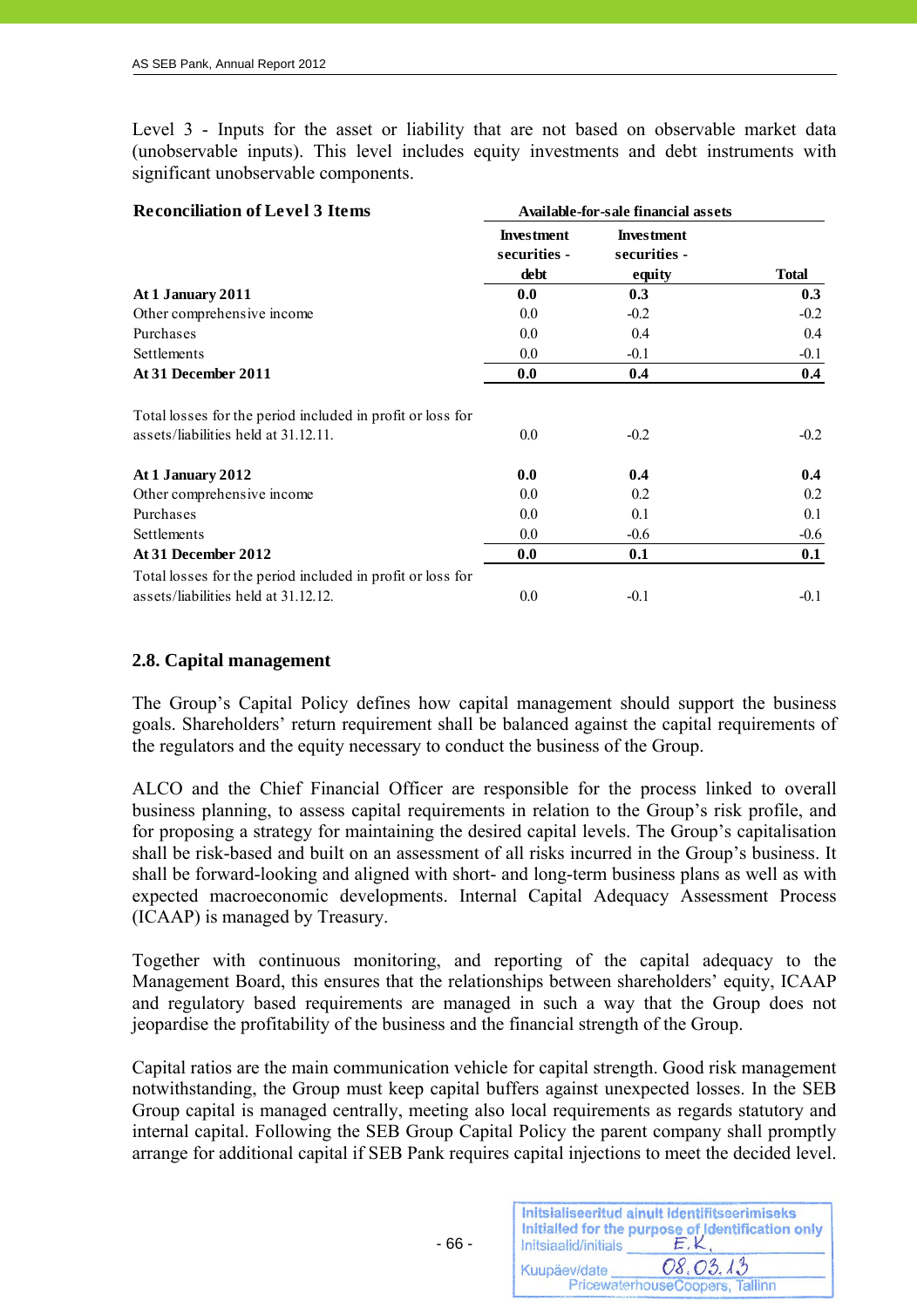The Authority requires each bank or banking group to: (a) hold the minimum level of the regulatory capital: net-owners' equity must be over 5 EUR mio, and (b) maintain a ratio of total regulatory capital to the risk-weighted asset at or above minimum of 10%.

According to Investment Funds Act, the share capital of a management company shall be equivalent to at least 3 EUR mio, if the management company manages a mandatory pension fund (AS SEB Varahaldus).

#### **Capital adequacy**

(millions of euros)

| <b>CAPITAL BASE</b>                                                                       | 31.12.12 | 31.12.11 |
|-------------------------------------------------------------------------------------------|----------|----------|
| Paid-in share capital                                                                     | 42.5     | 42.5     |
| Premium                                                                                   | 86.3     | 86.1     |
| General banking reserves                                                                  | 19.4     | 19.5     |
| Retained earnings / loss                                                                  | 482.4    | 383.8    |
| Unrealised profit for previous periods on shares of subsidiaries and associated companies |          |          |
| (negative)                                                                                | $-0.1$   | $-0.1$   |
| Intangibles                                                                               | $-0.5$   | $-0.4$   |
| Audited profit for the period                                                             | 71.3     | 98.1     |
| Total primary own funds                                                                   | 701.3    | 629.5    |
| Subordinated debt                                                                         | 0.0      | 50.0     |
| Available for sale financial instruments                                                  | 0.4      | 0.1      |
| Unrealised part of profit on shares of subsidiaries and associated companies              | 0.0      | 0.1      |
| Allowances and adjustments exceeding expected loss                                        | 10.1     | 10.6     |
| Total supplementary own funds                                                             | 10.5     | 60.8     |
| <b>Total deductions</b>                                                                   | 0.0      | $0.0\,$  |
| Primary own funds after deductions                                                        | 701.3    | 629.5    |
| Supplementary own funds after deductions                                                  | 10.5     | 60.8     |
| Own funds included in calculation of capital adequacy                                     | 711.8    | 690.3    |
|                                                                                           |          |          |
| <b>CAPITAL REQUIREMENTS</b>                                                               | 31.12.12 | 31.12.11 |
| Municipalities and regions with standardised approach                                     | 6.0      | 5.4      |
| State agencies, non-profit institutions and associations with standardised approach       | 0.1      | 0.1      |
| Retail claims with standardised approach                                                  | 16.2     | 13.9     |
| Overdue claims with standardised approach                                                 | 0.0      | 1.2      |
| Shares of investment funds with standardised approach                                     | 0.4      | 0.4      |
| Other assets with standardised approach                                                   | 3.3      | 2.1      |
| Credit institutions, investment firms and municipalities with IRB                         | 5.1      | 7.0      |
| Other companies with IRB                                                                  | 125.2    | 128.2    |
| Retail claims with IRB                                                                    | 38.7     | 41.8     |
| Total capital requirements for covering the credit risk and counterparty credit risk      | 195.0    | 200.1    |
| Capital requirement for covering interest position risk                                   | 1.1      | 1.0      |
| Capital requirement for covering AMA of operational risk                                  | 11.4     | 11.2     |
| Capital requirements total                                                                | 207.5    | 212.3    |
| Transition period floor of own funds if using IRB                                         | 303.1    | 301.5    |
| Capital requirements for calculating capital adequacy                                     | 303.1    | 301.5    |

| Initsialiseeritud ainult Identifitseerimiseks<br>Initialled for the purpose of identification only<br>Initsiaalid/initials $E$ , K |
|------------------------------------------------------------------------------------------------------------------------------------|
| 08.03.13<br>PricewaterhouseCoopers, Tallinn                                                                                        |
|                                                                                                                                    |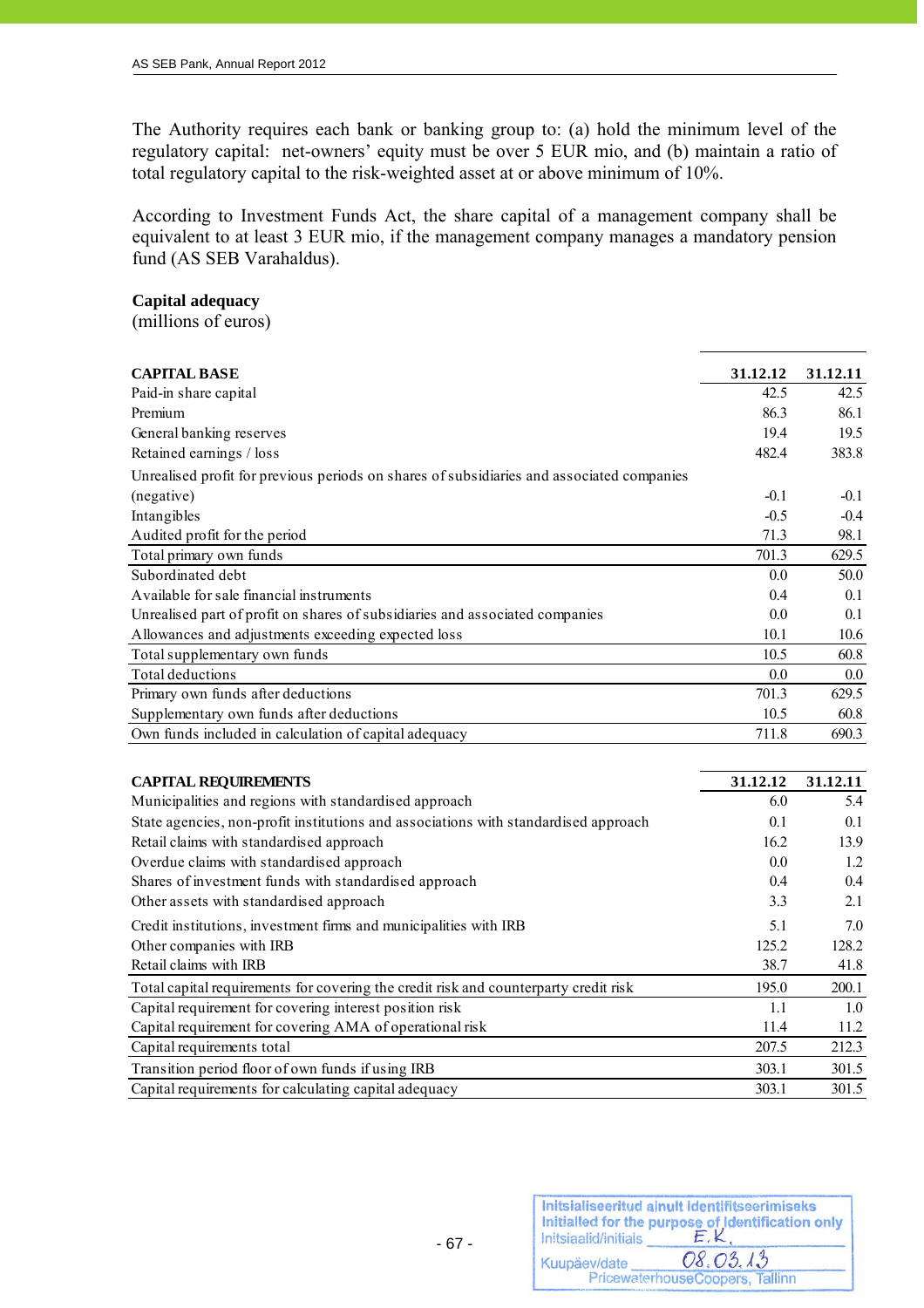#### **CAPITAL RATIOS**

j

|                         | 31.12.12 31.12.11 |       |
|-------------------------|-------------------|-------|
| Capital adequacy, $\%$  | 23.49             | 22.90 |
| Tier 1 Capital Ratio, % | 23.14             | 20.88 |
| Tier 2 Capital Ratio, % | 0.35              | 2.02  |

**MEMBERS OF CONSOLIDATION GROUP, INCLUDED TO CAPITAL ADEQUACY CALCULATION**

AS SEB Pank AS SEB Liising Group AS SEB Varahaldus AS Bangalo (merged with AS SEB Liising in July 2012)

#### **2.9. Internal control system**

Internal control system is a management tool that covers the activities of the entire banking Group and forms an integral part of the internal processes in the bank and in the Group. The responsibility for the establishment and operation of internal control system lies with the Management Board; the need for and the scope of controls is determined by the extent and nature of the risks involved.

The bank's Supervisory Board carries out supervision of the activities of the bank and the entire Group by establishing the general risk management principles.

To achieve the approved business goals, the Management Board of the bank establishes in accordance with the statutory requirements the necessary sub-plans, incl. competence and scope of liability as well as the internal rules that regulate activities, the accounting rules and the procedure for preparing and submitting operating reports.

#### **2.10. Control functions**

The Group has three control functions which are independent from the business operations: Risk Control, Compliance and Internal Audit.

The Group's risk control function responsibilities are to ensure that risks are identified and analysed and to measure, follow-up and report risks taken by units within the Group (see further on p. 2.1-2.8). Risk Control function is performed by

- Risk Control department, responsible for market, operational and liquidity risk control and
- Risk Center, responsible for credit risk control.

Risk Control department and Risk Center are subordinated to the Head of Credits and Risk, Member of the Management Board and are also regularly reporting directly to the Management Board and ALCO.

The Compliance function in SEB Pank Group is global and independent from the business organisation. Its tasks are to mitigate compliance risks, ensure compliance quality, drive and

| Initsiaalid/initials | Initsialiseeritud ainult identifitseerimiseks<br>Initialled for the purpose of Identification only |
|----------------------|----------------------------------------------------------------------------------------------------|
| Kuupäev/date         | 08.03.13                                                                                           |
|                      | PricewaterhouseCoopers, Tallinn                                                                    |

 $- 68 - 68$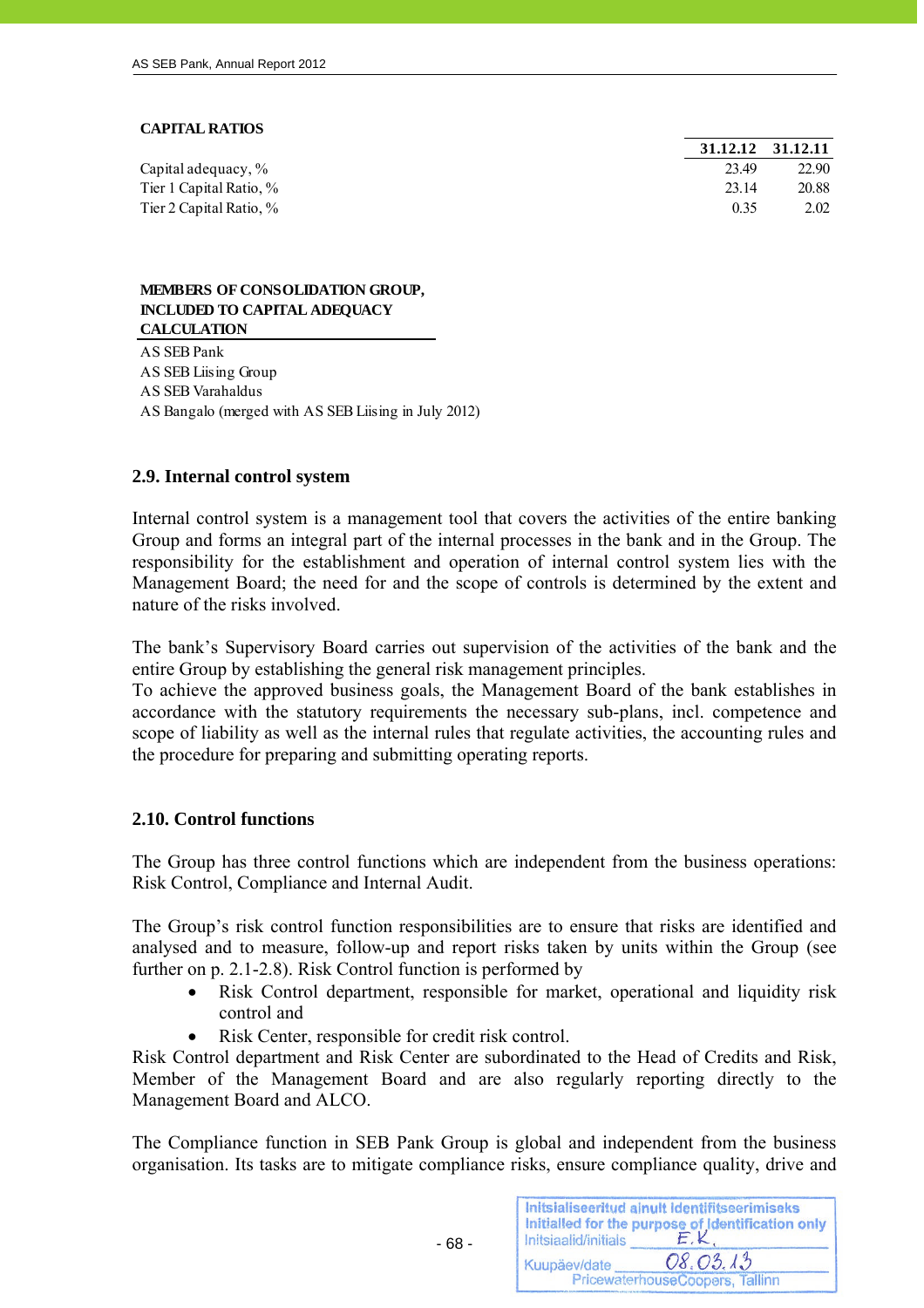promote compliance issues. Compliance Department, directly subordinated to the Chairman of the Management Board, supports the business and management by securing that the business in SEB Pank Group is carried out in compliance with regulatory requirements. In matters of common interest, Compliance co-operates with the Legal, Internal Audit, Risk Control and Security functions. The areas of responsibility for the Compliance function relate to areas of customer protection, market conduct, prevention of money laundering and terrorist financing, regulatory systems and controls. The SEB Pank Group's instruction for the handling of conflicts of interests, ethics policy, market abuse instruction, instruction on measures to prevent money laundering, Code of Business Conduct are of special importance.

The Internal Audit Department is directly subordinated to the Supervisory Board. Internal Audit Department and SEB Audit and Compliance Committee are responsible for monitoring of the existence and functioning of efficient internal control system, providing objective and independent assurance over effectiveness of governance, risk management and controls, and recommending actions in order to improve internal controls.

The SEB Audit and Compliance Committee co-ordinates the Internal Audit and Compliance work in accordance with the group's business objectives and overall risk assessment.

| Initsiaalid/initials | Initsialiseeritud ainult identifitseerimiseks<br>Initialled for the purpose of Identification only |
|----------------------|----------------------------------------------------------------------------------------------------|
| Kuupäev/date         | 08.03.13                                                                                           |
|                      | PricewaterhouseCoopers, Tallinn                                                                    |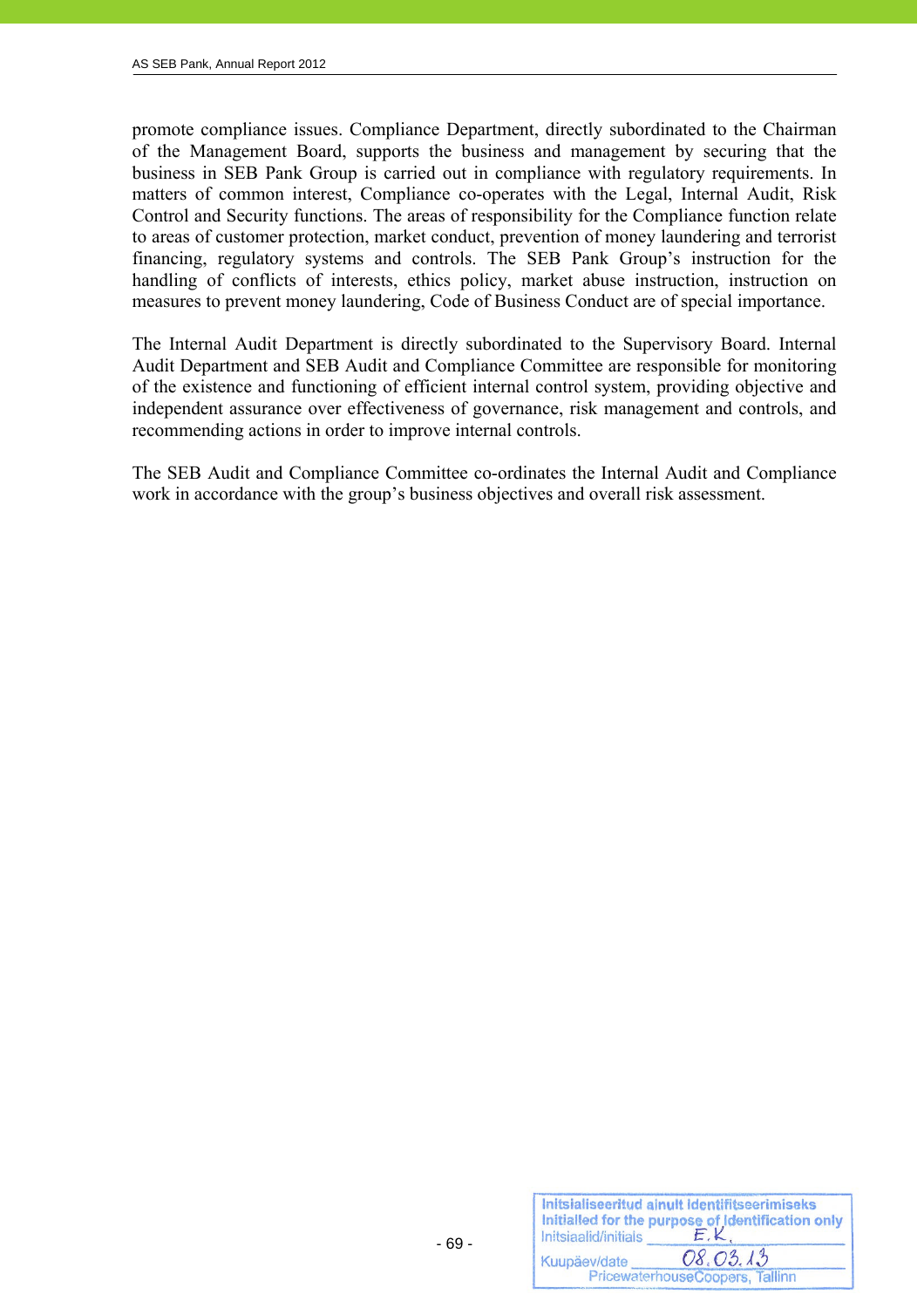#### **Notes 3 - 36 to Financial Statements of AS SEB Pank Group**

(millions of EUR)

j

#### **3. Interest and similar income**

|                           | 2012  | 2011  |
|---------------------------|-------|-------|
| Loans                     | 91.9  | 108.8 |
| Leasing                   | 14.9  | 16.9  |
| Deposits with other banks | 2.8   | 4.0   |
| Fixed income securities   | 0.1   | 0.1   |
|                           | 109.7 | 129.8 |

Group is calculating interest income from loans with 60 days or more overdue based on cash received. Until 60 days overdue limit has not been breached interest income is recognized continuously based on contractual rate. The difference comparing to full effective interest income recognition was estimated for 2012 and 2011 to result in immaterial misstatement.

#### **4. Interest expenses and similar charges**

|                                | 2012    | 2011    |
|--------------------------------|---------|---------|
| Credit institutions            | $-14.1$ | $-22.9$ |
| Time and other saving deposits | $-9.4$  | $-10.9$ |
| Demand deposits                | $-4.0$  | $-5.0$  |
| Subordinated debts             | $-0.5$  | $-1.9$  |
| Loan funds                     | $-0.5$  | $-0.4$  |
|                                | $-28.5$ | $-41.1$ |
| 5. Fee and commission income   |         |         |

|                                               | 40 I 4 | 40 L L |
|-----------------------------------------------|--------|--------|
| Payment cards related commissions             | 20.7   | 19.6   |
| Securities market services *                  | 11.9   | 12.2   |
| Transaction fees                              | 5.3    | 5.5    |
| Credit contracts**                            | 4.1    | 4.0    |
| Non-life insurance brokerage fees             | 2.0    | 3.0    |
| Other settlement fees                         | 3.1    | 1.9    |
| Income from leasing agreements (full service) | 1.3    | 1.5    |
| Income from electronic channels               | 1.3    | 1.2    |
| Cash handling fees                            | 0.8    | 1.0    |
| Commodity futures fees                        | 0.1    | 0.1    |
| Other                                         | 1.2    | 1.1    |
|                                               | 51.8   | 51.1   |

\* Securities market services includes asset management fees of investment funds and securties portfolios, custody services, advisory fees and other with securities transactions related fees.

\*\* Credit contracts include loan, leasing, letter of credit and guarantee contracts, which are short-term and do not constitute interest income, but are of administrative nature for arrangement or reorganisation of credits.

| 08.03.13<br>PricewaterhouseCoopers, Tallinn |
|---------------------------------------------|
|                                             |

**2012 2011**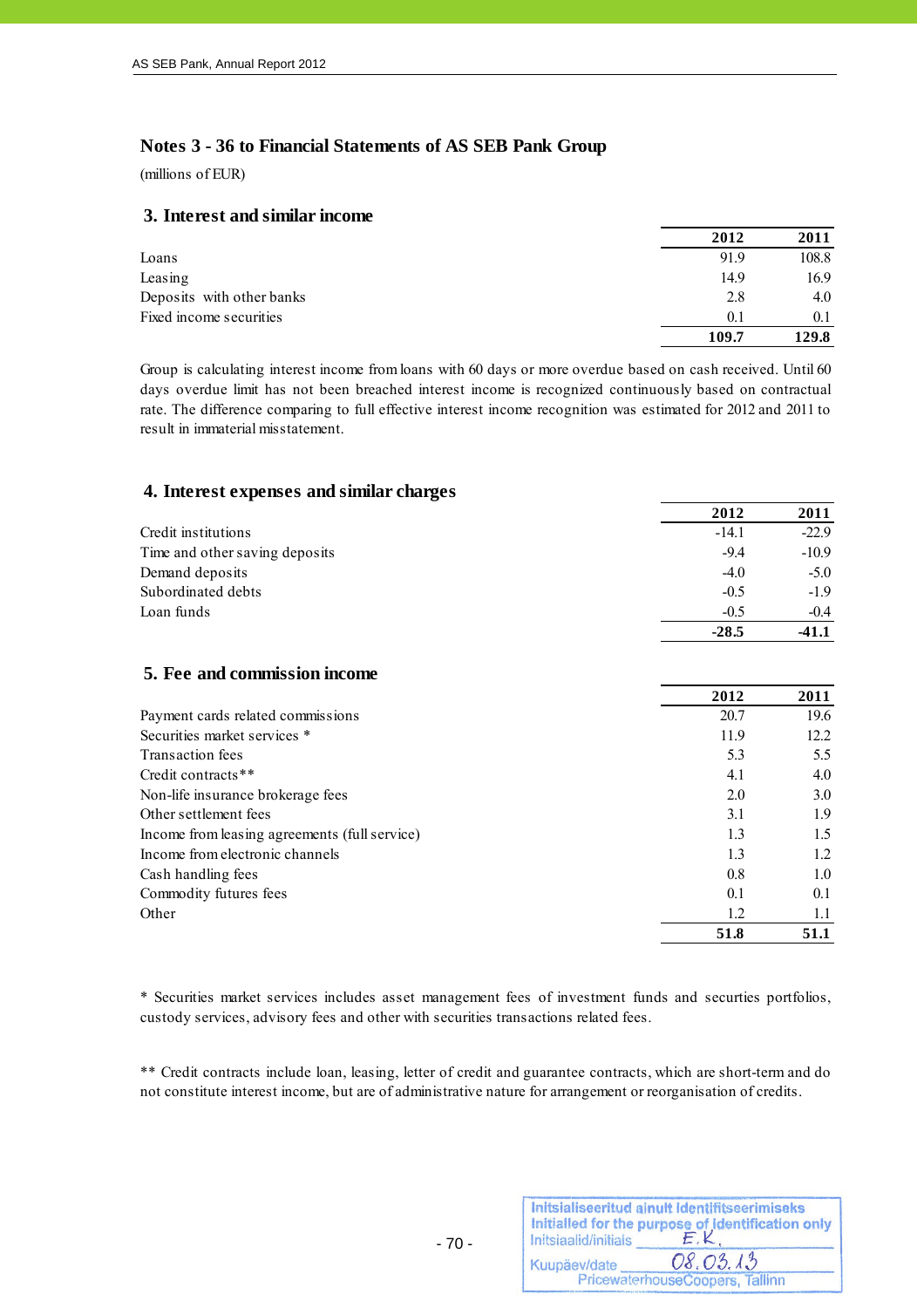### **6. Fee and commission expense**

|                                               | 2012    | 2011    |
|-----------------------------------------------|---------|---------|
| Credit and payment cards                      | $-9.1$  | $-7.6$  |
| Cash collecting fees                          | $-1.3$  | $-1.9$  |
| Expenses to leasing agreements (full service) | $-1.8$  | $-1.9$  |
| Securities market                             | $-1.2$  | $-1.2$  |
| Transaction fees                              | $-0.6$  | $-0.6$  |
| Expenses of electronic channels               | $-0.5$  | $-0.5$  |
| Other                                         | $-0.2$  | $-0.2$  |
|                                               | $-14.7$ | $-13.9$ |

# **7. Net income from foreign exchange**

|                                  | 2012  | 2011   |
|----------------------------------|-------|--------|
| Gain (loss) from transactions    | 6.6   | $-1.2$ |
| Currency translation differences | $-18$ | 6.1    |
|                                  | 4.8   | 4.9    |

### **8. Gains less losses from financial assets at fair value through profit or loss**

|                                                | 2012 | 2011   |
|------------------------------------------------|------|--------|
| Gain(loss) from financial assets at fair value | 0.5  | 0.2    |
| Gained from fixed income securities            | 0.5  | 0.2    |
| <b>Derivatives</b>                             | 2.0  | 2.2    |
| Equity derivatives                             | 0.7  | 0.9    |
| Currency derivatives                           | 0.5  | 0.4    |
| Interest derivatives                           | 0.8  | 0.9    |
| <b>Impairment of financial assets</b>          | 0.0  | $-0.2$ |
|                                                | 2.5  | 2.2    |

Respective assets are disclosed in Notes 16 and 31.

| Initsiaalid/initials | Initsialiseeritud ainult Identifitseerimiseks<br>Initialled for the purpose of Identification only |
|----------------------|----------------------------------------------------------------------------------------------------|
| Kuupäev/date         | 08.03.13                                                                                           |
|                      | PricewaterhouseCoopers, Tallinn                                                                    |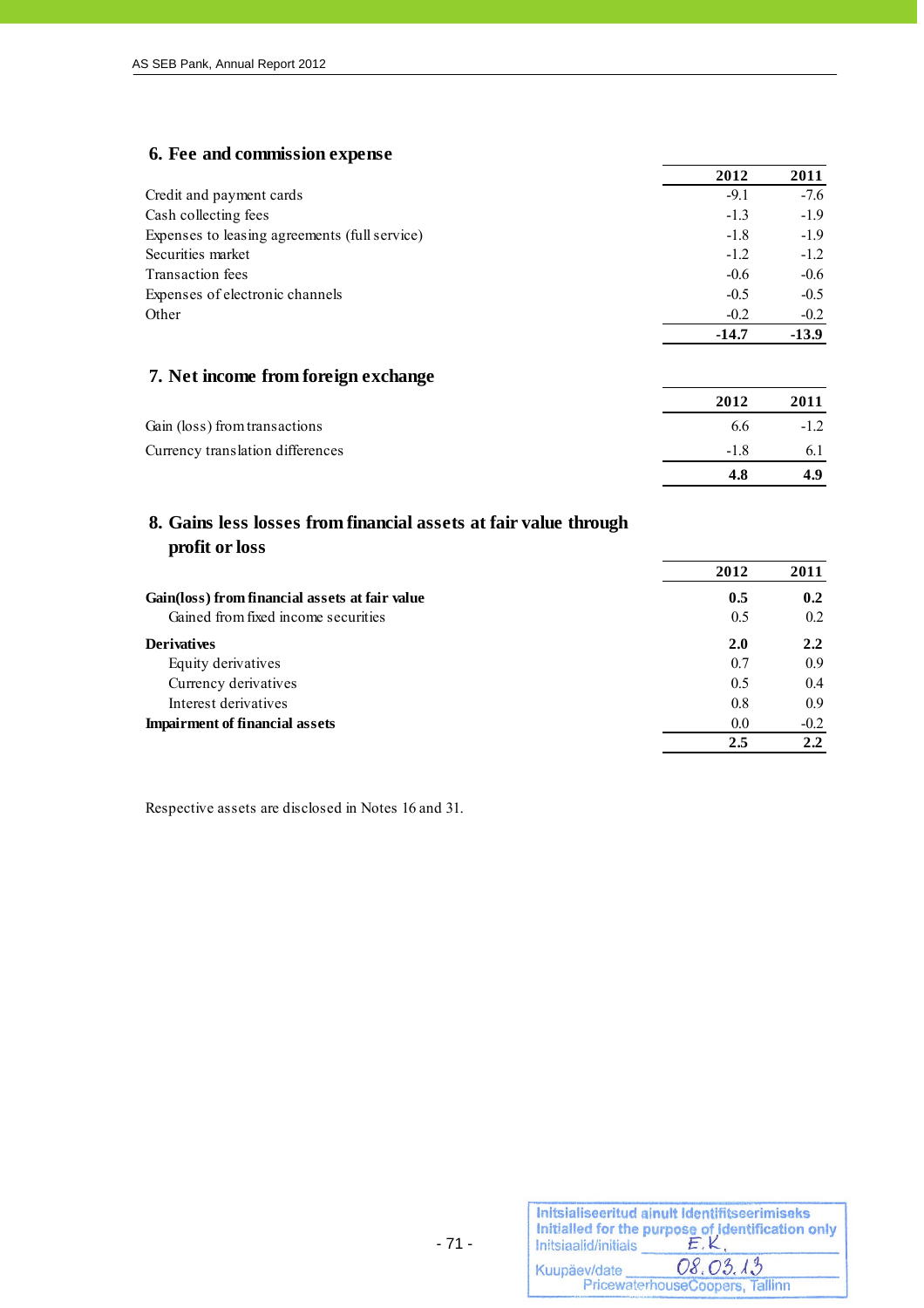# **9. Other income**

j

|                                             | 2012    | 2011    |
|---------------------------------------------|---------|---------|
| Rental income                               | 0.2     | 0.1     |
| Penalties                                   | 0.1     | 0.1     |
| Other income                                | 0.3     | 0.3     |
|                                             | 0.6     | 0.5     |
| 10. Personnel expenses                      |         |         |
|                                             | 2012    | 2011    |
| Personnel expenses*                         | $-24.9$ | $-25.7$ |
| Social security expenses**                  | $-7.9$  | $-8.3$  |
| Other personnel expenses (hiring, training) | $-0.8$  | $-0.8$  |
|                                             | $-33.6$ | $-34.8$ |

\* Costs related to the Long Term Incentive programmes are booked under personnel expenses in total amount 0.5 EUR mio in 2012 (0.5 EUR mio in 2011). These programmes are the Performance Share Programme, Employee Stock Option and the Share Savings Programmes (Note 1.18).

\*\* Social security tax payments include contribution to state pension funds. The Group has no legal or constructive obligation to make pension or similar payments beyond social security tax.

#### **11. Other expenses**

|                           | 2012    | 2011    |
|---------------------------|---------|---------|
| Rooms rent                | $-6.3$  | $-6.3$  |
| Premises cost (utilities) | $-2.7$  | $-3.2$  |
| IT related expenses       | $-4.6$  | $-4.5$  |
| Advertising and marketing | $-1.7$  | $-1.9$  |
| Other administrative cost | $-1.5$  | $-1.7$  |
| Information services      | $-0.8$  | $-0.8$  |
| Legal services            | $-0.9$  | $-1.3$  |
| Penalties                 | 0.0     | $-0.1$  |
| Consulting                | 0.0     | $-0.1$  |
| Other operating expenses  | $-1.6$  | $-2.4$  |
|                           | $-20.1$ | $-22.3$ |

#### Development costs

Costs associated with developing or maintaining computer software programmes are recognised as an expense as incurred. Advertising expenses and the launch of new products, services and processes are expensed as incurred. Expenditures related to trademarks, etc., to be developed inside the company are also expensed at the moment of their occurrence.

In 2012 AS SEB Pank had expenses for the developing IT systems and electronic products in total amount of 2,9 million euros (3,0 million euros in 2011).

| Initsiaalid/initials | Initsialiseeritud ainult identifitseerimiseks<br>Initialled for the purpose of Identification only |
|----------------------|----------------------------------------------------------------------------------------------------|
| Kuupäev/date         | 08.03.13                                                                                           |
|                      | PricewaterhouseCoopers, Tallinn                                                                    |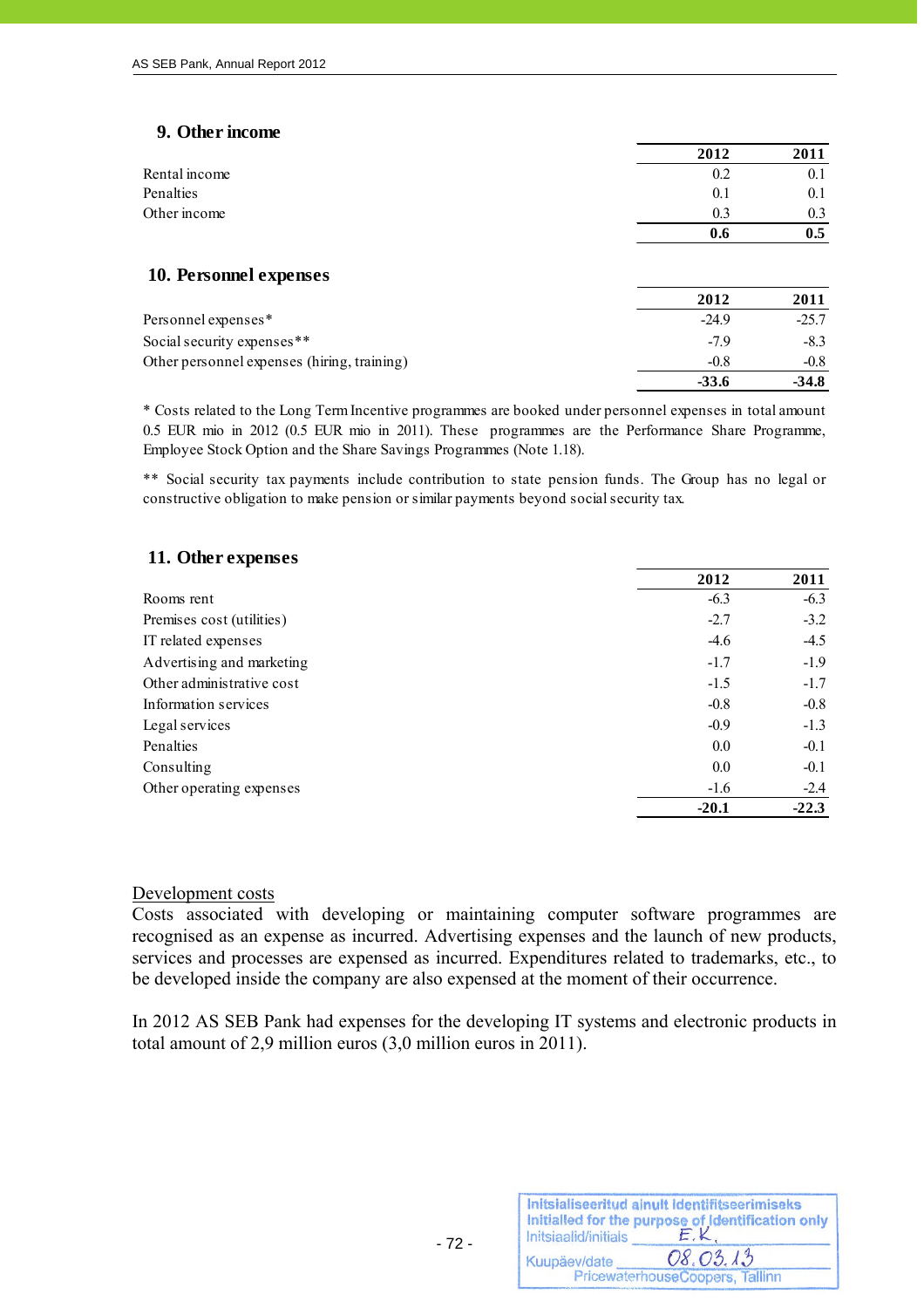# **12. Impairment losses on loans and advances**

| 2012                                                | Credit<br>insti-<br>tutions | <b>Corporates</b> | Housing<br>loans | <b>Other loans</b><br>to Private<br>individuals | <b>Seized</b><br>assets | <b>TOTAL</b> |
|-----------------------------------------------------|-----------------------------|-------------------|------------------|-------------------------------------------------|-------------------------|--------------|
| <b>Impairment losses</b>                            | 0.0                         | 7.6               | $-4.1$           | $-3.8$                                          | 0.0                     | $-0.3$       |
| impairment losses of reporting period (Note 15)     | 0.0                         | $-6.4$            | $-6.2$           | $-5.3$                                          | 0.0                     | $-17.9$      |
| recoveries from writeoffs (Note 15)                 | 0.0                         | 0.3               | 0.0              | 0.0                                             | 0.0                     | 0.3          |
| decreasing of impairment losses of previous         |                             |                   |                  |                                                 |                         |              |
| period (Note 15)                                    | 0.0                         | 13.7              | 2.1              | 1.5                                             | 0.0                     | 17.3         |
| <b>Impairment losses for contingent liabilities</b> | 0.0                         | 2.2               | 0.0              | 0.0                                             | 0.0                     | 2.2          |
|                                                     | 0.0                         | 9.8               | $-4.1$           | $-3.8$                                          | 0.0                     | 1.9          |

| 2011                                                | Credit<br>insti-<br>tutions | <b>Corporates</b> | Housing<br>loans | <b>Other loans</b><br>to Private<br>individuals | <b>Seized</b><br>assets | TOTAL   |
|-----------------------------------------------------|-----------------------------|-------------------|------------------|-------------------------------------------------|-------------------------|---------|
| <b>Impairment losses</b>                            | 0.0                         | 29.4              | $-2.2$           | 0.3                                             | 0.0                     | 27.5    |
| impairment losses of reporting period (Note 15)     | 0.0                         | $-7.3$            | $-6.4$           | $-1.0$                                          | 0.0                     | $-14.7$ |
| recoveries from writeoffs (Note 15)                 | 0.0                         | 0.2               | 0.0              | 0.0                                             | 0.0                     | 0.2     |
| decreasing of impairment losses of previous         |                             |                   |                  |                                                 |                         |         |
| period (Note 15)                                    | 0.0                         | 36.5              | 4.2              | 1.3                                             | 0.0                     | 42.0    |
| <b>Impairment losses for contingent liabilities</b> | 0.0                         | $-2.7$            | 0.0              | 0.0                                             | 0.0                     | $-2.7$  |
|                                                     | 0.0                         | 26.7              | $-2.2$           | 0.3                                             | 0.0                     | 24.8    |

| 13. Balances with central bank      |       |                   |
|-------------------------------------|-------|-------------------|
|                                     |       | 31.12.12 31.12.11 |
| Demand deposits                     | 191.0 | 49.5              |
| incl -mandatory reserve requirement | 249   | 49.5              |
| -demand deposits, cash equivalents  | 166.1 | $0.0\,$           |
|                                     | 1910  | 49.5              |

Mandatory reserve deposits are available for use by the Group's day-to-day business. Mandatory reserve earns interest at 0,75%. In 2012 the Group earned interest in amount of 0.3 EUR mio (2011 0.6 EUR mio).

#### **14. Loans and advances to credit institutions**

|                                                                 | 31.12.12 | 31.12.11 |
|-----------------------------------------------------------------|----------|----------|
| Demand deposits*                                                | 71.5     | 47.4     |
| Time deposits                                                   | 219.9    | 374.9    |
| Accrued interest receivable                                     | 0.0      | 0.7      |
|                                                                 | 291.4    | 423.0    |
| * Cash equivalents.                                             | 71.5     | 47.4     |
| Due from credit institutions, registered in EU (except Estonia) | 283.6    | 413.7    |
| Due from credit institutions, registered in Estonia             | 0.1      | 0.1      |
| Due from credit institutions, registered in other countries     | 7.7      | 9.2      |
|                                                                 | 291.4    | 423.0    |

| Initsiaalid/initials | Initsialiseeritud ainult identifitseerimiseks<br>Initialled for the purpose of Identification only |
|----------------------|----------------------------------------------------------------------------------------------------|
| Kuupäev/date         | 08.03.13                                                                                           |
|                      | PricewaterhouseCoopers, Tallinn                                                                    |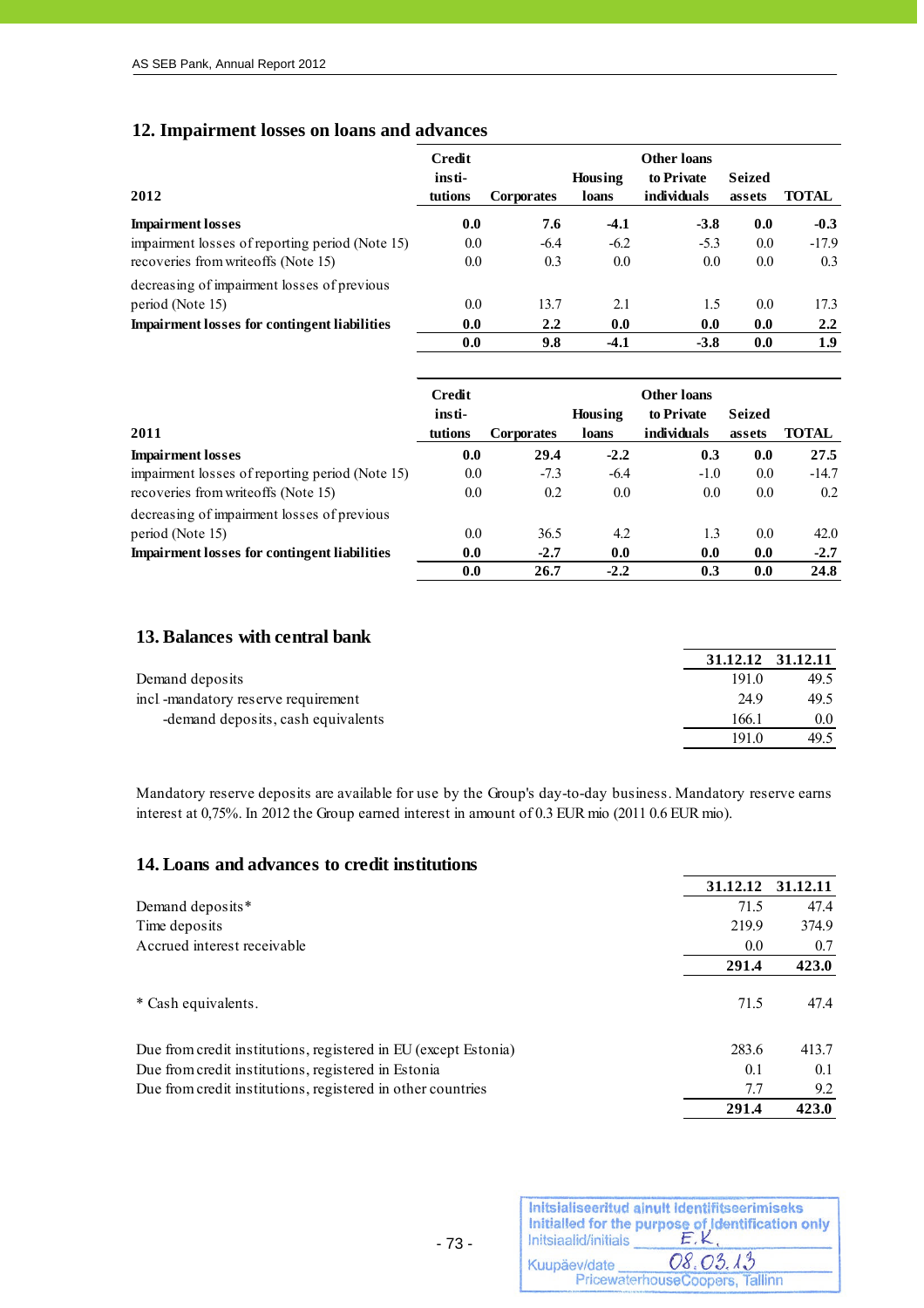# **15. Loans and advances to customers**

|                                                       | 31.12.12 | 31.12.11 |
|-------------------------------------------------------|----------|----------|
| Loans to Corporates                                   | 1,642.4  | 1,595.2  |
| Public sector                                         | 175.4    | 167.6    |
| Housing loans                                         | 1,538.8  | 1,547.4  |
| Other loans to Private individuals                    | 228.7    | 230.3    |
|                                                       | 3,585.3  | 3,540.5  |
| Due from customers, registered in EU (except Estonia) | 40.9     | 40.6     |
| Due from customers, registered in Estonia             | 3,542.3  | 3,496.8  |
| Due from customers, registered in other countries     | 2.1      | 3.1      |
|                                                       | 3,585.3  | 3.540.5  |

Loan portfolio by economic sector presented in Note 2 "Risk policy and management", on page 59.

Due from customers by currency is presented in Note 2, on page 53.

Due from customers by maturity is presented in interest restatement by maturity on pages 56-57.

Past due is presented in Note 2, on page 50.

Geographic concentration of assets and liabilities is presented in Note 2, on page 58.

#### **Loans and advances to customers by remaining maturity**

|          | Less than<br>3 months | $3-12$<br>months | $1-5$<br>years | $5-10$<br>vears     | Over 10<br>vears | <b>Total</b>  |
|----------|-----------------------|------------------|----------------|---------------------|------------------|---------------|
| 31.12.12 | 209.7                 |                  | 560.3 1,435.4  | 510.4               |                  | 869.5 3,585.3 |
| 31.12.11 | 174.2                 |                  |                | 509.0 1,390.1 517.9 | 949.3            | 3,540.5       |

#### **Gross and net investments on finance leases**

|                                                      | 31.12.12 | 31.12.11 |
|------------------------------------------------------|----------|----------|
| <b>Gross investment</b>                              | 412.2    | 401.2    |
| up to 1 year                                         | 142.4    | 154.9    |
| $1 - 5$ years                                        | 257.8    | 231.5    |
| over 5 years                                         | 12.0     | 14.8     |
| Unearned future finance income on finance leases (-) | $-22.8$  | $-29.0$  |
| Net investment in finance leases*                    | 389.4    | 372.2    |
| up to 1 year                                         | 133.0    | 142.6    |
| $1 - 5$ years                                        | 245.0    | 216.3    |
| over 5 years                                         | 11.4     | 13.3     |

\* Net investment in finance leases are presented above on lines: Leases to Corporates, Public sector, Housing loans, Other loans to Private individuals.

|                                                     | 31.12.12 | 31.12.11 |
|-----------------------------------------------------|----------|----------|
| Net investment in finance leases by interest rates  | 389.4    | 372.2    |
| $\leq$ 5%                                           | 356.8    | 279.1    |
| $5 - 10\%$                                          | 32.4     | 92.8     |
| $10-15%$                                            | 0.2      | 0.3      |
| $>15\%$                                             | 0.0      | 0.0      |
|                                                     |          |          |
|                                                     | 31.12.12 | 31.12.11 |
| Net investment in finance leases by base currencies | 389.4    | 372.2    |
| EEK                                                 | 0.0      | 0.0      |
| EEK related to EUR                                  | 0.0      | 0.0      |
| <b>USD</b>                                          | 0.0      | 0.3      |
| <b>EUR</b>                                          | 389.4    | 371.9    |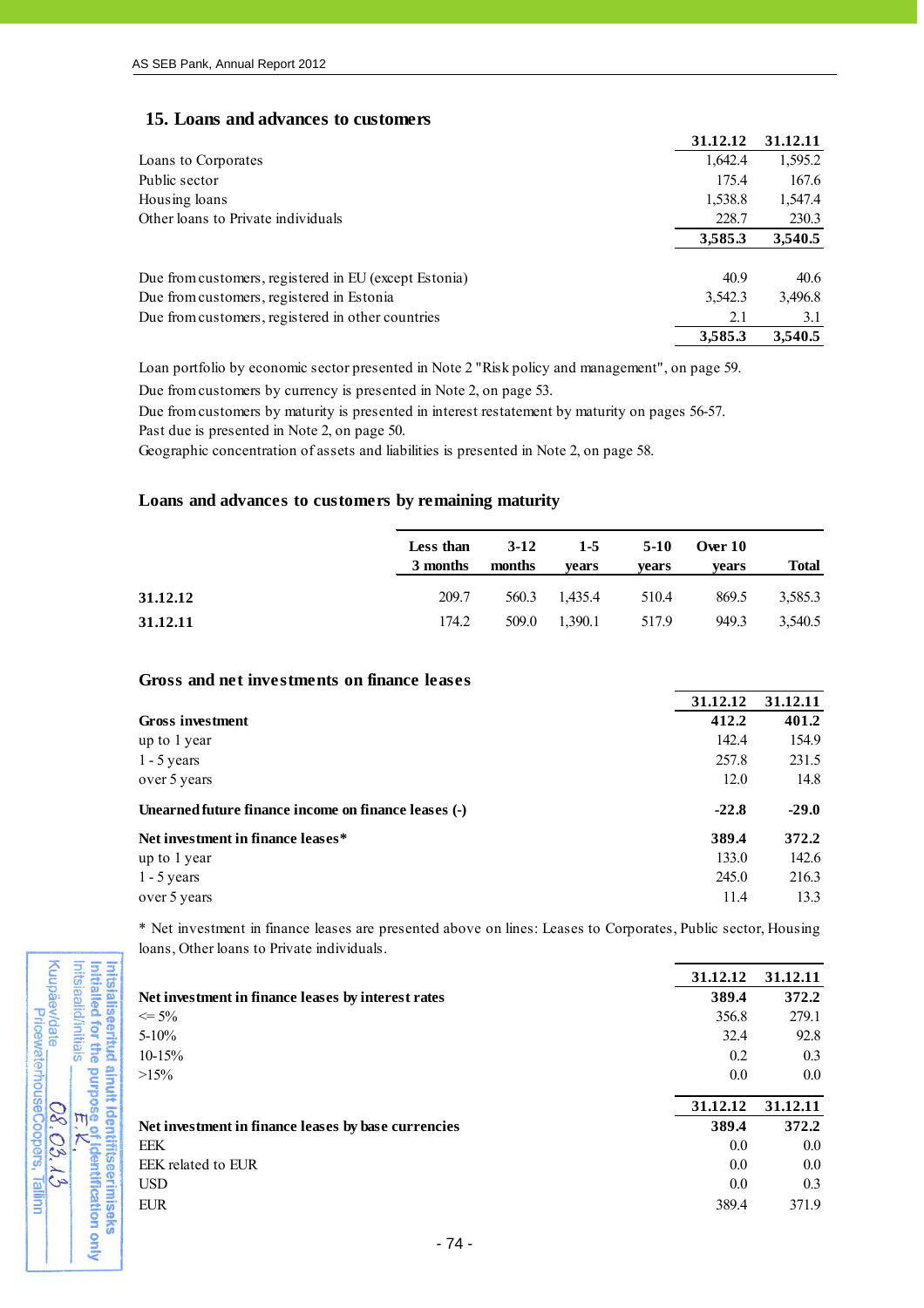#### **Allowances for impaired debt**

|                                                       | Credit  |                   |         | <b>Other loans</b> |              |
|-------------------------------------------------------|---------|-------------------|---------|--------------------|--------------|
|                                                       | insti-  |                   | Housing | to Private         |              |
| 2012                                                  | tutions | <b>Corporates</b> | loans   | individuals        | <b>TOTAL</b> |
| At the beginning of period (January, 1)               | 0.0     | 89.6              | 33.7    | 7.7                | 131.0        |
| Allowances of reporting period (Note 12)              | 0.0     | 6.4               | 6.2     | 5.3                | 17.9         |
| Decreasing of allowances of previous period (Note 12) | 0.0     | $-13.7$           | $-2.1$  | $-1.5$             | $-17.3$      |
| Loans and advances written off                        | $0.0\,$ | $-28.0$           | $-7.4$  | $-5.0$             | $-40.4$      |
| At the end of period (December, 31)                   | 0.0     | 54.3              | 30.4    | 6.5                | 91.2         |
| Recoveries from write-offs (Note 12)                  | 0.0     | $-0.3$            | 0.0     | 0.0                | $-0.3$       |

|                                                       | Credit  |                   |         | <b>Other loans</b> |         |
|-------------------------------------------------------|---------|-------------------|---------|--------------------|---------|
|                                                       | insti-  |                   | Housing | to Private         |         |
| 2011                                                  | tutions | <b>Corporates</b> | loans   | individuals        | TOTAL   |
| At the beginning of period (January, 1)               | 0.0     | 138.2             | 32.2    | 9.1                | 179.5   |
| Allowances of reporting period (Note 12)              | 0.0     | 7.3               | 6.4     | 1.0                | 14.7    |
| Decreasing of allowances of previous period (Note 12) | 0.0     | $-36.5$           | $-4.2$  | $-1.3$             | $-42.0$ |
| Loans and advances written off                        | 0.0     | $-19.4$           | $-0.7$  | $-1.1$             | $-21.2$ |
| At the end of period (December, 31)                   | 0.0     | 89.6              | 33.7    | 7.7                | 131.0   |
| Recoveries from write-offs (Note 12)                  | 0.0     | $-0.2$            | 0.0     | 0.0                | $-0.2$  |

#### **16. Financial investments**

|                                                           | 31.12.12 | 31.12.11 |
|-----------------------------------------------------------|----------|----------|
| <b>Financial assets held for trading</b>                  | 21.4     | 21.0     |
| Securities held for trading                               | 0.1      | 1.2      |
| Debt securities and other fixed income securities         | 0.1      | 1.2      |
| incl. valued with discounted cash flow method *           | 0.0      | 0.0      |
| incl. listed                                              | 0.1      | 1.2      |
| Derivatives (Note 31)                                     | 21.3     | 19.8     |
| Available for sale financial assets                       | 5.3      | 4.9      |
| Shares and fund participations**                          | 5.3      | 4.9      |
| incl. listed                                              | 0.0      | 0.0      |
| <b>Total</b>                                              | 26.7     | 25.9     |
| Securities of entities, registered in EU (except Estonia) | 2.0      | 3.4      |
| Securities of entities, registered in Estonia             | 23.9     | 21.6     |
| Securities of entities, registered in other countries     | 0.8      | 0.9      |
|                                                           | 26.7     | 25.9     |

Generally financial investments are revalued in fair value based on active market quotations.

\* Yield curves for discounted cash flow method were determined based on market interest rates for respective currency and credit spreads for respective issuer. To capture issuer credit risk, SEB internal credit rating (risk class) was used as based for credit spread.

\*\* Includes participations in pension funds managed by AS SEB Varahaldus in the total value of 4.2 EUR mio (2011 3.9 EUR mio), ownership of which is required (1-2% of the specific managed fund) according to the Investment Fund's Act.

| Initsiaalid/initials | Initsialiseeritud ainult Identifitseerimiseks<br>Initialled for the purpose of Identification only |
|----------------------|----------------------------------------------------------------------------------------------------|
| Kuupäev/date         | 08.03.13                                                                                           |
|                      | PricewaterhouseCoopers, Tallinn                                                                    |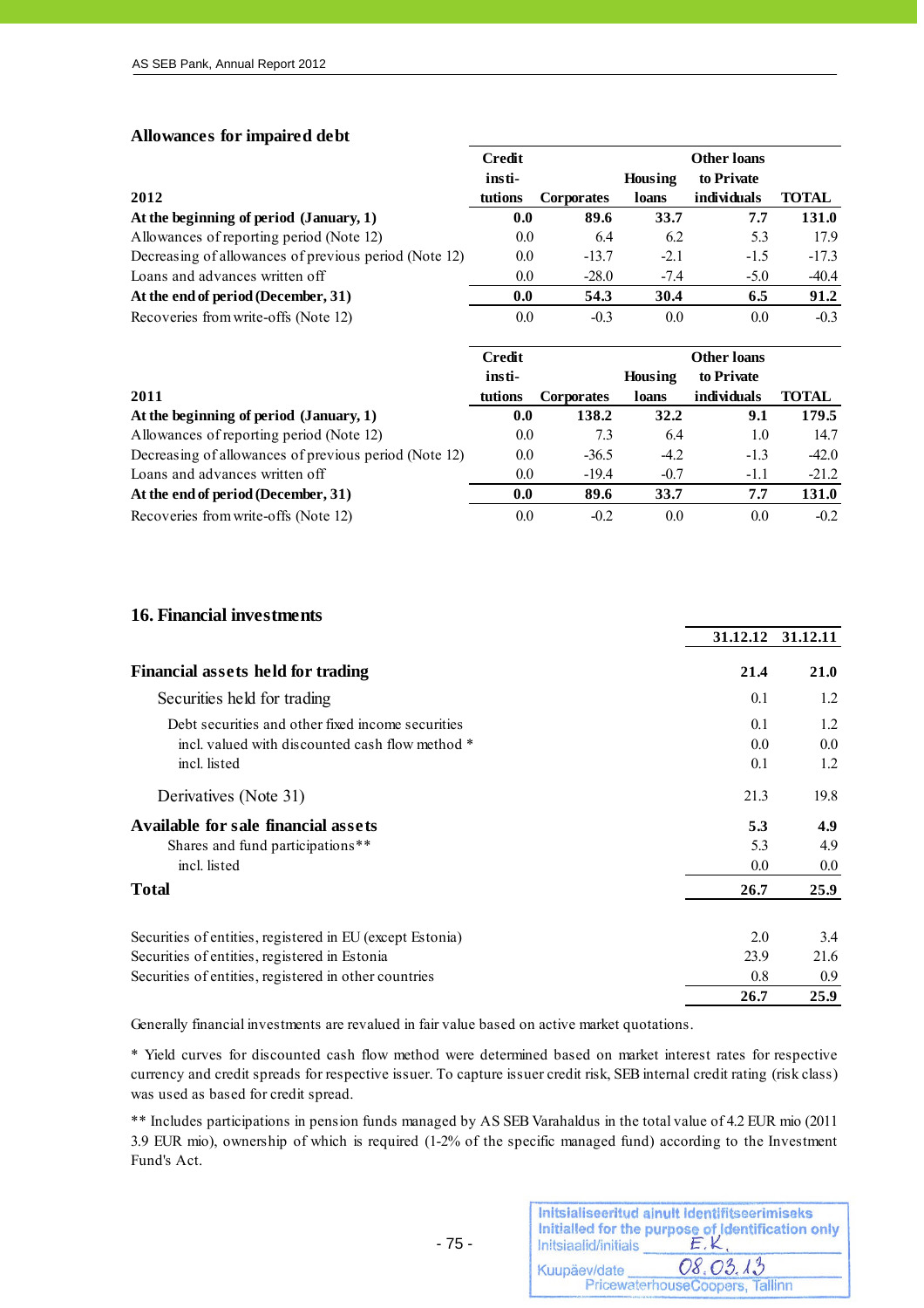# **Movements of financial investments**

|                                         | <b>Financial</b><br>assets held<br>for trading | <b>Derivatives</b><br>(Note 31) | Available-<br>for-sale<br>financial<br>assets | <b>TOTAL</b> |
|-----------------------------------------|------------------------------------------------|---------------------------------|-----------------------------------------------|--------------|
| At the beginning of period $(01.01.11)$ | 1.4                                            | 20.5                            | 5.0                                           | 26.9         |
| Acquisitions                            | 796.4                                          | 0.0                             | 0.6                                           | 797.0        |
| Disposals and redemptions               | $-796.6$                                       | 0.0                             | $-0.5$                                        | $-797.1$     |
| Changes of value                        | 0.0                                            | $-0.4$                          | $-0.2$                                        | $-0.6$       |
| Changes of currency rate                | 0.0                                            | $-0.3$                          | 0.0                                           | $-0.3$       |
| At the end of period $(31.12.11)$       | 1.2                                            | 19.8                            | 4.9                                           | 25.9         |
| At the beginning of period $(01.01.12)$ | 1.2                                            | 19.8                            | 4.9                                           | 25.9         |
| Acquisitions                            | 1,074.5                                        | 0.0                             | 0.2                                           | 1,074.7      |
| Disposals and redemptions               | $-1,075.6$                                     | 0.0                             | $-0.5$                                        | $-1,076.1$   |
| Changes of value                        | 0.0                                            | 2.3                             | 0.6                                           | 2.9          |
| Changes of currency rate                | 0.0                                            | $-0.8$                          | 0.1                                           | $-0.7$       |
| At the end of period (31.12.12)         | 0.1                                            | 21.3                            | 5.3                                           | 26.7         |

Financial investments available for sale with ownership in shares over 10%, presented in the statement of financial position on line "Available-for-sale financial assets" as of 31.12.2011 was Silverlaw OÜ, total value of shares was 3.3 thousand EUR . The aforementioned company, located in Estonia, was liquidated at 14.08.2012.

# **17. Other assets**

|                                      |      | 31.12.12 31.12.11 |
|--------------------------------------|------|-------------------|
| Payments in transit                  | 16.1 |                   |
| Accrued revenue and prepaid expenses | 13.7 |                   |
| Prepaid taxes                        | 19   | 07                |
| Assets held for sale                 | 0.0  | 01                |
|                                      | 31.7 | 18.0              |

| Initsiaalid/initials | Initsialiseeritud ainult Identifitseerimiseks<br>Initialled for the purpose of Identification only |
|----------------------|----------------------------------------------------------------------------------------------------|
| Kuupäev/date         | 08.03.13                                                                                           |
|                      | PricewaterhouseCoopers, Tallinn                                                                    |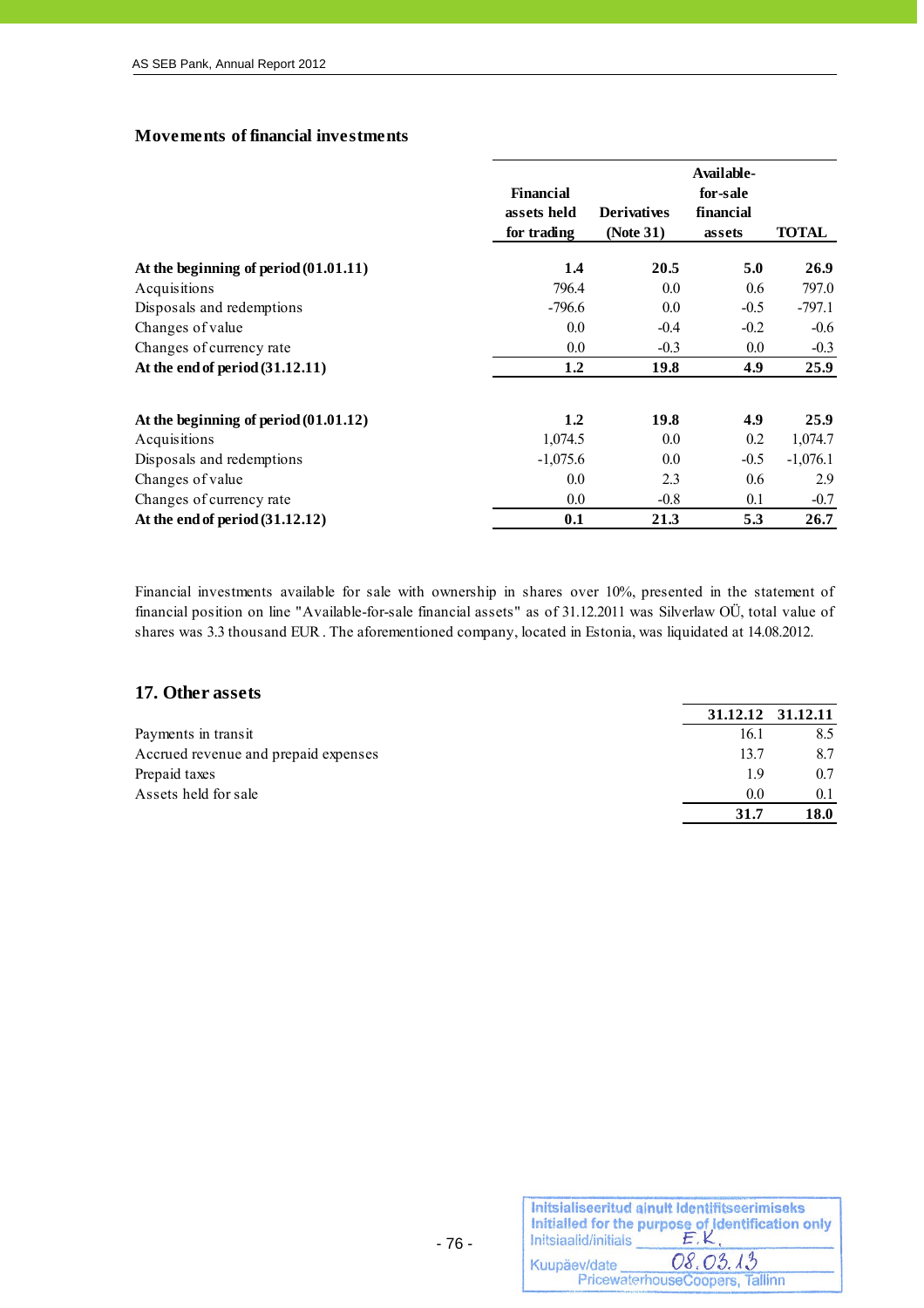#### **18.Investments in associates**

#### **Movements of investments in associates**

|      |                               | <b>Disposals</b><br>and |                                     |                   | At the           |
|------|-------------------------------|-------------------------|-------------------------------------|-------------------|------------------|
|      | At the beginning of<br>period | redemp-<br>tions        | <b>Profit from equity</b><br>method | Paid<br>dividends | end of<br>period |
| 2012 | 0.5                           | 0.0                     | 0.1                                 | 0.0               | 0.6              |
| 2011 | 0.4                           | 0.0                     | 0.1                                 | 0.0               | 0.5              |

#### **Associated companies**

|                              |                             |               |                  |                          | <b>AS SEB</b><br>Pank in   |                         | Owner-        |
|------------------------------|-----------------------------|---------------|------------------|--------------------------|----------------------------|-------------------------|---------------|
|                              | <b>Nominal</b><br>value     | <b>Assets</b> | Liabili-<br>ties | <b>Total</b><br>revenues | calculated<br>profit/-loss | <b>Balance</b><br>value | ship,<br>$\%$ |
| 2012                         |                             |               |                  |                          |                            |                         |               |
| AS Sertifits eerimis kes kus | without<br>nominal<br>value | 2.5           | 0.4              | 3.1                      | 0.3                        | 0.5                     | 25.00%        |
| Tieto Estonia Services OÜ    | <b>1278 EUR</b>             | 0.5           | 0.3              | 1.7                      | 0.0                        | 0.1                     | 20.00%        |
| <b>Total</b>                 |                             | <b>3.0</b>    | 0.7              | 4.8                      | 0.3                        | 0.6                     |               |
| 2011                         |                             |               |                  |                          |                            |                         |               |
| AS Sertifits eerimis kes kus | without<br>nominal<br>value | 1.8           | 0.3              | 2.7                      | 0.0                        | 0.4                     | 25.00%        |
| OÜ TietoEnator Support       | <b>1278 EUR</b>             | 0.6           | 0.2              | 1.8                      | 0.0                        | 0.1                     | 20.00%        |
| <b>Total</b>                 |                             | 2.4           | 0.5              | 4.5                      | 0.0                        | 0.5                     |               |

#### **Acquisitions, disposals and merging of associated companies and subsidiaries**

#### **Acquisitions**

No acquisitions occurred in 2012 and 2011.

#### **Disposals**

On March 3, 2011 the subsidiary AS SEB Enskilda was sold (100% of the shares held by AS SEB Pank) to the Scandinaviska Enskilda Banken AB (publ). Sale price of shares of AS SEB Enskilda was 2.1 EUR mio, which was the book value of net assets.

On July 27, 2012 AS Bangalo (100% of the shares held by AS SEB Pank) and AS SEB Kindlustusmaakler (100% of the shares held by AS SEB Liising) were merged with AS SEB Liising.

| Initsiaalid/initials | Initsialiseeritud ainult identifitseerimiseks<br>Initialled for the purpose of Identification only |
|----------------------|----------------------------------------------------------------------------------------------------|
| Kuupäev/date         | 08.03.13                                                                                           |
|                      | PricewaterhouseCoopers, Tallinn                                                                    |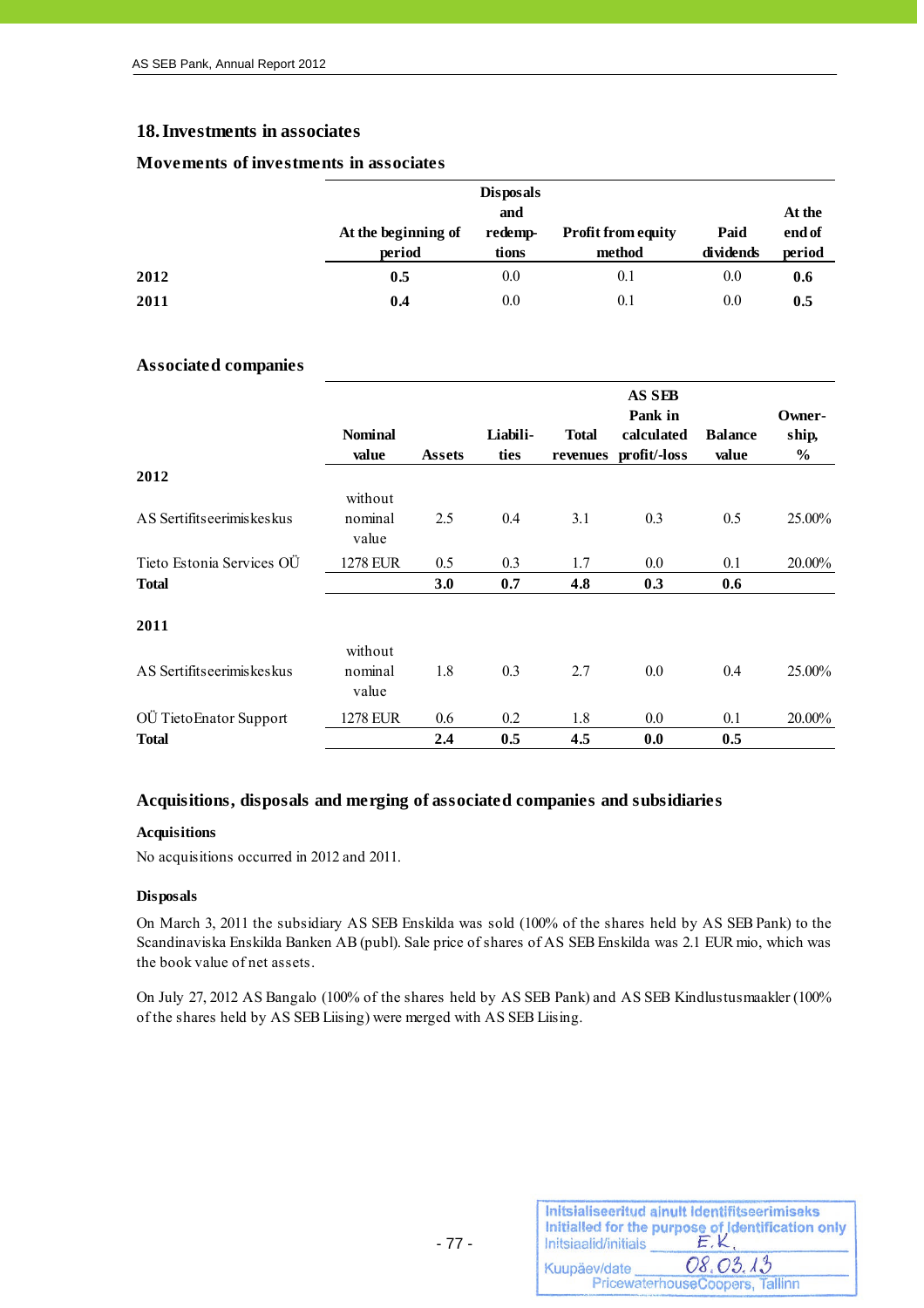# **19. Intangible assets**

| Cost<br>Accumulated amortisation<br><b>Carrying value</b><br><b>Opening carrying value</b><br><b>Additions</b><br>Amortisation charge<br>Closing carrying value<br>At end of period (31.12.11)<br>Cost<br>Accumulated amortisation<br>Carrying value<br>Opening carrying value<br>Additions<br>Amortisation charge<br>Closing carrying value<br>At end of period (31.12.12) |        |
|-----------------------------------------------------------------------------------------------------------------------------------------------------------------------------------------------------------------------------------------------------------------------------------------------------------------------------------------------------------------------------|--------|
|                                                                                                                                                                                                                                                                                                                                                                             | 5.7    |
|                                                                                                                                                                                                                                                                                                                                                                             | $-5.2$ |
|                                                                                                                                                                                                                                                                                                                                                                             | 0.5    |
|                                                                                                                                                                                                                                                                                                                                                                             | 0.5    |
|                                                                                                                                                                                                                                                                                                                                                                             | 0.2    |
|                                                                                                                                                                                                                                                                                                                                                                             | $-0.3$ |
|                                                                                                                                                                                                                                                                                                                                                                             | 0.4    |
|                                                                                                                                                                                                                                                                                                                                                                             |        |
|                                                                                                                                                                                                                                                                                                                                                                             | 5.8    |
|                                                                                                                                                                                                                                                                                                                                                                             | $-5.4$ |
|                                                                                                                                                                                                                                                                                                                                                                             | 0.4    |
|                                                                                                                                                                                                                                                                                                                                                                             | 0.4    |
|                                                                                                                                                                                                                                                                                                                                                                             | 0.3    |
|                                                                                                                                                                                                                                                                                                                                                                             | $-0.2$ |
|                                                                                                                                                                                                                                                                                                                                                                             | 0.5    |
|                                                                                                                                                                                                                                                                                                                                                                             |        |
| Cost                                                                                                                                                                                                                                                                                                                                                                        | 6.2    |
| Accumulated amortisation                                                                                                                                                                                                                                                                                                                                                    | $-5.7$ |
| <b>Carrying value</b>                                                                                                                                                                                                                                                                                                                                                       | 0.5    |

| Initsiaalid/initials | Initsialiseeritud ainult identifitseerimiseks<br>Initialled for the purpose of Identification only<br>Initsiaalid/initials E.K. |
|----------------------|---------------------------------------------------------------------------------------------------------------------------------|
| Kuupäev/date         | 08.03.13                                                                                                                        |
|                      | PricewaterhouseCoopers, Tallinn                                                                                                 |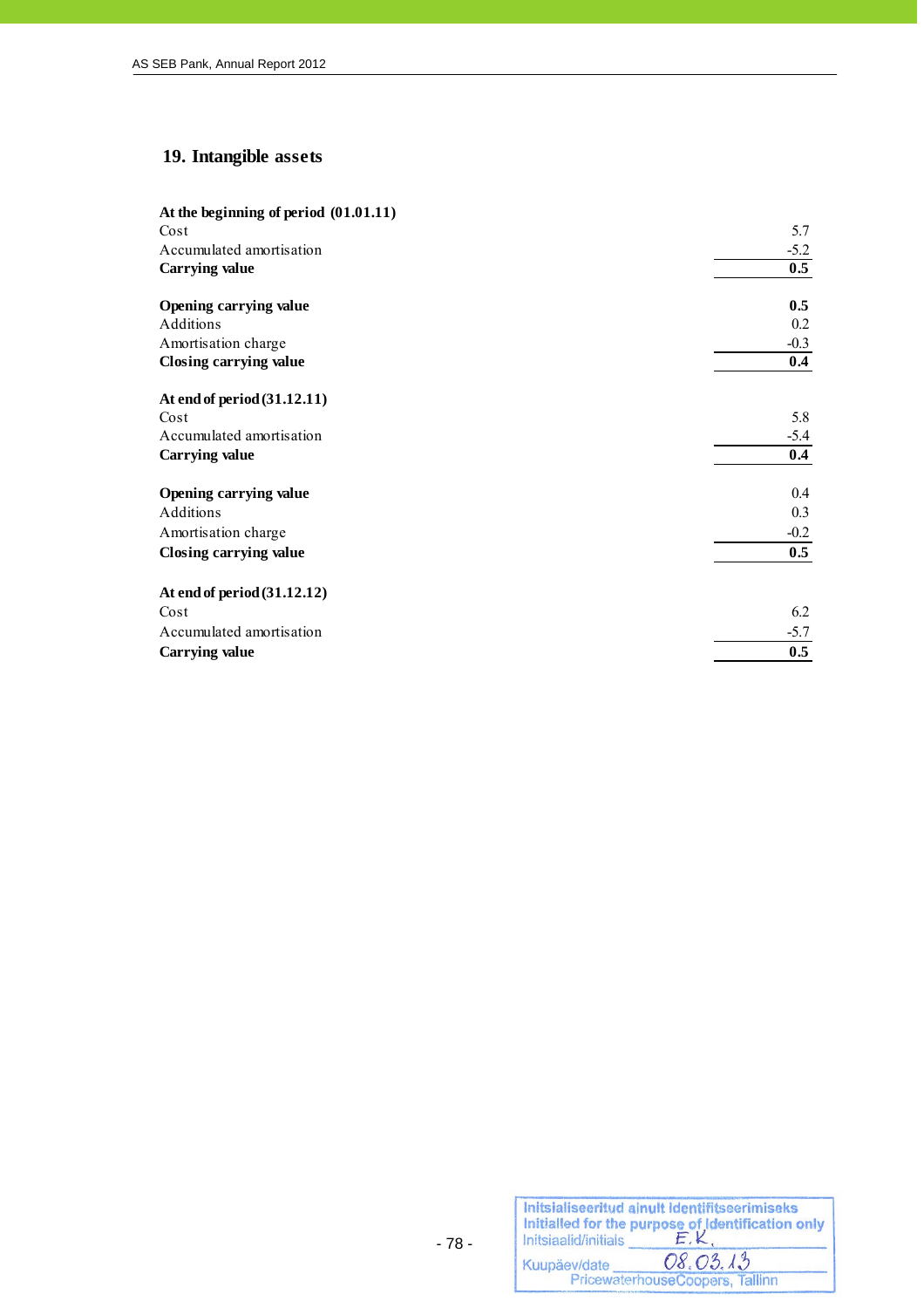# **20. Property, plant and equipment**

|                                         |                  | <b>Other</b> |              |
|-----------------------------------------|------------------|--------------|--------------|
|                                         |                  | tangible     |              |
|                                         | <b>Buildings</b> | assets       | <b>Total</b> |
| At the beginning of period $(01.01.11)$ |                  |              |              |
| Cost                                    | 3.5              | 24.5         | 28.0         |
| Accumulated depreciation                | $-1.7$           | $-19.0$      | $-20.7$      |
| <b>Carrying value</b>                   | 1.8              | 5.5          | 7.3          |
| Opening carrying value                  | 1.8              | 5.5          | 7.3          |
| Additions                               | 0.8              | 2.4          | 3.2          |
| Disposals (carrying value)*             | $-0.2$           | $-0.1$       | $-0.3$       |
| Depreciation charge                     | $-0.4$           | $-2.3$       | $-2.7$       |
| Closing carrying value                  | 2.0              | 5.5          | 7.5          |
| At end of period $(31.12.11)$           |                  |              |              |
| Cost                                    | 3.4              | 23.5         | 26.9         |
| Accumulated depreciation                | $-1.4$           | $-18.0$      | $-19.4$      |
| <b>Carrying value</b>                   | 2.0              | 5.5          | 7.5          |
| Opening carrying value                  | 2.0              | 5.5          | 7.5          |
| Additions                               | 0.7              | 4.3          | 5.0          |
| Depreciation charge                     | $-0.6$           | $-2.4$       | $-3.0$       |
| Reclassification                        | 0.0              | $-0.3$       | $-0.3$       |
| Closing carrying value                  | 2.1              | 7.1          | 9.2          |
| At end of period (31.12.12)             |                  |              |              |
| Cost                                    | 3.9              | 25.7         | 29.6         |
| Accumulated depreciation                | $-1.8$           | $-18.6$      | $-20.4$      |
| <b>Carrying value</b>                   | 2.1              | 7.1          | 9.2          |

| Initsiaalid/initials | Initsialiseeritud ainult identifitseerimiseks<br>Initialled for the purpose of Identification only<br>Initsiaalid/initials $E$ , K |
|----------------------|------------------------------------------------------------------------------------------------------------------------------------|
| Kuupäev/date         | 08.03.13                                                                                                                           |
|                      | PricewaterhouseCoopers, Tallinn                                                                                                    |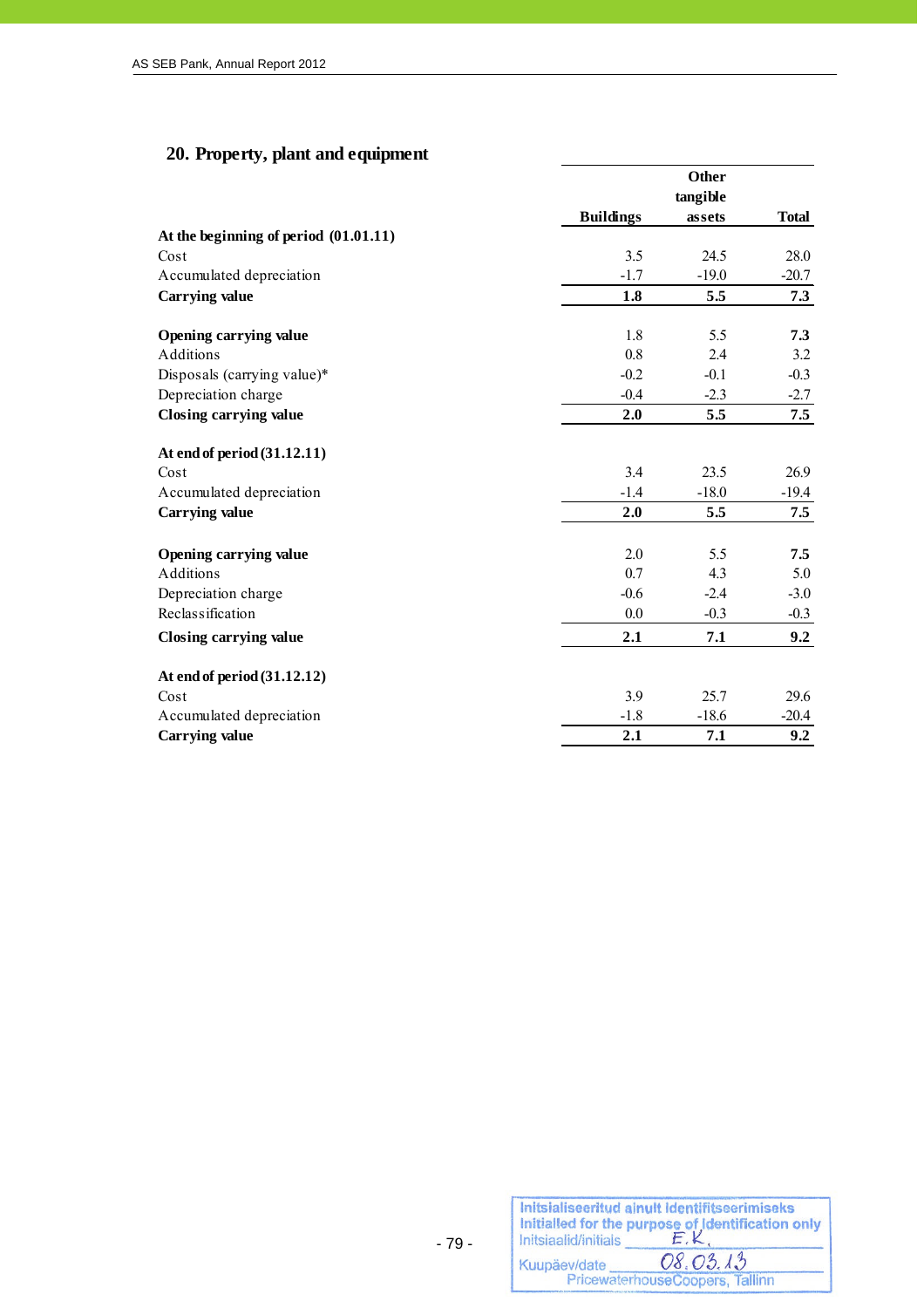# **21. Due to credit institutions**

|                                                               | 31.12.12 | 31.12.11 |
|---------------------------------------------------------------|----------|----------|
| Demand deposits                                               | 46.9     | 33.7     |
| Time deposits and loans (remaining maturity up to 1 year)     | 217.1    | 608.6    |
| Time deposits and loans (remaining maturity more than 1 year) | 482.4    | 301.0    |
| Accrued interest payable to credit institutions               | 1.8      | 5.2      |
|                                                               | 748.2    | 948.5    |
|                                                               | 31.12.12 | 31.12.11 |
| Due to credit institutions, registered in EU (except Estonia) | 736.8    | 923.1    |
| Due to credit institutions, registered in Estonia             | 10.9     | 24.6     |
| Due to credit institutions, registered in other countries     | 0.5      | 0.8      |
|                                                               | 748.2    | 948.5    |

582.1 EUR mio as at 31.12.2012 and 862.8 EUR mio as at 31.12.2011 were due from group to parent bank Skandinaviska Enskilda Banken AB (Note 33).

In 2011 EU grants related to the KFW Bankengruppe credit line, loan agreement 26.11.2007 in a total amount of 25 EUR mio, were disbursed in amount of 25 thousand euros. The credit line from 31.12.2009 was disbursed and used in 2011 amount of 6.0 EUR mio. No additional loans taken from KFW Bankengruppe in 2012.

#### **22. Due to customers**

|                                                     | 31.12.12 | 31.12.11 |
|-----------------------------------------------------|----------|----------|
| Demand deposits                                     | 2,066.0  | 1,555.3  |
| Time deposits and other saving deposits             | 490.1    | 753.7    |
| Investment deposits (index-linked)                  | 52.1     | 65.9     |
| Accrued interest payable to customers               | 2.5      | 3.9      |
|                                                     | 2,610.7  | 2,378.8  |
| Non-residents                                       | 383.1    | 290.0    |
| Residents                                           | 2,227.6  | 2,088.8  |
|                                                     | 2,610.7  | 2,378.8  |
| Due to customers by type of customer                |          |          |
| Due to corporate customers                          | 1,428.0  | 1,220.8  |
| Public sector                                       | 97.4     | 149.9    |
| Due to individuals                                  | 1,085.3  | 1,008.1  |
|                                                     | 2,610.7  | 2,378.8  |
| Due to customers, registered in EU (except Estonia) | 75.7     | 53.6     |
| Due to customers, registered in Estonia             | 2,227.6  | 2,088.8  |
| Due to customers, registered in other countries     | 307.4    | 236.4    |
|                                                     | 2,610.7  | 2,378.8  |

Due from customers by currency is presented in Note 2, on page 53. Due from customers by maturity is presented in interest restatement by maturity on pages 56-57.

| Initsiaalid/initials | Initsialiseeritud ainult identifitseerimiseks<br>Initialled for the purpose of Identification only |
|----------------------|----------------------------------------------------------------------------------------------------|
| Kuupäev/date         | 08.03.13                                                                                           |
|                      | PricewaterhouseCoopers, Tallinn                                                                    |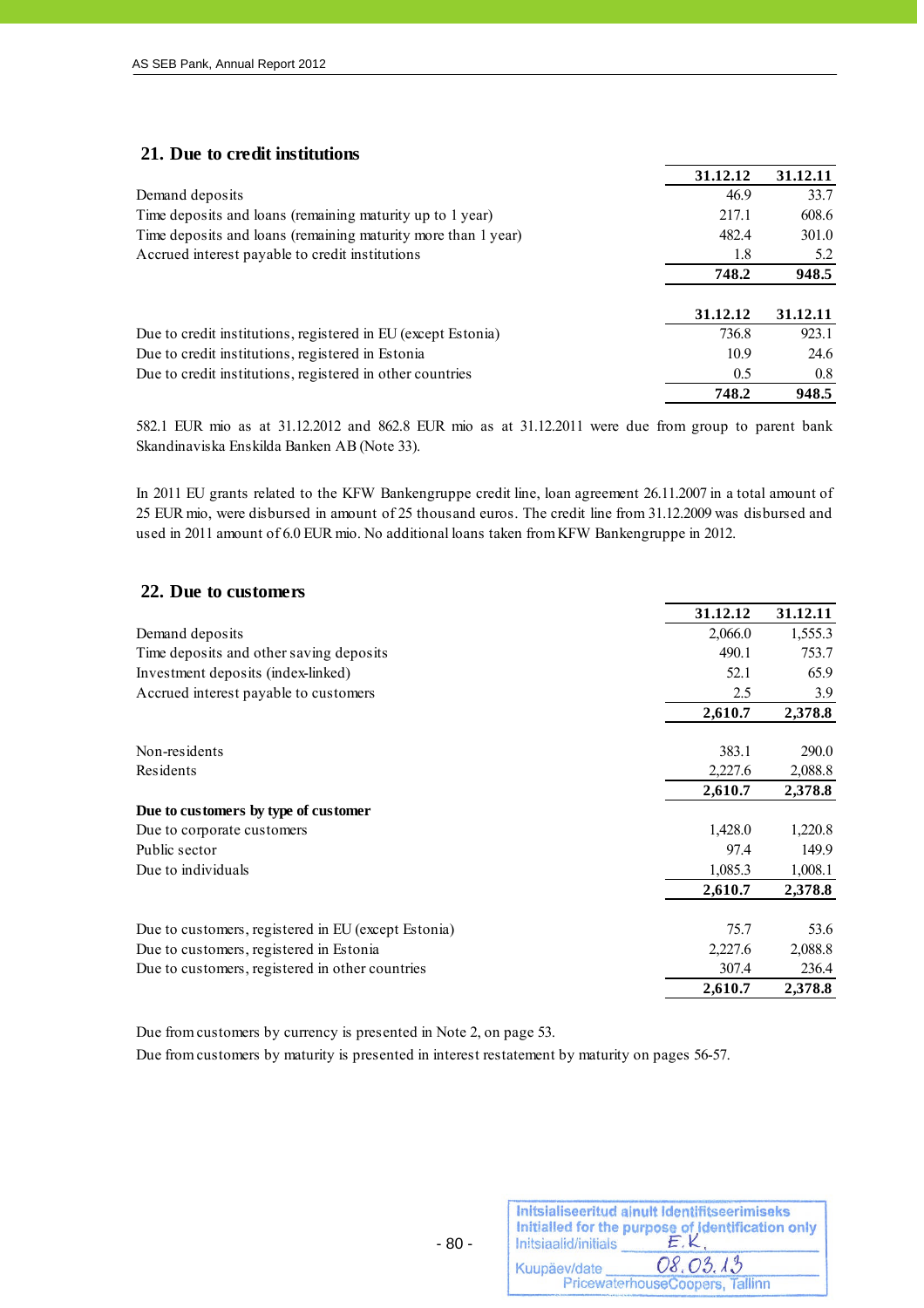#### **Customer assets under management of the group**

As of 31.12.2012 the customer securities portfolios under management of the group amounted to 163.4 million euros (including 79.2 million in portfolio of SEB Elu- ja Pensionikindlustus). The total volume of aforementioned portfolios as of 31.12.2011 was 134.9 million euros (including 71.6 million in portfolio of SEB Elu- ja Pensionikindlustus). Commission fee is received from management of these portfolios and no credit or market risk is born by the group.

As at 31.12.2012 the group's asset management company belonging to the Group (AS SEB Varahaldus) managed 12 investment and pension funds (i.e. 6 open-end investment funds, 4 mandatory pension funds and 2 voluntary pension fund) with average total volume of 456.5 million euros. As at 31.12.2011 AS SEB Varahaldus managed 13 investment and pension funds (i.e. 6 open-end investment funds, 1 closed-end investment fund, 4 mandatory pension funds and 2 voluntary pension fund) with average total volume of 392.0 million euros. Investment management service was also performed to the SEB (parent Group) Eastern-European funds: (4 funds) as at 2012 938.4 million euros, as at 2011 807.0 million euros.

On June 21, 2012 SEB High-Yield Bond Fund was liquidated. On May 5, 2011 SEB Likviidsusfond was liquidated.

#### **23. Loan funds**

Credit line resources from Maaelu Edendamise Sihtasutus (MES) were disbursed with the intended purpose to finance small and medium enterprises operating in rural areas. Under mentioned credit line investments have to be made outside Tallinn, Tartu, Narva, Kohtla-Järve and Pärnu (major towns in Estonia). Loan funds include also a credit line from Credit and Export Guarantee Fund KredEx, granted to apartment associations for energy efficient renovation works. The funds are for relending with a tenor of up to 20 years.

#### **24. Other liabilities**

|                                    | 31.12.12 | 31.12.11 |
|------------------------------------|----------|----------|
| Payments in transit                | 47.0     | 32.3     |
| Other prepaid income               | 3.8      | 2.6      |
| Factoring balances                 | 14.7     | 10.8     |
| Tax debts                          | 1.1      | 1.6      |
| Other accrued costs                | 3.5      | 4.7      |
| Prepaid guarantee income           | 0.7      | 0.8      |
| Prepayments from leasing customers | 2.9      | 2.0      |
|                                    | 73.7     | 54.8     |

# **25. Financial liabilities at fair value through profit or loss**

|                       | 31.12.12 31.12.11 |      |
|-----------------------|-------------------|------|
| Derivatives (Note 31) | 21.7              | 20.5 |
|                       | 21.7              | 20.5 |

AS SEB Pank has no any class of debt or equity instruments in a public market since 16.06.2009. Therefore also segment analysis according to IFRS 8 is not described.

| Initsiaalid/initials | Initsialiseeritud ainult Identifitseerimiseks<br>Initialled for the purpose of Identification only |
|----------------------|----------------------------------------------------------------------------------------------------|
| Kuupäev/date         | 08.03.13                                                                                           |
|                      | PricewaterhouseCoopers, Tallinn                                                                    |

 $- 81 -$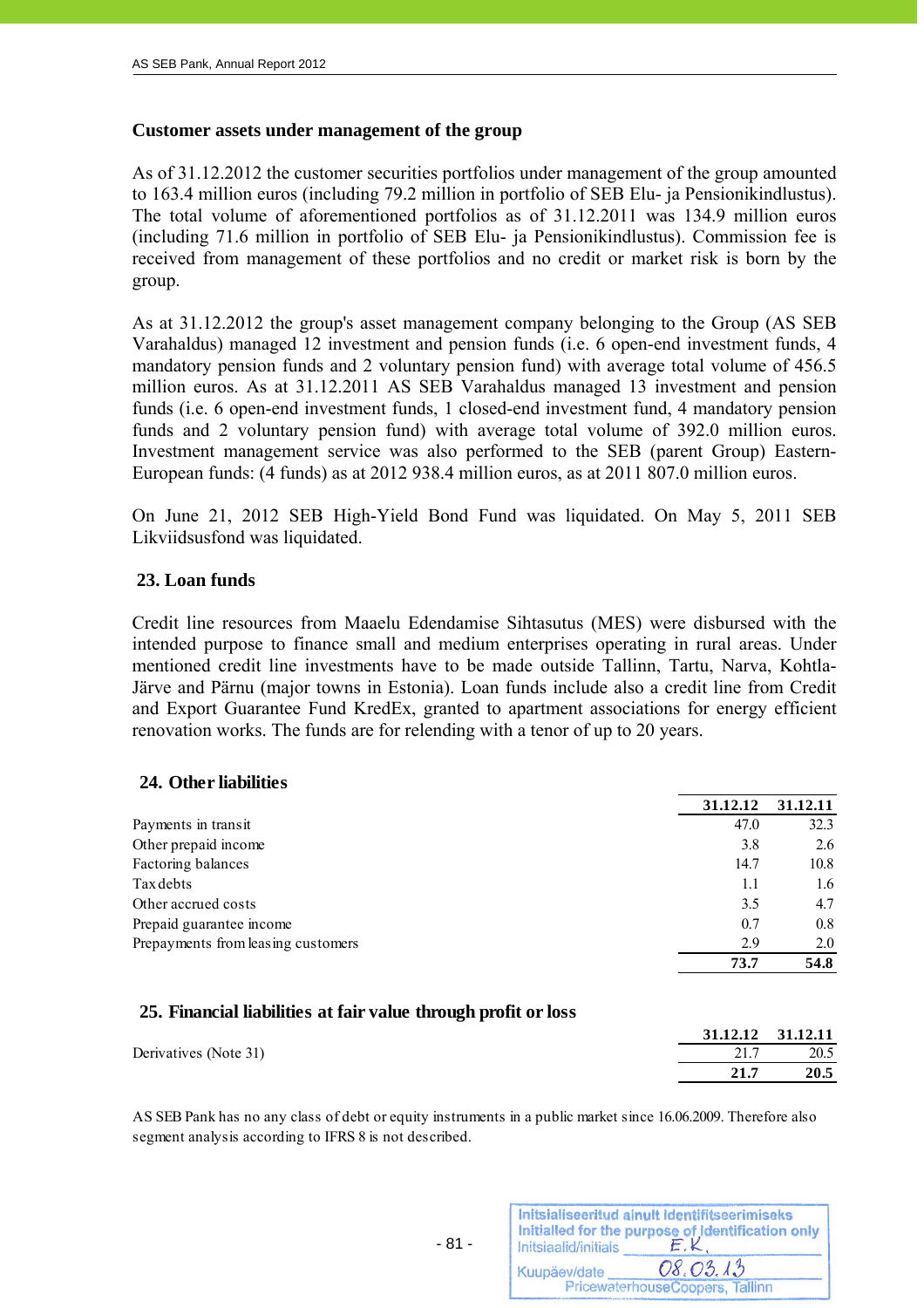### **26. Provisions**

j

|                                           | <b>Provisions</b><br>total |
|-------------------------------------------|----------------------------|
| Provisions as at 01.01.11                 | 0.3                        |
| Added to the provisions                   | 5.3                        |
| Amounts used and unused amounts reversed  | $-2.7$                     |
| Total provisions as at 31.12.11           | 2.9                        |
| Provisions as at 01.01.12                 | 2.9                        |
| Added to the provisions                   | 1.7                        |
| Calculated during the period under review | $-2.7$                     |
| Total provisions as at 31.12.12           | 1.9                        |

In the note is presented provisions for contingent liabilities.

|            | Carrying |             |     |                                        | Future expected undiscounted cash flows by years |             |
|------------|----------|-------------|-----|----------------------------------------|--------------------------------------------------|-------------|
| 31.12.11   | amount   | $0-5$ years |     | $5-10$ years 10-15 years 15-20 years   |                                                  | $>20$ years |
| Provisions | 2.9      | 2.9         | 0.0 | 0.0                                    | 0.0                                              | 0.0         |
|            | Carrying |             |     |                                        | Future expected undiscounted cash flows by years |             |
| 31.12.12   | amount   | $0-5$ years |     | 5-10 years $10-15$ years $15-20$ years |                                                  | $>20$ vears |
| Provisions | 1.9      | 1.9         | 0.0 | $0.0^{\circ}$                          | 0.0                                              | 0.0         |

#### **27. Subordinated loans**

#### **31.12.12**

Subordinated debt 50.0 EUR mio was repaid to Skandinaviska Enskilda Banken AB ahead of time on May 29, 2012.

| 31.12.11                                | Amount | Interest rate<br>at reporting<br>date $(\% )$ | <b>Maturity</b><br>date |
|-----------------------------------------|--------|-----------------------------------------------|-------------------------|
| <b>Issuer</b>                           |        |                                               |                         |
| Skandinaviska Enskilda Banken AB (publ) | 50.0   | 2.45                                          | 29.05.17                |
| Accrued interest payable                | 0.1    |                                               |                         |
|                                         | 50.1   |                                               |                         |

Subordinated debt may be considered as hybrid instrument, which means that due to their partial capital nature may be included under the bank's own funds in case certain requirements are met. In calculation of capital adequacy, loans with the remaining maturity over 5 years meeting certain requirements are included in own funds. Regarding loans with

- 82 -

| Initsiaalid/initials | Initsialiseeritud ainult identifitseerimiseks<br>Initialled for the purpose of Identification only |
|----------------------|----------------------------------------------------------------------------------------------------|
| Kuupäev/date         | 08.03.13                                                                                           |
|                      | PricewaterhouseCoopers, Tallinn                                                                    |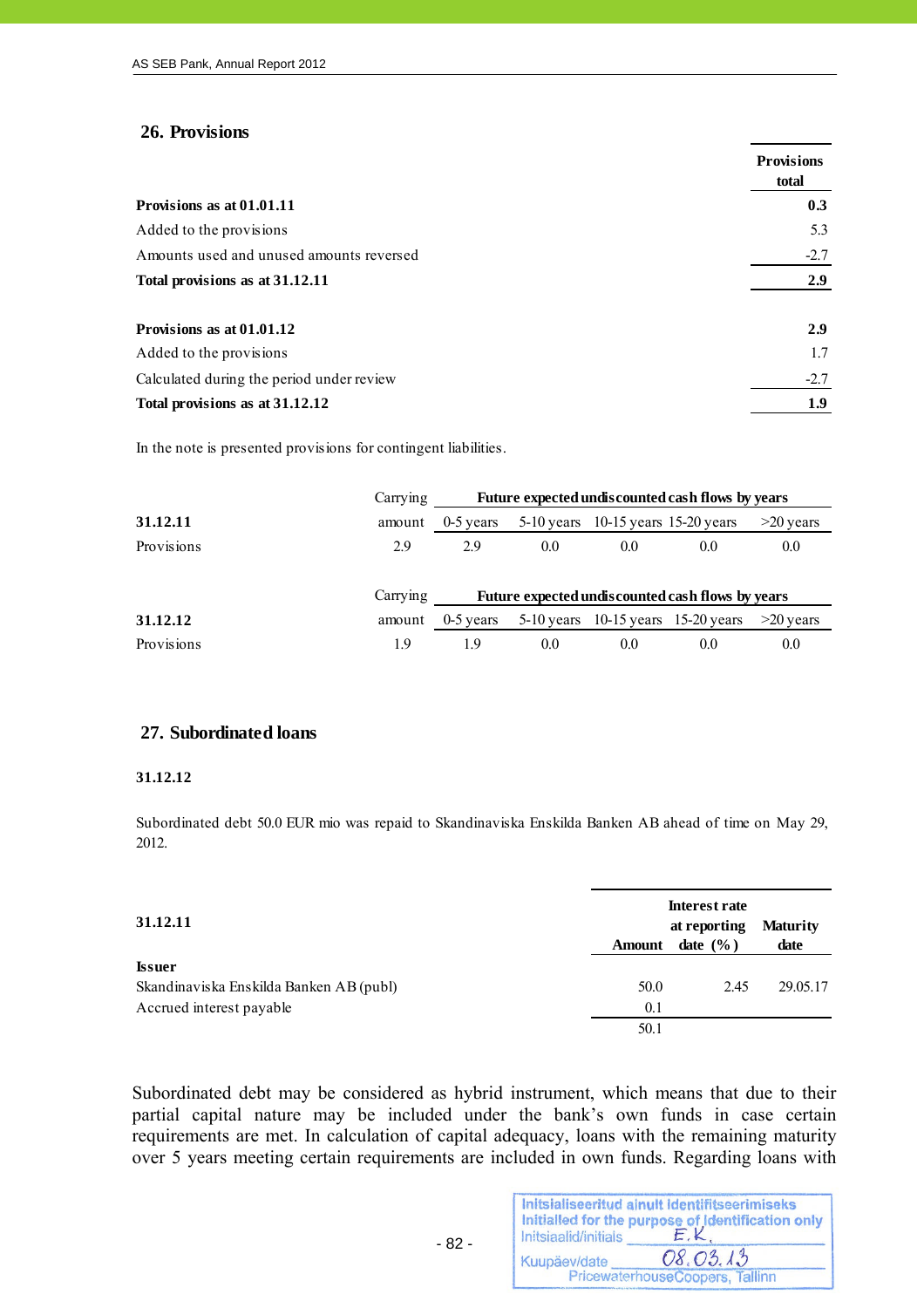maturity less than 5 years, a 20% straight-line depreciation is applied in each following year. The loan is not considered own funds when the remaining maturity period is less than one year.

Subordinated debt is issued at a variable interest rate and the interest restatement is scheduled in 12 month from the reporting date (see Note 2 page 56-57). Interest is restated for 6 months period in advance. Subordinated debt is repayable at the option of the borrower if the remaining maturity is less than 5 years.

### **28. Shareholders**

|                                                                  | Country | Number of<br>shares | % from total<br>number |
|------------------------------------------------------------------|---------|---------------------|------------------------|
| Shareholders of AS SEB Pank at 31.12.2012:                       |         |                     |                        |
| Skandinaviska Enskilda Banken AB (publ)                          | Sweden  | 66,562,381          | 100.00                 |
| Shareholders of AS SEB Pank at 31.12.2011:                       |         |                     |                        |
| Skandinaviska Enskilda Banken AB (publ)                          | Sweden  | 66,562,381          | 100.00                 |
| Share capital, EUR                                               |         | 42,541,115          |                        |
| Nominal value of shares, EUR                                     |         | 0.64                |                        |
| Maximum number of shares in articles of association: 240,000,000 |         |                     |                        |
| All issued shares are paid for.                                  |         |                     |                        |

Skandinaviska Enskilda Banken AB (publ) is the ultimate parent of AS SEB Pank. Skandinaviska Enskilda

Banken AB (publ) (incorporated in Sweden) does not have a controlling parent company.

See capital adequacy calculation in Note 2.8.

| <b>Share information</b>                         | 31.12.12   | 31.12.11   |
|--------------------------------------------------|------------|------------|
| Number of shares of AS SEB Pank at end of period | 66.562.381 | 66,562,381 |
| Average number of shares, adjusted with issues   | 66.562.381 | 66.562.381 |
| Net profit, EUR mio                              | 713        | 98.1       |

# **29. Dividend policy**

AS SEB Pank is 100%-owned by Skandinaviska Enskilda Banken AB (publ). In working out the strategy for equity management, profit distribution and formation of reserves the bank is following the common approach of future risks and performance strategy of the SEB Group. The Group has not paid any dividend since acquisition by Skandinaviska Enskilda Banken AB (publ).

| 08.03.13<br>PricewaterhouseCoopers, Tallinn |
|---------------------------------------------|
|                                             |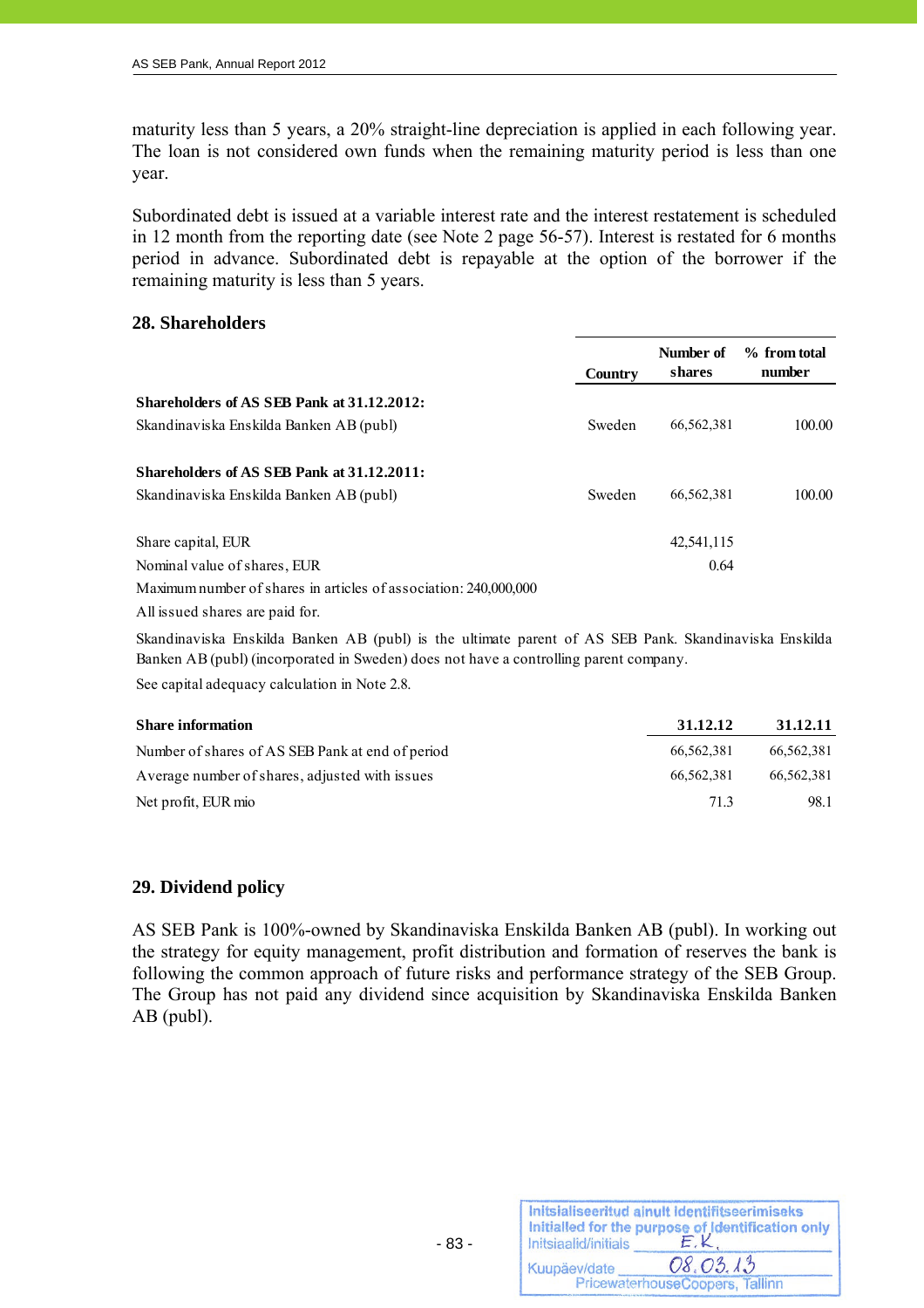#### **30. Other reserves**

j

|                                                            | 31.12.12 | 31.12.11      |
|------------------------------------------------------------|----------|---------------|
| General banking reserve                                    | 191      | 191           |
| Statutory reserve                                          | 0.3      | $0.4^{\circ}$ |
| Revaluation reserve of Available-for-sale financial assets | 09       | 03            |
|                                                            | 20.3     | 19.8          |

#### **Movements of other reserves**

|                                                     | <b>General</b><br>banking<br>reserve | <b>Revaluation</b><br>reserve of<br>Available-for-<br>sale financial<br>assets | <b>Statutory</b><br>reserve | <b>Total other</b><br>reserves |
|-----------------------------------------------------|--------------------------------------|--------------------------------------------------------------------------------|-----------------------------|--------------------------------|
| Balance at the beginning of the period $(01.01.11)$ | 19.1                                 | 0.4                                                                            | 0.4                         | 19.9                           |
| Net gain/loss from the change in fair value         | 0.0                                  | $-0.1$                                                                         | 0.0                         | $-0.1$                         |
| Balance at the end of the period (31.12.11)         | 19.1                                 | 0.3                                                                            | 0.4                         | 19.8                           |
| Balance at the beginning of the period $(02.01.12)$ | 19.1                                 | 0.3                                                                            | 0.4                         | 19.8                           |
| Transfer from the retained profits                  | 0.0                                  | 0.0                                                                            | $-0.1$                      | $-0.1$                         |
| Net gain/loss from the change in fair value         | 0.0                                  | 0.6                                                                            | 0.0                         | 0.6                            |
| Balance at the end of the period (31.12.12)         | 19.1                                 | 0.9                                                                            | 0.3                         | 20.3                           |

According to the Income Tax Act valid until 2000 the credit institutions were able to form a tax exempt general banking reserve up to 5% of the loan portfolio to cover potential losses. Allocations to this reserve could be deducted from the taxable income.

According to the Commercial Code at least 5% of the net income has to be transferred into the statutory reserve capital every year, until the reserve capital comprises 10% of the share capital. The statutory reserve capital may be used for covering losses.

AS SEB Pank profit for the year 1994 - 1997 has been allocated to that general banking reserve (except for 0.4 million euros from the 1995-year profit). The reserve amounts to 19.1 million euros, including also the bank's statutory reserve capital according to the Commercial Code. In 1998 - 2011 the bank made no allocations to the reserves. In 2001 - 2011 the subsidiaries of AS SEB Pank made allocations to the statutory reserves from their undistributed profits in the amount of 0.3 million euros.

|                      | Initsialiseeritud ainult identifitseerimiseks<br>Initialled for the purpose of identification only |
|----------------------|----------------------------------------------------------------------------------------------------|
| Initsiaalid/initials |                                                                                                    |
| Kuupäev/date         | 08.03.13                                                                                           |
|                      | PricewaterhouseCoopers, Tallinn                                                                    |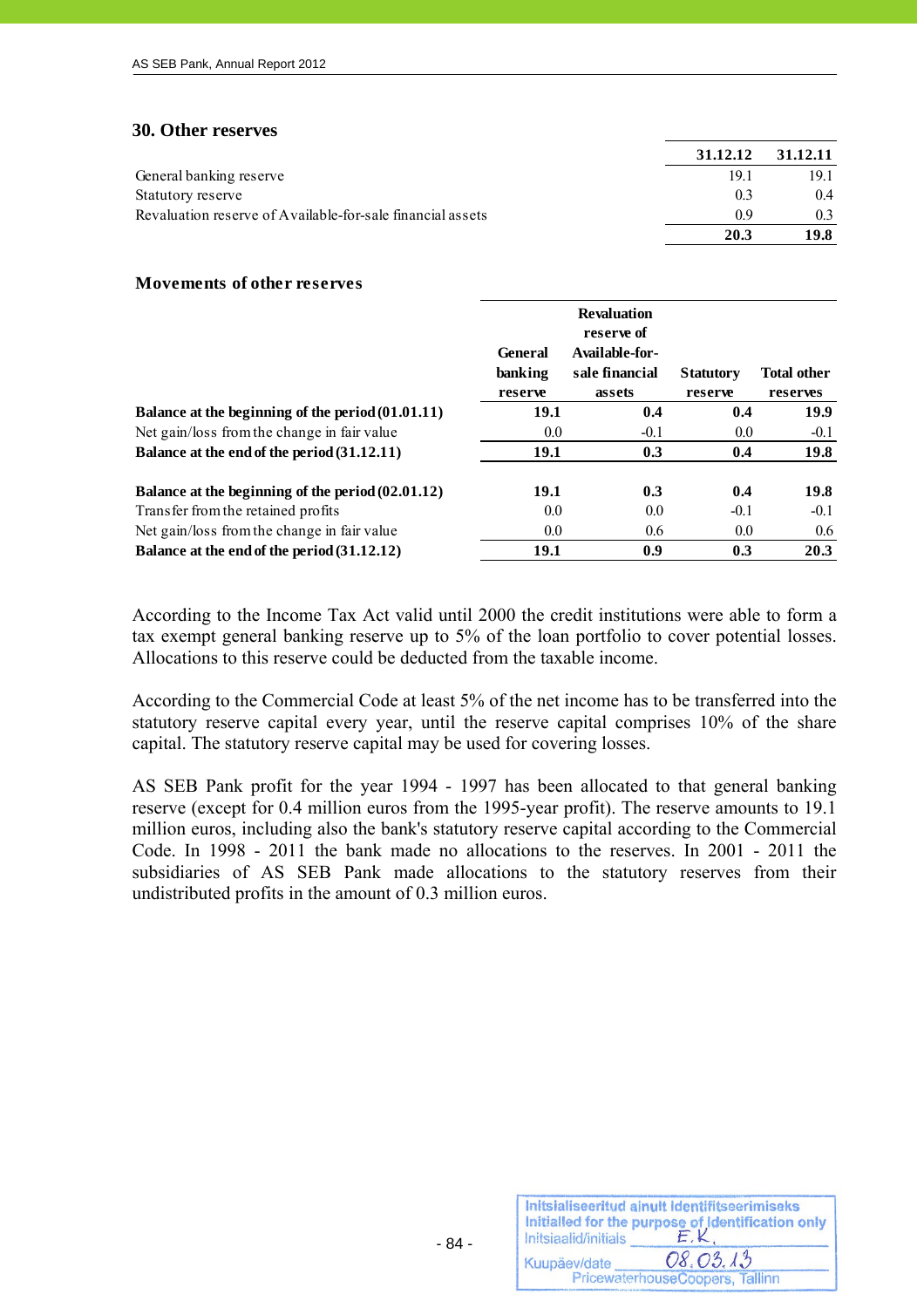# **31. Contingent assets and liabilities and commitments**

| 31.12.12                                                                                   | <b>Contract amount</b><br><b>Balance value</b> |                    |               |                    |
|--------------------------------------------------------------------------------------------|------------------------------------------------|--------------------|---------------|--------------------|
|                                                                                            | <b>Assets</b>                                  | <b>Liabilities</b> | <b>Assets</b> | <b>Liabilities</b> |
| 1. Irrevocable and revocable transactions                                                  | 7.6                                            | 1,024.0            | 0.0           | 0.0                |
| 1.1. Guarantees and other similar off-balance sheet<br>irrovocable liabilitieas and claims | 1.1                                            | 268.5              | 0.0           | 0.0                |
| <i>incl.</i> financial guarantees                                                          | 0.0                                            | 92.1               | 0.0           | 0.0                |
| 1.2. Loan commitments                                                                      | 6.5                                            | 655.5              | 0.0           | 0.0                |
| 1.3. Other revocable transactions                                                          | 0.0                                            | 100.0              | 0.0           | 0.0                |
| 2. Derivatives                                                                             | 521.4                                          | 520.7              | 21.3          | 21.7               |
| 2.1. Currency related derivatives                                                          | 114.6                                          | 114.5              | 0.5           | 0.4                |
| 2.2. Interest related derivatives                                                          | 379.1                                          | 378.9              | 19.5          | 19.4               |
| 2.3. Equity related derivatives*                                                           | 27.7                                           | 27.3               | 1.3           | 1.9                |
|                                                                                            | 529.0                                          | 1,544.7            | 21.3          | 21.7               |

| 31.12.11                                            |               | <b>Contract amount</b> |      | <b>Balance value</b> |  |
|-----------------------------------------------------|---------------|------------------------|------|----------------------|--|
|                                                     | <b>Assets</b> | <b>Liabilities</b>     |      | <b>Liabilities</b>   |  |
| 1. Irrevocable transactions                         | 7.2           | 707.6                  | 0.0  | 0.0                  |  |
| 1.1. Guarantees and other similar off-balance sheet |               |                        |      |                      |  |
| irrovocable liabilitieas and claims                 | 0.7           | 244.7                  | 0.0  | 0.0                  |  |
| incl. financial guarantees                          | 0.0           | 76.5                   | 0.0  | $0.0\,$              |  |
| 1.2. Loan commitments                               | 6.5           | 362.9                  | 0.0  | 0.0                  |  |
| 1.3. Other revocable transactions                   | 0.0           | 100.0                  | 0.0  | 0.0                  |  |
| 2. Derivatives                                      | 506.9         | 505.9                  | 19.8 | 20.5                 |  |
| 2.1. Currency related derivatives                   | 119.8         | 119.5                  | 1.3  | 1.1                  |  |
| 2.2. Interest related derivatives                   | 346.5         | 346.4                  | 17.3 | 17.2                 |  |
| 2.3. Equity related derivatives*                    | 40.6          | 40.0                   | 1.2  | 2.2                  |  |
|                                                     | 514.1         | 1,213.5                | 19.8 | 20.5                 |  |

\* Derivative transactions are executed to cover the client's position and the derivative risks are not taken to own portfolio. All risks arising from these transactions are fully mitigated with parent company. The equity option prices are calculated using for all input data (e.g. underlying prices or volumes) either independently sourced input (e.g. the underlying prices) or an independent price verification is performed on the next day to compare the values to independently sourced market data (e.g. for volumes), see Note 16.

Pursuant to the Law of Obligations Act, the operating lease agreements, concluded by AS SEB Liising are partially related to a contingent liability, the likelihood and the amount of which cannot be definitely determined. According to the management of the company, based on the previous practice, realisation of the obligation is unlikely.

| 08.03.13                        |
|---------------------------------|
| PricewaterhouseCoopers, Tallinn |

- 85 -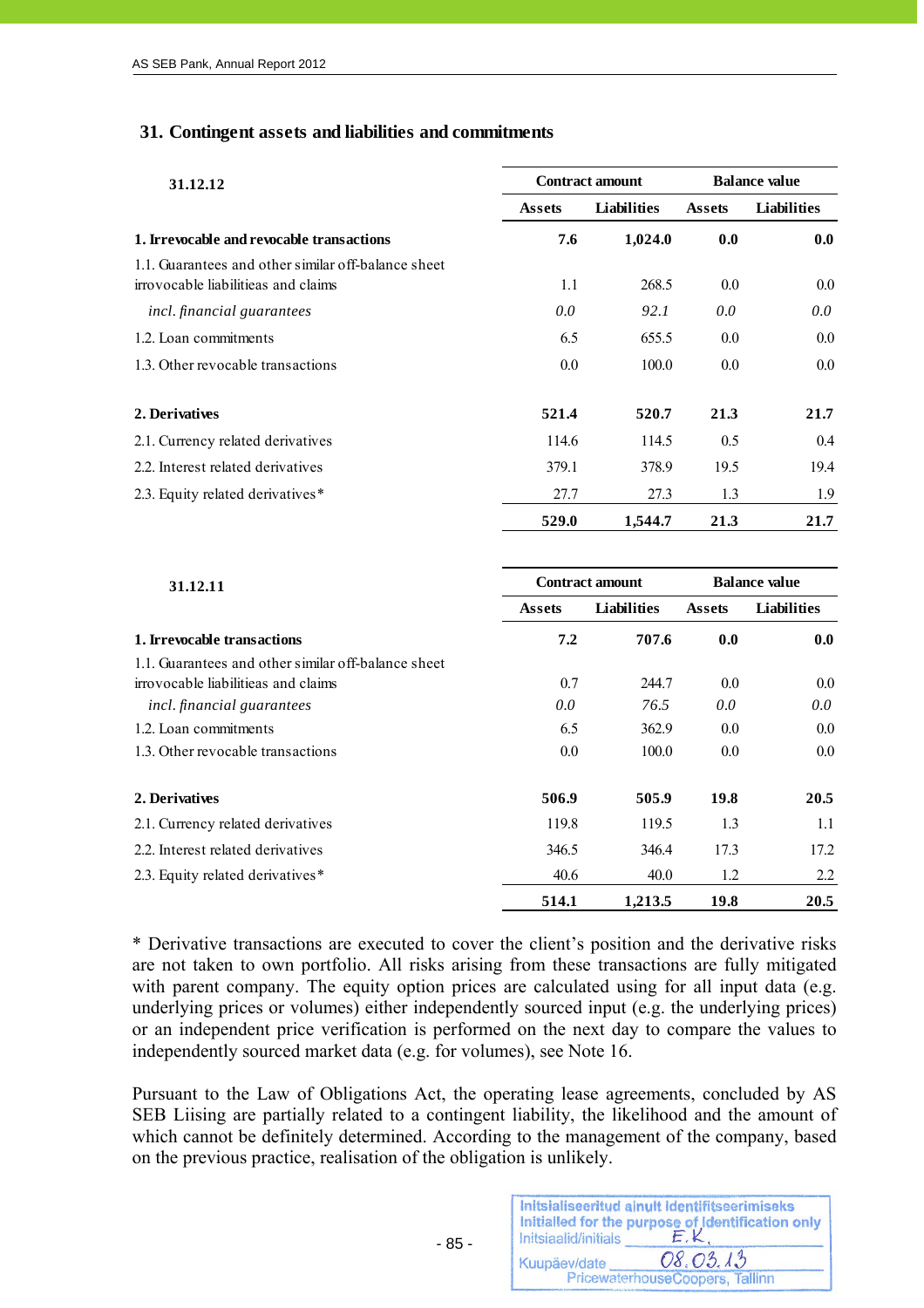# Potential income tax on distribution of dividends

The retained earnings of the Group as at 31 December 2012 were 553.7 (31 December 2011: 481.9) EURmio. Distribution of retained earnings as dividends to the owners is subject to the income tax at the rate of 21/79 on the amount paid out as net dividends. Therefore, taking into account minimum requirement for Net Own funds for calculation of capital adequacy, from the retained earnings available at the reporting date it is possible to pay out to the shareholders as dividends 322.9 EUR mio and the corresponding income tax would amount to 85.8 EUR mio. As of 31 December 2011, taking into account minimum requirement for Net Own funds for calculation of capital adequacy, it would have been possible to pay out dividends the amount of 307.2 EUR mio, and the corresponding income tax would have amounted to 81.6 EUR mio (see page 67).

As at 31 December 2012 (and 31 December 2011) 100% shares of AS SEB Pank are owned by Skandinaviska Enskilda Banken AB (publ), who makes the decisions about profit distribution. Skandinaviska Enskilda Banken AB (publ) has decided not to pay out dividends from the retained profit of AS SEB Pank.

# Potential liabilities arising from tax inspection

In 2012 the tax authority did not conduct tax audit in the AS SEB Pank and subsidiaries. The tax authorities may at any time inspect the books and records of the company within 6 years subsequent to the reported tax year, and may as a result of their inspection impose additional tax assessments and penalties.

The management of AS SEB Pank is not aware of any circumstances which may give rise to a potential material liability in this respect.

# Legal disputes

There are no outstanding legal disputes from which AS SEB Pank Group could suffer major losses.

# **32. Subsequent events**

No such material events have occurred after the end of the financial year in AS SEB Pank, that would affect the conditions of the assets and liabilities as at the reporting date 31.12.2012.

| Initsiaalid/initials | Initsialiseeritud ainult identifitseerimiseks<br>Initialled for the purpose of Identification only<br>E.K |
|----------------------|-----------------------------------------------------------------------------------------------------------|
| Kuupäev/date         | 08.03.13                                                                                                  |
|                      | PricewaterhouseCoopers, Tallinn                                                                           |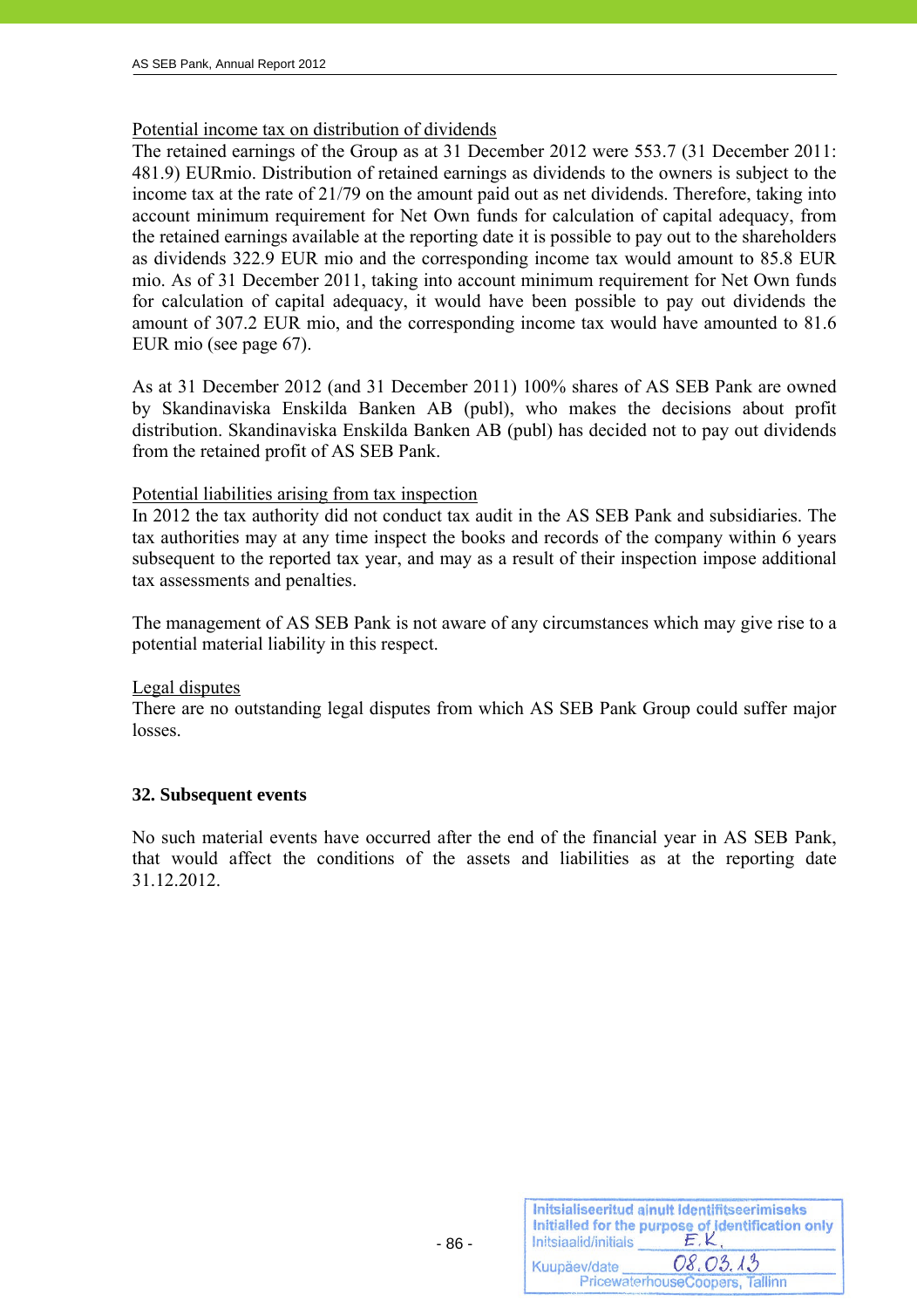# **33. Related parties**

j

|                                                                                                                            |                                                                                                                                                                                                                                                                                                                                                                                                                                                    | 31.12.12 31.12.11 |         |
|----------------------------------------------------------------------------------------------------------------------------|----------------------------------------------------------------------------------------------------------------------------------------------------------------------------------------------------------------------------------------------------------------------------------------------------------------------------------------------------------------------------------------------------------------------------------------------------|-------------------|---------|
|                                                                                                                            | Loans and advances to members of Management Board of credit institution and internal audit<br>manager, also their confidants and commercial undertakings, controlled jointly or severally by the<br>mentioned persons                                                                                                                                                                                                                              | 1.0               | 1.2     |
|                                                                                                                            | Contingent liabilities to members of Management Board of credit institution and internal audit<br>manager, also their confidants and commercial undertakings, controlled jointly or severally by the<br>mentioned persons (credit lines and commitments to extend credit)                                                                                                                                                                          | 0.0               | 0.0     |
|                                                                                                                            | Deposits of members of management board of credit institution and internal audit manager, also their<br>confidants and commercial undertakings, controlled jointly or severally by the mentioned persons                                                                                                                                                                                                                                           | 0.2               | 4.8     |
|                                                                                                                            | Loans and advances to parent company<br>In 2012, the loans and advances to parent company includes demand deposits 22,8 EUR mio and term<br>deposits with a term up to one year (USD) 219.8 EUR mio with interest rate 0.18-0.31%.<br>In 2011, the loans and advances to parent company includes demand deposits 31.5 EUR mio and term<br>deposits with a term up to one year (EUR, GBP, SEK, USD) 374.8 EUR mio with interest rate 0.1-<br>2.96%. | 244.5             | 406.3   |
|                                                                                                                            | Due to parent company<br>In 2012, due to parent company includes credit lines in EUR with contractual tenor of 2-5 years,<br>interest rate 0.668 - 4.59%, in amount of 580.3 EUR mio (in Note 22 together with interests 582.1 EUR<br>mio). Subordinated loan, 50.0 EUR mio, was repaid to Skandinaviska Enskilda Banken AB ahead of<br>time on May 29, 2012.                                                                                      | 695.7             | 930.6   |
|                                                                                                                            | In 2011, due to parent company includes 50 EUR mio subordinated loan (Note 28) and credit lines in<br>EUR with contractual tenor of 2-10 years, interest rate $1.736 - 5.438\%$ , in amount of 857.8 EUR mio (in<br>Note 22 together with interests 862.8 EUR mio).                                                                                                                                                                                |                   |         |
|                                                                                                                            | Contingent assets and commitments to parent company                                                                                                                                                                                                                                                                                                                                                                                                | 55.0              | 55.0    |
|                                                                                                                            | Contingent liabilities and commitments to parent company                                                                                                                                                                                                                                                                                                                                                                                           | 0.4               | 0.3     |
|                                                                                                                            | Loans and advances to enterprises of parent company's consolidation group                                                                                                                                                                                                                                                                                                                                                                          | 14.6              | 12.2    |
|                                                                                                                            | Due to enterprises of parent company's consolidation group                                                                                                                                                                                                                                                                                                                                                                                         | 36.0              | 23.5    |
|                                                                                                                            | Contingent assets and commitments to enterprises of parent company's consolidation group                                                                                                                                                                                                                                                                                                                                                           | 0.2               | 0.2     |
|                                                                                                                            | Contingent liabilities and commitments to enterprises of parent company's consolidation group                                                                                                                                                                                                                                                                                                                                                      | 3.0               | 3.0     |
|                                                                                                                            | Interest and similar income from parent company                                                                                                                                                                                                                                                                                                                                                                                                    | 2.5               | 3.2     |
|                                                                                                                            | Interest expenses and similar charges to parent company                                                                                                                                                                                                                                                                                                                                                                                            | $-14.1$           | $-24.0$ |
|                                                                                                                            | Fee and commission income from parent company                                                                                                                                                                                                                                                                                                                                                                                                      | 0.0               | 0.0     |
|                                                                                                                            | Fee and commission expense to parent company                                                                                                                                                                                                                                                                                                                                                                                                       | $-0.1$            | $-0.1$  |
|                                                                                                                            | Interest and similar income from enterprises of parent company's consolidation group                                                                                                                                                                                                                                                                                                                                                               | 0.1               | 0.1     |
|                                                                                                                            | Interest expenses and similar charges to enterprises of parent company's consolidation group                                                                                                                                                                                                                                                                                                                                                       | $-0.1$            | $-0.1$  |
|                                                                                                                            | Fee and commission income from enterprises of parent company's consolidation group                                                                                                                                                                                                                                                                                                                                                                 | 3.9               | 4.2     |
|                                                                                                                            | Fee and commission expense to enterprises of parent company's consolidation group                                                                                                                                                                                                                                                                                                                                                                  | 0.0               | $-0.4$  |
| Initsialiseeritud ainult Identifitseerimiseks<br>Initialled for the purpose of Identification only<br>Initsiaalid/initials | Interest rates of the loans given to related parties do not differ materially from interest rates of the<br>loans to customers. Transactions with related parties have been based on market terms.                                                                                                                                                                                                                                                 |                   |         |
|                                                                                                                            | Related parties are:                                                                                                                                                                                                                                                                                                                                                                                                                               |                   |         |
|                                                                                                                            | - parent company;                                                                                                                                                                                                                                                                                                                                                                                                                                  |                   |         |
|                                                                                                                            | - subsidiaries of parent company;<br>- associates of parent company;                                                                                                                                                                                                                                                                                                                                                                               |                   |         |
|                                                                                                                            | - associates of the Group;                                                                                                                                                                                                                                                                                                                                                                                                                         |                   |         |
|                                                                                                                            | - members of Management Board of AS SEB Pank and internal audit manager, also their close family members                                                                                                                                                                                                                                                                                                                                           |                   |         |
|                                                                                                                            | and commercial undertakings, controlled jointly or severally by the mentioned persons.                                                                                                                                                                                                                                                                                                                                                             |                   |         |
|                                                                                                                            | $\Omega$                                                                                                                                                                                                                                                                                                                                                                                                                                           |                   |         |

Kuupäevidate<br>PricewaterhouseCoopers,

08.03.13

TallIm

- parent company;
- subsidiaries of parent company;
- associates of parent company;
- associates of the Group;
- members of Management Board of AS SEB Pank and internal audit manager, also their close family members and commercial undertakings, controlled jointly or severally by the mentioned persons.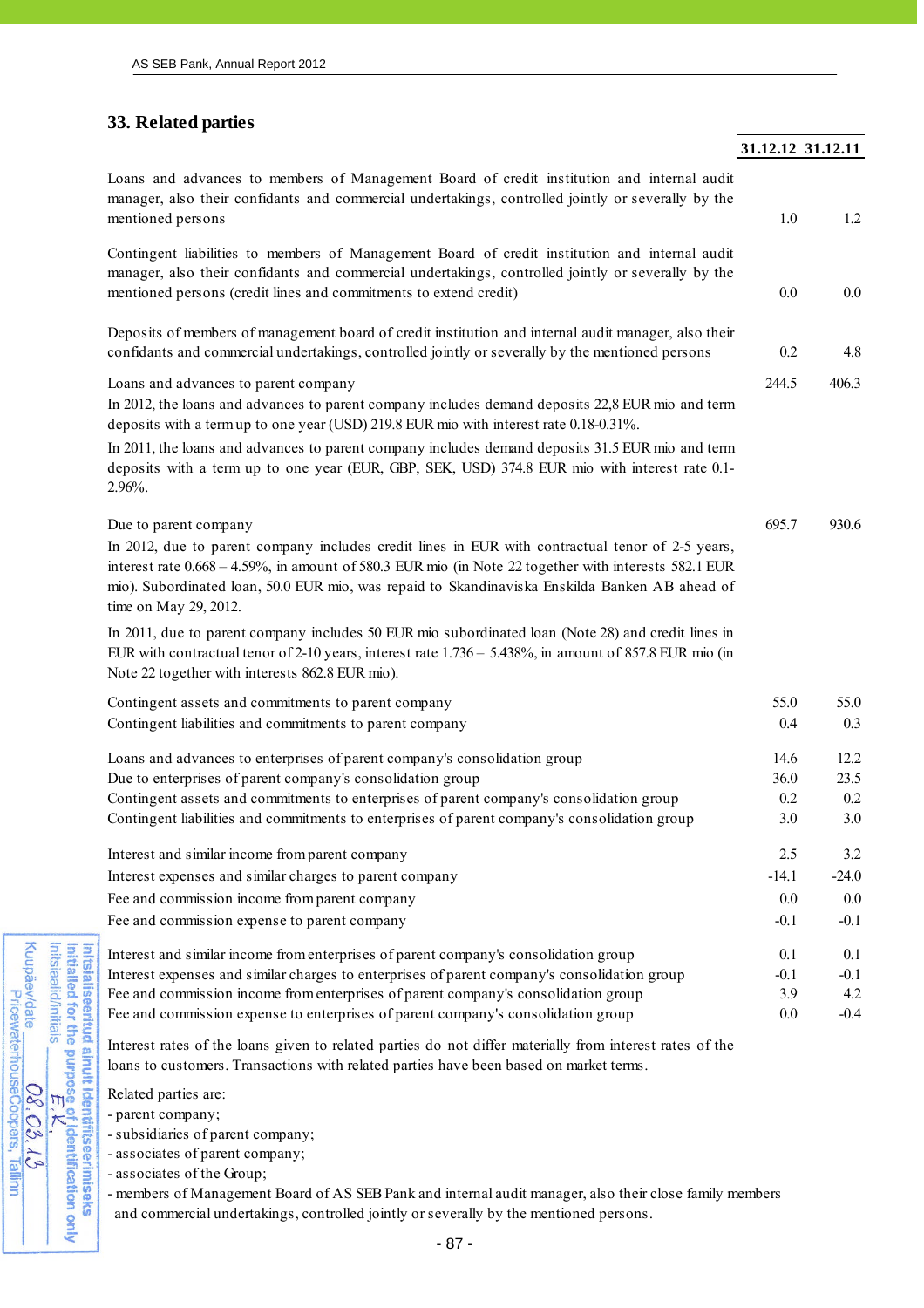|                                                                              | 2012 | 2011 |
|------------------------------------------------------------------------------|------|------|
| Salaries and other benefits to the management in AS SEB Pank                 |      |      |
| Members of Management Board                                                  | 0.7  | 0.7  |
| - salaries                                                                   | 0.7  | 0.6  |
| - other benefits to the key management                                       | 0.0  | 0.1  |
| Salaries and other benefits to the management in subsidiaries of AS SEB Pank |      |      |
| Members of Management Board                                                  | 0.3  | 0.3  |
| - salaries                                                                   | 0.3  | 0.3  |

Members of Supervisory Board in AS SEB Pank and in it's subsidiaries have no salaries or other benefits in 2012 and 2011.

#### Remuneration and compensations to key management personnel

Management Board members of AS SEB Pank and its subsidiaries are paid compensation amounting up to 12 times average monthly pay, if they are not elected to the management board for a new term. Compensation is not be paid, if the person continues to work in a company belonging to the SEB group under contract of employment or is elected to the management board of another company belonging to the SEB group or the agreement is terminated due to violation of obligations by the member of the management board.

The members of AS SEB Pank's Management Board and members of the Management Team have an initial allotment of 163,590 performance shares as of 31.12.2010, with 3 year qualification period. The members of AS SEB Pank's Management Board and members of the Management Team have an initial allotment of 14,257 saving shares as of 31.12.2011 with 3 year qualification period. The members of AS SEB Pank's Management Board and members of the Management Team have an initial allotment of 15,620 saving shares as of 31.12.2012 with 3 year qualification period. The closing price of Skandinaviska Enskilda Banken AB (publ) share as of 28.12.2012 was 55.30 SEK.

| Initsiaalid/initials | Initsialiseeritud ainult identifitseerimiseks<br>Initialled for the purpose of Identification only<br>E.K. |
|----------------------|------------------------------------------------------------------------------------------------------------|
| Kuupäev/date         | 08.03.13                                                                                                   |
|                      | PricewaterhouseCoopers, Tallinn                                                                            |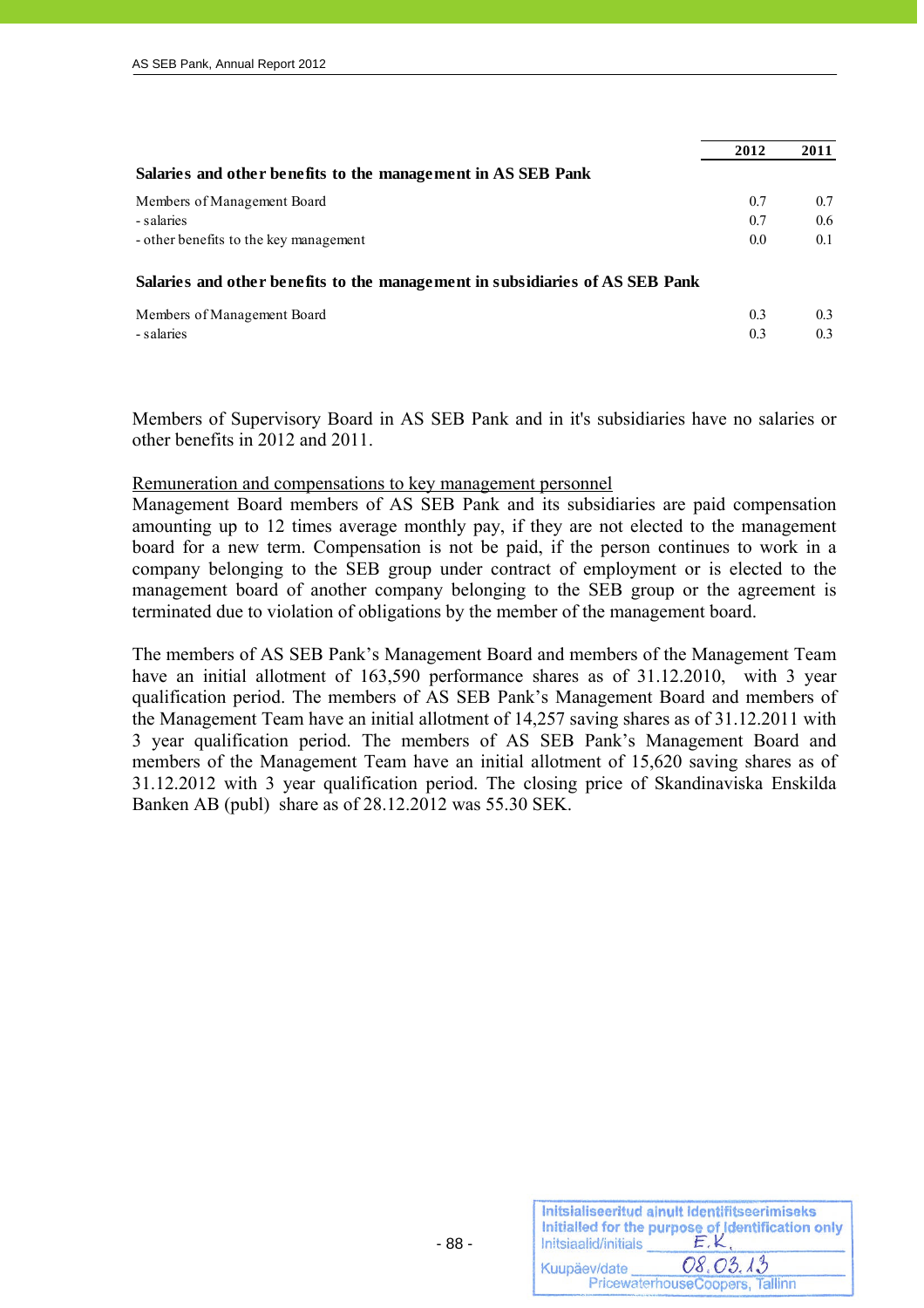# **34. Primary statements of parent company as a separate entity**

In accordance with the Estonian Accounting Act information on the separate primary financial statements of a consolidated entity shall be disclosed in the notes to the financial statements.

# **1. Income statement, Bank**

| (millions of EUR)                                                            |         |         |
|------------------------------------------------------------------------------|---------|---------|
|                                                                              | 2012    | 2011    |
| Interest and similar income                                                  | 93.7    | 111.5   |
| Interest expenses and similar charges                                        | $-22.1$ | $-32.1$ |
| Net Interest Income                                                          | 71.6    | 79.4    |
| Fee and commission income                                                    | 43.0    | 40.7    |
| Fee and commission expense                                                   | $-12.8$ | $-12.0$ |
| Net fee and commission income                                                | 30.2    | 28.7    |
| Net income from foreign exchange                                             | 4.8     | 4.8     |
| Gains less losses from financial assets at fair value through profit or loss | 2.5     | 2.2     |
| Income from dividends                                                        | 0.0     | 0.0     |
| Gains less losses from investment securities                                 | $-0.1$  | 1.1     |
| Share of profit of associates                                                | 0.0     | 0.0     |
| Other income                                                                 | 0.5     | 0.5     |
| Personnel expenses                                                           | $-31.6$ | $-32.7$ |
| Other expenses                                                               | $-16.5$ | $-18.3$ |
| Depreciation, amortisation and impairment of tangible and intangible assets  | $-3.2$  | $-3.0$  |
| Profit before impairment losses on loans and advances                        | 58.2    | 62.7    |
| Impairment losses on loans and advances                                      | 1.1     | 18.7    |
| Profit before income tax                                                     | 59.3    | 81.4    |
| Net profit                                                                   | 59.3    | 81.4    |
| Profit attributable to the sole equity holder                                | 59.3    | 81.4    |

# **2. Statement of comprehensive income, Bank** (millions of EUR) **2012 2011 Net profit 59.3 81.4 Other comprehensive income/expense** Revaluation of available-for-sale financial assets 0.3 0.1 Total other comprehensive income/expense 0.3 0.1 Total comprehensive income 59.6 81.5 Sole equity holder of the parent entity (total) 59.6 81.5 -Total comprehensive income from continued operations 59.6 81.5 **59.6 81.5**

| Initsiaalid/initials | Initsialiseeritud ainult Identifitseerimiseks<br>Initialled for the purpose of identification only<br>Initsiaalid/initials $E$ , $K$ , |
|----------------------|----------------------------------------------------------------------------------------------------------------------------------------|
| Kuupäev/date         | 08.03.13                                                                                                                               |
|                      | PricewaterhouseCoopers, Tallinn                                                                                                        |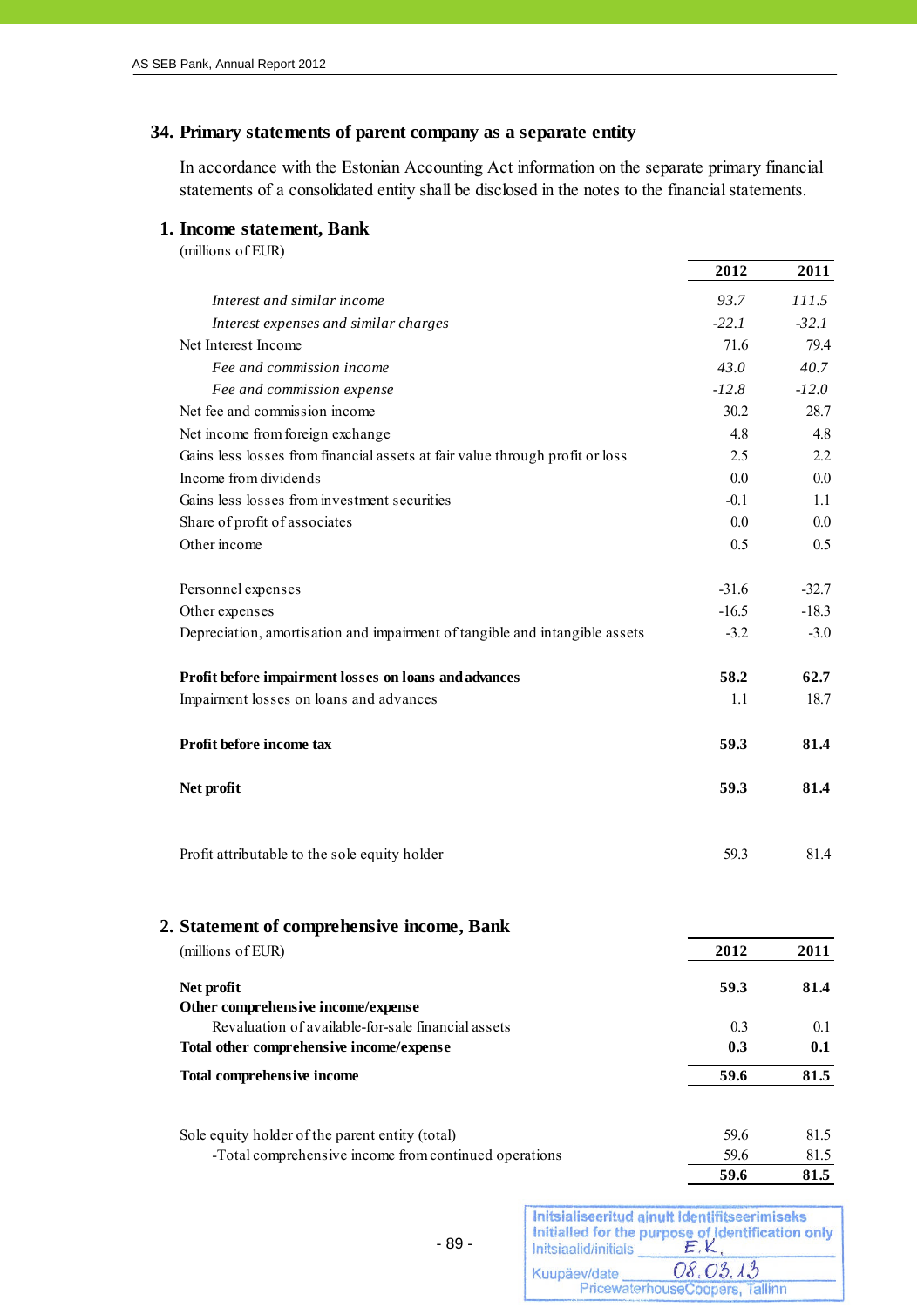# **3. Statement of financial position, Bank**

(millions of EUR)

|                                                            | 31.12.12 | 31.12.11 |
|------------------------------------------------------------|----------|----------|
|                                                            |          |          |
| <b>ASSETS</b>                                              |          |          |
| Cash                                                       | 46.6     | 38.7     |
| Balances with central bank                                 | 191.0    | 49.5     |
| Loans and advances to credit institutions                  | 291.4    | 423.0    |
| Loans and advances to customers                            | 3,145.5  | 3,141.3  |
| Financial assets held for trading                          | 21.4     | 21.0     |
| Available-for-sale financial assets                        | 0.8      | 0.9      |
| Other assets                                               | 22.0     | 13.5     |
| Investments in subsidiaries and associates                 | 5.5      | 5.5      |
| Intangible assets                                          | 0.5      | 0.4      |
| Property, plant and equipment                              | 9.2      | 7.5      |
| <b>TOTAL ASSETS</b>                                        | 3,733.9  | 3,701.3  |
|                                                            |          |          |
| <b>LIABILITIES AND SHAREHOLDERS' EQUITY</b>                |          |          |
| Due to credit institutions                                 | 426.7    | 658.5    |
| Due to customers                                           | 2,657.1  | 2,424.2  |
| Loan funds                                                 | 22.3     | 15.5     |
| Other liabilities                                          | 54.9     | 40.3     |
| Financial liabilities at fair value through profit or loss | 21.7     | 20.5     |
| Provisions                                                 | 1.9      | 2.9      |
| Subordinated loans                                         | 0.0      | 50.1     |
| <b>Total Liabilities</b>                                   | 3,184.6  | 3,212.0  |
|                                                            |          |          |
| Share capital                                              | 42.5     | 42.5     |
| Share premium                                              | 86.1     | 86.1     |
| Other reserves                                             | 19.6     | 19.3     |
| Retained earnings                                          | 401.1    | 341.4    |
| Total shareholders' equity                                 | 549.3    | 489.3    |
| TOTAL LIABILITIES AND SHAREHOLDERS' EQUITY                 | 3,733.9  | 3,701.3  |

| Initsiaalid/initials | Initsialiseeritud ainult Identifitseerimiseks<br>Initialled for the purpose of Identification only |
|----------------------|----------------------------------------------------------------------------------------------------|
| Kuupäev/date         | 08.03.13                                                                                           |
|                      | PricewaterhouseCoopers, Tallinn                                                                    |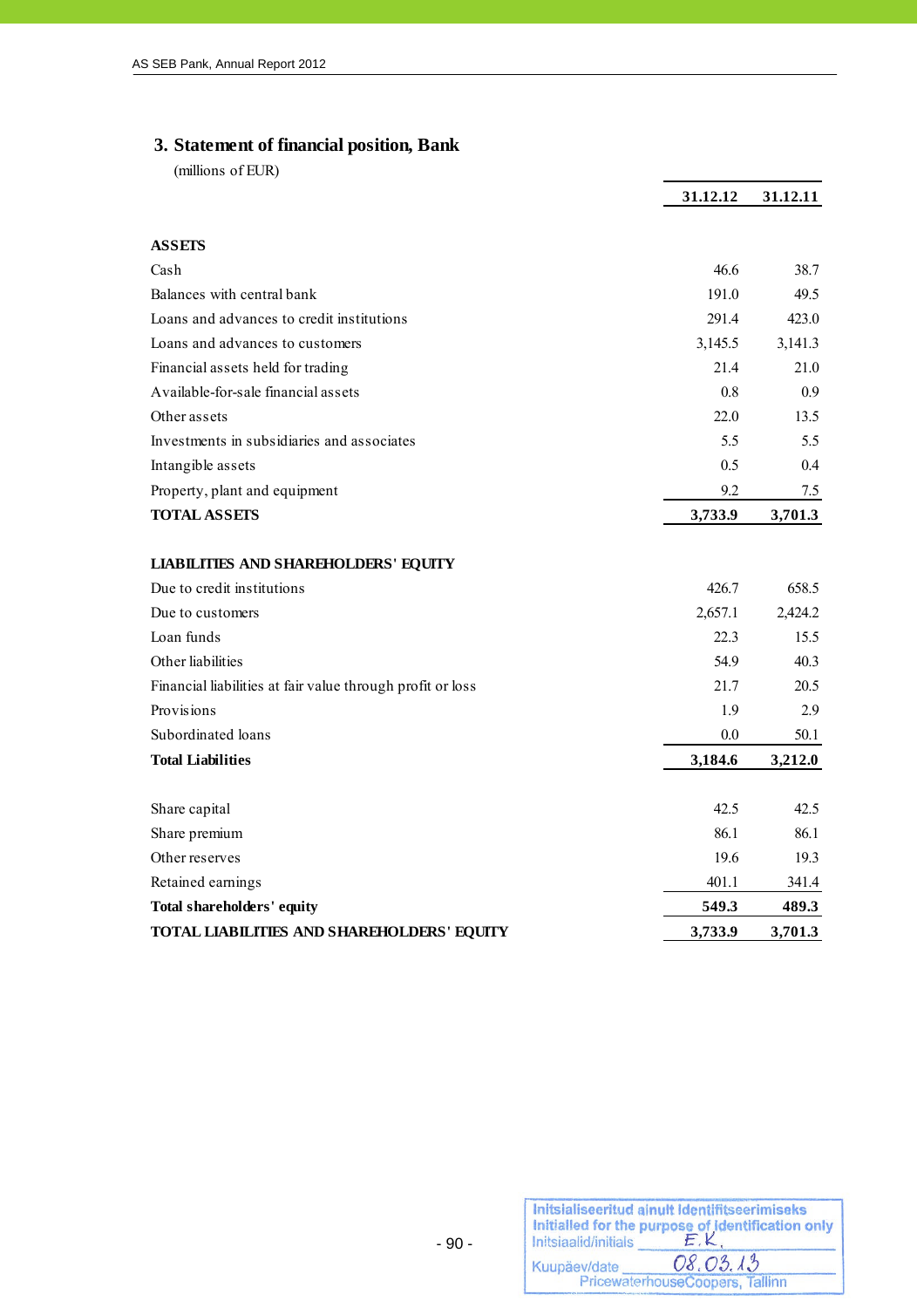# **4. Statement of cash flows, Bank**

| (millions of EUR)                                                                                        |                  |                  |
|----------------------------------------------------------------------------------------------------------|------------------|------------------|
|                                                                                                          | 2012             | 2011             |
| I. Cash flows from operating activities                                                                  |                  |                  |
| Interest received                                                                                        | 96.7             | 110.7            |
| Interest paid                                                                                            | $-26.1$          | $-32.5$          |
| Fee and commission received                                                                              | 43.0             | 40.7             |
| Fee and commission paid                                                                                  | $-12.8$          | $-12.0$          |
| Net trading income and other operating income                                                            | 17.3             | 16.0             |
| Personnel expenses and other operating expenses                                                          | $-57.3$          | $-58.8$          |
| Cash flows from operating activities before changes in the operating assets and                          | 60.8             | 64.1             |
| liabilities                                                                                              |                  |                  |
| Changes in operating assets:                                                                             |                  |                  |
| Loans and advances to credit institutions and mandatory reserve in central bank                          | 171.9            | $-321.7$         |
| Loans and advances to customers                                                                          | $-5.3$           | 95.7             |
| Other assets                                                                                             | $-2.6$           | 0.4              |
| <b>Changes of operating liabilities:</b>                                                                 |                  |                  |
| Due to credit institutions                                                                               | $-214.3$         | $-488.0$         |
| Due to customers                                                                                         | 234.4            | 242.7            |
| Loan funds                                                                                               | 6.8              |                  |
| Other liabilities                                                                                        | $-0.2$           | 3.9<br>$-3.1$    |
| Cash flow from (used in) operating activities                                                            | 251.5            | $-406.0$         |
|                                                                                                          |                  |                  |
| II. Cash flows from investing activities                                                                 |                  |                  |
| Net increase-/decrease+ of investment portfolio securities                                               | 0.5              | $-0.5$           |
| Proceeds from sale and liquidation of subsidiaries                                                       | 0.0              | 2.1              |
| Purchase of investment properties, tangible and intangible assets                                        | $-5.0$           | $-3.3$           |
| Cash flow from (used in) investing activities, continued operations                                      | $-4.5$           | $-1.7$           |
| III. Cash flows from financing activities                                                                |                  |                  |
| Repayments of subordinated loans                                                                         | $-50.0$          | $-67.0$          |
| Cash used in financing activities                                                                        | $-50.0$          | $-67.0$          |
| Net decrease/increase in cash and cash equivalents                                                       | 197.0            | $-474.7$         |
| Cash and cash equivalents at the beginning of period                                                     | 87.3             | 562.0            |
| Effect of exchange rate changes on cash and cash equivalents                                             | 0.0              | 0.0              |
| Cash and cash equivalents at the end of period                                                           | 284.3            | 87.3             |
|                                                                                                          |                  |                  |
| Cash and cash equivalents includes:<br>Cash on hand                                                      | 31.12.12<br>46.6 | 31.12.11<br>38.7 |
|                                                                                                          | 166.1            |                  |
| Balances with the central bank without mandatory reserve<br>Liquid deposits in other credit institutions |                  | 0.0              |
| Trading portfolio                                                                                        | 71.5<br>0.1      | 47.4             |
|                                                                                                          | 284.3            | 1.2<br>87.3      |
|                                                                                                          |                  |                  |

All cash equivalents are freely available for use by the Bank with maturity of less than 3 months.

| Initsiaalid/initials | Initsialiseeritud ainult Identifitseerimiseks<br>Initialled for the purpose of Identification only |
|----------------------|----------------------------------------------------------------------------------------------------|
| Kuupäev/date         | 08.03.13                                                                                           |
|                      | PricewaterhouseCoopers, Tallinn                                                                    |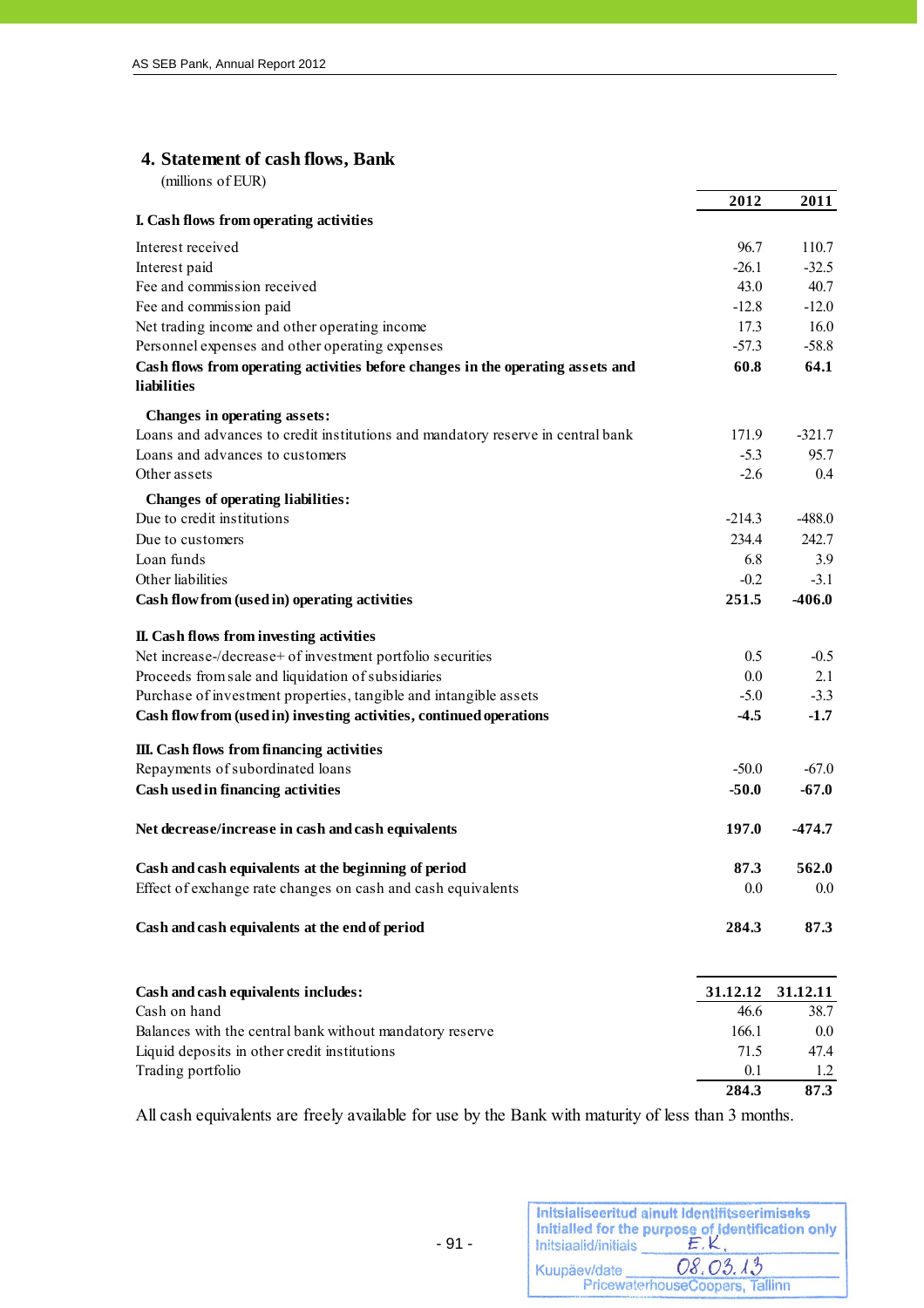# **5. Statement of changes in shareholders' equity, Bank**

(millions of EUR)

j

|                                                                                          | <b>Share</b><br>capital<br>(Note 28) | <b>Share</b><br>premium | <b>Other</b><br>reserves<br>(Note 30) | <b>Retained</b><br>earnings | <b>Total share-</b><br>holders'<br>equity |
|------------------------------------------------------------------------------------------|--------------------------------------|-------------------------|---------------------------------------|-----------------------------|-------------------------------------------|
| Year beginning 01.01.2011                                                                | 42.5                                 | 86.1                    | 19.2                                  | 259.5                       | 407.3                                     |
| Other                                                                                    | 0.0                                  | 0.0                     | 0.0                                   | 0.5                         | 0.5                                       |
| Net profit                                                                               | 0.0                                  | 0.0                     | 0.0                                   | 81.4                        | 81.4                                      |
| Other comprehensive expense:                                                             |                                      |                         |                                       |                             |                                           |
| Net change in available-for-sale financial assets                                        | 0.0                                  | 0.0                     | 0.1                                   | 0.0                         | 0.1                                       |
| Total other comprehensive expense                                                        | 0.0                                  | 0.0                     | 0.1                                   | 0.0                         | 0.1                                       |
| <b>Total comprehensive income</b>                                                        | 0.0                                  | 0.0                     | 0.1                                   | 81.4                        | 81.5                                      |
| <b>Final balance 31.12.2011</b>                                                          | 42.5                                 | 86.1                    | 19.3                                  | 341.4                       | 489.3                                     |
| Book value of holdings under control or significant<br>influence                         |                                      |                         |                                       |                             | 5.5                                       |
| Value of holdings under control or significant<br>influence, calculated by equity method |                                      |                         |                                       |                             | 146.5                                     |
|                                                                                          |                                      |                         |                                       |                             |                                           |
| Adjusted unconsolidated equity as at 31.12.2011                                          | 42.5                                 | 86.1                    | 19.3                                  | 341.4                       | 630.3                                     |
|                                                                                          |                                      |                         |                                       |                             |                                           |
| Year beginning 01.01.2012                                                                | 42.5                                 | 86.1                    | 19.3                                  | 341.4                       | 489.3                                     |
| Other                                                                                    | 0.0                                  | 0.0                     | 0.0                                   | 0.4                         | 0.4                                       |
| Net profit                                                                               | 0.0                                  | 0.0                     | 0.0                                   | 59.3                        | 59.3                                      |
| Other comprehensive income:                                                              |                                      |                         |                                       |                             |                                           |
| Net change in available-for-sale financial assets                                        | 0.0                                  | 0.0                     | 0.3                                   | 0.0                         | 0.3                                       |
| Total other comprehensive income                                                         | 0.0                                  | 0.0                     | 0.3                                   | 0.0                         | 0.3                                       |
| <b>Total comprehensive income</b>                                                        | 0.0                                  | 0.0                     | 0.3                                   | 59.3                        | 59.6                                      |
| <b>Final balance 31.12.2012</b>                                                          | 42.5                                 | 86.1                    | 19.6                                  | 401.1                       | 549.3                                     |
| Book value of holdings under control or significant<br>influence                         |                                      |                         |                                       |                             | 5.5                                       |
| Value of holdings under control or significant<br>influence, calculated by equity method |                                      |                         |                                       |                             | 159.0                                     |
| Adjusted unconsolidated equity as at 31.12.2012                                          | 42.5                                 | 86.1                    | 19.6                                  | 401.1                       | 702.8                                     |

| Initsiaalid/initials | Initsialiseeritud ainult Identifitseerimiseks<br>Initialled for the purpose of identification only<br>E.K |
|----------------------|-----------------------------------------------------------------------------------------------------------|
| Kuupäev/date         | 08.03.13                                                                                                  |
|                      | PricewaterhouseCoopers, Tallinn                                                                           |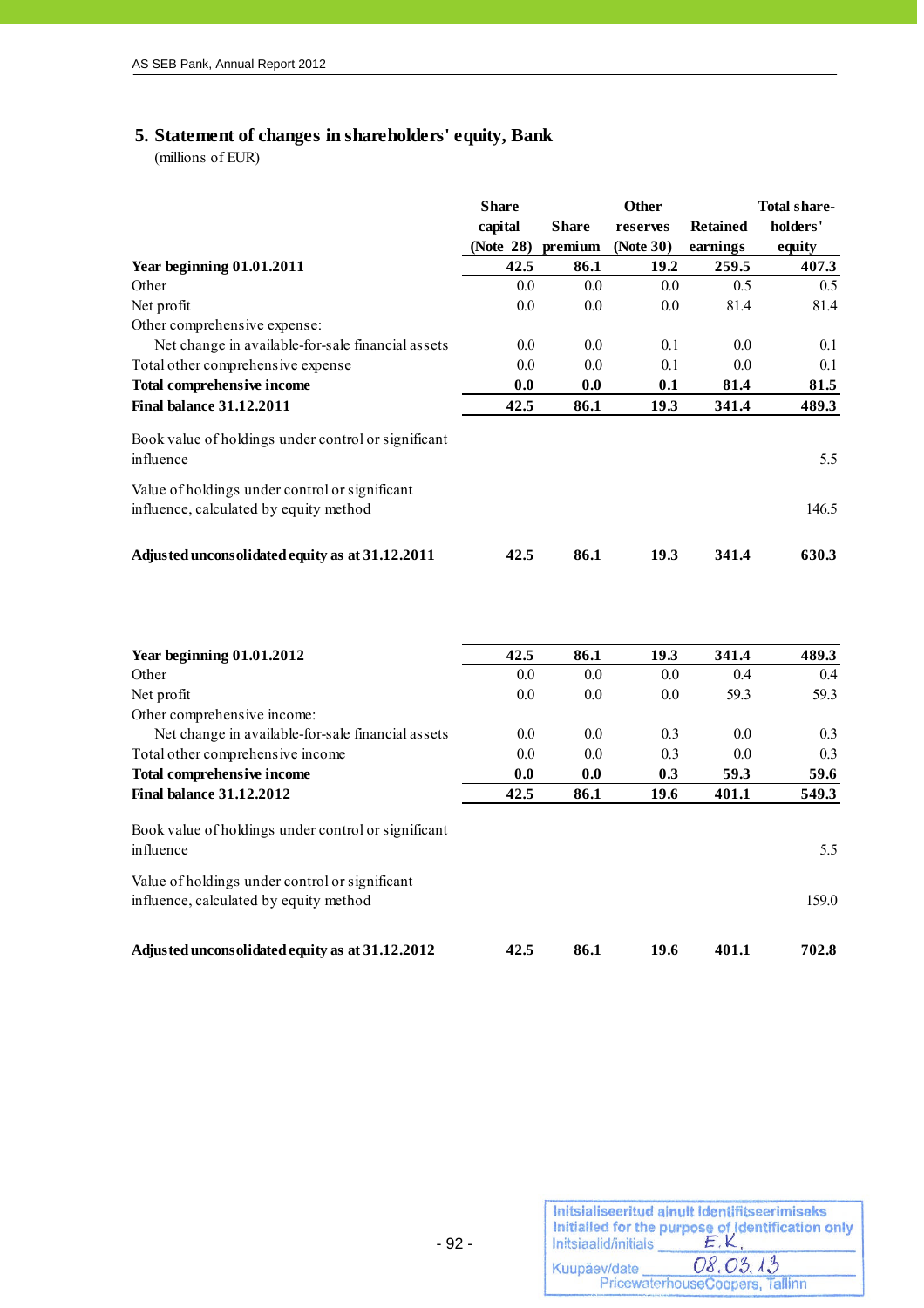

#### **INDEPENDENT AUDITOR'S REPORT**

(Translation of the Estonian original)

To the Shareholder of AS SEB Pank

We have audited the accompanying consolidated financial statements of AS SEB Pank and its subsidiaries, which comprise the consolidated statement of financial position as of 31 December 2012 and the consolidated income statement, statement of comprehensive income, statement of changes in equity and statement of cash flows for the year then ended, and notes comprising a summary of significant accounting policies and other explanatory information.

#### **Management Board's Responsibility for the Consolidated Financial Statements**

Management Board is responsible for the preparation and fair presentation of these consolidated financial statements in accordance with International Financial Reporting Standards as adopted by the European Union, and for such internal control as the Management Board determines is necessary to enable the preparation of consolidated financial statements that are free from material misstatement, whether due to fraud or error.

#### **Auditor's Responsibility**

Our responsibility is to express an opinion on these consolidated financial statements based on our audit. We conducted our audit in accordance with International Standards on Auditing. Those standards require that we comply with ethical requirements and plan and perform the audit to obtain reasonable assurance about whether the consolidated financial statements are free from material misstatement.

An audit involves performing procedures to obtain audit evidence about the amounts and disclosures in the consolidated financial statements. The procedures selected depend on the auditor's judgment, including the assessment of the risks of material misstatement of the consolidated financial statements, whether due to fraud or error. In making those risk assessments, the auditor considers internal control relevant to the entity's preparation and fair presentation of the consolidated financial statements in order to design audit procedures that are appropriate in the circumstances, but not for the purpose of expressing an opinion on the effectiveness of the entity's internal control. An audit also includes evaluating the appropriateness of accounting policies used and the reasonableness of accounting estimates made by management, as well as evaluating the overall presentation of the consolidated financial statements.

We believe that the audit evidence we have obtained is sufficient and appropriate to provide a basis for our audit opinion.

*AS PricewaterhouseCoopers, Pärnu mnt 15, 10141 Tallinn, Estonia; Audit Company's Registration No.6 T: +372 614 1800, F: +372 614 1900, www.pwc.ee*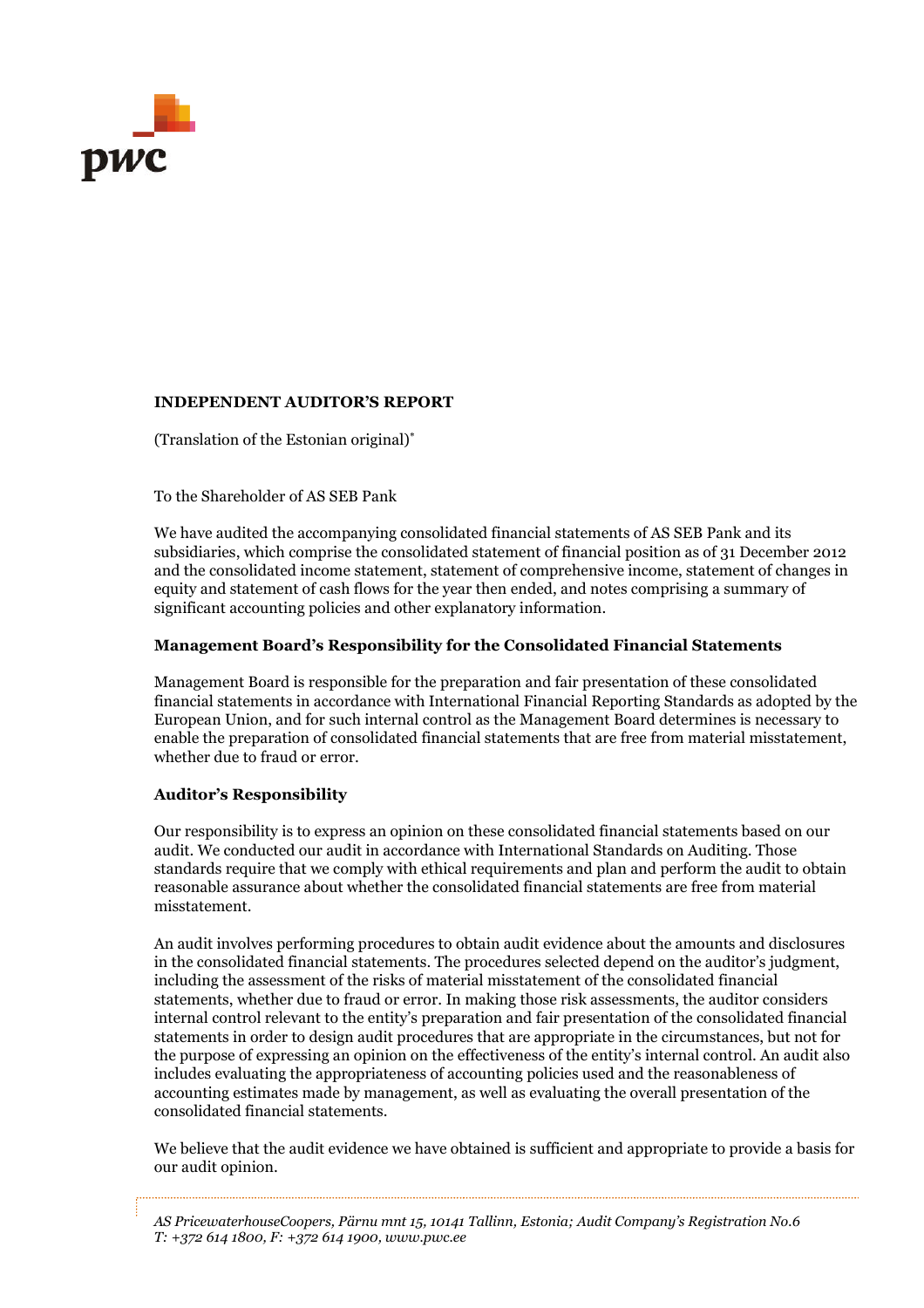

#### **Opinion**

In our opinion, the consolidated financial statements present fairly, in all material respects, the financial position of AS SEB Pank and its subsidiaries as of 31 December 2012, and their financial performance and cash flows for the year then ended in accordance with International Financial Reporting Standards as adopted by the European Union.

AS PricewaterhouseCoopers

Ago Vilu Stan Nahkor

8 March 2013

Alah

Auditor's Certificate No.325 Auditor's Certificate No.508

<span id="page-94-0"></span><sup>\*</sup> *This version of our report is a translation from the original, which was prepared in Estonian. All possible care has been taken to ensure that the translation is an accurate representation of the original. However, in all matters of interpretation of information, views or opinions, the original language version of our report takes precedence over this translation.*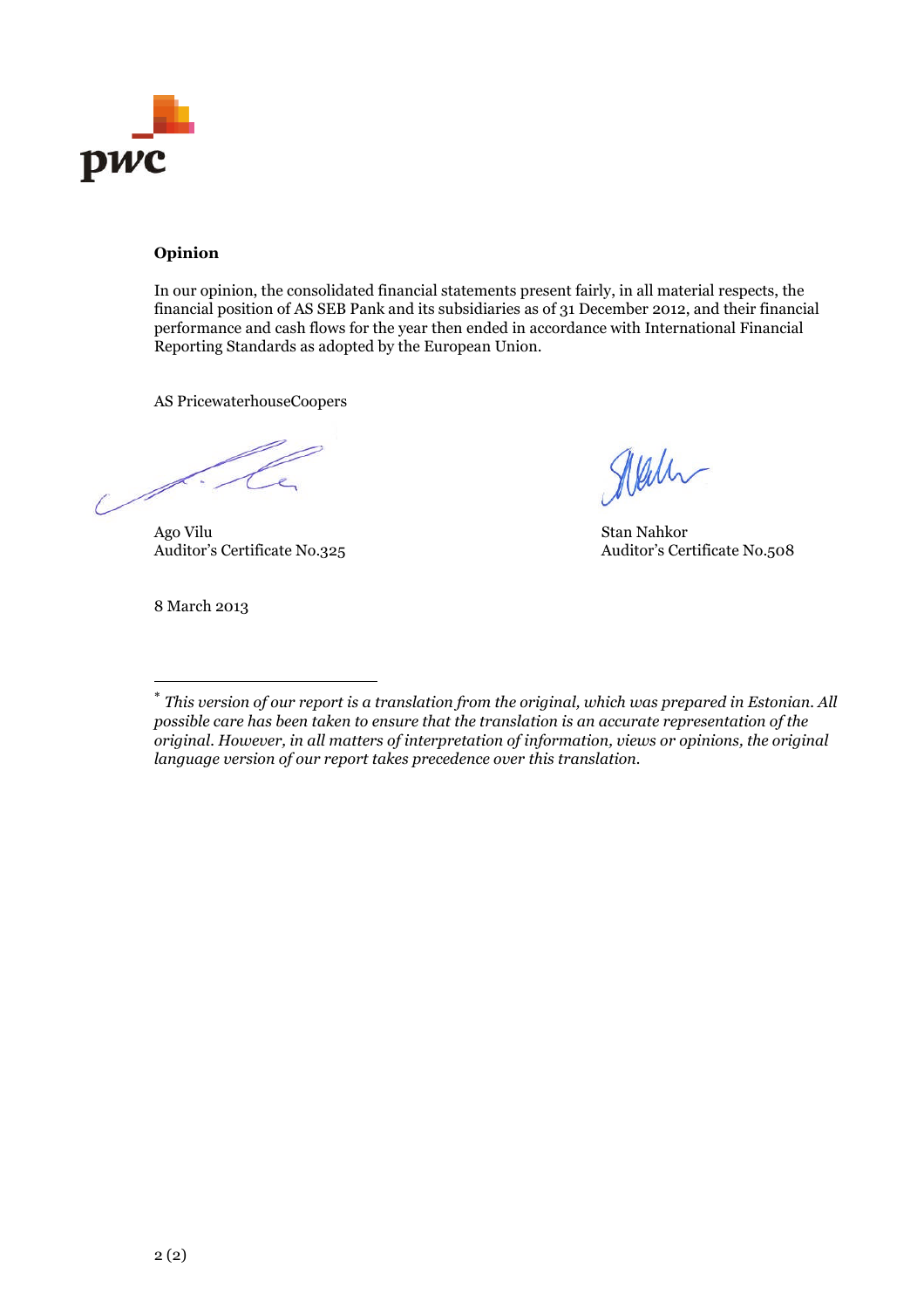# **AS SEB PANK**  Located at Tornimäe 2, Tallinn **MANAGEMENT BOARD RESOLUTION NO 37**

j

In Tallinn March  $5<sup>th</sup>$ , 2013

# **Distribution of the profit of the financial year 2012**

1. To make a proposal to the sole shareholder not to distribute the profit of the financial year 2012 in the amount of 59,275,068 EUR (fifty-nine million, two hundred and seventy-five thousand, sixty-eight euros).

2. To submit the present resolution to the Supervisory Board of AS SEB Pank for review.

Riho Unt Chairman of the Management Board